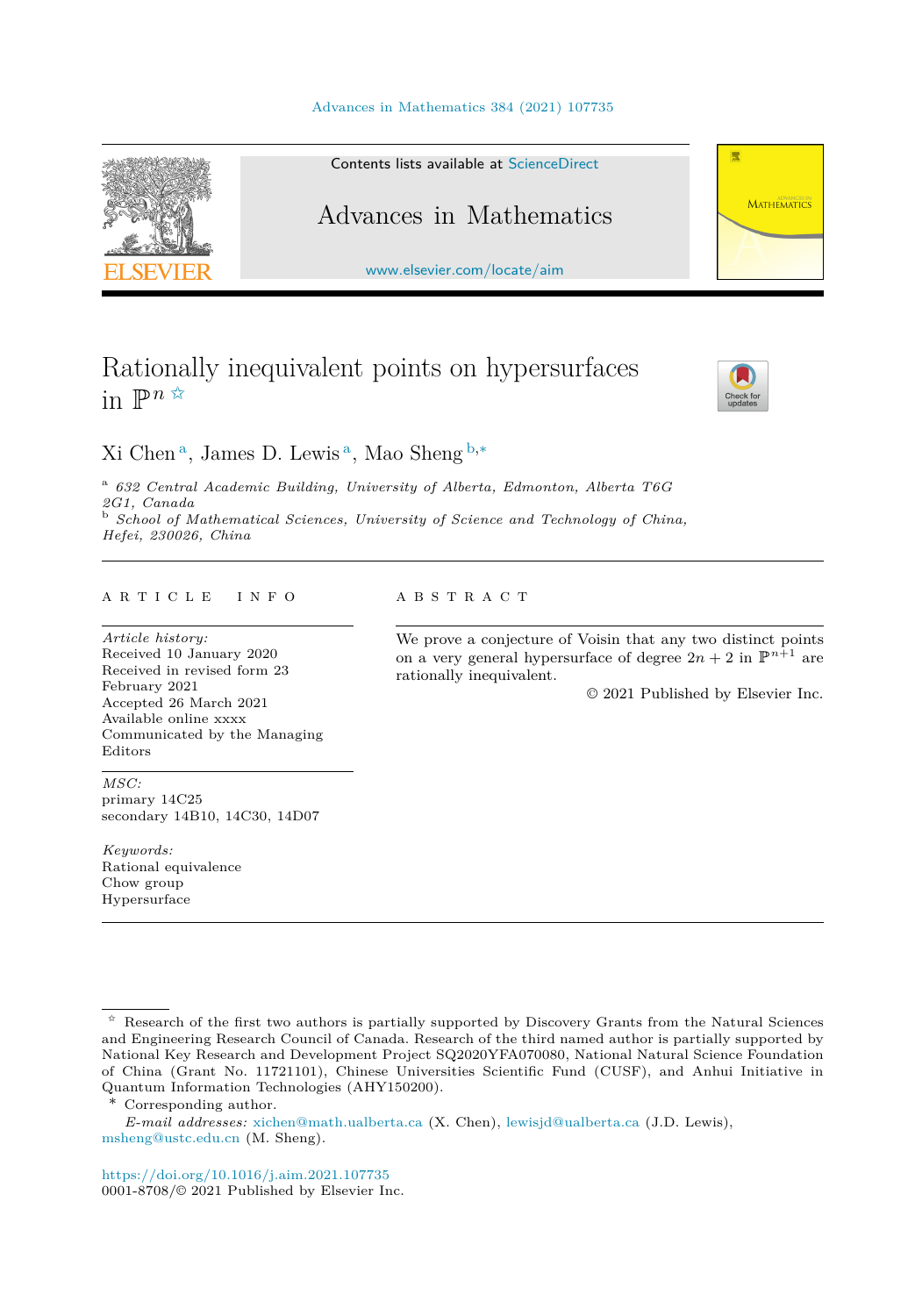#### <span id="page-1-0"></span>Contents

# 1. Introduction

In this paper, we work exclusively over C. Recall that Claire Voisin proved the following ([\[18](#page-63-0), Theorem 3.1] for hypersurfaces and [\[19,](#page-63-0) Theorem 0.6] for complete intersections)

**Theorem 1.1** *(C. Voisin). Let X be a very* general complete intersection in  $\mathbb{P}^{n+k}$  of type  $(d_1, d_2, \ldots, d_k)$ .

- If  $\sum (d_i 1) \geq 2n + 2$ , no two distinct points on X are Q-rationally equivalent.
- *If*  $(n, k, d_1) = (2, 1, 6)$ *, there are at most countably many points on X that are*  $\mathbb{Q}$ *rationally equivalent to a fixed point p for all*  $p \in X$ *.*

The main purpose of the paper is to generalize this result in two directions. First, we will make a minor improvement by replacing rational equivalence by Rŏitman's Γ equivalence [[14\]](#page-62-0): fixing a smooth projective curve  $\Gamma$  and two points  $0 \neq \infty \in \Gamma$ , for every algebraic cycle  $\xi \in \mathcal{Z}^k(X \times \Gamma)$  with supp( $\xi$ ) flat over  $\Gamma$ , the fibers  $\xi_0$  and  $\xi_\infty$  of  $\xi$  over 0 and ∞ are Γ-equivalent, written as *ξ*<sup>0</sup> ∼<sup>Γ</sup> *ξ*∞.

We will prove

**Theorem 1.2.** For a fixed smooth projective curve  $\Gamma$  with two fixed points  $0 \neq \infty$ , no two distinct points on a very general complete intersection X in  $\mathbb{P}^{n+k}$  of type  $(d_1, d_2, ..., d_k)$ *are*  $\Gamma$ -equivalent over  $\mathbb{Q}$  if  $\sum (d_i - 1) \geq 2n + 2$ .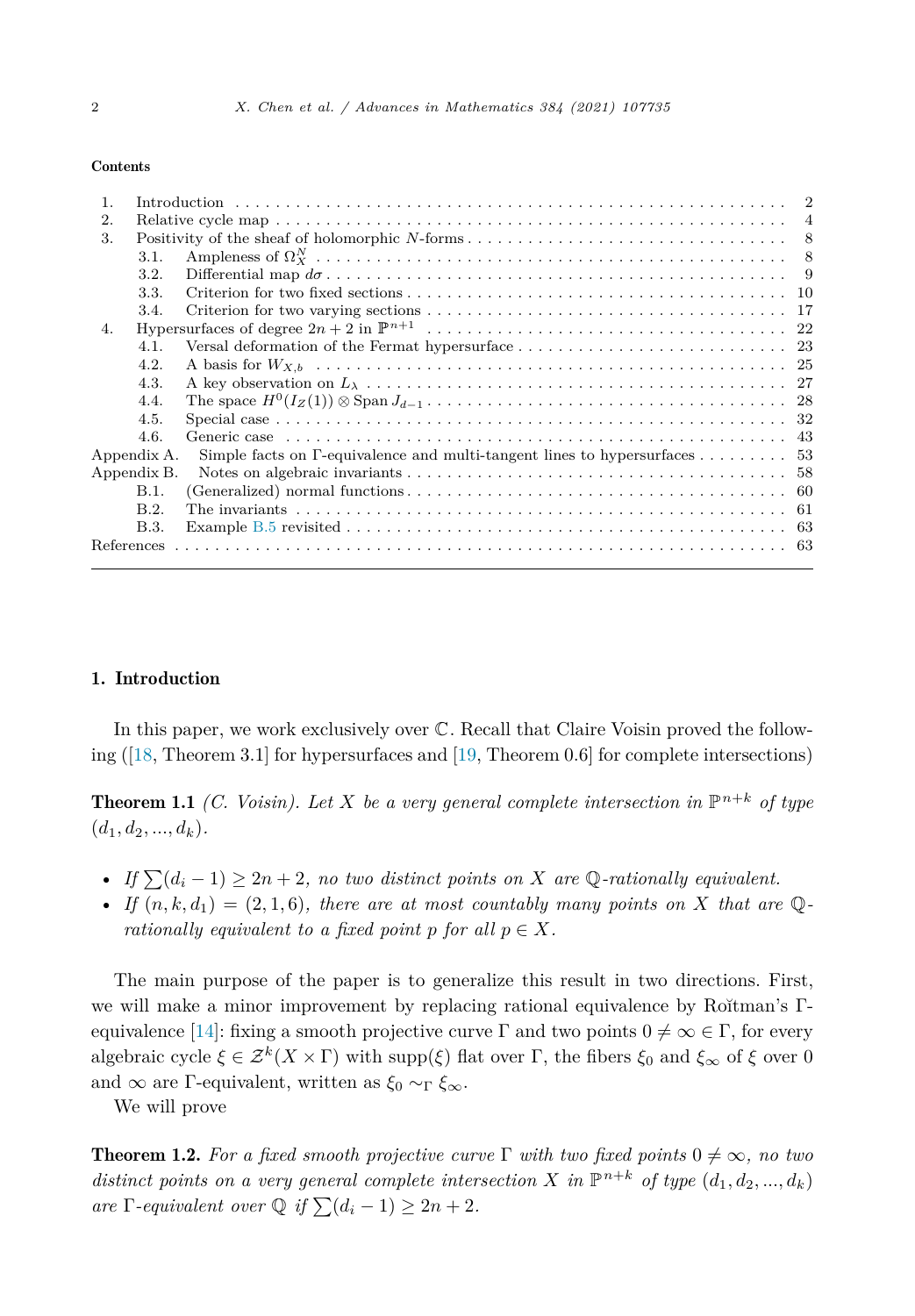<span id="page-2-0"></span>Although the replacement of rational equivalence by Γ-equivalence is only a mild improvement of Voisin's result, it does lead to the following interesting consequence:

Corollary 1.3. *Fixing a quasi-projective variety T, there is no nonconstant rational map* from T to a very general complete intersection X in  $\mathbb{P}^{n+k}$  of type  $(d_1, d_2, ..., d_k)$  if  $\sum (d_i 1) \geq 2n + 2$  *or*  $k = 1$  *and*  $d_1 = 2n + 2$ *.* 

The second case in the corollary follows from our solution to Voisin's conjecture (see Theorem 1.5 below).

Second, we will try to find the optimal bound for *d<sup>i</sup>* where the result holds. Our most optimistic expectation is

**Conjecture 1.4.** For a very general complete intersection  $X \subset \mathbb{P}^{n+k}$  of type  $(d_1, d_2, ..., d_k)$ *and every point*  $p \in X$ *,* 

$$
\dim R_{X,p,\Gamma} \le 2n - \sum_{i=1}^{k} (d_i - 1) \tag{1.1}
$$

*where*  $R_{X,p,\Gamma} = \{q \neq p \in X : N(p-q) \sim_\Gamma 0 \text{ for some } N \in \mathbb{Z}^+\}$  and  $\Gamma$  *is* a fixed smooth *projective curve with two fixed points*  $0 \neq \infty$ *.* 

Note that  $R_{X,p,\Gamma}$  is a locally Noetherian scheme.

The case  $\sum (d_i - 1) = n + 1$  follows from Ro<sub>\*</sub>itman's generalization of Mumford's famous theorem ([\[13](#page-62-0)], [[14\]](#page-62-0) and [\[15](#page-62-0)]). Of course, Voisin proved

$$
\dim R_{X,p,\mathbb{P}^1} \le 2n + 1 - \sum_{i=1}^k (d_i - 1) \tag{1.2}
$$

for  $\sum (d_i - 1) \ge 2n + 2$  or  $(n, k, d_1) = (2, 1, 6)$ . Theorem [1.2](#page-1-0) shows that  $(1.1)$  holds for  $\sum (d_i - 1) \geq 2n + 2.$ 

If our conjecture holds,  $R_{X,p,\Gamma} = \emptyset$  when  $\sum (d_i - 1) \ge 2n + 1$ . So the "boundary" case is  $\sum (d_i - 1) = 2n + 1$ . For example, it is expected that  $R_{X,p,\Gamma} = \emptyset$  for a very general sextic surface  $X \subset \mathbb{P}^3$ . Voisin's theorem shows that  $\dim R_{X,p,\mathbb{P}^1} = 0$  for such surfaces *X*. This boundary case is quite challenging, even only for sextic surfaces. We claim the following:

Theorem 1.5. *No two distinct points are* Γ*-equivalent over* Q *on a very general hyper* $surface X \subset \mathbb{P}^{n+1}$  *of degree*  $2n+2$  *for a fixed smooth projective curve*  $\Gamma$  *with two fixed*  $points\ 0 \neq \infty$ *. That is,* (1.1) *holds for*  $k = 1$  *and*  $d_1 = 2n + 2$ *.* 

Note that the bound  $d \geq 2n + 2$  is optimal for hypersurfaces of degree *d* in  $\mathbb{P}^{n+1}$ : For a general hypersurface *X* of degree  $d \leq 2n + 1$  in  $\mathbb{P}^{n+1}$ , there exist two lines  $L_1$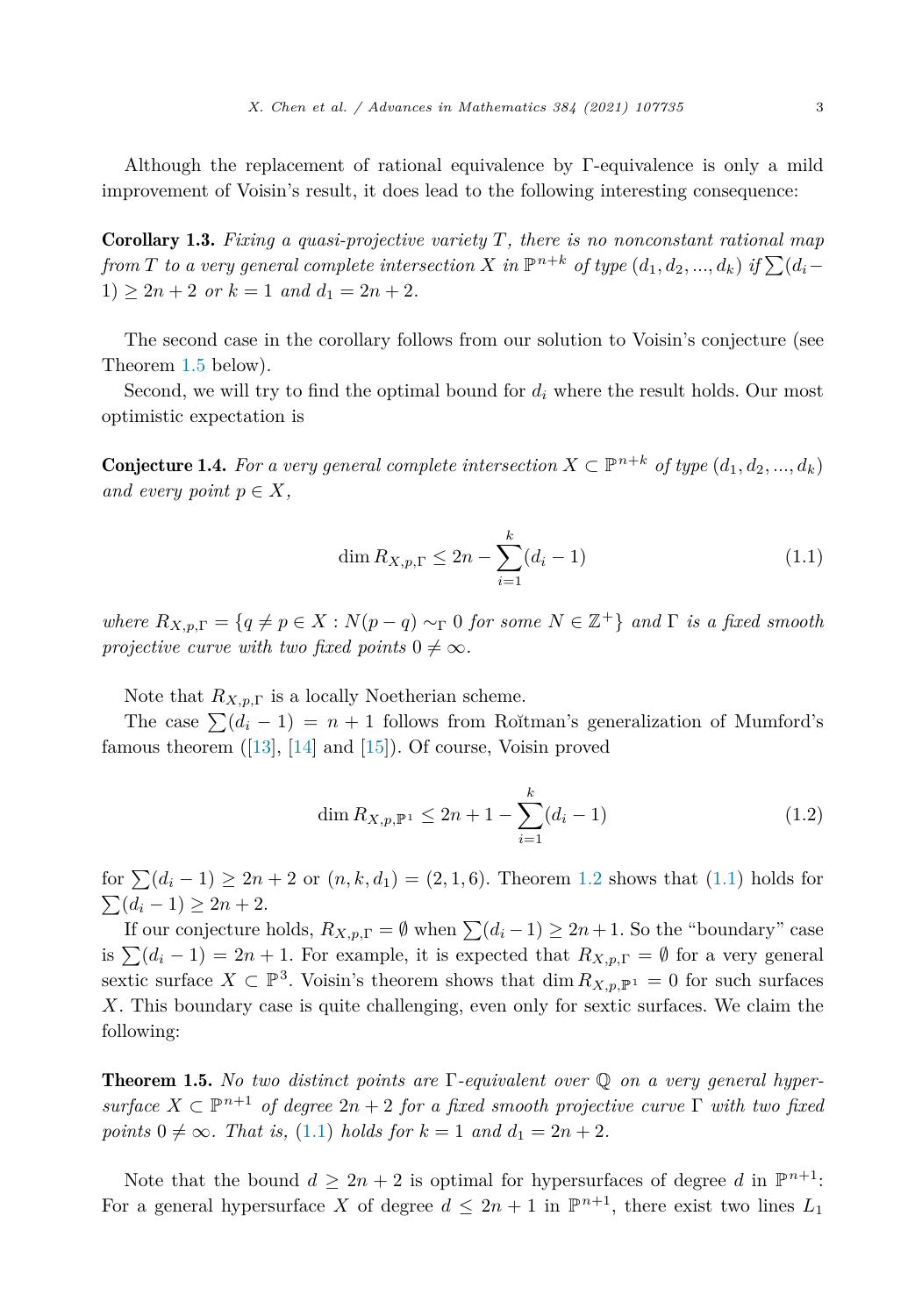<span id="page-3-0"></span>and  $L_2$  in  $\mathbb{P}^{n+1}$  such that each  $L_i$  meets X at a unique point  $p_i$  with  $p_1 \neq p_2$ . Then  $dp_1 \sim_{\mathbb{P}^1} L_1 X \sim_{\mathbb{P}^1} L_2 X \sim_{\mathbb{P}^1} dp_2$  and hence  $p_1$  and  $p_2$  are rationally equivalent over  $\mathbb{Q}$ . Please see Appendix [A](#page-52-0) for details.

Recently, Eric Riedl and David Yang proved Conjecture [1.4](#page-2-0) for  $k = 1$  and  $d_1 \leq 2n+1$ [\[16\]](#page-62-0). So together with Theorem [1.5,](#page-2-0) we know that the conjecture holds for hypersurfaces.

A logarithmic version of Theorem [1.2](#page-1-0), with rational equivalence replaced by  $\mathbb{A}^1$ equivalence, was given in [\[3](#page-62-0)].

We are only interested in the rational equivalence of two points. Voisin's method can be easily extended to the study of the linear dependence of *m* points under rational equivalence on generic hypersurfaces. This was done in [\[6](#page-62-0)], where it was proved that for every  $m \in \mathbb{Z}^+$ , there exists a number  $d(m, n)$  such that m distinct points on a very general hypersurface  $X \subseteq \mathbb{P}^{n+1}$  of deg  $X \geq d(m, n)$  are linearly independent in  $CH_0(X) \otimes \mathbb{Q}$ . However, the bound  $d(m, n)$  obtained there is certainly not optimal. We are expecting that  $d(m, n) = 2n + \lfloor (m+1)/2 \rfloor$ . However, we are not certain whether this is true for  $m \geq 3$ .

#### 2. Relative cycle map

Voisin's proof consists of two major components. One is relative cycle map. For a relative Chow cycle  $Z \in \text{CH}^n_{\text{hom}}(X/B)$  for a smooth projective family  $\pi : X \to B$  of relative dimension *n*, if  $AJ_n(Z_b) = 0$  under the Abel-Jacobi map on each fiber  $X_b$ , one can define some topological invariant  $\delta Z \in H^n(R^n\pi_*\mathbb{Q})$ . This invariant can be defined in a Hodge-theoretical way as in [[19\]](#page-63-0). Please see Appendix [B](#page-57-0) for a comprehensive treatment along this line. Here we take a different approach: we define *δZ* directly by  $(2.2)$  (see below) and then we prove  $\delta Z$  is invariant under rational equivalence. This has the advantage of being elementary: no Hodge theory is involved in the definition of  $\delta Z$ . In addition, we will obtain for free that  $\delta Z$  is invariant under Γ-equivalence. Another advantage of this approach is that *δZ* is well defined for an arbitrary flat family  $\pi: X \to B$  without any extra hypotheses on  $X/B$ .

**Definition 2.1.** Let  $\pi: X \to B$  be a flat and surjective morphism of relative dimension *n* from a smooth variety *X* onto a smooth variety *B* of dim  $B = N$ . For a multi-section  $Z \subset X$ , we define

$$
\delta Z \in \text{Hom}(\pi_*(\wedge^N \Omega_X), \wedge^N \Omega_B) = \text{Hom}(\pi_* \Omega_X^N, K_B)
$$
\n(2.1)

as follows:

$$
\delta Z = \text{Tr}_{Z/B} \circ (d\sigma) : \pi_* \Omega_X^N \xrightarrow{d\sigma} (\pi \circ \sigma)_* \Omega_Z^N = (\pi \circ \sigma)_* K_Z \xrightarrow{\text{Tr}_{Z/B}} K_B \tag{2.2}
$$

where  $\text{Tr}_{Z/B}$  is the trace map and  $\sigma: Z \hookrightarrow X$  is the embedding.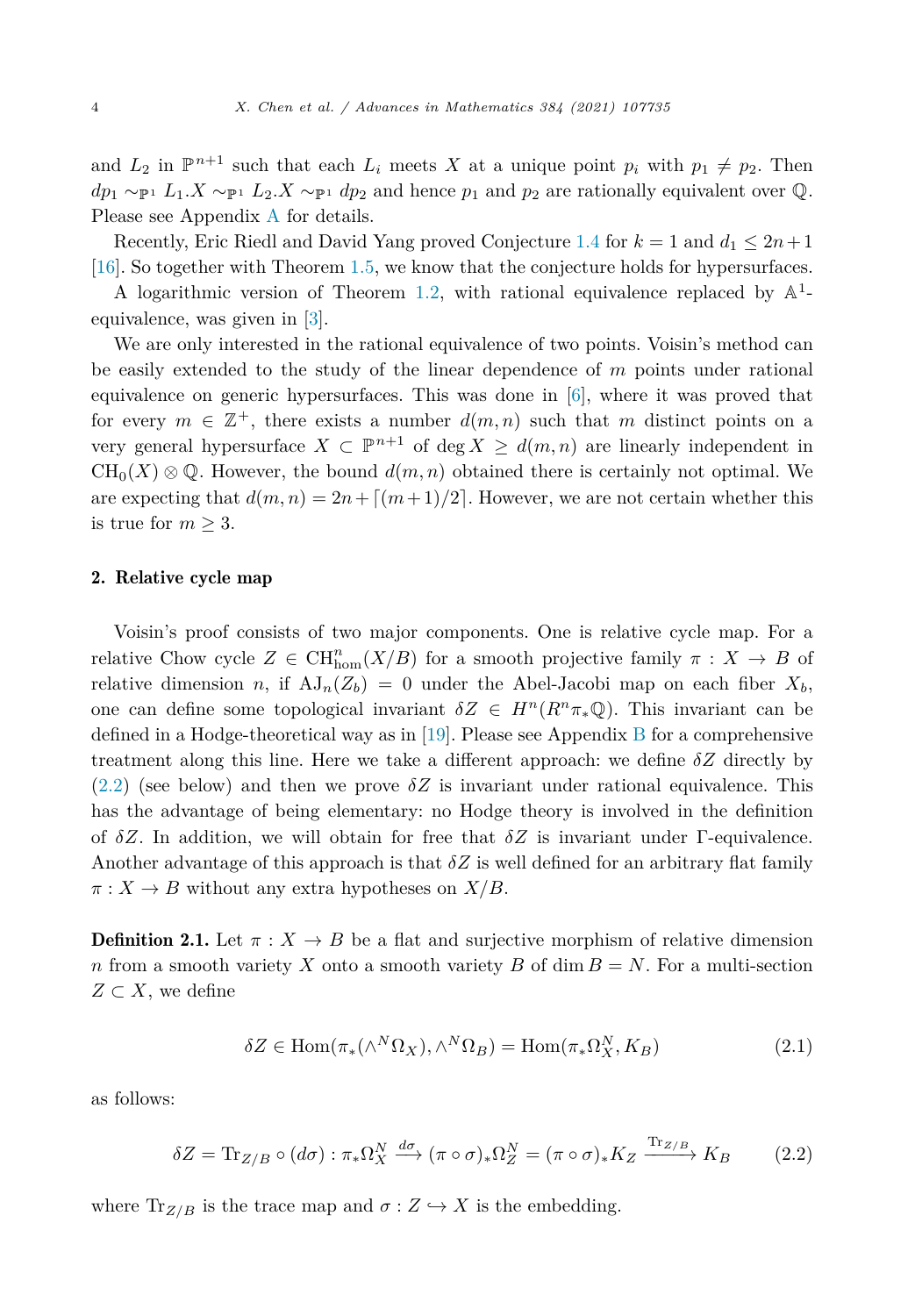<span id="page-4-0"></span>We can easily extend  $\delta$  to the free abelian group  $\mathcal{Z}^n(X/B)$  of algebraic cycles Z of pure codimension *n* in *X* whose support  $\text{supp}(Z)$  is flat over *B*. For  $Z = \sum m_i Z_i$  with  $Z_i$  multi-sections of  $\pi$ , we let  $\delta Z = \sum m_i \delta Z_i$ .

Remark 2.2. The definition [\(2.2\)](#page-3-0) of *δZ* might need some further explanation. The differential map  $d\sigma$  is usually  $d\sigma : \sigma^* \Omega_X^N \to \Omega_Z^N$ . In ([2.2](#page-3-0)), it is the composition of  $d\sigma$  and  $(\pi \circ \sigma)_*$ :

$$
\pi_* \Omega_X^N \longrightarrow \pi_* (\Omega_X^N \otimes \mathcal{O}_Z) \longrightarrow (\pi \circ \sigma)_* \Omega_Z^N
$$
\n
$$
\parallel
$$
\n
$$
\pi_* (\sigma_* \sigma^* \Omega_X^N).
$$
\n(2.3)

The trace map  $Tr_{Z/B}$  can be defined for  $\pi_*(\wedge^m \Omega_Z) \to \wedge^m \Omega_B$  under a generically finite map  $\pi: Z \to B$ . Obviously, it is well defined outside of the ramification locus of  $\pi$ . Since every meromorphic differential form in  $\wedge^m \Omega_B$  is regular if it is regular in codimension 1, it suffices to show that the image of a differential *m*-form on *Z* under the trace map can be extended to a regular *m*-form on *B* in codimension 1 [[8,](#page-62-0) Proposition 5.77, p. 185]. Moreover, the trace map is well defined for *B* normal if we follow the convention to define  $\Omega_B$  to be the sheaf of differential forms regular in codimension 1. However, Tr<sub>Z/B</sub> cannot be defined for  $\pi_*(\Omega_Z^{\otimes m}) \to \Omega_B^{\otimes m}$  when  $m \geq 2$ , which is the reason why Mumford's argument cannot be generalized using pluri-canonical forms.

**Lemma 2.3.** Let  $\pi$  :  $X \to B$  be a flat and projective morphism of relative dimension *n* from X onto a smooth variety B of dim  $B = N$  and let Z be a cycle in  $\mathcal{Z}^n(X/B)$ . If  $\pi_*\Omega_X^N$  is locally free and  $Z_b \sim_\Gamma 0$  for all  $b \in B$ , then  $\delta Z = 0$ , where  $\Gamma$  is a fixed smooth *projective curve with two fixed points*  $0 \neq \infty$ *.* 

**Proof.** Since  $\pi_*\Omega_X^N$  is locally free,  $\delta Z = 0$  if and only if  $\delta Z = 0$  at a general point of *B*. So we may shrink *B* if necessary.

Using a Hilbert scheme argument, we can find a dominant and generically finite morphism  $f: B' \to B$  and a cycle  $Y \in \mathcal{Z}^n(X' \times \Gamma)$  such that supp(Y) is flat over  $B' \times \Gamma$ and  $Y_0 - Y_\infty = f^*Z$ , where  $X' = X \times_B B'$ ,  $Y_t$  is the fiber of *Y* over  $t \in \Gamma$  and  $f^*Z$  is the pullback of *Z* under  $f: X' \to X$  (we also use *f* to denote the map  $X' \to X$ ). Note that we can shrink *B* to guarantee the flatness of *Y* over  $B' \times \Gamma$ .

Note that  $\delta$  commutes with base change. Namely, we have the commutative diagram

$$
f^* \pi_* \Omega_X^N \longrightarrow (\pi')_* \Omega_{X'}^N
$$
  
\n
$$
\downarrow f^*(\delta Z) \qquad \qquad \downarrow \delta(f^* Z)
$$
  
\n
$$
f^* K_B \longrightarrow K_{B'}
$$
\n(2.4)

where  $\pi' : X' \to B'$  is the projection.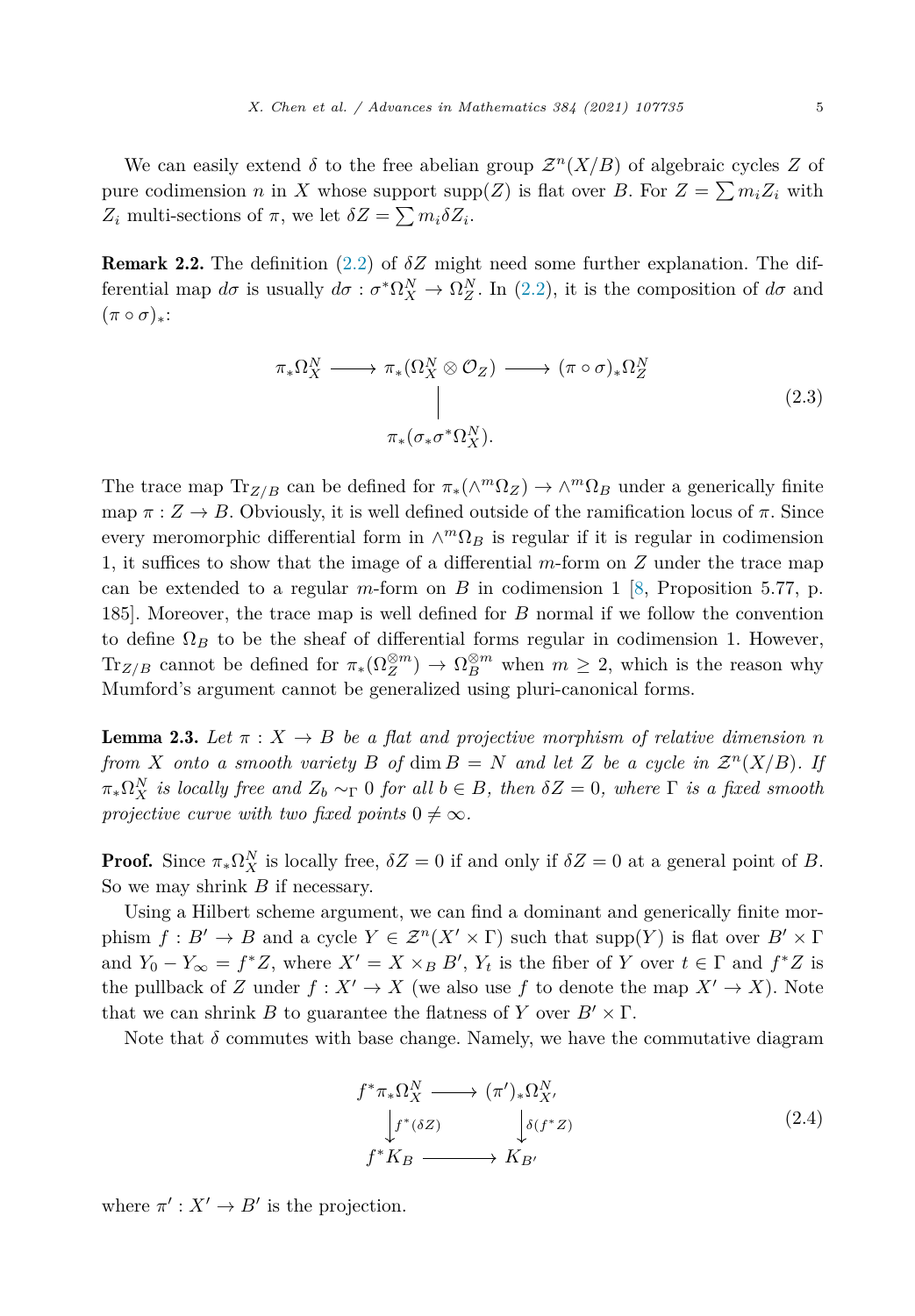<span id="page-5-0"></span>Obviously,  $\delta Z = 0$  if  $\delta f^* Z = 0$  by ([2.4](#page-4-0)) and the fact that  $\pi_* \Omega_X^N$  is locally free. So we may simply replace  $(X, B)$  by  $(X', B')$ .

Since *Y* is flat over  $B \times \Gamma$ , it defines  $\delta Y$  lying

$$
\delta Y \in \text{Hom}(\varepsilon_* \Omega_{X \times \Gamma}^{N+1}, K_{B \times \Gamma})
$$
  
= Hom( $\eta_1^* \pi_* \Omega_X^{N+1} \oplus \eta_1^* \pi_* \Omega_X^N \otimes \eta_2^* K_{\Gamma}, \eta_1^* K_B \otimes \eta_2^* K_{\Gamma})$   
= Hom( $\eta_1^* \pi_* \Omega_X^{N+1}, \eta_1^* K_B \otimes \eta_2^* K_{\Gamma}) \oplus \text{Hom}(\eta_1^* \pi_* \Omega_X^N, \eta_1^* K_B)$  (2.5)

where  $\varepsilon$ ,  $\eta_1$  and  $\eta_2$  are the projections  $\varepsilon : X \times \Gamma \to B \times \Gamma$ ,  $\eta_1 : B \times \Gamma \to B$  and  $\eta_2 : B \times \Gamma \to \Gamma$ , respectively. Let  $\rho$  be the projection

$$
\text{Hom}(\varepsilon_* \Omega_{X \times \Gamma}^{N+1}, K_{B \times \Gamma}) \xrightarrow{\rho} \text{Hom}(\eta_1^* \pi_* \Omega_X^N, \eta_1^* K_B)
$$
\n
$$
\parallel
$$
\n
$$
H^0(\eta_1^* ((\pi_* \Omega_X^N)^\vee \otimes K_B))
$$
\n
$$
(2.6)
$$

given in  $(2.5)$ .

For every coherent sheaf *V* on *B*, we have

$$
H^{0}(\eta_{1}^{*}V) = H^{0}((\eta_{1})_{*}\eta_{1}^{*}V) = H^{0}(V)
$$

since  $\Gamma$  is projective. In other words, for every  $s \in H^0(\eta_1^* V)$ , its restriction  $s_t$  to  $t \in \Gamma$  is a constant section in  $H^0(V)$ . Therefore,  $\rho(\delta Y)_t$  is constant.

For every  $t \in \Gamma$ , we clearly have  $\delta Y_t = \rho(\delta Y)_t$ . Therefore,  $\delta Y_t$  is constant. It follows that  $\delta Z = \delta Y_0 - \delta Y_\infty = 0$ . We are done.  $\Box$ 

We say that a closed subscheme  $Z \subset X$  or its ideal sheaf  $I_Z \subset \mathcal{O}_X$  imposes independent conditions on a coherent sheaf F or its global sections  $H^0(\mathcal{F})$  (resp. a linear series  $\mathcal{D} \subset H^0(\mathcal{F})$  on *X* if  $H^0(\mathcal{F}) \to H^0(\mathcal{F} \otimes \mathcal{O}_Z)$  (resp.  $\mathcal{D} \to H^0(\mathcal{F} \otimes \mathcal{O}_Z)$ ) is surjective.

A coherent sheaf  $\mathcal F$  on a variety  $X$  is *globally generated* (resp. *very ample*) if every 0-dimensional subscheme  $Z \subset X$  of length  $h^0(\mathcal{O}_Z) = 1$  (resp. 2) imposes independent conditions on F. We also say that F is *weakly very ample* if this holds for all  $Z = \{p, q\}$ consisting of two distinct points  $p \neq q$ .

To show that  $\sigma_1(b) \sim_{\Gamma} \sigma_2(b)$  over Q at a general point  $b \in B$  for two sections  $\sigma_i : B \hookrightarrow X$  of  $X/B$ , we only need to find  $s \in H^0(U, \pi_*\Omega_X^N)$  satisfying

$$
(d\sigma_1)\sigma_1^*s - (d\sigma_2)\sigma_2^*s \neq 0 \tag{2.7}
$$

over some open dense subset  $U \subset B$ . The existence of such *s* is guaranteed if  $\sigma_i(b)$  impose independent conditions on  $H^0(X_b, \Omega_X^N)$  for  $b \in B$  general. This observation leads to the following: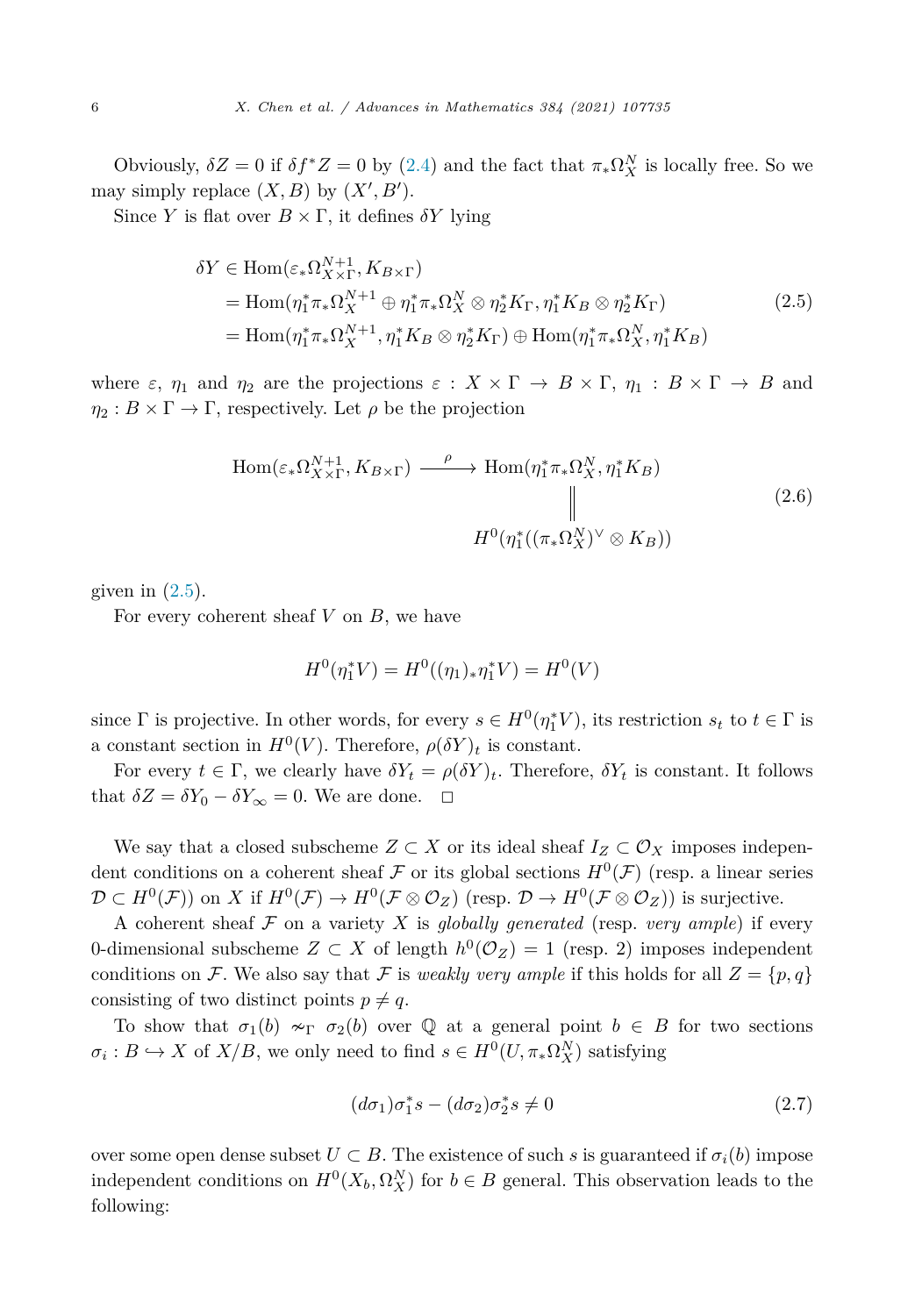<span id="page-6-0"></span>**Proposition 2.4.** *Let*  $\pi$  :  $X \to B$  *be a smooth and projective morphism from a smooth* X *onto a smooth variety B of* dim  $B = N$ *. Suppose that*  $\Omega_X^N \otimes \mathcal{O}_{X_b}$  *is weakly very ample* on  $X_b$  for  $b \in B$  general. Then  $R_{X_b,p,\Gamma} = \emptyset$  for  $b \in B$  very general and all  $p \in X_b$ , where  $\Gamma$  *is a fixed smooth projective curve with two fixed points*  $0 \neq \infty$ *. More generally,* 

$$
R_{X_b, p, \Gamma} \subset \left\{ q \in X_b : q \neq p \text{ and } \{p, q\} \text{ does not impose independent} \right\}
$$
\n
$$
conditions \text{ on } H^0(X_b, \Omega_X^N) \right\}
$$
\n
$$
(2.8)
$$

*for*  $b \in B$  *very general.* 

**Proof.** Suppose that there are a pair of points  $p \neq q$  on a general fiber  $X_b$  such that *p* ∼<sub>Γ</sub> *q* over  $\mathbb{Q}$  and  $\{p,q\}$  imposes independent conditions on  $H^0(X_b, \Omega_X^N)$ . By a base change and shrinking *B* to an affine variety, we may assume that

- there exists two disjoint sections *P* and  $Q \subset X$  of  $\pi : X \to B$  such that  $m(P_b-Q_b) \sim_{\Gamma}$ 0 for some  $m \in \mathbb{Z}^+$  and all  $b \in B$ ,
- $h^0(X_b, \Omega_X^N)$  is constant for all  $b \in B$  and
- $P \sqcup Q$  imposes independent conditions on  $H^0(\Omega_X^N)$ .

Since  $P \sqcup Q$  imposes independent conditions on  $H^0(\Omega_X^N)$  and  $\Omega_X^N$  is locally free, the map

$$
H^{0}(\Omega_{X}^{N}\otimes I_{P}) \xrightarrow{\sigma_{Q}^{*}} H^{0}(\sigma_{Q}^{*}\Omega_{X}^{N})
$$
\n(2.9)

is a surjection, where  $\sigma_P$  and  $\sigma_Q$ :  $B \hookrightarrow X$  are the embeddings of P and Q to X, respectively. Combining (2.9) with the pullback map of  $\sigma_Q : B \hookrightarrow X$  on differentials, we have a composition of two surjections

$$
H^{0}(\Omega_{X}^{N}\otimes I_{P}) \xrightarrow{\sigma_{Q}^{*}} H^{0}(\sigma_{Q}^{*}\Omega_{X}^{N}) \xrightarrow{d\sigma_{Q}} H^{0}(\Omega_{B}^{N})
$$
\n(2.10)

where  $d\sigma_P$  and  $d\sigma_Q$  are the pullback maps induced by  $\sigma_P$  and  $\sigma_Q$  on the differentials, respectively. Therefore, there exists  $s \in H^0(\Omega_X^N)$  such that

$$
\sigma_P^* s = 0 \text{ and } (d\sigma_Q)\sigma_Q^* s \neq 0. \tag{2.11}
$$

It follows that

$$
\langle \delta Z, s \rangle = (d\sigma_P)\sigma_P^* s - (d\sigma_Q)\sigma_Q^* s = -(d\sigma_Q)\sigma_Q^* s \neq 0 \tag{2.12}
$$

for  $Z = P - Q$ . On the other hand,  $\delta Z = 0$  by Lemma [2.3.](#page-4-0) Contradiction.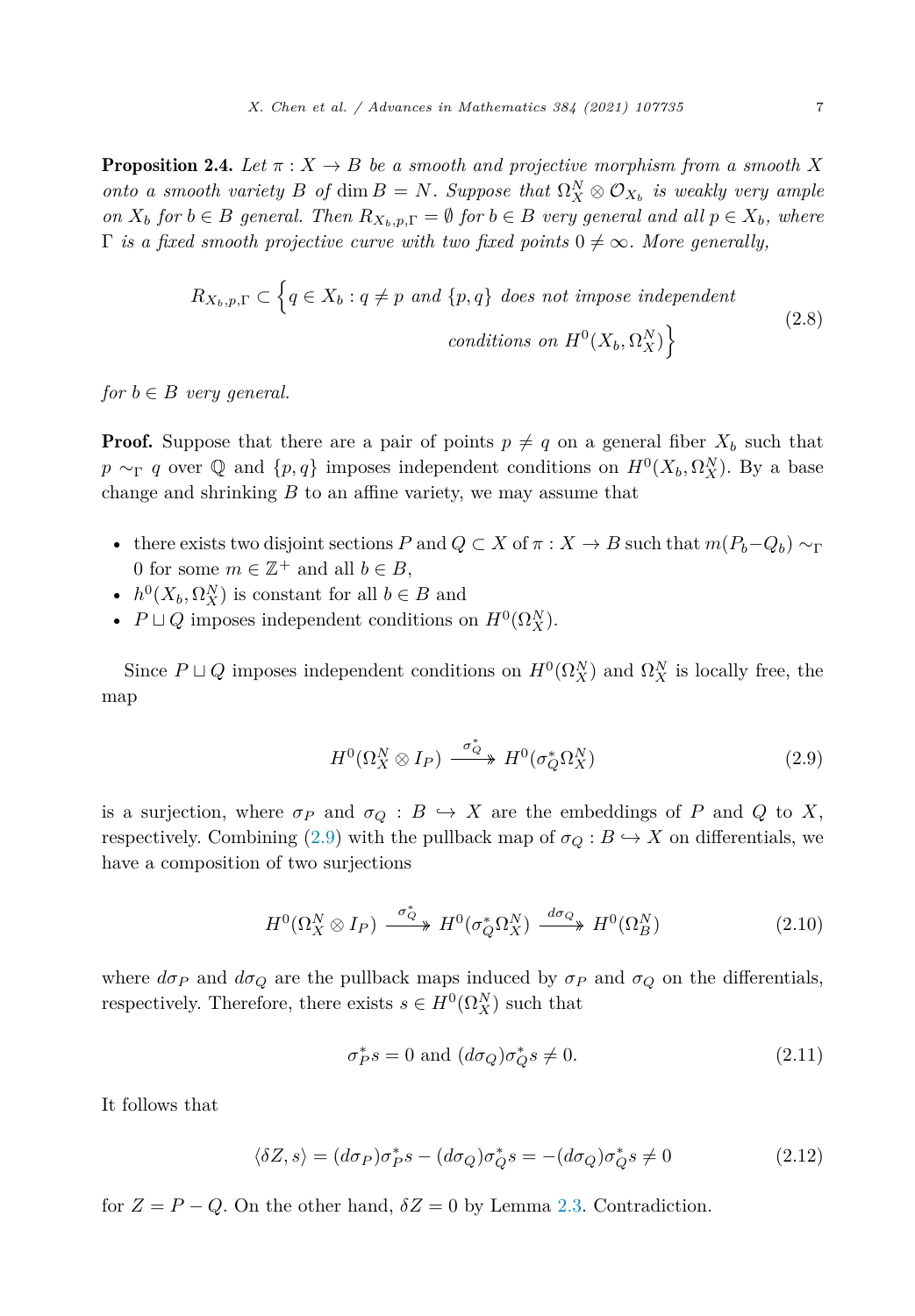The above argument shows that no irreducible component of

$$
S_{X,\Gamma} = \left\{ (b, p, q) : b \in B \text{ and } p \neq q \in X_b \text{ satisfy that } p \sim_{\Gamma} q \text{ over } \mathbb{Q} \right\}
$$
  
and  $\{p, q\}$  imposes independent conditions  
on  $H^0(X_b, \Omega_X^N) \right\}$  (2.13)

dominates *B* via the projection  $\xi$  :  $S_{X,\Gamma} \to B$ . Note that  $S_{X,\Gamma}$  is a locally Noetherian subscheme of  $X \times_B X$ . Therefore, for  $b \in B \setminus \xi(S_{X,\Gamma})$ , [\(2.8\)](#page-6-0) holds.  $\Box$ 

Remark 2.5. Note that the right hand side (RHS) of [\(2.8\)](#page-6-0) is a subscheme that does not depend on the choice of the triple (Γ*,* 0*,*∞).

**Proof of Theorem [1.2.](#page-1-0)** Let  $X \subset B \times \mathbb{P}^{n+k}$  be the universal family of complete intersections in  $\mathbb{P}^{n+k}$  of type  $(d_1, d_2, ..., d_k)$ . By [\[18](#page-63-0)],  $\Omega_X^N$  is very ample on  $X_b$  for  $b \in B$  general when  $\sum (d_i - 1) \ge 2n + 2$ . Then it follows from Proposition [2.4](#page-6-0) that no two distinct points on  $X_b$  are Γ-equivalent over  $\mathbb Q$  for  $b \in B$  very general.  $\Box$ 

The rest of the paper will be devoted to the case  $k = 1$  and  $d_1 = 2n + 2$ .

# 3. Positivity of the sheaf of holomorphic *N*-forms

Throughout this section, unless otherwise stated, we let  $\pi : X \to B$  be a smooth projective morphism of relative dimension *n* from smooth *X* onto a smooth variety *B* of  $\dim B = N$ .

# *3.1. Ampleness of*  $\Omega_X^N$

By Proposition [2.4](#page-6-0), we can prove that no two distinct points are Γ-equivalent on a very general fiber  $X_b$  of  $X/B$  if  $\Omega_X^N$  is weakly very ample when restricted to  $X_b$ . We observe that

$$
\Omega_X^N \otimes \pi^* K_B^{-1} \cong T_X^n \otimes K_{X/B} \tag{3.1}
$$

using the pairing  $\Omega_X^N \otimes \Omega_X^n \to K_X$ .

When  $X \subset \mathbb{P}^{n+k} \times B$  is a family of complete intersections in  $\mathbb{P}^{n+k}$  of type  $(d_1, d_2, ..., d_k)$ , we have

$$
\Omega_X^N \otimes \pi^* K_B^{-1} \cong T_X^n \otimes \mathcal{O}_X \left( \sum (d_i - 1) - (n + 1) \right)
$$
  
\n
$$
\cong T_X^n(n) \otimes \mathcal{O}_X \left( \sum (d_i - 1) - (2n + 1) \right)
$$
\n(3.2)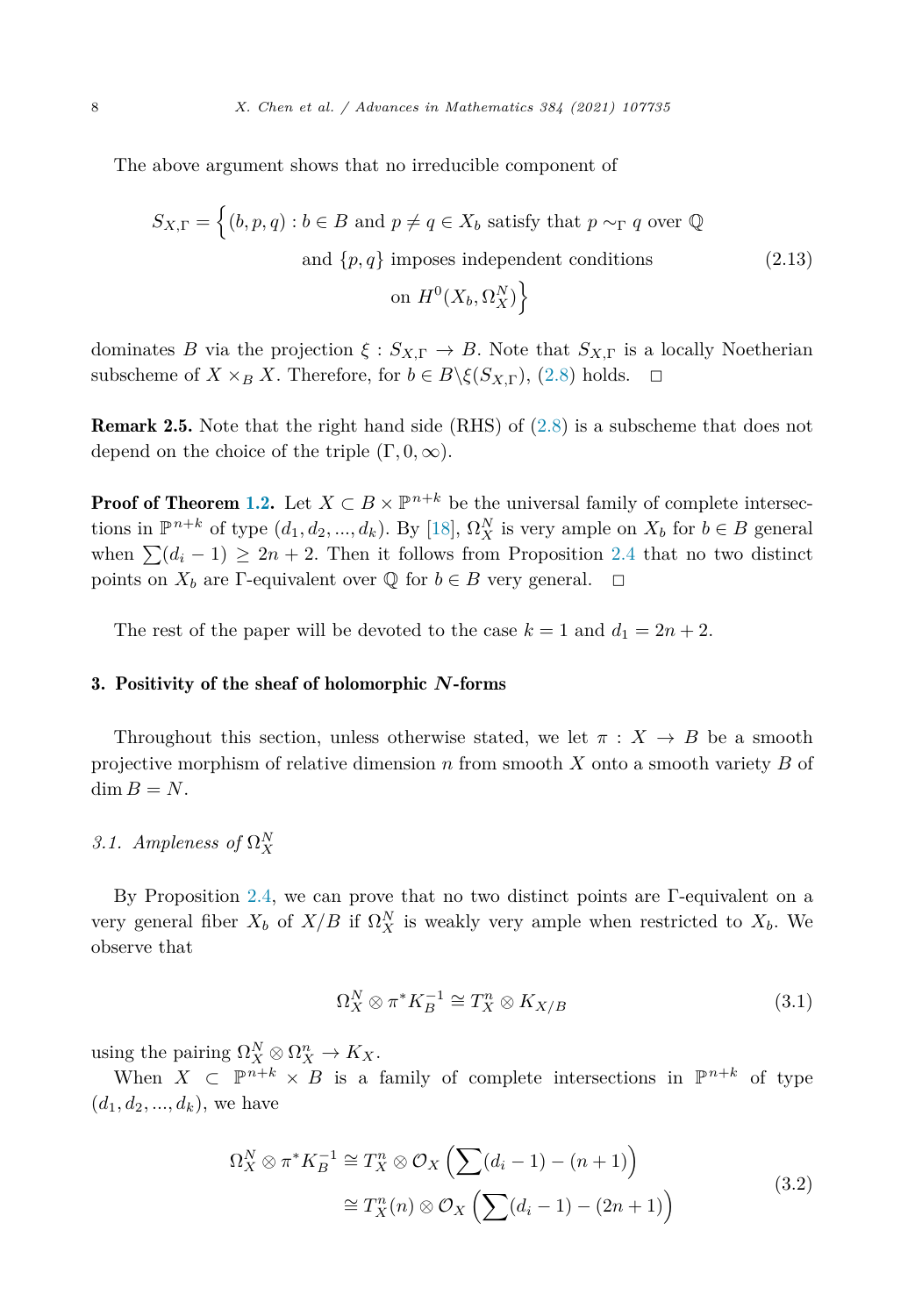where  $\mathcal{O}_X(1)$  is the pullback of the hyperplane bundle on  $\mathbb{P}^{n+k}$  and

$$
T_X^n(n) = \wedge^n T_X \otimes \mathcal{O}_X(n) = \wedge^n (T_X(1)).
$$

It is very easy to verify the following simple facts:

- (1) The quotients of globally generated/(weakly) very ample coherent sheaves are also globally generated/(weakly) very ample.
- (2) If  $\mathcal F$  is globally generated and  $\mathcal G$  is globally generated/(weakly) very ample, then  $\mathcal{F} \otimes \mathcal{G}$  is also globally generated/(weakly) very ample.
- (3) Combining (1) and (2), we see that the wedge and symmetric products of a globally generated/(weakly) very ample coherent sheaf are also globally generated/(weakly) very ample.

When  $X \subset \mathbb{P}^{n+k} \times B$  is a versal family of complete intersections, Voisin proved that  $T_X(1) = T_X \otimes \mathcal{O}_X(1)$  is globally generated on  $X_b$ , generalizing Herbert Clemens' result for hypersurfaces [\[2\]](#page-62-0) (see also [[4\]](#page-62-0) and [[5\]](#page-62-0)). Thus, we can conclude that  $\Omega_X^N$  is very ample on  $X_b$  when  $\sum (d_i - 1) > 2n + 1$ , using the simple facts on global generation and very ampleness as above.

When  $\sum_i (d_i - 1) = 2n + 1$ , we naturally ask whether Voisin's result can be improved to show that  $\Omega_X^N \otimes \pi^* K_B^{-1} = T_X^n(n)$  is weakly very ample on  $X_b$ . Voisin actually had a stronger conjecture that  $T_X^2(1) = (\wedge^2 T_X) \otimes \mathcal{O}_X(1)$  is globally generated on  $X_b$  [\[19](#page-63-0), Question 2.1].

Unfortunately,  $T_X^2(1)$  fails to be globally generated [[20\]](#page-63-0). Even the weaker assertion that  $T_X^n(n)$  is weakly very ample is very likely to fail. Thus, in order to tackle the case  $\sum (d_i - 1) = 2n + 1$ , we cannot rely on the very ampleness of  $\Omega_X^N$ . Instead, we need to develop some refined criteria to show that  $\delta(\sigma_1(B) - \sigma_2(B)) \neq 0$  for two sections  $\sigma_i$  of *X/B*. These criteria, while still depending on certain positivity of  $\Omega_X^N$ , do not require it to be weakly very ample.

#### *3.2. Differential map dσ*

A closer examination of the proof of Proposition [2.4](#page-6-0) shows that we do not really need  $\Omega_X^N$  to be weakly very ample on  $X_b$ . We only need find  $s \in H^0(U, \pi_* \Omega_X^N)$  satisfying [\(2.7](#page-5-0)). This is much weaker than the requirement that  $p_1 = \sigma_1(b)$  and  $p_2 = \sigma_2(b)$  impose independent conditions on  $H^0(X_b, \Omega_X^N)$  for *b* general. For one thing,  $(d\sigma_1)\sigma_1^*s - (d\sigma_2)\sigma_2^*s = 0$ imposes only one condition on  $\Gamma_b(\Omega_X^N) = H^0(X_b, \Omega_X^N)$ .

Let  $\Gamma_b(d\sigma_i)$  be the map induced by  $d\sigma_i$  on  $\Gamma_b(\Omega_X^N)$  as in

$$
\Gamma_b(T_X^n \otimes K_X)
$$
\n
$$
\parallel
$$
\n
$$
\Gamma_b(\Omega_X^N) \xrightarrow{d\sigma_1 \oplus d\sigma_2} \Gamma_b(K_{\sigma_1(B)}) \oplus \Gamma_b(K_{\sigma_2(B)})
$$
\n
$$
(3.3)
$$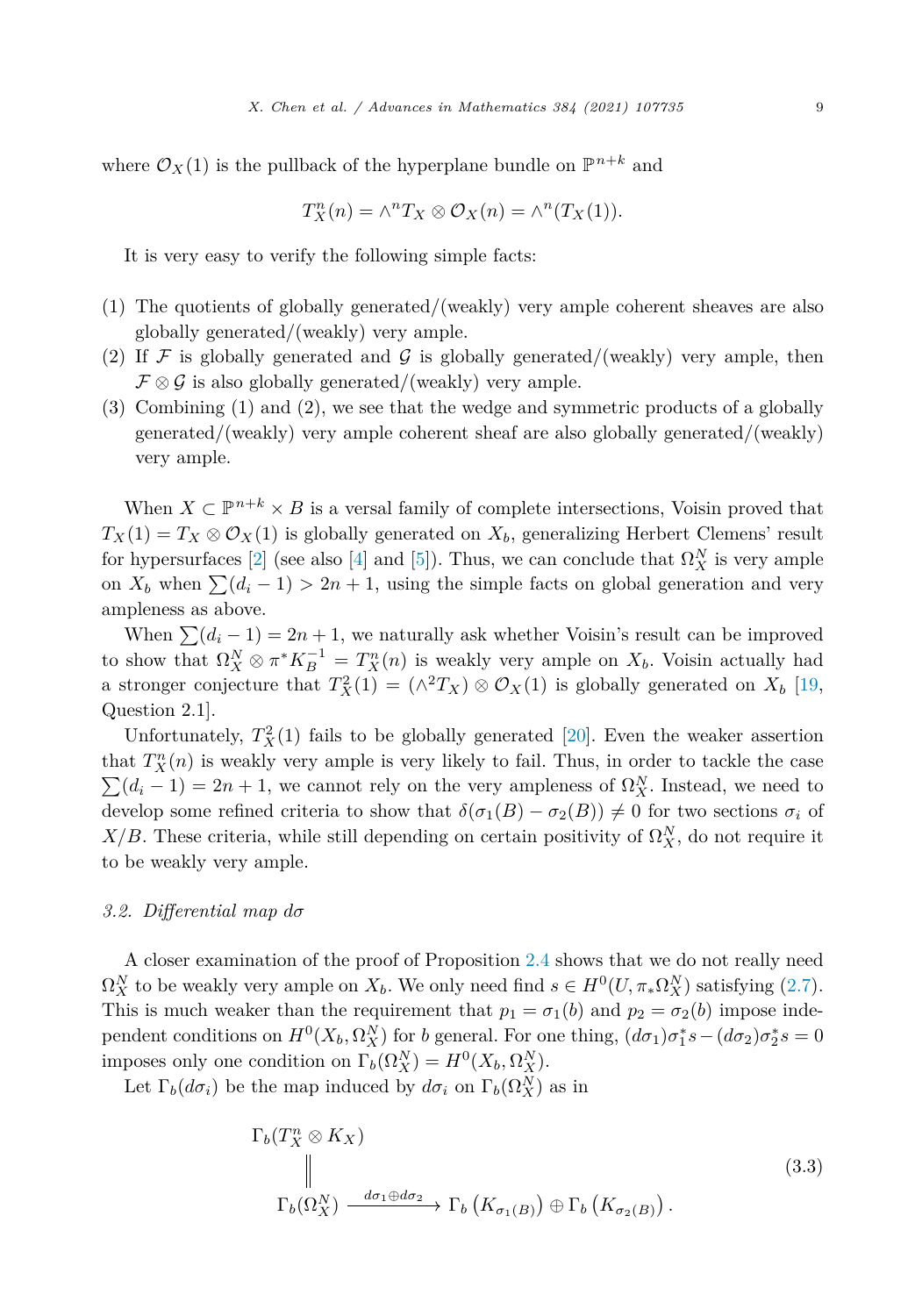<span id="page-9-0"></span>Clearly, [\(2.7](#page-5-0)) holds for some  $s \in H^0(U, \pi_* \Omega_X^N)$  if

$$
\ker(\Gamma_b(d\sigma_1)) \neq \ker(\Gamma_b(d\sigma_2))
$$
\n(3.4)

holds at a general point  $b \in B$ . More precisely, as long as  $(3.4)$  holds at a point  $b \in B$ such that  $h^0(X_t, \Omega_X^N)$  is locally constant for *t* in an open neighborhood of *b*, we can find a section  $s_b \in \Gamma_b(\Omega_X^N)$  with the property

$$
(d\sigma_1)s_b - (d\sigma_2)s_b \neq 0 \tag{3.5}
$$

and this  $s_b$  can be extended to a section  $s \in H^0(U, \pi_*\Omega_X^N)$  over an open neighborhood *U* of *b* satisfying  $(2.7)$  $(2.7)$ .

Therefore, to show that  $\sigma_i(b)$  are not Γ-equivalent over Q on a general fiber  $X_b$ , we just have to prove (3.4). Let us formalize this observation in the following proposition:

Proposition 3.1. *Let X be a smooth projective family of varieties over a smooth variety* B of dim  $B = N$  and let  $\sigma_i : B \to X$  be two disjoint sections of  $X/B$  for  $i = 1, 2$ . Then  $\sigma_1(b)$  and  $\sigma_2(b)$  are not  $\Gamma$ -equivalent over Q on  $X_b$  for  $b \in B$  general if (3.4) holds at a *point b where*  $h^0(X_t, \Omega_X^N)$  *is locally constant in t.* 

# *3.3. Criterion for two fixed sections*

In the rest of this section, we assume that  $X \subset B \times P$  is a smooth family of subvarieties in some smooth projective variety *P*. Usually, we take *P* to be some projective space. But some results apply to arbitrary *P*. Here we strive for the greatest generality, although we just need to apply these results to hypersurfaces in  $\mathbb{P}^n$ .

To apply Proposition 3.1, we need an explicit description of the differential maps *dσi*. They can be made very explicit if  $X \subset Y = B \times P$  is a family of varieties in a projective space *P* passing through two fixed points  $p_i \in P$  and  $\sigma_i(b) \equiv p_i$  for  $i = 1, 2$ . On the other hand, for an arbitrary family  $X \subset Y$  with two sections  $\sigma_i$  over *B*, we can always apply an automorphism  $\lambda \in B \times \text{Aut}(P)$ , after a base change, fiberwise to  $Y/B$  such that  $\lambda \circ \sigma_i(b) \equiv p_i$  for two fixed points  $p_i \in P$ ; thus, to test (3.4) for a general fiber  $X_b$ of *X/B*, it suffices to test it for a general fiber  $X_b$  of  $X/B$ ,  $X = \lambda(X)$  and  $\hat{\sigma}_i = \lambda \circ \sigma_i$ .<br>Let us first consider families  $X \subseteq B \times B$  with two fixed sections  $\pi(h) = n$ . Let us first consider families  $X \subset B \times P$  with two fixed sections  $\sigma_i(b) \equiv p_i$ .

To set it up, we let  $P = \mathbb{P}^r$  and fix two points  $p_1 \neq p_2$  in *P*. We let  $X \subset Y = B \times P$ be a closed subvariety of *Y* that is flat over *B* with fibers  $X_b$  containing  $p_1$  and  $p_2$  for all  $b \in B$ . We assume that *X* and *B* are smooth of dim  $X = N + n$  and dim  $B = N$ , respectively. We have two sections  $\sigma_i : B \to X$  sending  $\sigma_i(b) = p_i$  for all  $b \in B$  and  $i = 1, 2.$ 

To state our next proposition on the differential map  $d\sigma$ , we need to introduce the filtration  $F^{\bullet} \Omega_X$  associated to the fibration  $X/B$ .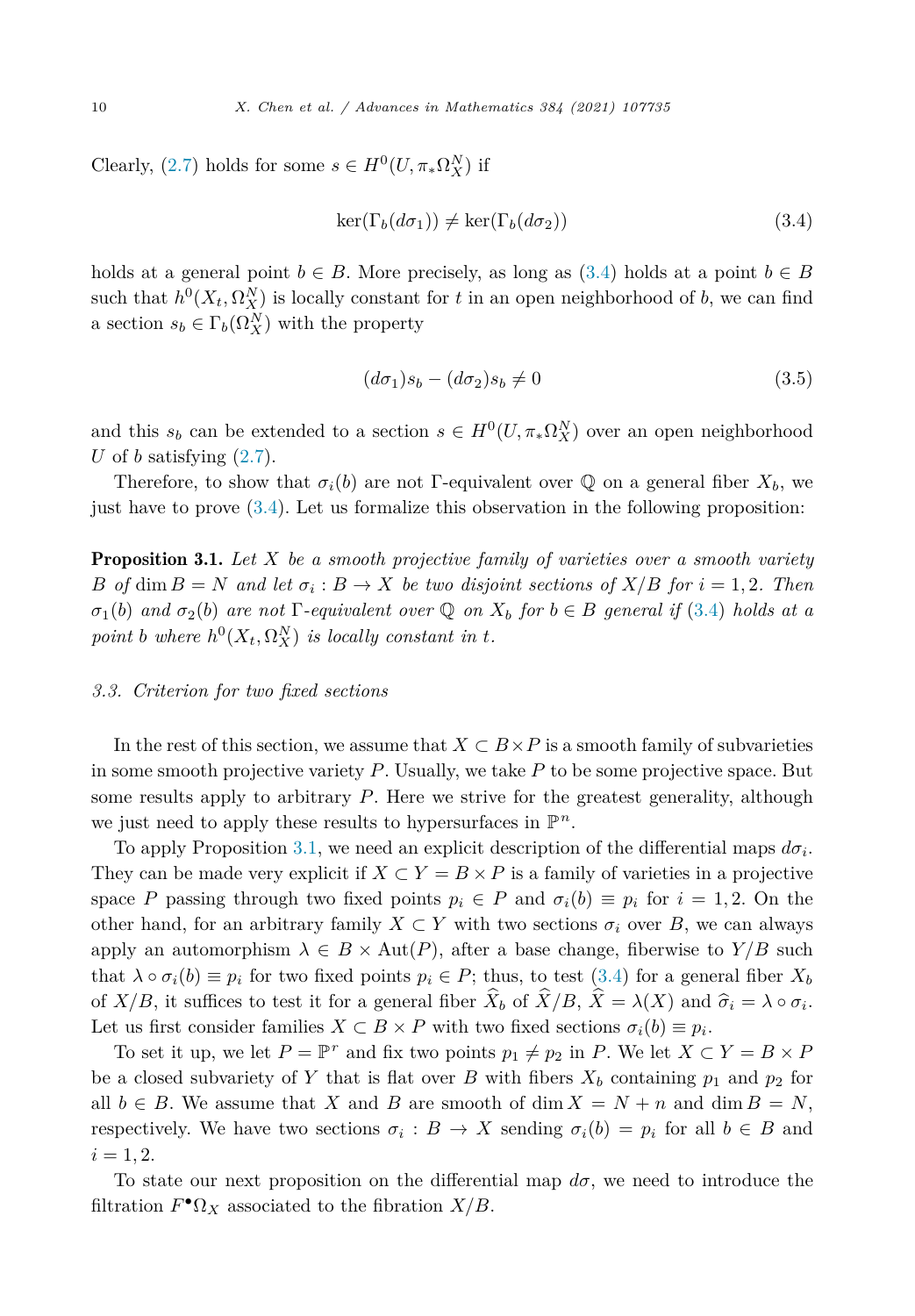<span id="page-10-0"></span>For a surjective morphism  $f: W \to B$  with *B* smooth, we have a Leray filtration

$$
\Omega_W^m = F^0 \Omega_W^m \supset F^1 \Omega_W^m \supset \dots \supset F^{m+1} \Omega_W^m = 0
$$
  
with 
$$
\text{Gr}_F^p \Omega_W^m = \frac{F^p \Omega_W^m}{F^{p+1} \Omega_W^m} = f^* \left( \wedge^p \Omega_B \right) \otimes \wedge^{m-p} \Omega_{W/B}
$$
 (3.6)

for  $\Omega_W^m = \wedge^m \Omega_W$  derived from the short exact sequence

$$
0 \longrightarrow f^*\Omega_B \longrightarrow \Omega_W \longrightarrow \Omega_{W/B} \longrightarrow 0. \tag{3.7}
$$

Note that  $F^p$  is an exact functor.

For  $\pi_B: Y \to B$  with  $Y = B \times P$ ,  $F^p \Omega_Y^m$  is simply

$$
F^p \Omega_Y^m = \bigoplus_{i \ge p} \pi_B^* \Omega_B^i \otimes \pi_P^* \Omega_P^{m-i}
$$
 (3.8)

and we have natural projections  $\Omega_Y^m \to F^p \Omega_Y^m$ , where  $\pi_B$  and  $\pi_P$  are the projections of *Y* to *B* and *P*, respectively.

We have the so-called adjunction sequence

$$
0 \longrightarrow T_X \longrightarrow T_Y \otimes \mathcal{O}_X \xrightarrow{\eta} \mathcal{N}_X \longrightarrow 0 \tag{3.9}
$$

associated to  $X \subset Y$ , where  $\mathcal{N}_X$  is the normal bundle of X in Y. From this, we obtain a left exact sequence

$$
0 \longrightarrow T_X^m \longrightarrow T_Y^m \xrightarrow{\eta_m} T_Y^{m-1} \otimes \mathcal{N}_X \tag{3.10}
$$

on  $X_b$ , where  $\eta_m$  is actually the map in the generalized Koszul complex

$$
\wedge^m T_Y \otimes \mathcal{O}_X \xrightarrow{\eta_m} \wedge^{m-1} T_Y \otimes \mathcal{N}_X \to \wedge^{m-2} T_Y \otimes \text{Sym}^2 \mathcal{N}_X
$$
  

$$
\to \dots \to T_Y \otimes \text{Sym}^{m-1} \mathcal{N}_X \to \text{Sym}^m \mathcal{N}_X \to 0
$$
(3.11)

of  $\wedge^{m-\bullet} T_Y \otimes \text{Sym}^{\bullet} \mathcal{N}_X$  induced by  $\eta$ .

Setting  $m = n$  in  $(3.10)$ , we have

$$
T_X^n \otimes K_X \longleftrightarrow T_Y^n \otimes K_X \xrightarrow{\eta_n} T_Y^{n-1} \otimes K_X \otimes \mathcal{N}_X
$$
  
\n
$$
\parallel \qquad \qquad \parallel \qquad \qquad \parallel
$$
  
\n
$$
\Omega_X^N \longleftrightarrow \Omega_Y^{N+k} \otimes \det(\mathcal{N}_X) \longrightarrow \Omega_Y^{N+1+k} \otimes \det(\mathcal{N}_X) \otimes \mathcal{N}_X
$$
  
\n(3.12)

where  $\det(\mathcal{N}_X) = \wedge^k \mathcal{N}_X$  for  $k = \dim Y - \dim X$ . Let us first prove: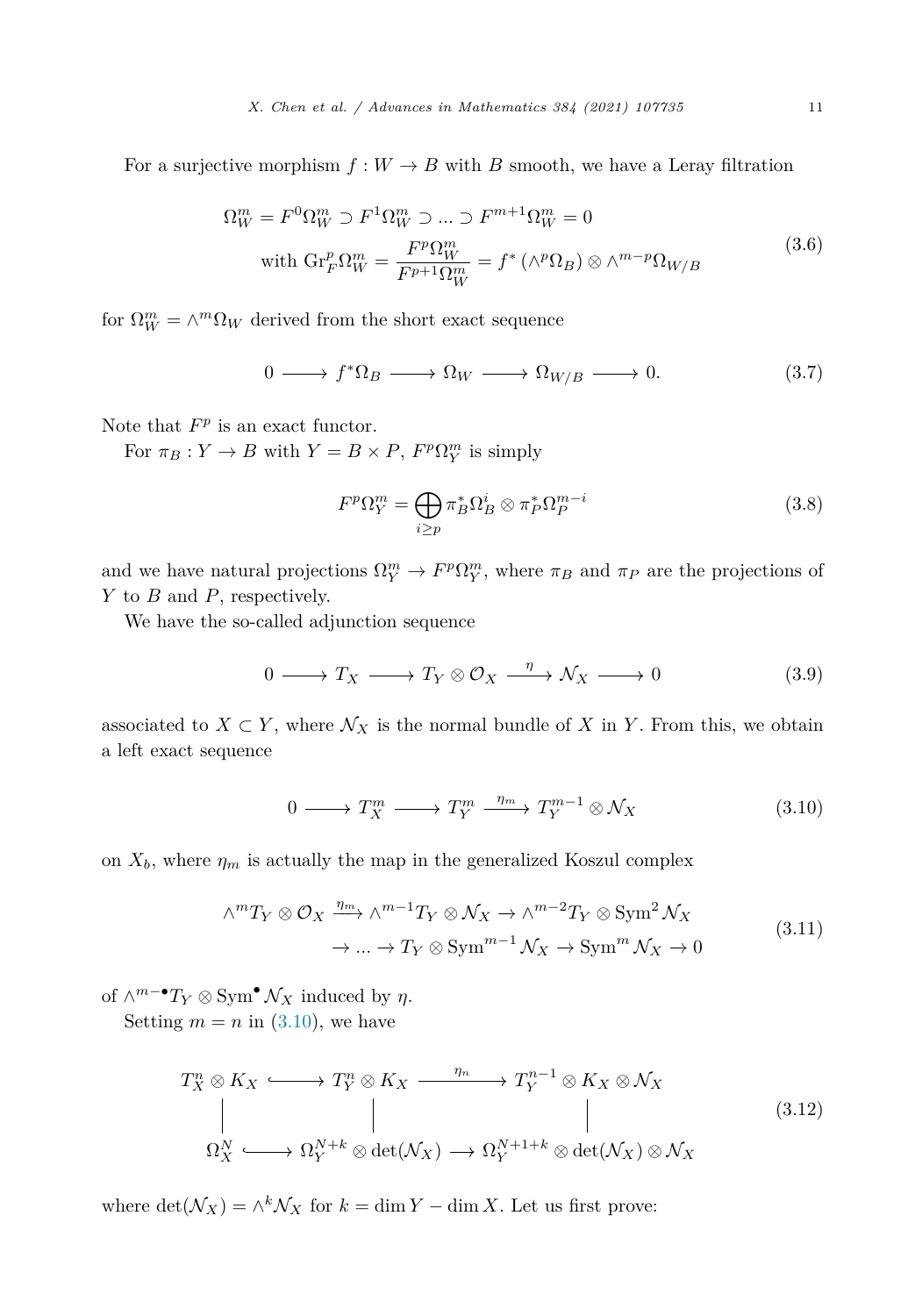<span id="page-11-0"></span>**Proposition 3.2.** Let  $X \subset Y = B \times P$  be a smooth projective family of varieties in a *smooth projective variety P passing through a fixed point*  $p \in P$  *over a smooth variety B with the section*  $\sigma : B \to X$  *given by*  $\sigma(b) = p$  *for*  $b \in B$ *. Then the diagram* 

$$
\Omega_X^N \longleftrightarrow \Omega_Y^{N+k} \otimes \det(\mathcal{N}_X) \longrightarrow \Omega_Y^{N+k+1} \otimes \det(\mathcal{N}_X) \otimes \mathcal{N}_X
$$
  
\n
$$
\downarrow \qquad \qquad \downarrow \qquad \qquad \downarrow
$$
  
\n
$$
\Omega_{\sigma(B)}^N \hookrightarrow F^N \Omega_Y^{N+k} \otimes \det(\mathcal{N}_X) \Big|_{\sigma(B)} \longrightarrow F^N \Omega_Y^{N+k+1} \otimes \det(\mathcal{N}_X) \otimes \mathcal{N}_X \Big|_{\sigma(B)}
$$
\n(3.13)

*commutes* and has left exact rows, where  $N = \dim B$ ,  $k = \dim Y - \dim X$ ,  $\det(N_X) =$ <sup>∧</sup>*<sup>k</sup>*N*<sup>X</sup> and the vertical maps in the second and third columns are induced by the projections*  $\Omega_Y^{\bullet} \to F^N \Omega_Y^{\bullet}$  *followed by the restrictions to*  $\sigma(B)$ *.* 

**Proof.** The rows of  $(3.13)$  are induced by Koszul complex  $(3.11)$  $(3.11)$  and hence left exact. We want to point out that the diagram

$$
\Omega_Y^m \longrightarrow \Omega_Y^{m+1} \otimes \mathcal{N}_X
$$
\n
$$
\downarrow \qquad \qquad \downarrow
$$
\n
$$
F^l \Omega_Y^m \longrightarrow F^l \Omega_Y^{m+1} \otimes \mathcal{N}_X
$$
\n(3.14)

*does not* commute in general. However, it commutes when we restrict the bottom row to  $\sigma(B)$ . That is, we claim that the diagram

$$
\Omega_Y^m \longrightarrow \Omega_Y^{m+1} \otimes \mathcal{N}_X
$$
\n
$$
\rho_m \downarrow \qquad \qquad \downarrow \rho_{m+1}
$$
\n
$$
F^l \Omega_Y^m \big|_{\sigma(B)} \xrightarrow{\eta_{\sigma}} F^l \Omega_Y^{m+1} \otimes \mathcal{N}_X \big|_{\sigma(B)}
$$
\n(3.15)

commutes. Of course, this implies that the right square of (3.13) commutes.

Let  $(x_1, x_2, \ldots, x_r)$  and  $(t_1, t_2, \ldots, t_N)$  be the local coordinates of *P* and *B*, respectively. Let  $p = \{x_1 = x_2 = ... = x_r = 0\}$  and

$$
X = \{f_1(x,t) = f_2(x,t) = \dots = f_k(x,t) = 0\}.
$$
\n(3.16)

Then  $\eta$  is given by

$$
\eta(\omega) = (\omega \wedge df_1, \omega \wedge df_2, ..., \omega \wedge df_k). \tag{3.17}
$$

Since  $p \in X_b$  for all  $b \in B$ , we have  $f_i(0,t) \equiv 0$ . Hence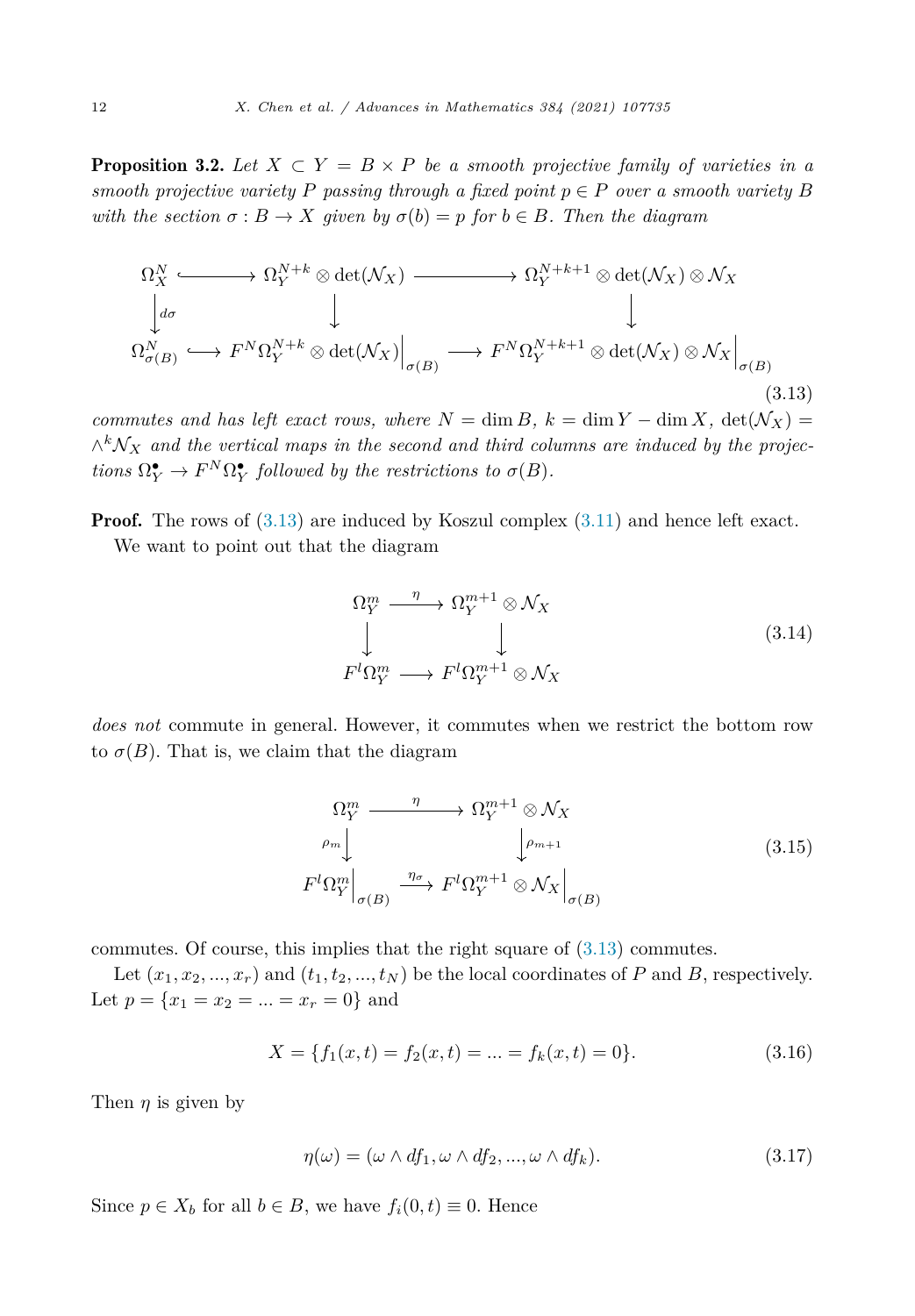*X. Chen et al. / Advances in Mathematics 384 (2021) 107735* 13

$$
\left. \frac{\partial f_i}{\partial t_j} \right|_{x=0} = 0 \tag{3.18}
$$

for all  $t, i = 1, 2, ..., k$  and  $j = 1, 2, ..., N$ . It follows that

$$
\rho_{m+1} \circ \eta(\omega_1) = \rho_{m+1}(\omega_1 \wedge df_1, \omega_1 \wedge df_2, ..., \omega_1 \wedge df_k)
$$
  
= 
$$
(\rho_{m+1}(\omega_1 \wedge df_1), \rho_{m+1}(\omega_1 \wedge df_2), ..., \rho_{m+1}(\omega_1 \wedge df_k))
$$
  
= 
$$
0 = \eta_{\sigma} \circ \rho_m(\omega_1)
$$
 (3.19)

for all local sections

$$
\omega_1 \in H^0(U, \bigoplus_{i < l} \pi_B^* \Omega_B^i \otimes \pi_P^* \Omega_P^{m-i}) \subset H^0(U, \Omega_Y^m),\tag{3.20}
$$

where *U* is an open subset of *Y*. Every  $\omega \in H^0(U, \Omega_Y^m)$  can be written as

$$
\omega = \omega_1 + \omega_2 \tag{3.21}
$$

with  $\omega_1$  given in (3.20) and  $\omega_2 \in H^0(U, F^l \Omega_Y^m)$ . It is clear that

$$
\rho_{m+1} \circ \eta(\omega_2) = \eta_{\sigma} \circ \rho_m(\omega_2). \tag{3.22}
$$

Combining (3.19) and (3.22), we conclude that

$$
\rho_{m+1} \circ \eta(\omega) = \eta_{\sigma} \circ \rho_m(\omega) \tag{3.23}
$$

and hence the diagram  $(3.15)$  $(3.15)$  commutes. It remains to prove that the left square of  $(3.13)$  $(3.13)$ commutes.

Note that  $\Omega_X^N$  can be identified with the image of the map

$$
\Omega_Y^N \otimes \mathcal{O}_X \xrightarrow{\theta} \Omega_Y^{N+k} \otimes \det(\mathcal{N}_X) \tag{3.24}
$$

given by

$$
\theta(\omega) = \omega \wedge df_1 \wedge df_2 \wedge \cdots \wedge df_k \otimes \frac{\partial}{\partial f_1} \wedge \cdots \wedge \frac{\partial}{\partial f_k}.
$$
 (3.25)

By (3.18) again, we see that the diagram

$$
\Omega_Y^N \otimes \mathcal{O}_X \xrightarrow{\theta} \Omega_Y^{N+k} \otimes \det(\mathcal{N}_X)
$$
\n
$$
\downarrow d\sigma \qquad \qquad \downarrow \qquad (3.26)
$$
\n
$$
F^N \Omega_Y^N \otimes \mathcal{O}_X \Big|_{\sigma(B)} \longrightarrow F^N \Omega_Y^{N+k} \otimes \det(\mathcal{N}_X) \Big|_{\sigma(B)}
$$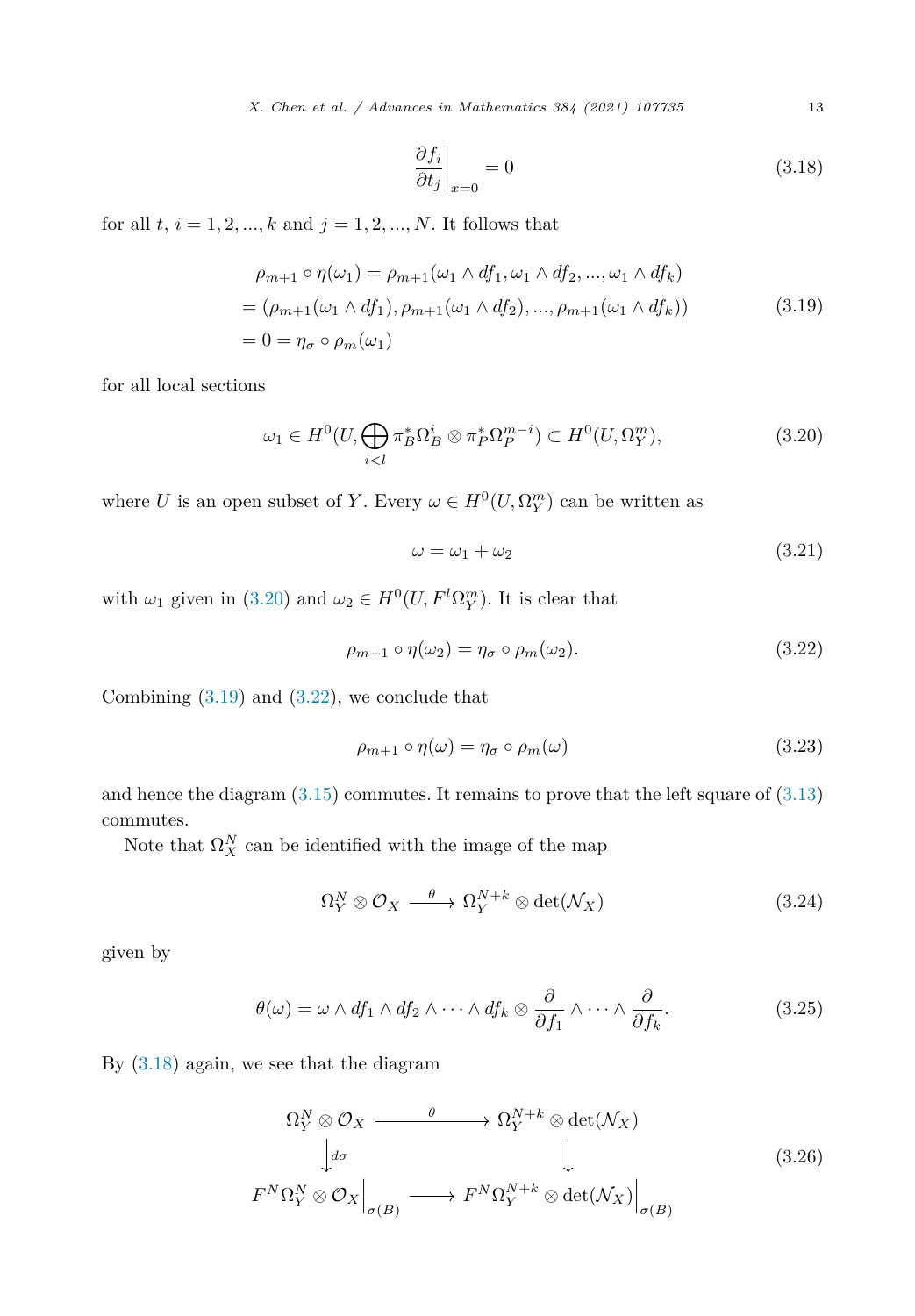commutes. Thus, the diagram



commutes.  $\Box$ 

Note that

$$
F^{N}\Omega_{Y}^{N+k} = \pi_{B}^{*}\Omega_{B}^{N} \otimes \pi_{P}^{*}\Omega_{P}^{k}
$$
\n(3.28)

Combining  $(3.12)$  $(3.12)$ ,  $(3.13)$  and  $(3.28)$ , we obtain commutative diagrams

$$
T_X^n \otimes K_X \longleftrightarrow T_Y^n \otimes K_X \xrightarrow{\eta_n} T_Y^{n-1} \otimes K_X \otimes \mathcal{N}_X
$$
  
\n
$$
\downarrow d\sigma_i \qquad \qquad \downarrow \alpha_{n,i} \qquad \qquad \downarrow \alpha_{n-1,i} \qquad (3.29)
$$
  
\n
$$
K_{\sigma_i(B)} \hookrightarrow \pi_P^* T_P^n \otimes K_X \Big|_{\sigma_i(B)} \longrightarrow \pi_P^* T_P^{n-1} \otimes K_X \otimes \mathcal{N}_X \Big|_{\sigma_i(B)}
$$

with left exact rows for  $i = 1, 2$ . By the above diagram, we have

$$
\ker(\Gamma_b(d\sigma_i)) = \ker(\Gamma_b(\alpha_{n,i})) \cap \ker(\Gamma_b(\eta_n))
$$
\n(3.30)

for  $i = 1, 2$ . Therefore,  $(3.4)$  $(3.4)$  is equivalent to

$$
\ker(\Gamma_b(\alpha_{n,1})) \cap \ker(\Gamma_b(\eta_n)) \neq \ker(\Gamma_b(\alpha_{n,2})) \cap \ker(\Gamma_b(\eta_n)).
$$
\n(3.31)

More explicitly, we can write  $\Gamma_b(T_Y^n \otimes K_X)$  as

$$
\Gamma_b(T_Y^n \otimes K_X) = \Gamma_b(\pi_P^* T_P^n \otimes K_X) \oplus \sum_{j < n} \Gamma_b(\pi_P^* T_P^j \otimes K_X) \otimes T_{B,b}^{n-j}.\tag{3.32}
$$

Then the kernel of  $\Gamma_b(\alpha_{n,i})$  is

$$
\ker(\Gamma_b(\alpha_{n,i})) = \Gamma_b(\pi_P^* T_P^n \otimes K_X(-p_i))
$$
  

$$
\oplus \sum_{j < n} \Gamma_b(\pi_P^* T_P^j \otimes K_X) \otimes T_{B,b}^{n-j}
$$
(3.33)

for  $i = 1, 2$ , where  $K_X(-p_i) = K_X \otimes I_{p_i}$  for  $I_{p_i}$  the ideal sheaf of  $p_i$ . So (3.31) is equivalent to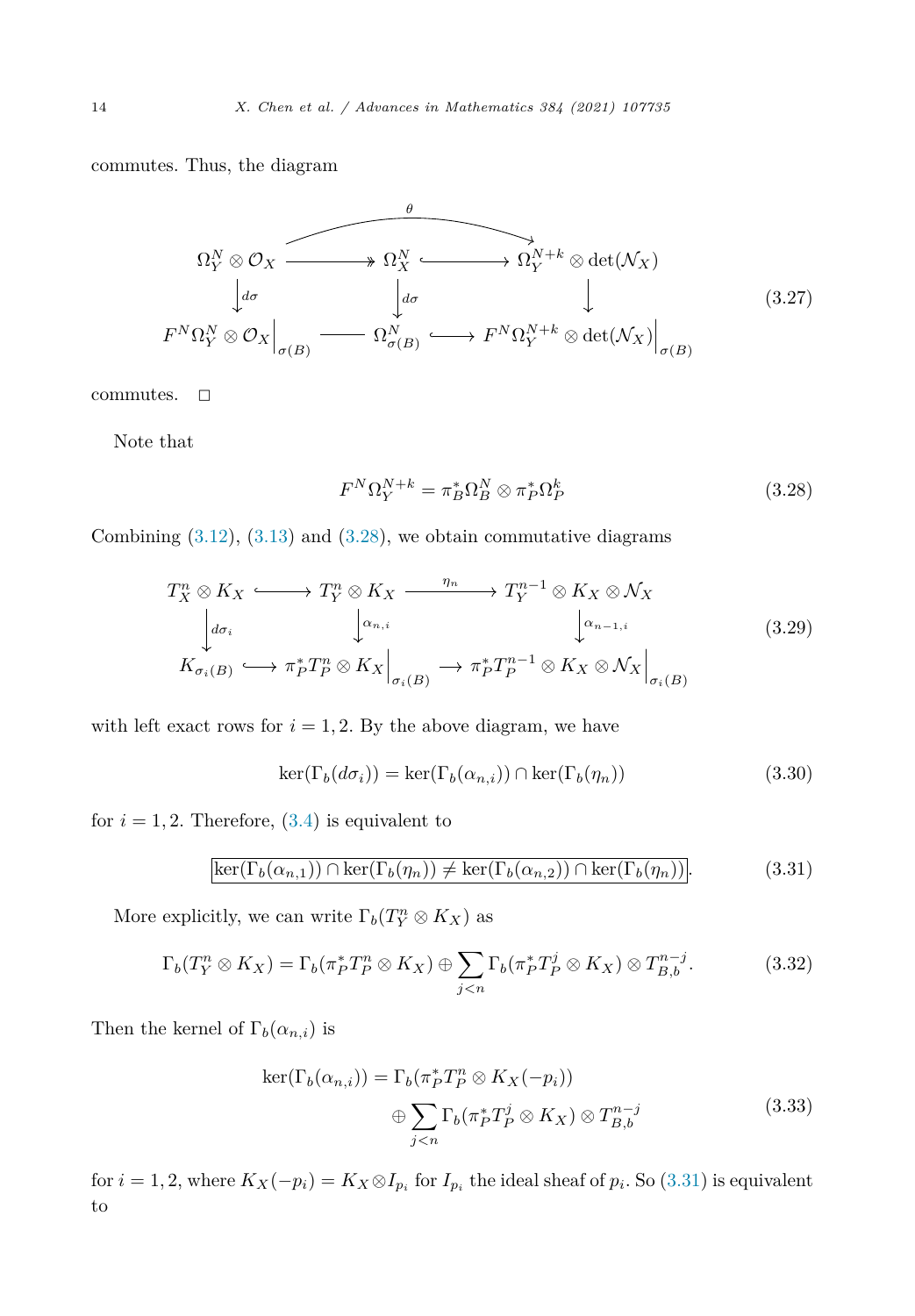<span id="page-14-0"></span>
$$
\ker(\Gamma_b(\eta_n)) \cap (\Gamma_b(\pi_P^* T_P^n \otimes K_X(-p_1)) \oplus \sum_{j < n} \Gamma_b(\pi_P^* T_P^j \otimes K_X) \otimes T_{B,b}^{n-j})
$$
\n
$$
\neq \ker(\Gamma_b(\eta_n)) \cap (\Gamma_b(\pi_P^* T_P^n \otimes K_X(-p_2)) \oplus \sum_{j < n} \Gamma_b(\pi_P^* T_P^j \otimes K_X) \otimes T_{B,b}^{n-j})
$$
\n
$$
(3.34)
$$

Combining it with Proposition [3.1,](#page-9-0) we obtain the following criterion:

**Proposition 3.3.** Let  $X \subset Y = B \times P$  be a smooth projective family of *n*-dimensional *varieties in a projective space P passing through two fixed points*  $p_1 \neq p_2 \in P$  *over a smooth variety B. Then*  $p_1$  *and*  $p_2$  *are not*  $\Gamma$ *-equivalent over*  $\mathbb{Q}$  *on*  $X_b$  *for*  $b \in B$  *general* if (3.34) holds at a point b where  $h^0(X_t, T_X^n \otimes K_X)$  is locally constant in t.

**Remark 3.4.** Since  $X \subset B \times P$  is a family of varieties in P passing through  $p_i$ ,  $\eta(\mathbf{v})$  is a section in  $H^0(N_{X_b})$  vanishing at  $p_i$  for all tangent vectors  $\mathbf{v} \in T_{B,b}$  and  $i = 1, 2$ . It follows that

$$
\eta_n \left( \sum_{j=0}^{n-1} \Gamma_b (\pi_P^* T_P^j \otimes K_X) \otimes T_{B,b}^{n-j} \right)
$$
\n
$$
\subset \bigcap_{i=1}^2 \ker(\Gamma_b(\alpha_{n-1,i})) = \Gamma_b (\pi_P^* T_P^{n-1} \otimes K_X \otimes \mathcal{N}_X(-p_1 - p_2)) \qquad (3.35)
$$
\n
$$
\oplus \sum_{j=0}^{n-2} \Gamma_b (\pi_P^* T_P^j \otimes K_X \otimes \mathcal{N}_X) \otimes T_{B,b}^{n-1-j}.
$$

Let us apply Proposition 3.3 to complete intersections in  $P = \mathbb{P}^{n+k}$  of type  $(d_1, d_2, ..., d_k)$ . When  $\sum (d_i - 1) = 2n + 1$ , we have  $K_X = \mathcal{O}_X(n)$ . More general, let us consider a smooth projective family  $X \subset Y = B \times P$  of varieties of dimension *n* in *P* with  $K_X(-n)$  globally generated on each fiber  $X_b$ . In this case, we have the following corollary of Proposition 3.3.

**Corollary 3.5.** Let  $X \subset Y = B \times P$  be a smooth projective family of *n*-dimensional *varieties in a projective space P passing through two fixed points*  $p_1 \neq p_2 \in P$  *over a smooth variety B and let*  $W_{X,b}$  *be the subspace of*  $\Gamma_b(T_P(1))$  *defined by* 

$$
W_{X,b} = \left\{ \omega \in \Gamma_b(T_P(1)) : \eta(\omega) \in \eta(\Gamma_b(\mathcal{O}(1)) \otimes T_{B,b}) \right\},\tag{3.36}
$$

*where the map η on*  $\Gamma_b(T_P(1))$  *and*  $\Gamma_b(\mathcal{O}(1)) \otimes T_{B,b}$  *are given by the diagram* 

$$
\Gamma_b(T_Y(1)) \longrightarrow \Gamma_b(T_P(1)) \oplus \Gamma_b(\mathcal{O}(1)) \otimes T_{B,b}
$$
\n
$$
\Gamma_b(\mathcal{N}_X(1)) \qquad (3.37)
$$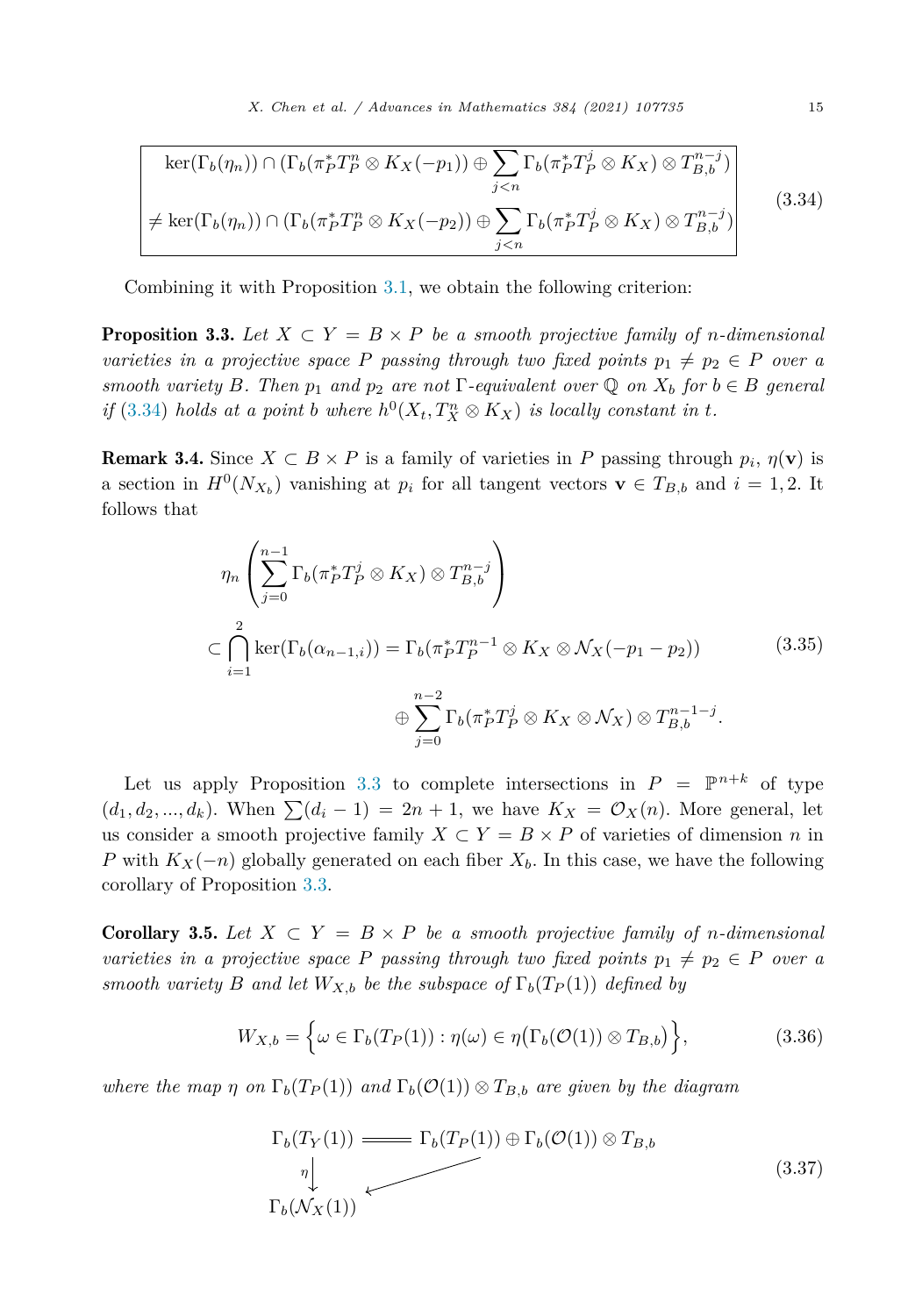<span id="page-15-0"></span>Suppose that there exists a point  $b \in B$  such that  $h^0(X_t, T_X^n \otimes K_X)$  is constant for t in an *open neighborhood of b*, *each point*  $p_i$  *imposes independent conditions on both*  $K_{X_b}(-n)$  $and T<sub>X</sub>(1) ⊗ O<sub>X<sub>b</sub></sub>$ *, i.e., the maps* 

$$
\Gamma_b(K_X(-n)) \longrightarrow K_X(-n) \otimes \mathcal{O}_{p_i} \quad and \tag{3.38}
$$

$$
\Gamma_b(T_X(1)) \longrightarrow T_X(1) \otimes \mathcal{O}_{p_i} \tag{3.39}
$$

*are surjective for i* = 1*,* 2 *and*

$$
\{\omega \in W_{X,b} : \omega(p_1) = 0\} \neq \{\omega \in W_{X,b} : \omega(p_2) = 0\}.
$$
 (3.40)

*Then*  $p_1$  *and*  $p_2$  *are not*  $\Gamma$ *-equivalent over*  $\mathbb Q$  *on*  $X_b$  *for*  $b \in B$  *general.* 

**Proof.** By (3.40), there exists  $\omega \in W_{X,b}$  such that  $\omega(p_i) = 0$  and  $\omega(p_{3-i}) \neq 0$  for  $i = 1$ or 2. Without loss of generality, let us assume that  $\omega_1(p_1) = 0$  and  $\omega_1(p_2) \neq 0$  for some  $\omega_1 \in W_{X,b}$ .

It is easy to see that  $W_{X,b}$  is the image of the projection from  $\Gamma_b(T_X(1))$  to  $\Gamma_b(T_P(1))$ via the diagram

$$
\Gamma_b(T_X(1)) \longrightarrow \Gamma_b(T_Y(1)) \xrightarrow{\eta} \Gamma_b(\mathcal{N}_X(1))
$$
\n
$$
\downarrow \qquad \qquad \downarrow \qquad \qquad \Gamma_b(T_P(1)) \tag{3.41}
$$

where  $\Gamma_b(T_X(1))$  can be identified with ker(*η*). In other words, for every  $\omega \in W_{X,b}$ , there exists  $\tau \in \Gamma_b(\mathcal{O}(1)) \otimes T_{B,b}$  such that  $\eta(\omega + \tau) = 0$  and hence  $\omega + \tau \in \Gamma_b(T_X(1)).$ 

By (3.39),  $\Gamma_b(T_X(1))$  generates the vector space  $T_X(1) \otimes \mathcal{O}_{p_2}$ . On the other hand, by the diagram

$$
T_{X_b}(1) \otimes \mathcal{O}_{p_2} \longrightarrow T_X(1) \otimes \mathcal{O}_{p_2} \longrightarrow T_{B,b}
$$
\n
$$
T_{Y_b}(1) \otimes \mathcal{O}_{p_2} \longrightarrow T_Y(1) \otimes \mathcal{O}_{p_2} \longrightarrow T_{B,b}
$$
\n
$$
\downarrow \qquad \qquad \downarrow \qquad \qquad \downarrow \qquad \qquad (3.42)
$$
\n
$$
T_P(1) \otimes \mathcal{O}_{p_2}
$$

we see that the image of the projection  $T_X(1) \otimes \mathcal{O}_{p_2} \to T_P(1) \otimes \mathcal{O}_{p_2}$  is the same as the image of the map  $T_{X_b}(1) \otimes \mathcal{O}_{p_2} \to T_{Y_b}(1) \otimes \mathcal{O}_{p_2}$  and thus has dimension *n*. Therefore,

$$
\dim\{\omega(p_2): \omega \in W_{X,b}\} = n. \tag{3.43}
$$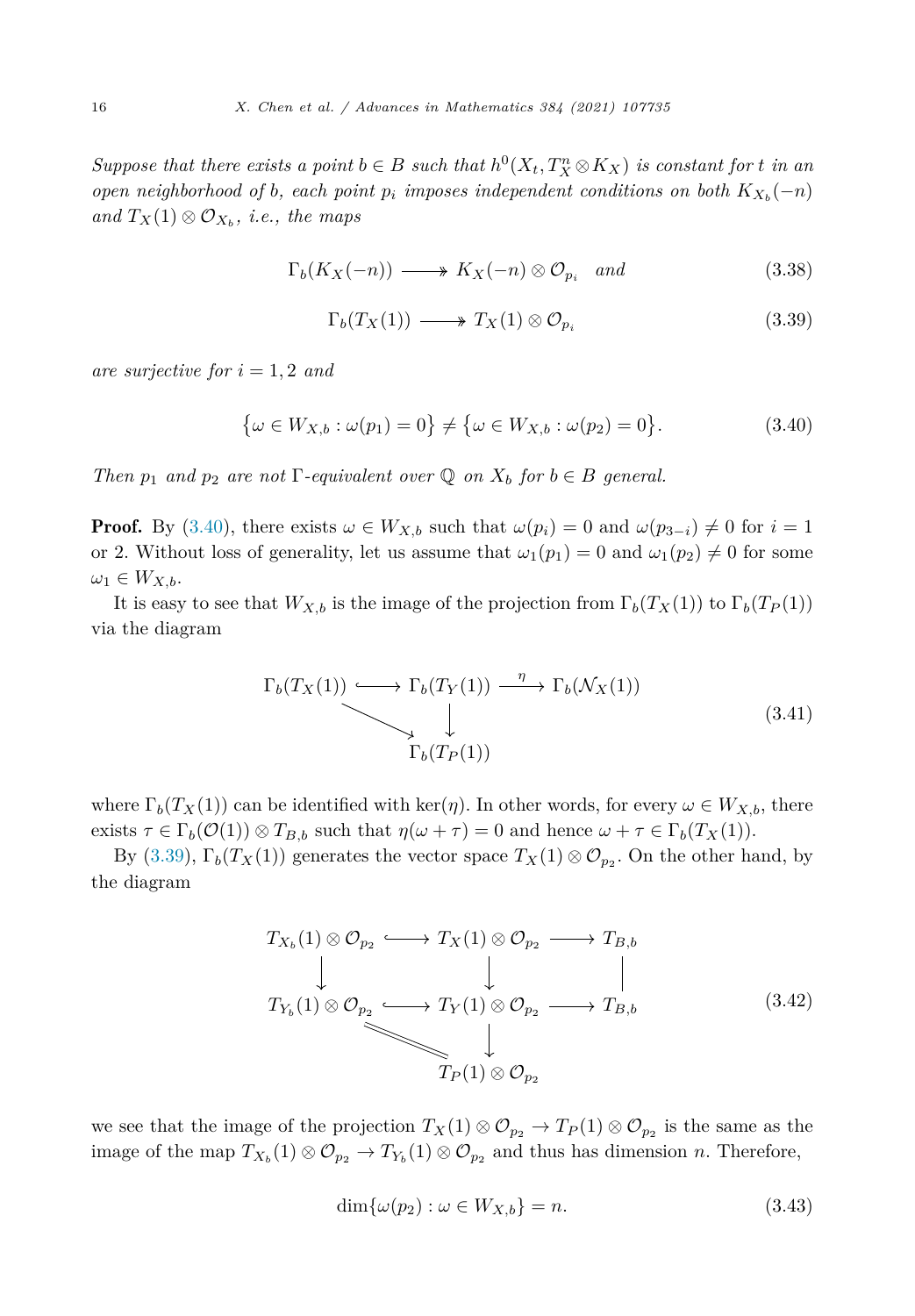And since  $\omega_1(p_2) \neq 0$ , we can find  $\omega_2, ..., \omega_n \in W_{X,b}$  such that  $\{\omega_j(p_2)\}\)$  are linearly independent. On the other hand,  $\omega_1(p_1) = 0$  and hence  $\{\omega_i(p_1)\}\$  are linearly dependent. In other words,

$$
\begin{cases}\n\omega_1(p_1) \wedge \omega_2(p_1) \wedge \dots \wedge \omega_n(p_1) = 0 \\
\omega_1(p_2) \wedge \omega_2(p_2) \wedge \dots \wedge \omega_n(p_2) \neq 0.\n\end{cases}
$$
\n(3.44)

Let  $\eta(\omega_j + \tau_j) = 0$  for some  $\tau_j \in \Gamma_b(\mathcal{O}(1)) \otimes T_{B,b}$  and  $j = 1, 2, ..., n$ . Then

$$
\bigwedge_{j=1}^{n} (\omega_j + \tau_j) \otimes s \in \ker(\Gamma_b(\eta_n)) \tag{3.45}
$$

for all  $s \in \Gamma_b(K_X(-n))$ . By (3.44), we have

$$
\bigwedge_{j=1}^{n} \omega_j \otimes s \in \Gamma_b(\pi_P^* T_P^n \otimes K_X(-p_1)) \text{ and}
$$
\n
$$
\bigwedge_{j=1}^{n} \omega_j \otimes s \notin \Gamma_b(\pi_P^* T_P^n \otimes K_X(-p_2))
$$
\n(3.46)

provided that  $s(p_2) \neq 0$ . The combination of (3.45) and (3.46) yields ([3.34](#page-14-0)).  $\Box$ 

Since the validity of [\(3.40](#page-15-0)) is determined by the restriction of  $W_{X,b}$  to  $Z = \{p_1, p_2\}$ , we may let  $W_{X,b,Z}$  be the subspace of  $H^0(Z,T_P(1))$  given by

$$
W_{X,b,Z} = W_{X,b} \otimes H^0(\mathcal{O}_Z)
$$
  
=  $\left\{ \omega \big|_Z : \omega \in \Gamma_b(T_P(1)) \text{ and } \eta(\omega) \in \eta(\Gamma_b(\mathcal{O}(1)) \otimes T_{B,b}) \right\}$  (3.47)

and reformulate [\(3.40\)](#page-15-0) as

$$
W_{X,b,Z} \cap H^0(Z, T_P(1) \otimes I_p) \neq 0 \tag{3.48}
$$

for some  $p \in \text{supp}(Z) = \{p_1, p_2\}.$ 

#### *3.4. Criterion for two varying sections*

So far we have obtained the key criterion, Corollary [3.5](#page-14-0), for the Γ-equivalence of two fixed sections of *X/B* in the ambient space *P*. To apply it to two arbitrary sections of  $X/B$ , we need to use an automorphism  $\lambda \in Aut(Y/B)$  to move these two sections to two fixed points in *P*, as pointed out before. This line of argument leads to the following: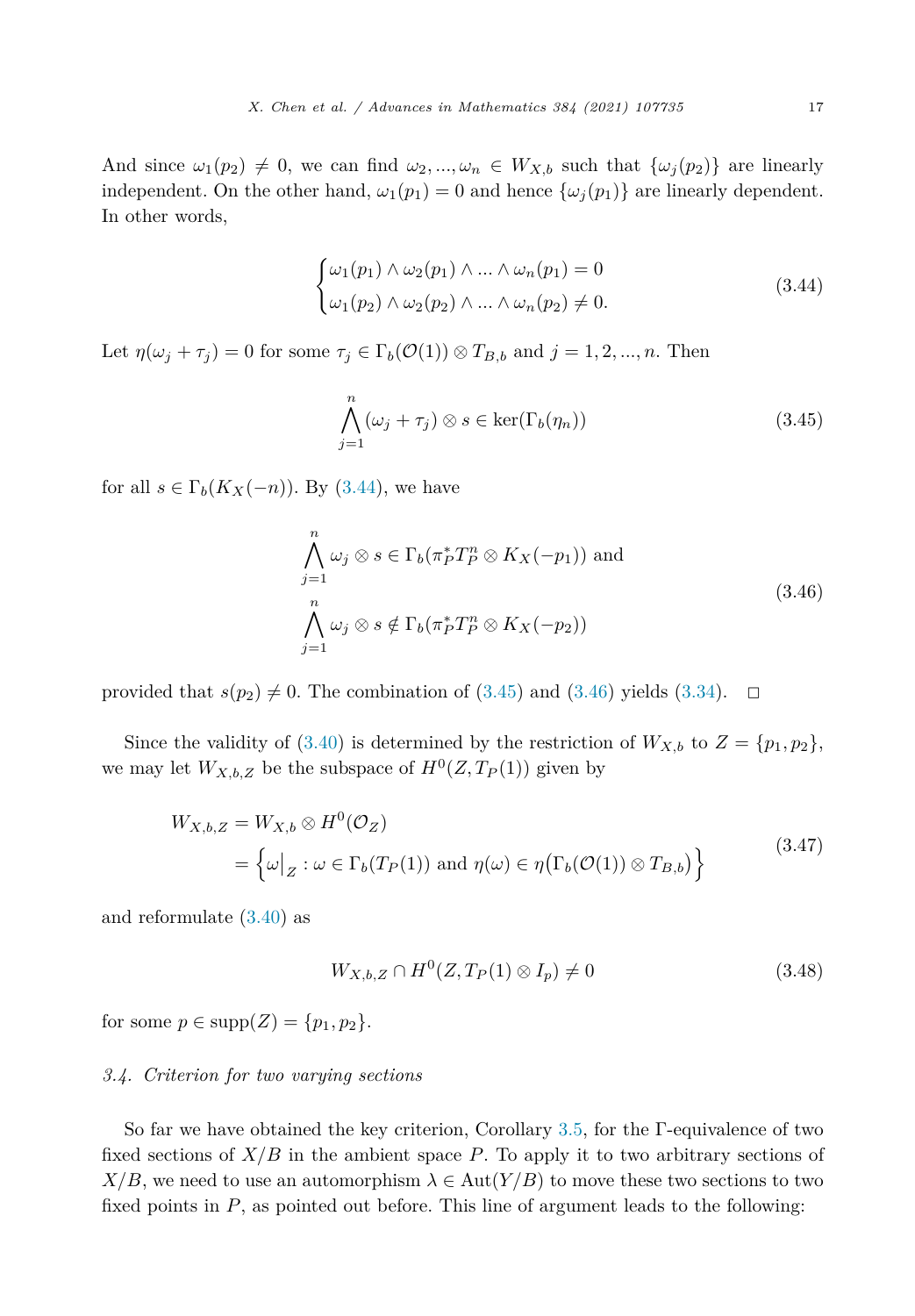<span id="page-17-0"></span>**Proposition 3.6.** Let  $X \subset Y = B \times P$  be a smooth projective family of *n*-dimensional *varieties in a projective space P over the N-dimensional polydisk*  $B = \text{Spec } \mathbb{C}[[t_i]]$  *and* let  $\sigma_i : B \to X$  be two disjoint sections of  $X/B$  with  $p_i = \sigma_i(b)$  at the origin  $b \in B$  for  $i = 1, 2$ *. Let*  $\lambda \in B \times Aut(P)$  *be an automorphism of Y preserving the base B, satisfying that*  $\lambda_b = id$  *and*  $\lambda(\sigma_i(t)) \equiv p_i$  *for*  $i = 1, 2$  *and all*  $t \in B$  *and given by* 

$$
\lambda \begin{bmatrix} x_0 \\ x_1 \\ \vdots \\ x_r \end{bmatrix} = \Lambda \begin{bmatrix} x_0 \\ x_1 \\ \vdots \\ x_r \end{bmatrix},
$$
\n(3.49)

*where*  $(x_0, x_1, \ldots, x_r)$  *are the homogeneous coordinates of P and*  $\Lambda = \Lambda(t)$  *is an* (*r* + 1)  $\times$  ( $r + 1$ ) *matrix over*  $\mathbb{C}[[t_i]]$  *satisfying*  $\Lambda(0) = I$ *. Let*  $W_{X,b,Z,\lambda}$  *be the subspace of*  $H^0(Z, T_P(1))$  *defined by* 

$$
W_{X,b,Z,\lambda} = \left\{ \omega \big|_Z + L_{\lambda}(\tau) : \omega \in \Gamma_b(T_P(1)), \tau \in \Gamma_b(\mathcal{O}(1)) \otimes T_{B,b}, \right\}
$$
  

$$
\eta(\omega + \tau) = 0 \right\}
$$
 (3.50)

 $f \circ Z = \{p_1, p_2\}$ , where  $L_\lambda : \pi_B^* T_{B,b} \to T_P \otimes \mathcal{O}_Z$  *is the map given by* 

$$
L_{\lambda} \left( \frac{\partial}{\partial t_j} \right) = \begin{bmatrix} x_0 & x_1 & \dots & x_r \end{bmatrix} \frac{\partial \Lambda^T}{\partial t_j} \bigg|_{t=0} \begin{bmatrix} \frac{\partial}{\partial x_0} \\ \frac{\partial}{\partial x_1} \\ \vdots \\ \frac{\partial}{\partial x_r} \end{bmatrix} . \tag{3.51}
$$

*Suppose that*

- $h^0(X_t, T_X^n \otimes K_X)$  *is constant over B*,
- *each point p<sup>i</sup> imposes independent conditions on*

$$
K_{X_b}(-n) \text{ and } T_X(1) \otimes \mathcal{O}_{X_b}
$$

*for*  $i = 1, 2$ *,* 

• *and*

$$
W_{X,b,Z,\lambda} \cap H^0(Z, T_P(1) \otimes I_p) \neq 0 \tag{3.52}
$$

*for some*  $p \in \text{supp}(Z)$ *.* 

*Then*  $\sigma_1(t)$  *and*  $\sigma_2(t)$  *are not*  $\Gamma$ *-equivalent over*  $\mathbb Q$  *on*  $X_t$  *for*  $t \in B$  *general.* 

**Proof.** Note that  $W_{X,b,Z,\lambda} = W_{X,b,Z}$  if  $L_{\lambda} = 0$ , i.e.,  $\sigma_i(t) \equiv p_i$ .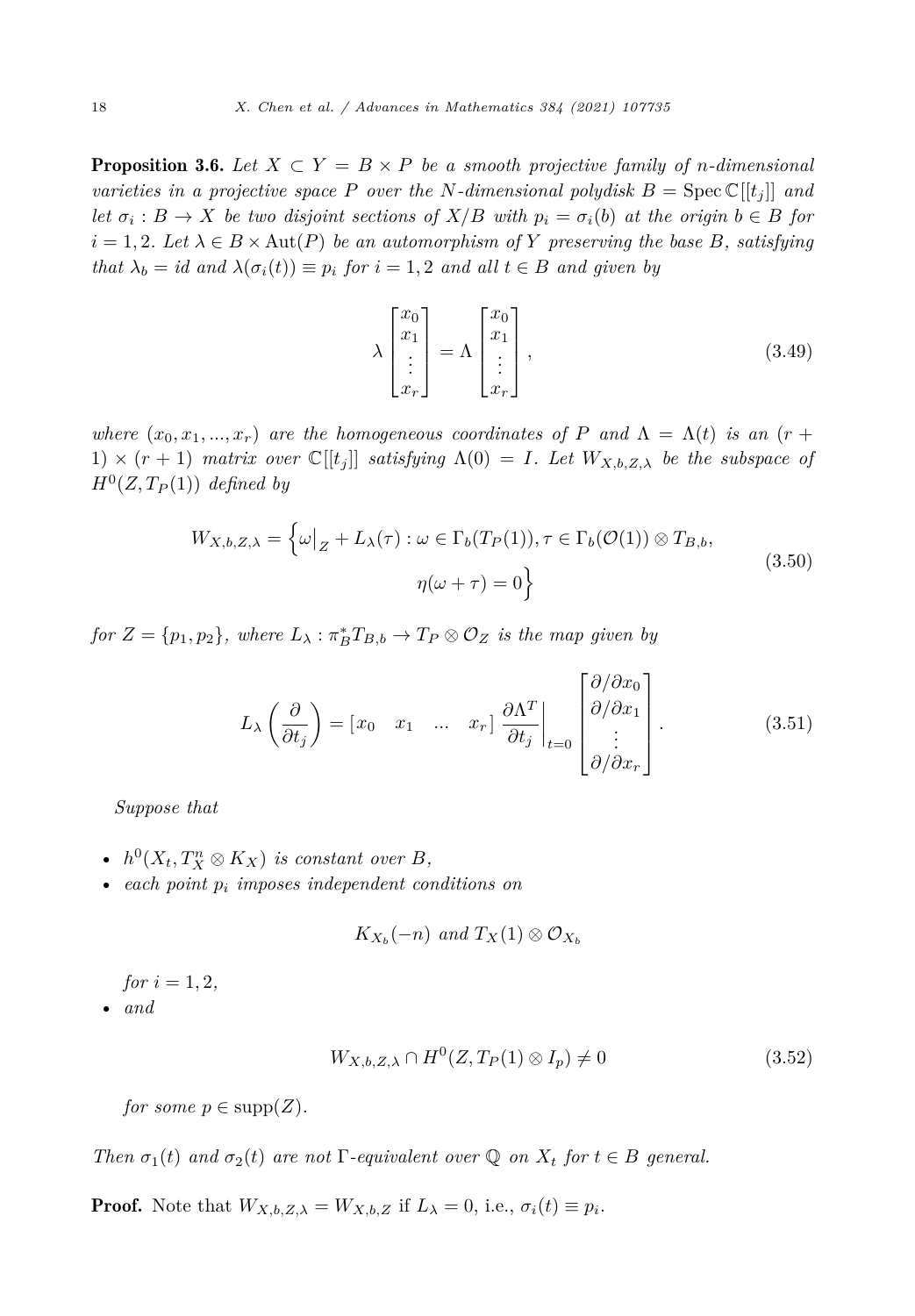<span id="page-18-0"></span>We define the map  $\hat{\eta}: T_Y \otimes \mathcal{O}_{\widehat{X}} \to \mathcal{N}_{\widehat{X}}$  and the space  $W_{\widehat{X},b} \subset \Gamma_b(T_p(1))$  for  $X \subset \Gamma$  $Y = B \times P$  in the same way as *η* and  $W_{X,b}$ . Note that since  $\lambda_b = id$ ,  $X_b = X_b$  and we may use  $\Gamma_b(\bullet)$  to refer both  $H^0(X_b, \bullet)$  and  $H^0(X_b, \bullet)$ .

Let us consider the commutative diagram:

$$
\Gamma_b(T_X(1)) \longleftrightarrow \Gamma_b(T_Y(1)) \xrightarrow{\eta} \Gamma_b(\mathcal{N}_X(1))
$$
\n
$$
\cong \downarrow d \lambda \qquad \cong \downarrow d \lambda \qquad \downarrow
$$
\n
$$
\Gamma_b(T_{\widehat{X}}(1)) \longleftrightarrow \Gamma_b(T_Y(1)) \xrightarrow{\widehat{\eta}} \Gamma_b(\mathcal{N}_{\widehat{X}}(1))
$$
\n
$$
\downarrow \qquad \qquad \downarrow
$$
\n
$$
\Gamma_b(T_P(1)) \tag{3.53}
$$

As pointed out in the proof of Corollary [3.5](#page-14-0),  $W_{X,b}$  is simply the image of the projection from  $\Gamma_b(T_X(1))$  to  $\Gamma_b(T_P(1))$  when  $\Gamma_b(T_X(1))$  is identified with the kernel of  $\eta : \Gamma_b(T_Y(1)) \to \Gamma_b(\mathcal{N}_X(1))$ . The same holds for *X*. That is,  $W_{\widehat{X},b}$  is simply the image of the projection from  $\Gamma_b(T_{\widehat{X}}(1))$  to  $\Gamma_b(T_P(1))$  when  $\Gamma_b(T_{\widehat{X}}(1))$  is identified with the kernel of  $\hat{\eta}: \Gamma_b(T_Y(1)) \to \Gamma_b(\mathcal{N}_{\widehat{X}}(1)).$ <br>We may record  $W_{\lambda}$  as the

We may regard  $W_{\widehat{X},b}$  as the image of  $\Gamma_b(T_X(1))$  under the map  $\pi_{P,*} \circ d\lambda$  in the above diagram. Note that  $\pi_{P,*} \circ d\lambda$  is not the same as the projection  $\pi_{P,*} : \Gamma_b(T_Y(1)) \to$  $\Gamma_b(T_P(1)),$  i.e.,

$$
\pi_{P,*} \circ d\lambda \neq \pi_{P,*}.\tag{3.54}
$$

Indeed, we have

$$
(d\lambda)(\omega + \tau) = (\omega + L_{\lambda}(\tau)) + \tau \tag{3.55}
$$

for  $\omega \in \Gamma_b(T_P(1))$  and  $\tau \in \Gamma_b(\mathcal{O}(1)) \otimes T_{B,b}$ , where

$$
\widehat{L}_{\lambda}: \pi_B^* T_B \longrightarrow \pi_P^* T_P \tag{3.56}
$$

is a homomorphism induced by  $d\lambda : T_Y \to T_Y$ . Thus,

$$
\pi_{P,*} \circ (d\lambda)(\omega + \tau) = \omega + \widehat{L}_{\lambda}(\tau) \neq \omega = \pi_{P,*}(\omega + \tau). \tag{3.57}
$$

It follows that

$$
W_{\widehat{X},b} = \pi_{P,*} \circ d\lambda(\Gamma_b(T_X(1)))
$$
  
=  $\{\omega + \widehat{L}_{\lambda}(\tau) : \omega \in \Gamma_b(T_P(1)), \tau \in \Gamma_b(\mathcal{O}(1)) \otimes T_{B,b},$  (3.58)  

$$
\eta(\omega + \tau) = 0\}.
$$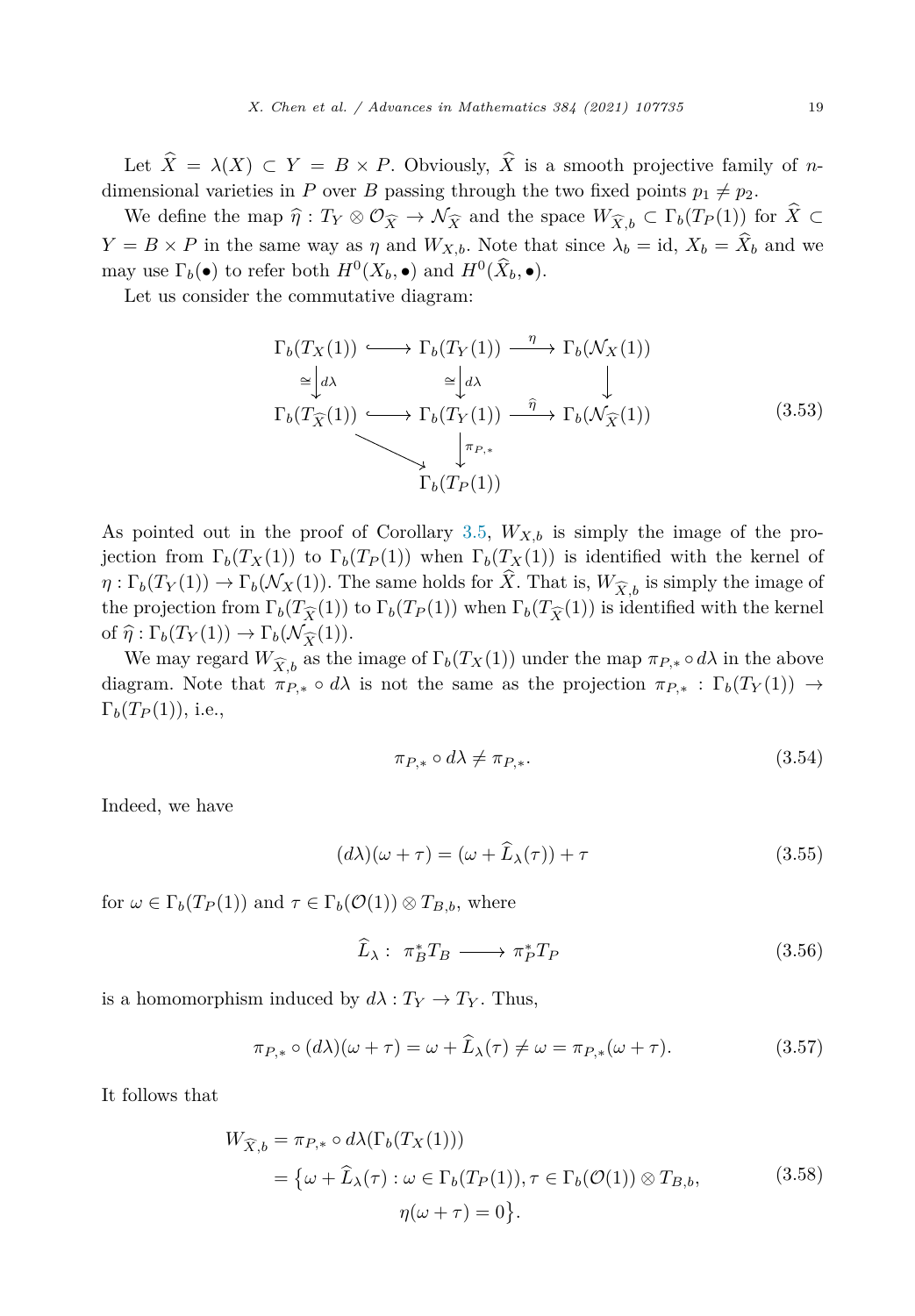<span id="page-19-0"></span>We claim that  $L_{\lambda}$  and  $W_{X,b,Z,\lambda}$  are exactly the restrictions of  $L_{\lambda}$  and  $W_{\widehat{X},b}$  to  $Z$ , respectively. Indeed, the differential map  $d\lambda : T_Y \to T_Y$  is given by

$$
(d\lambda) \left(\frac{\partial}{\partial x_i}\right) = \frac{\partial}{\partial x_i}
$$
  
\n
$$
(d\lambda) \left(\frac{\partial}{\partial t_j}\right) = \frac{\partial}{\partial t_j} + \hat{L}_{\lambda} \left(\frac{\partial}{\partial t_j}\right)
$$
  
\n
$$
= \frac{\partial}{\partial t_j} + \begin{bmatrix} x_0 & x_1 & \dots & x_r \end{bmatrix} \frac{\partial \Lambda^T}{\partial t_j} \begin{bmatrix} \frac{\partial}{\partial x_0} \\ \frac{\partial}{\partial x_1} \\ \vdots \\ \frac{\partial}{\partial x_r} \end{bmatrix}
$$
\n(3.59)

at *b*. Therefore,  $L_{\lambda}$  is the restriction of  $L_{\lambda}$  to *Z* and hence  $W_{\widehat{X},b,Z} = W_{X,b,Z,\lambda}$ .

In conclusion, the hypothesis ([3.52\)](#page-17-0) on  $W_{X,b,Z,\lambda}$  translates to

$$
\left\{\omega \in W_{\widehat{X},b} : \omega(p_1) = 0\right\} \neq \left\{\omega \in W_{\widehat{X},b} : \omega(p_2) = 0\right\}.
$$
\n(3.60)

Then by Corollary [3.5,](#page-14-0)  $\sigma_1(t)$  and  $\sigma_2(t)$  are not Γ-equivalent over Q on a general fiber  $X_t$ of  $X/B$ .  $\Box$ 

Remark 3.7. In the above proof, it is easy to see that

$$
\widehat{\eta}\left(\frac{\partial}{\partial x_i}\right) = \eta\left(\frac{\partial}{\partial x_i}\right) \text{ and } \widehat{\eta}\left(\frac{\partial}{\partial t_j}\right) = \eta\left(\frac{\partial}{\partial t_j} - \widehat{L}_{\lambda}\left(\frac{\partial}{\partial t_j}\right)\right). \tag{3.61}
$$

Since  $X_t$  passes through  $p_1$  and  $p_2$ ,  $\hat{\eta}(\tau)$  vanishes at  $p_i$  and hence  $L_\lambda$  satisfies

$$
\eta(L_{\lambda}(\tau)) = \eta(\tau) \Big|_{Z} \text{ for all } \tau \in T_{B,b}.
$$
\n(3.62)

There is a more intrinsic way to define  $L_{\lambda}$ : for every  $t \in B$ , we consider the line joining the two points  $\sigma_i(t)$ ; we may regard  $\sigma_i(t)$  as the image of two fixed points on  $\mathbb{P}^1$  mapped to this line and thus interpret  $L_{\lambda}$  in terms of the deformation of this map  $\mathbb{P}^1 \to P$ . We can put the above proposition in the following equivalent form.

**Proposition 3.8.** Let  $X \subset Y = B \times P$  be a smooth projective family of *n*-dimensional *varieties in a projective space P over a smooth variety B and let*  $v : S = B \times \mathbb{P}^1 \hookrightarrow Y$  *be a closed immersion preserving the base B such that*  $v$ <sup>\*</sup> $O_Y(1) = O_S(1)$  *and there are two* fixed points  $p_1 \neq p_2$  on  $\mathbb{P}^1$  with  $v_b(p_i) \in X_b$  for all  $b \in B$ . Let  $W_{X,b,Z,\lambda}$  be the subspace *of*  $H^0(Z, v_b^*T_P(1))$  *defined by*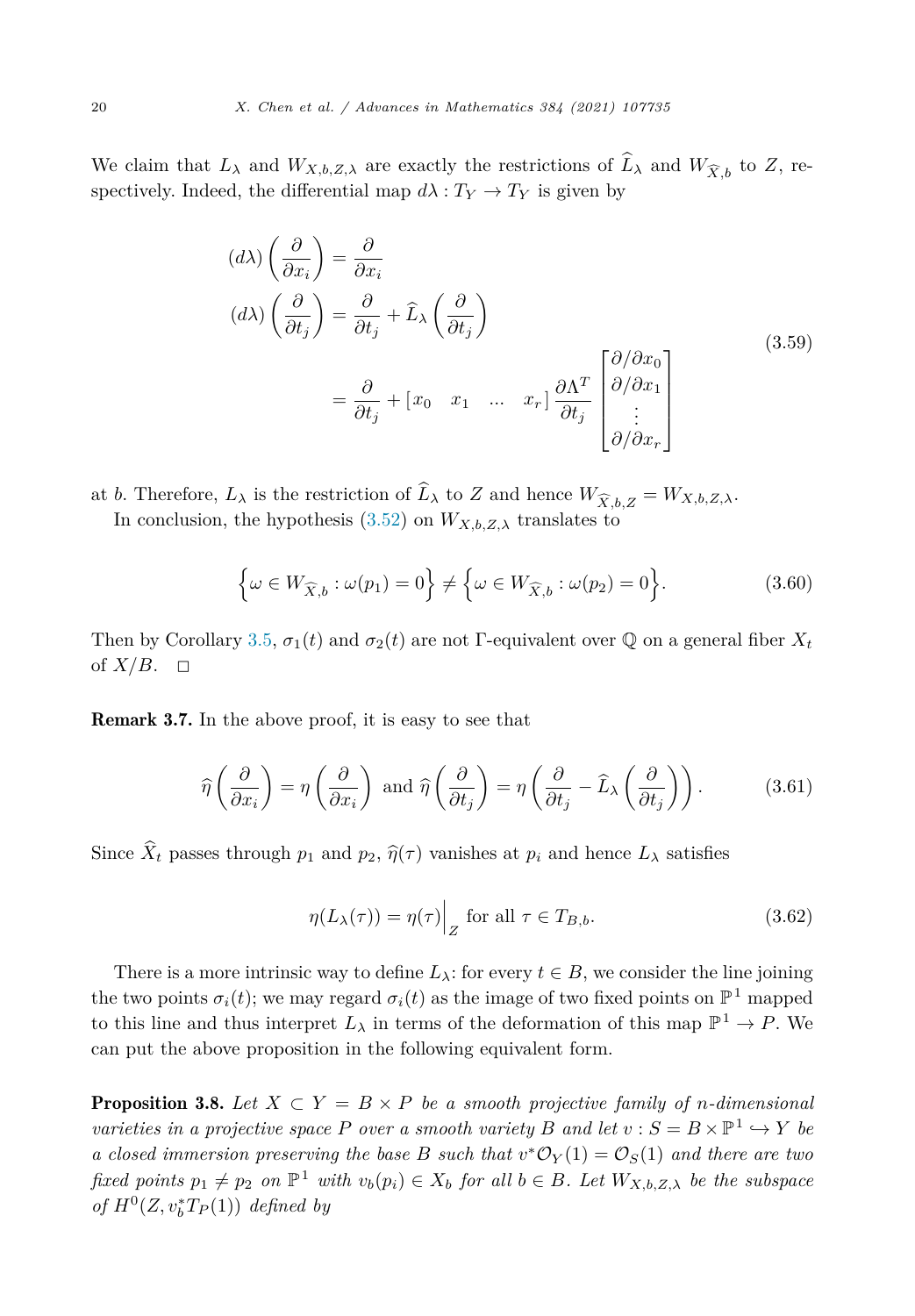$$
W_{X,b,Z,\lambda} = \left\{ v_b^* \omega \big|_Z - L_\lambda (v_b^* \tau) : \omega \in \Gamma_b(T_P(1)),
$$
  

$$
\tau \in \Gamma_b(\mathcal{O}(1)) \otimes T_{B,b},
$$
  

$$
\eta(\omega + \tau) = 0 \right\}
$$
 (3.63)

for  $Z = \{p_1, p_2\}$ , where  $L_\lambda : \pi_{S,B}^* T_{B,b} \to v_b^* T_P \otimes \mathcal{O}_Z$  is the map induced by  $T_S \to v^* T_Y$ *with*  $\pi_{S,B}$  *the projection*  $S \rightarrow B$ *.* 

Let *b be a* general point of *B.* Suppose that each point  $v_b(p_i)$  imposes independent *conditions on*  $K_{X_b}(-n)$  *and*  $T_X(1) \otimes \mathcal{O}_{X_b}$  *for*  $i = 1, 2$  *and* 

$$
W_{X,b,Z,\lambda} \cap H^0(Z, v_b^* T_P(1) \otimes I_p) \neq 0
$$
\n(3.64)

*for some*  $p \in Z$ *. Then*  $v_b(p_1)$  *and*  $v_b(p_2)$  *are not* Γ*-equivalent over*  $\mathbb{Q}$  *on*  $X_b$ *.* 

**Proof.** Note that the hypothesis  $v^*O_Y(1) = O_S(1)$  simply means that v maps  $S/B$ fiberwise to lines in *P*.

Basically, we want to show that the two spaces  $W_{X,b,Z,\lambda}$  defined by [\(3.50\)](#page-17-0) and (3.63) are identical. In turn, this comes down to showing that the maps  $L_{\lambda}$  are "essentially" the same up to a sign.

To be more precise, we fix a general point *b*, replace *B* by an analytic neighborhood of *b* and choose  $\lambda \in \text{Aut}(Y/B)$  to be an automorphism such that  $\lambda(v_t(p_i)) \equiv v_b(p_i)$  for  $i = 1, 2$  and all  $t \in B$ . Then we have a map  $L_{\lambda}$  defined by ([3.51\)](#page-17-0). Let us rename this  $\text{map to } L_\lambda: \pi_B^* T_{B,b} \to T_P \otimes \mathcal{O}_{v_b(Z)}.$ 

Let  $\Delta_i = \pi_{S,\mathbb{P}^1}^{-1}(p_i)$  be the two sections of  $S/B$  given by  $p_i$  for  $i = 1, 2$ , where  $\pi_{S,\mathbb{P}^1}$  is the projection  $S \to \mathbb{P}^1$ . Since  $\pi_P \circ \lambda \circ v$  is constant on  $\Delta_i$ , we see that

$$
L_{\lambda \circ v} \equiv 0
$$

from the commutative diagram

$$
\pi_{S,B}^* T_B \otimes \mathcal{O}_{\Delta_i} \xrightarrow{\qquad \qquad } T_{\Delta_i} \xrightarrow{\qquad \qquad } (\lambda \circ v)^* T_{v(\Delta_i)} \downarrow
$$
\n
$$
T_S \otimes \mathcal{O}_{\Delta_i} \xrightarrow{\qquad \qquad } (\lambda \circ v)^* T_Y \otimes \mathcal{O}_{\Delta_i}
$$

where the map  $L_{\lambda \circ v} : \pi_{S,B}^* T_{B,b} \to (\lambda \circ v_b)^* T_P \otimes \mathcal{O}_Z$  is defined in an analogous way to *Lλ*.

Since

$$
d(\lambda \circ v) = (d\lambda) \circ (dv)
$$

we derive that

$$
L_{\lambda\circ v}(v_b^*\tau) = L_{\lambda}(v_b^*\tau) + v_b^*\left(\overline{L}_{\lambda}(\tau)\right)
$$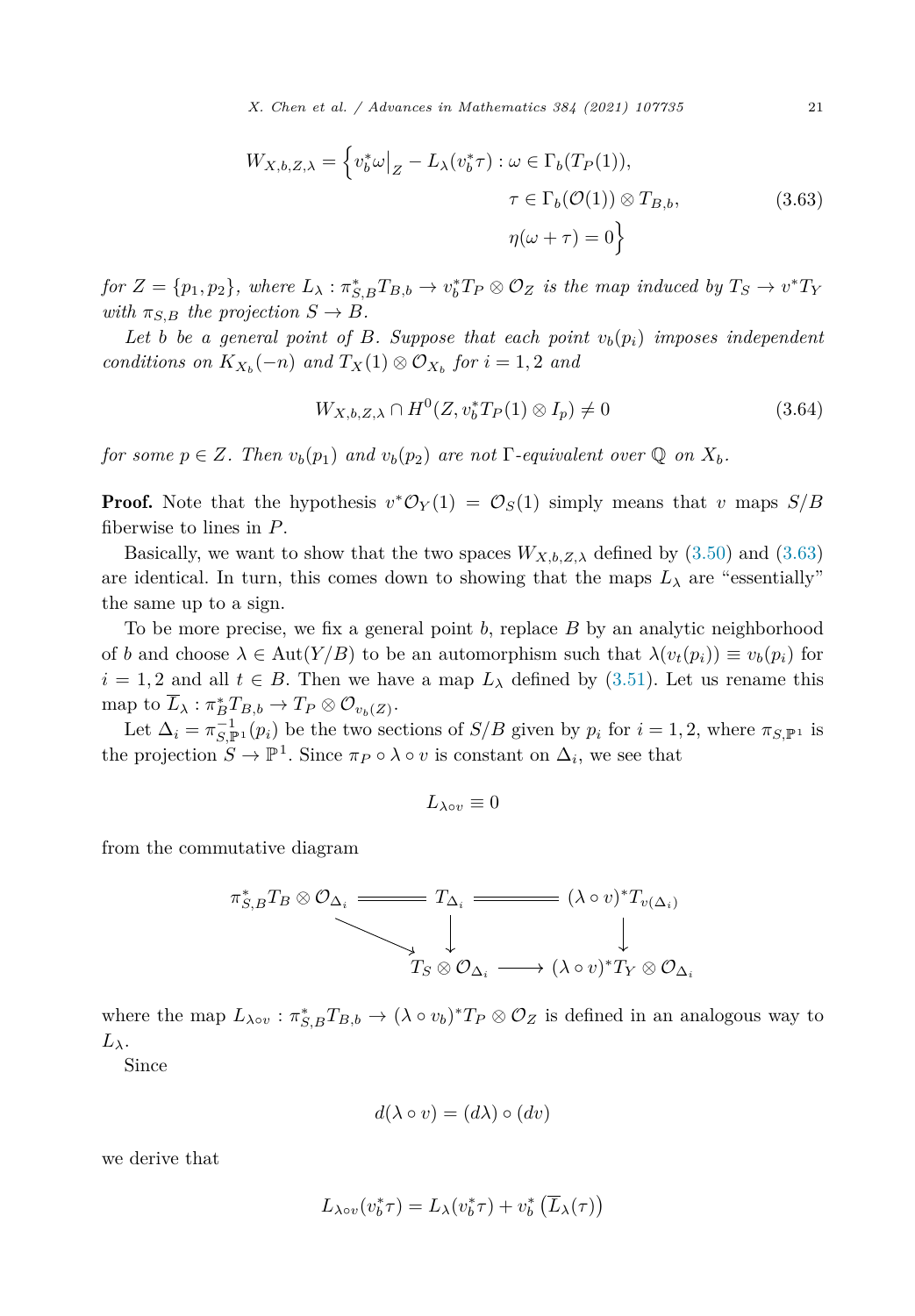using  $(3.55)$  $(3.55)$ . Then

$$
v_b^*\left(\overline{L}_{\lambda}(\tau)\right) = -L_{\lambda}(v_b^*\tau)
$$

and the proposition follows.  $\Box$ 

Using Proposition [3.6](#page-17-0) or [3.8,](#page-19-0) we obtain the following criterion for the Γ-inequivalence of all pairs of distinct points on *Xb*.

**Corollary 3.9.** Let  $X \subset Y = B \times P$  be a smooth projective family of *n*-dimensional *varieties in a projective space P over a smooth variety B and let*  $W_{X,b,Z,\lambda}$  *be the subspace of*  $H^0(Z, T_P(1))$  *defined by* [\(3.50](#page-17-0)) *for a* 0*-dimensional subscheme*  $Z \subset X_b$  *and*  $L_\lambda \in$  $\text{Hom}(\pi_B^* T_{B,b}, T_P \otimes \mathcal{O}_Z).$ 

*Let b be a very general point of B. Suppose that*

- $K_{X_b}(-n)$  and  $T_X(1) \otimes \mathcal{O}_{X_b}$  are globally generated on  $X_b$  and
- ([3.52\)](#page-17-0) *holds* for <u>all</u> pairs  $Z = \{p_1, p_2\}$  of distinct points  $p_1 \neq p_2$  on  $X_b$ , <u>some</u>  $p \in \text{supp}(Z)$  *and*  $\underline{\text{all}}$   $L_{\lambda} \in \text{Hom}(\pi_B^* T_{B,b}, T_P \otimes \mathcal{O}_Z)$  *satisfying* [\(3.62](#page-19-0))*.*

*Then no two distinct points on*  $X_b$  *are*  $\Gamma$ *-equivalent over*  $\mathbb{Q}$ *.* 

We believe that the above corollary will find applications in the future. However, we will not use it to prove our main Theorem [1.5](#page-2-0); instead, we will apply Proposition [3.6](#page-17-0) directly to families  $X \subset B \times \mathbb{P}^{n+1}$  of hypersurfaces of degree  $2n+2$  in  $\mathbb{P}^{n+1}$ .

# 4. Hypersurfaces of degree  $2n + 2$  in  $\mathbb{P}^{n+1}$

In this section, we are going to prove our main Theorem [1.5](#page-2-0) using the criteria developed in the previous section. Here is an outline of the proof.

To start, let us choose a versal family  $X \subset Y = B \times \mathbb{P}^{n+1}$  of hypersurfaces of degree  $2n + 2$  in  $\mathbb{P}^{n+1}$ . Suppose that the theorem fails. Then using a Hilbert scheme argument, we can find two disjoint sections  $\sigma_i: U \to X$  in an analytic (or étale) open neighborhood *U* of a fixed general point  $b \in B$  such that  $\sigma_1(t)$  and  $\sigma_2(t)$  are Γ-equivalent over Q for all *t* in *U*. We shall apply Proposition [3.6](#page-17-0) to deduce a contradiction. Shrinking *B* is necessary, the first item above ([3.52](#page-17-0)) is clearly satisfied. Since  $K_{X_b}(-n) = \mathcal{O}_{X_b}$  and  $T_X(1)$  is globally generated on  $X_b$  for  $X/B$  being versal [\[19](#page-63-0)], it remains to verify the crucial [\(3.52\)](#page-17-0). Let  $\lambda \in U \times Aut(P)$  be an automorphism of  $Y/U$  such that  $\lambda_b = id$ and  $\lambda(\sigma_i(t)) \equiv p_i = \sigma_i(b)$  for  $i = 1, 2$ . We shall prove that either ([3.52](#page-17-0)) holds or the line joining  $p_1$  and  $p_2$  meets  $X_b$  only at these two points. However, using a standard argument, we shall further show that the latter case does not occur. This concludes the proof.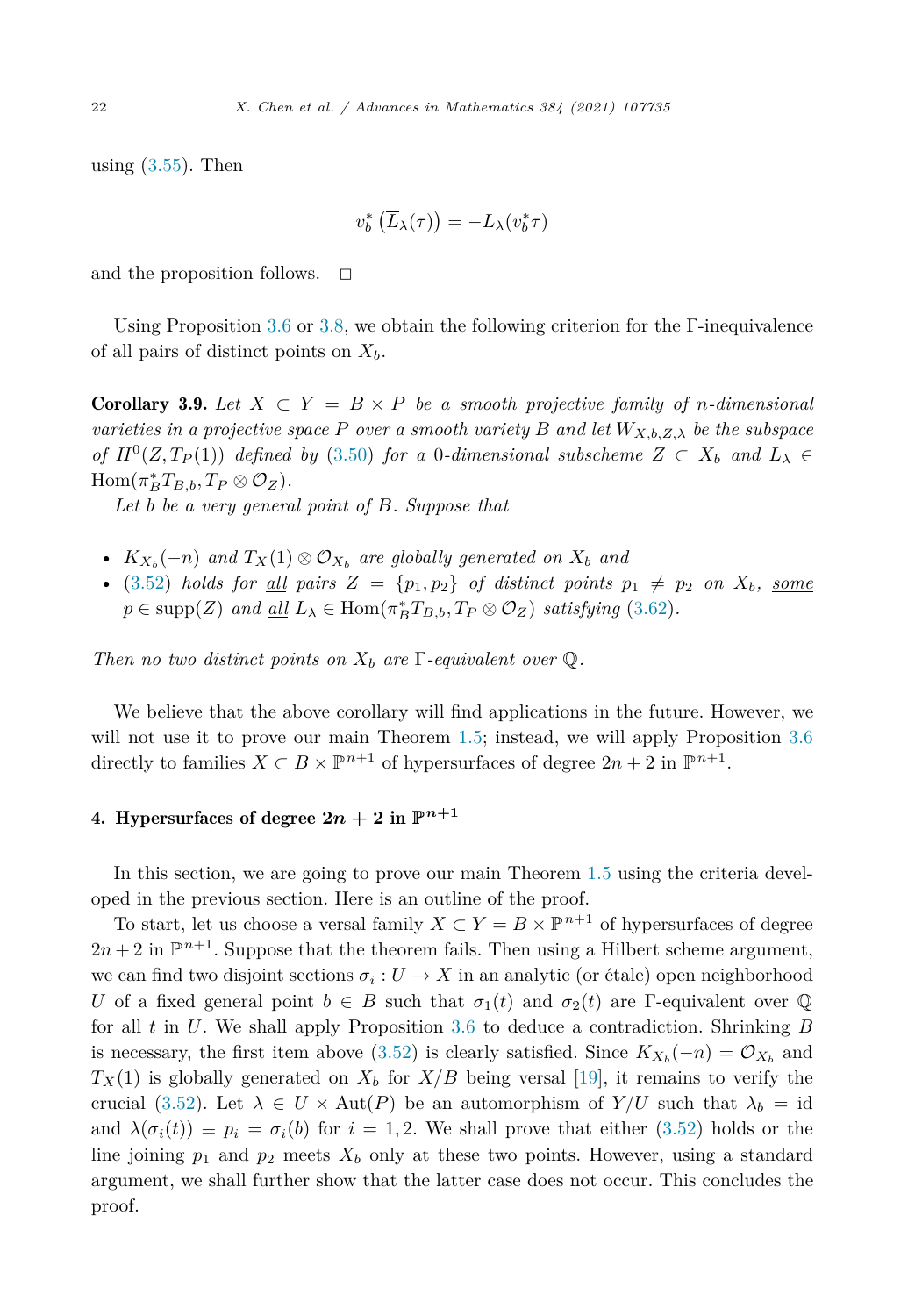# <span id="page-22-0"></span>*4.1. Versal deformation of the Fermat hypersurface*

Let us choose  $X \subset Y = B \times P$  to be the family of hypersurfaces of degree d in  $P = \mathbb{P}^{n+1}$  given by

$$
F(x_0, x_1, ..., x_n, x_{n+1}, t_f) = x_0^d + x_1^d + ... + x_{n+1}^d + \sum_{f \in J_d} t_f f = 0,
$$
 (4.1)

where  $(x_0, x_1, ..., x_{n+1})$  are the homogeneous coordinates of  $\mathbb{P}^{n+1}$ ,  $J_d$  is the set of monomials in  $x_i$  given by

$$
J_d = \{x_0^{m_0} x_1^{m_1} ... x_{n+1}^{m_{n+1}} : m_0, m_1, ..., m_{n+1} \in \mathbb{N},
$$
  
\n
$$
m_0 + m_1 + ... + m_{n+1} = d \text{ and}
$$
  
\n
$$
m_0, m_1, ..., m_{n+1} \leq d - 2\}
$$
\n(4.2)

and  $(t_f)$  are the coordinates of the affine space  $B = \text{Span}_{\mathbb{C}} J_d \cong \mathbb{A}^N$  for

$$
N = h^{0}(\mathcal{O}_{P}(d)) - h^{0}(T_{P}) - 1 = {d+n+1 \choose n+1} - (n+2)^{2}.
$$
 (4.3)

We may regard  $X/B$  as a versal deformation of the Fermat hypersurface.

At a general point  $b \in B$ ,  $X/B$  is obviously versal, i.e., the Kodaira-Spencer map

$$
T_{B,b} \xrightarrow{\sim} H^0(\mathcal{N}_{X_b})/\eta(H^0(X_b, T_P))
$$
\n
$$
\downarrow
$$
\n
$$
H^1(T_{X_b})
$$
\n(4.4)

is an isomorphism, where  $\eta$  is the map in

$$
0 \longrightarrow T_X \longrightarrow T_Y \otimes \mathcal{O}_X \xrightarrow{\eta} \mathcal{N}_X \longrightarrow 0. \tag{4.5}
$$

More explicitly, (4.4) is equivalent to saying

$$
\text{Span}\left\{x_i \frac{\partial F}{\partial x_j}\right\} \oplus \text{Span}\, J_d = H^0(\mathcal{N}_{X_b}) = H^0(X_b, \mathcal{O}(d))\tag{4.6}
$$

for  $b \in B$  general.

Let  $\mathcal{E} = \mathcal{O}_P(1)^{\oplus n+2}$  be the Euler bundle on *P*. Then

$$
H^{0}(T_{P}) \cong \frac{H^{0}(\mathcal{E})}{(\alpha)} = \text{Span}\left\{x_{i}\frac{\partial}{\partial x_{j}}\right\} / (\alpha)
$$
 (4.7)

by the Euler sequence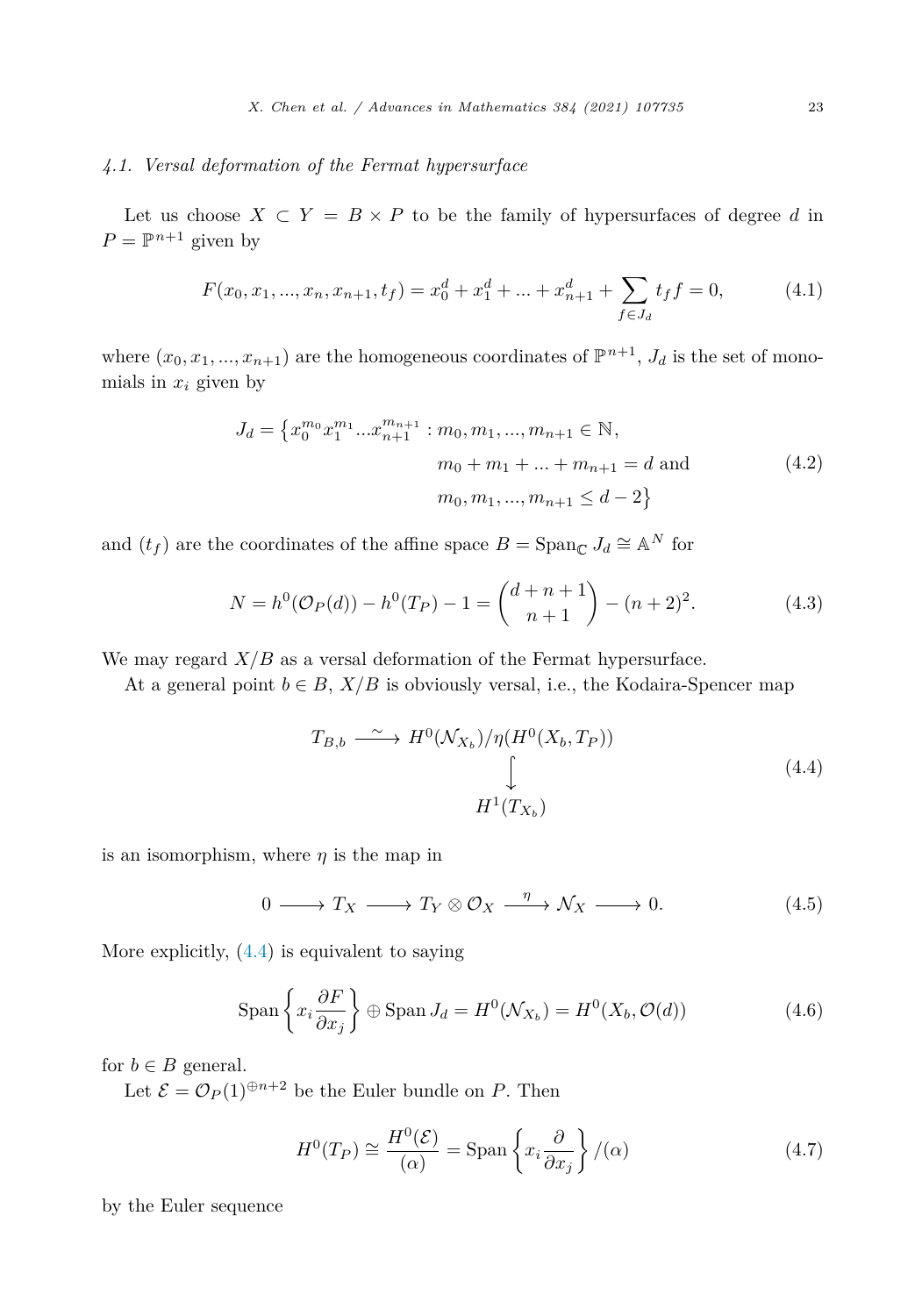$$
0 \longrightarrow \mathcal{O}_P \longrightarrow \mathcal{O}_P(1)^{\oplus (n+2)} \longrightarrow T_P \longrightarrow 0
$$
\n
$$
\downarrow^{\mathcal{E}} \qquad (4.8)
$$

<span id="page-23-0"></span>and

$$
\eta \left( x_i \frac{\partial}{\partial x_j} \right) = x_i \frac{\partial F}{\partial x_j} \text{ and } \eta \left( \frac{\partial}{\partial t_f} \right) = \frac{\partial F}{\partial t_f} = f \tag{4.9}
$$

for  $j = 0, 1, 2, ..., n + 1$  and  $f \in J_d$ , where

$$
\alpha = \sum_{i=0}^{n+1} x_i \frac{\partial}{\partial x_i}.
$$
\n(4.10)

We are going to show that no two distinct points on a very general fiber  $X_b$  of  $X/B$ are Γ-equivalent over  $\mathbb Q$  when  $d = 2n + 2 \geq 6$ . First a definition.

**Definition 4.1.** Let *Z* be a 0-dimensional scheme of length 2 in  $P = \mathbb{P}^{n+1}$  with homogeneous coordinates  $(x_0, x_1, \ldots, x_{n+1})$ . We call *Z generic* with respect to the homogeneous coordinates  $(x_i)$  if

$$
H^{0}(\mathcal{O}_{Z}(1)) = \text{Span}\{x_{j} : j \neq i\} \text{ for every } i = 0, 1, ..., n + 1.
$$
 (4.11)

Otherwise, we call *Z* special with respect to  $(x_i)$ . We call *Z* very special with respect to  $(x_i)$  if

$$
#\{x_i : x_i \in H^0(I_Z(1))\} = n = h^0(\mathcal{O}_P(1)) - 2
$$
\n(4.12)

where  $I_Z$  is the ideal sheaf of *Z* in *P*. Geometrically,  $Z = \{p \neq q\}$  being special means that *Z* is projected to one point under the projection sending  $(x_0, x_1, \ldots, x_{n+1})$  to  $(x_0, x_1, \ldots, \hat{x}_i, \ldots, x_{n+1})$  for some *i* and being very special means that *Z* is contained in a line cut out by *n* coordinate hyperplanes.

Remark 4.2. Clearly, these notions depend on the choice of homogeneous coordinates of *P*. More generally, we can define these terms with respect to a basis of  $H^0(L)$  for an arbitrary very ample line bundle *L* on *P*.

When the choice of homogeneous coordinates is clear, we simply say *Z* is generic (resp. special/very special).

Obviously, being very special implies being special.

There always exist  $i \neq j$  such that  $x_i$  and  $x_j$  span  $H^0(\mathcal{O}_Z(1))$  since  $\mathcal{O}_P(1)$  is very ample. Without loss of generality, we usually make the assumption that  $(i, j) = (0, 1)$ , i.e.,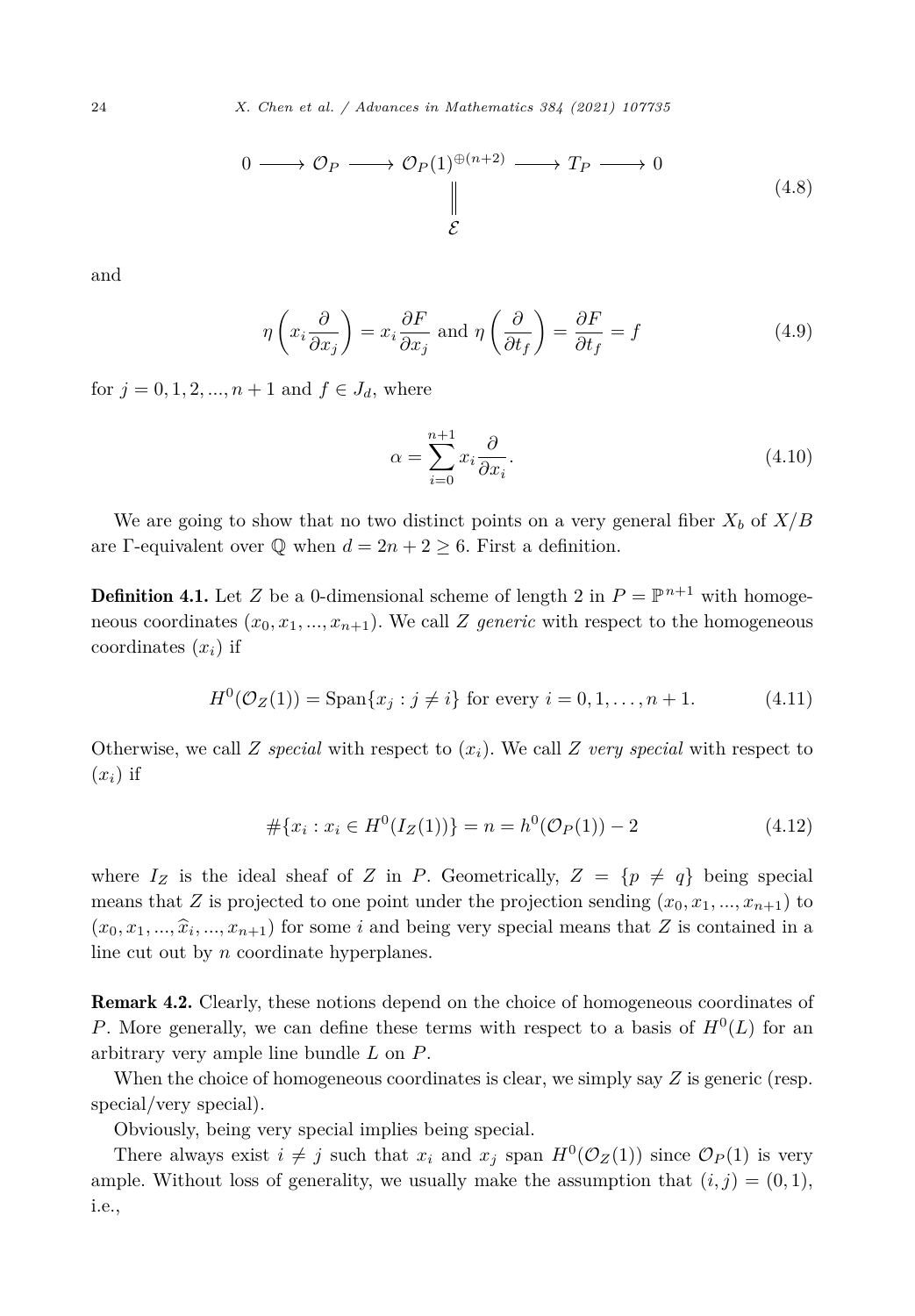$$
H^{0}(\mathcal{O}_{Z}(1)) = \text{Span}\{x_0, x_1\}.
$$
\n(4.13)

<span id="page-24-0"></span>Under the hypothesis of (4.13) and swapping 0*,* 1 if needed, *Z* is special if and only if

$$
\text{Span}\{x_0, x_1\} = H^0(\mathcal{O}_Z(1)) \supsetneq \text{Span}\{x_1, x_2, ..., x_{n+1}\}.
$$
 (4.14)

Furthermore, by re-arranging  $x_2, ..., x_{n+1}$ , we may assume that there exists  $1 \le a \le n+1$ such that

$$
x_1, ..., x_a \notin H^0(I_Z(1))
$$
 and  $x_{a+1}, ..., x_{n+1} \in H^0(I_Z(1)).$  (4.15)

Of course,  $Z$  is very special if and only if  $a = 1$ .

We are considering two cases: with respect to  $(x_i)$ , for a very general point  $b \in B$ ,

Generic case:  $Z = {\sigma_1(b), \sigma_2(b)} = {p_1, p_2}$  is generic or **Special case:**  $Z = {\sigma_1(b), \sigma_2(b)}$  is special.

*4.2. A basis for WX,b*

For convenience, we identify the tangent space  $T_{B,b}$  with Span  $J_d$ . Then  $\eta(f) = f$  for all  $f \in \text{Span } J_d$ .

We start the verification of  $(3.52)$  $(3.52)$  by studying the space  $W_{X,b}$  defined by  $(3.36)$ . It has a basis given by:

**Lemma 4.3.** Let  $P = \mathbb{P}^{n+1}$  and  $X \subset Y = B \times P$  be the family of hypersurfaces in P *given by* [\(4.1](#page-22-0)) *over*  $B = \text{Span } J_d$  *for*  $d \geq 3$ *. Then* 

$$
\mathcal{W}_{X,b} = \left\{ \omega \in H^0(X_b, \mathcal{E}(1)) : \eta(\omega) \in \text{Span } J_{d+1} \right\}
$$
  
= Span  $\left\{ \omega_{ijk} : 0 \le i, j, k \le n+1, i \le j \text{ and } i, j \ne k \right\}$  (4.16)

*has dimension*

$$
\dim \mathcal{W}_{X,b} = (n+2) \binom{n+2}{2} \tag{4.17}
$$

*for*  $b = (t_f)$  *in an open neighborhood of* 0*, where* 

$$
\omega_{ijk} = x_i x_j \frac{\partial}{\partial x_k} \text{ for } i \neq j \neq k \text{ and}
$$
  

$$
\omega_{iik} = x_i^2 \frac{\partial}{\partial x_k} - \sum_{j \neq i} c_{ijk} x_i x_j \frac{\partial}{\partial x_i} \text{ for } i \neq k
$$
 (4.18)

*with*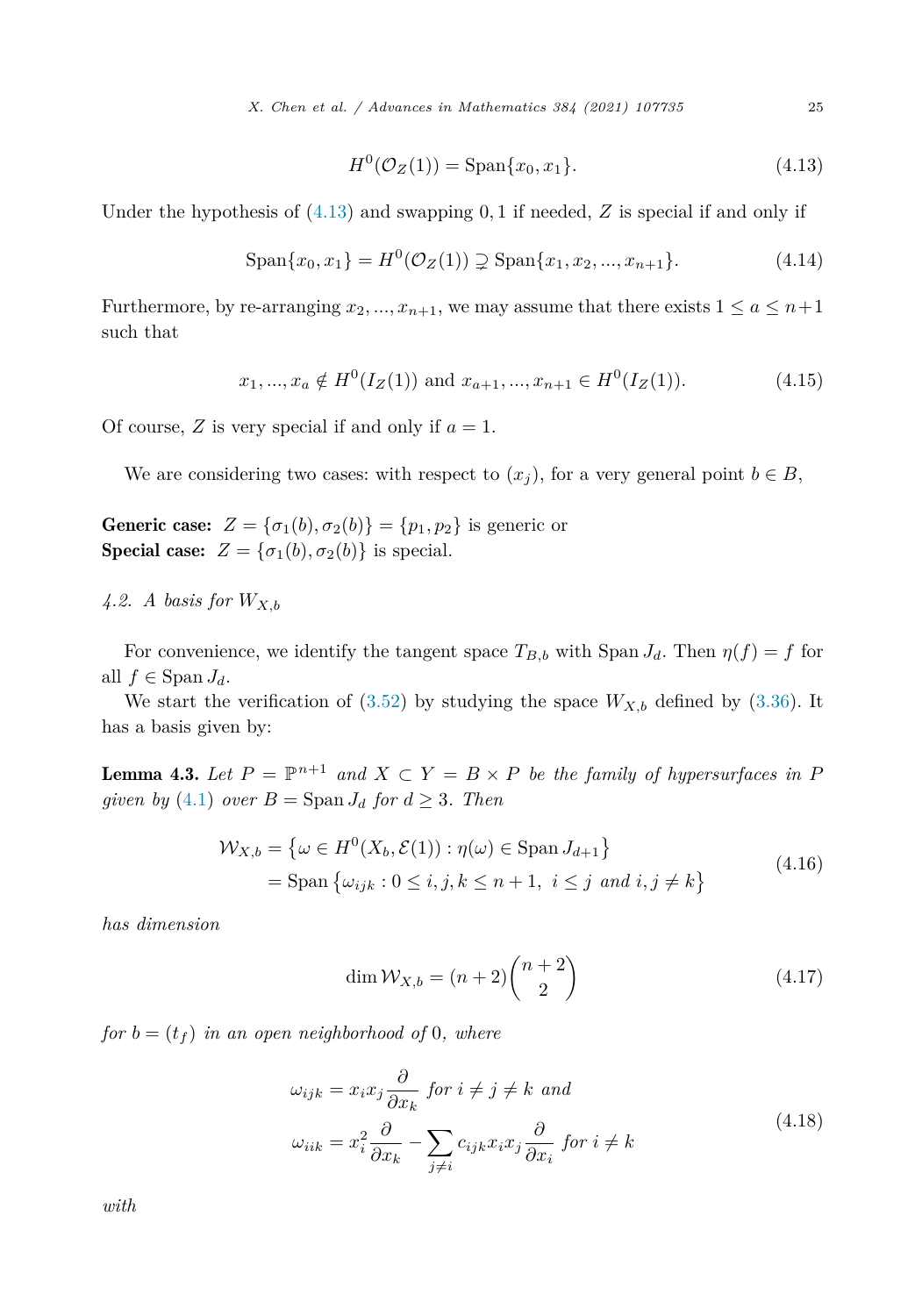$$
c_{ijk} = \frac{d-1}{d!} \left( \frac{\partial^d F}{\partial x_i^{d-2} \partial x_j \partial x_k} \right) = \begin{cases} 2d^{-1}t_f & \text{if } i \neq j = k \\ d^{-1}t_f & \text{if } i \neq j \neq k \end{cases}
$$
(4.19)

for  $f = x_i^{d-2} x_j x_k$ . Here we consider  $\eta$  as a map  $H^0(\mathcal{E}(1)) \to H^0(\mathcal{O}(d+1))$  given by ([4.9](#page-23-0))*.*

Proof. We have

$$
\eta\left(x_i x_j \frac{\partial}{\partial x_k}\right) = x_i x_j \frac{\partial F}{\partial x_k} = dx_i x_j x_k^{d-1} + \sum_{f \in J_d} t_f x_i x_j \frac{\partial f}{\partial x_k}.\tag{4.20}
$$

It is easy to check that

$$
\eta(\omega_{ijk}) = x_i x_j \frac{\partial F}{\partial x_k} \in \text{Span } J_{d+1} \tag{4.21}
$$

for  $i \neq j \neq k$  and

$$
\eta(\omega_{iik}) = x_i^2 \frac{\partial F}{\partial x_k} - \sum_{j \neq i} \frac{d-1}{d!} x_i x_j \left( \frac{\partial^d F}{\partial x_i^{d-2} \partial x_j \partial x_k} \right) \frac{\partial F}{\partial x_i} \in \text{Span } J_{d+1}
$$
(4.22)

for  $i \neq k$ . Hence  $\omega_{ijk} \in \mathcal{W}_{X,b}$  for all  $i, j \neq k$ .

To show that  $\{\omega_{ijk} : i \leq j \text{ and } i, j \neq k\}$  forms a basis of  $\mathcal{W}_{X,b}$  in an open neighborhood of 0, it suffices to verify this for  $b = 0$ : clearly,

$$
\left\{\omega_{ijk}\Big|_{b=0} : i \le j \text{ and } i, j \ne k\right\} = \left\{x_i x_j \frac{\partial}{\partial x_k} : i \le j \text{ and } i, j \ne k\right\} \tag{4.23}
$$

is a basis of  $\mathcal{W}_{X,0}$ . Therefore, ([4.16](#page-24-0)) and [\(4.17\)](#page-24-0) follow.  $\Box$ 

Clearly,  $W_{X,b}$  is the image of  $\mathcal{W}_{X,b}$  under the map

$$
H^{0}(X_b, \mathcal{E}(1)) \longrightarrow H^{0}(X_b, T_P(1)). \tag{4.24}
$$

More precisely, let  $\overline{W}_{X,b}$  be the lift of  $W_{X,b}$  in  $H^0(X_b, \mathcal{E}(1))$ . Then

$$
\widetilde{W}_{X,b} = \mathcal{W}_{X,b} \oplus \alpha \otimes H^0(\mathcal{O}(1)) \tag{4.25}
$$

where  $W_{X,b} \cap \alpha \otimes H^0(\mathcal{O}(1)) = 0$  because

$$
\operatorname{Span} J_{d+1} \cap \eta \left( \alpha \otimes H^0(\mathcal{O}(1)) \right) = \operatorname{Span} J_{d+1} \cap F \otimes H^0(\mathcal{O}(1)) = 0. \tag{4.26}
$$

<span id="page-25-0"></span>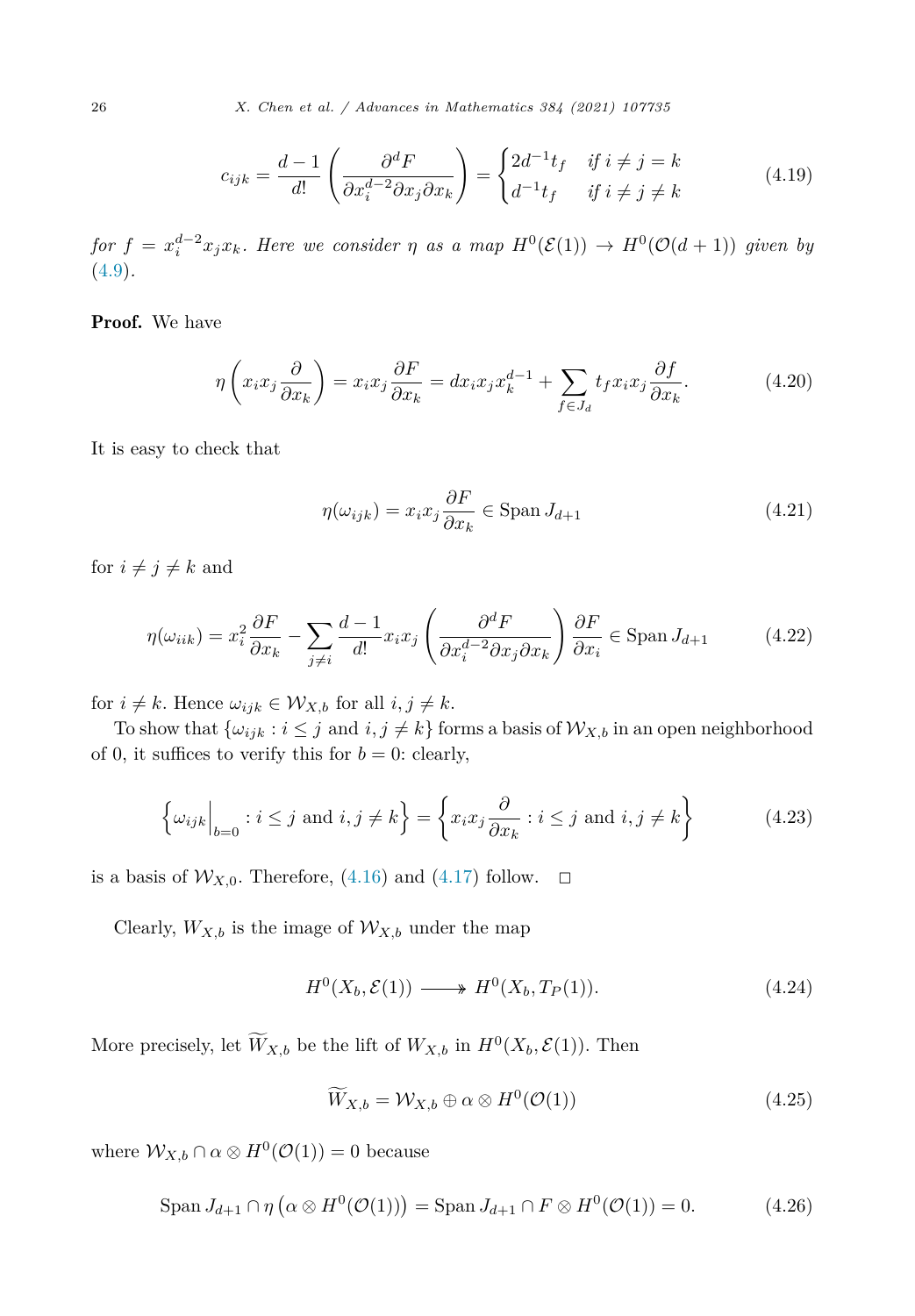# <span id="page-26-0"></span>4.3. *A key observation on*  $L_{\lambda}$

We observe the following:

**Lemma 4.4.** Let  $P = \mathbb{P}^{n+1}$  and  $X \subset Y = B \times P$  be the family of hypersurfaces in P *given by* [\(4.1\)](#page-22-0) *over*  $B = \text{Span } J_d$ *. For*  $b \in B$ *, a* 0*-dimensional subscheme*  $Z \subset X_b$  *of*  $length\ 2\ and\ L_{\lambda} \in \text{Hom}(\pi_B^* T_{B,b}, T_P \otimes \mathcal{O}_Z),\ \text{if}$ 

$$
L_{\lambda}(f) \neq 0 \text{ for some } f \in H^{0}(I_{Z}(1)) \otimes \text{Span } J_{d-1} \subset \text{Span } J_{d}, \tag{4.27}
$$

*then* [\(3.52](#page-17-0)) *holds.*

**Proof.** Obviously, under the hypothesis, (4.27) holds for some  $f = lg$  with  $l \in H^0(I_Z(1))$ and  $g \in J_{d-1}$ .

For each point  $p \in \text{supp}(Z)$ , we choose  $l_p \in H^0(\mathcal{O}_P(1))$  such that  $l_p(p) = 0$  and  $l_p \notin H^0(I_Z(1))$  and let

$$
\tau_p = l_p \otimes f - l \otimes l_p g \in H^0(\mathcal{O}_{X_b}(1)) \otimes T_{B,b}.
$$
\n(4.28)

Then  $\eta(\tau_p) = 0$  so  $L_\lambda(\tau_p) \in W_{X,b,Z,\lambda}$ . Clearly,

$$
L_{\lambda}(\tau_p) = l_p L_{\lambda} (f) - l L_{\lambda} (l_p g) = l_p L_{\lambda} (f)
$$
\n(4.29)

since  $l \in H^0(I_Z(1))$ . Then by our choice of  $l_p$ ,  $L_\lambda(\tau_p)$  vanishes at p.

If  $L_{\lambda}(\tau_p) \neq 0$  for some  $p \in \text{supp}(Z)$ , then [\(3.52\)](#page-17-0) follows. Otherwise,

$$
l_p L_\lambda(f) = 0 \text{ for all } p \in \text{supp}(Z). \tag{4.30}
$$

Since  $l_p \notin H^0(I_Z(1))$ , (4.30) implies that  $L_\lambda(f)$  vanishes at all  $p \in \text{supp}(Z)$ .

If *Z* consists of two distinct points, then we must have

$$
L_{\lambda}(f) = 0,\t\t(4.31)
$$

which contradicts our hypothesis  $(4.27)$ . Although we only need the lemma for this case, we will prove it for all *Z* for the sake of completeness.

If *Z* is supported at a single point *p*, then  $L_{\lambda}(f)$  vanishes at *p*. Applying the same argument to  $\tau_q = l_q \otimes f - l \otimes l_q g$  for some  $l_q \in H^0(\mathcal{O}_P(1))$  satisfying  $l_q(p) \neq 0$ , we have

$$
L_{\lambda}(\tau_q) = l_q L_{\lambda} (f) - l L_{\lambda} (l_q g) = l_q L_{\lambda} (f) \in W_{X, b, Z, \lambda}
$$
\n(4.32)

vanishing at *p*. Again, we have either  $(3.52)$  $(3.52)$  or  $(4.31)$  since  $l_q(p) \neq 0$ .  $\Box$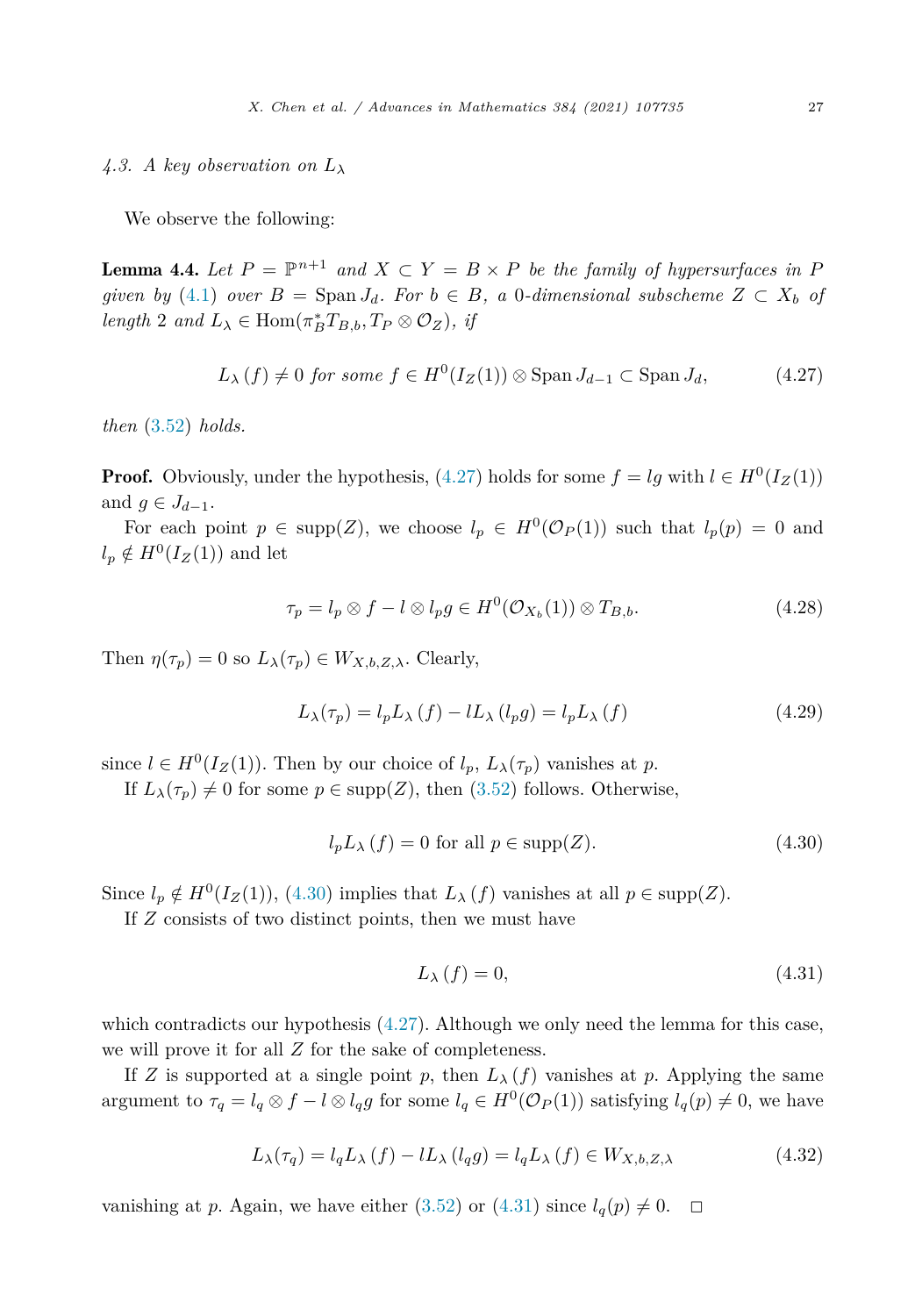<span id="page-27-0"></span>Let us assume that [\(4.31](#page-26-0)) holds for all  $f \in H^0(I_Z(1)) \otimes \text{Span } J_{d-1}$ . Otherwise, we are done by the above lemma. Then  $L_{\lambda}: T_{B,b} \to H^0(Z, T_P)$  factors through

$$
\frac{\text{Span } J_d}{H^0(I_Z(1)) \otimes \text{Span } J_{d-1}}\tag{4.33}
$$

and it can be regarded as a map

$$
\frac{\text{Span } J_d}{H^0(I_Z(1)) \otimes \text{Span } J_{d-1}} \xrightarrow{L_{\lambda}} H^0(Z, T_P). \tag{4.34}
$$

*4.4. The space*  $H^0(I_Z(1)) \otimes \text{Span } J_{d-1}$ 

Let us figure out the space (4.33). Obviously,

$$
H^0(I_Z(1)) \otimes \operatorname{Span} J_{d-1} \subset \operatorname{Span} J_d \cap H^0(I_Z(1)) \otimes H^0(\mathcal{O}_P(d-1)). \tag{4.35}
$$

Furthermore, since  $H^0(I_Z(1)) \otimes H^0(\mathcal{O}_P(d-1))$  is the kernel of the map

$$
H^{0}(\mathcal{O}_{P}(d)) \xrightarrow{\xi} \text{Sym}^{d} H^{0}(\mathcal{O}_{Z}(1))
$$
\n
$$
\downarrow \qquad \qquad \downarrow \qquad (4.36)
$$
\n
$$
\text{Sym}^{d} H^{0}(\mathcal{O}_{P}(1))
$$

we may write  $(4.35)$  as

$$
H^{0}(I_{Z}(1)) \otimes \text{Span } J_{d-1} \subset \text{Span } J_{d} \cap \ker(\xi). \tag{4.37}
$$

Actually, this inclusion is an equality for *Z* generic:

**Lemma 4.5.** Let  $P = \mathbb{P}^{n+1}$ ,  $J_d$  be defined in [\(4.2](#page-22-0)) and Z be a 0-dimensional subscheme *of P of length* 2*. If*  $d \geq 5$  *and Z is generic with respect to*  $(x_i)$ *, then* 

$$
H^{0}(I_{Z}(1)) \otimes \operatorname{Span} J_{d-1} = \operatorname{Span} J_{d} \cap H^{0}(I_{Z}(1)) \otimes H^{0}(\mathcal{O}_{P}(d-1))
$$
  
= 
$$
\operatorname{Span} J_{d} \cap \ker(\xi).
$$
 (4.38)

*Or equivalently,*  $H^0(I_Z(1)) \otimes$  Span  $J_{d-1}$  *is the kernel of the map* 

$$
\text{Span } J_d \xrightarrow{\xi} \text{Sym}^d H^0(\mathcal{O}_Z(1)).\tag{4.39}
$$

*In addition,*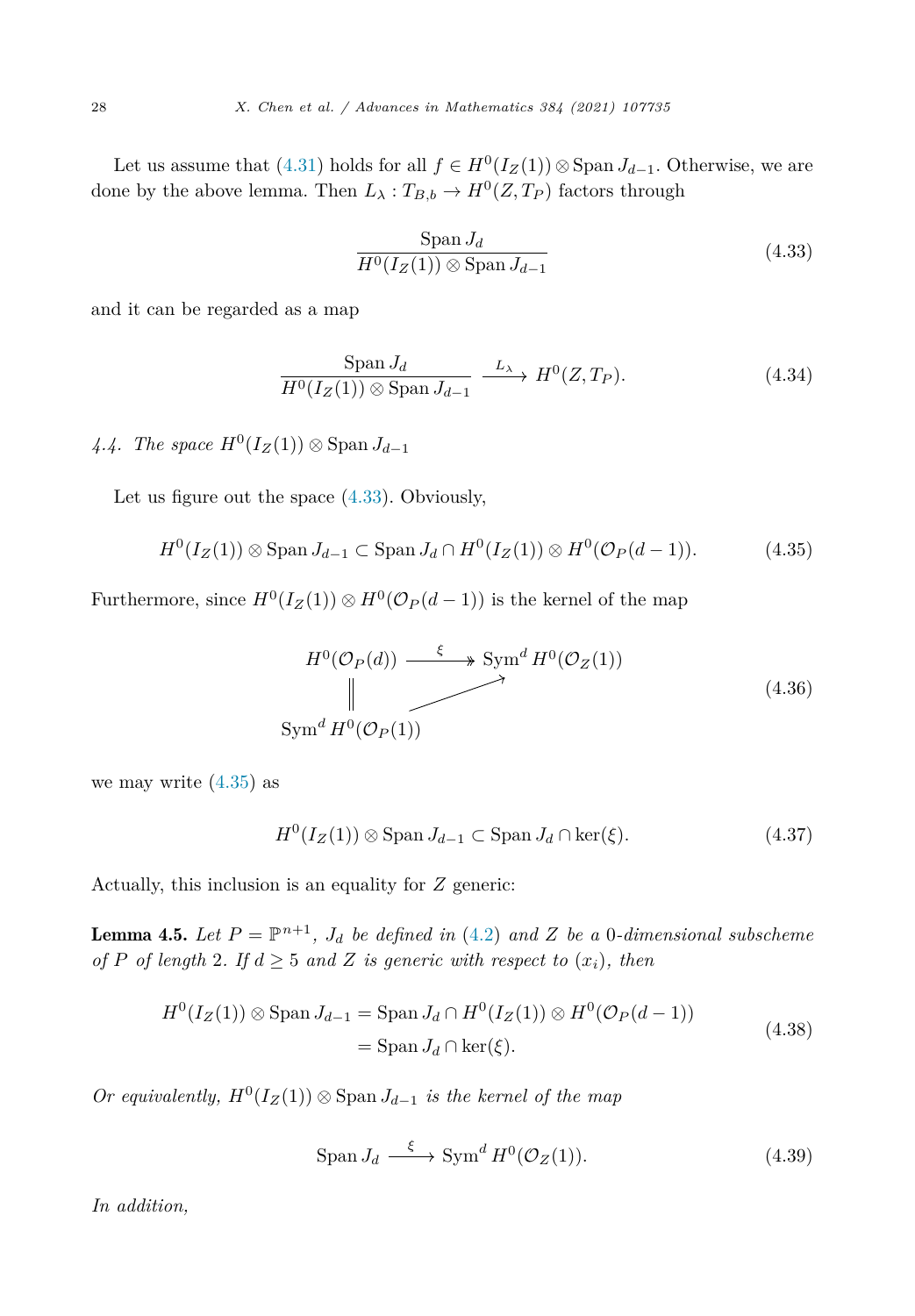*X. Chen et al. / Advances in Mathematics 384 (2021) 107735* 29

$$
\frac{\text{Span } J_d}{H^0(I_Z(1)) \otimes \text{Span } J_{d-1}} \xrightarrow{\xi} \text{Sym}^d H^0(\mathcal{O}_Z(1))
$$
\n(4.40)

<span id="page-28-0"></span>*is an isomorphism.*

**Proof.** To prove [\(4.38\)](#page-27-0), it suffices to find a subset  $S \subset J_d$  such that

$$
\text{Span } J_d = H^0(I_Z(1)) \otimes \text{Span } J_{d-1} + \text{Span}(S) \tag{4.41}
$$

and

$$
H^{0}(I_{Z}(1)) \otimes H^{0}(\mathcal{O}_{P}(d-1)) \cap \text{Span}(S) = 0.
$$
 (4.42)

Let us assume [\(4.13](#page-24-0)). By ([4.11\)](#page-23-0),  $H^{0}(\mathcal{O}_{Z}(1)) = \text{Span}\{x_{1}, x_{2}, ..., x_{n+1}\}\$  and hence there exists  $i \neq 0, 1$  such that

$$
H^{0}(\mathcal{O}_{Z}(1)) = \text{Span}\{x_{1}, x_{i}\}.
$$
\n(4.43)

Similarly, we have  $H^0(\mathcal{O}_Z(1)) = \text{Span}\{x_0, x_2, ..., x_{n+1}\}\$  and hence there exists  $j \neq 0, 1$ such that

$$
H^{0}(\mathcal{O}_{Z}(1)) = \text{Span}\{x_{0}, x_{j}\}.
$$
\n(4.44)

Then we let

$$
S = \left\{ x_0^{d-3} x_i^3, x_0^{d-3} x_i^2 x_1, x_0^{d-3} x_i x_1^2, x_0^{d-3} x_1^3, x_0^{d-4} x_1^4, ..., x_0^3 x_1^{d-3}, x_0^2 x_1^{d-3} x_j, x_0 x_1^{d-3} x_j^2, x_1^{d-3} x_j^3 \right\}.
$$
\n
$$
(4.45)
$$

By ([4.13\)](#page-24-0), (4.43) and (4.44), for every *k*,

$$
x_k \in H^0(I_Z(1)) + \text{Span}\{x_0, x_1\},
$$
  
\n
$$
x_k \in H^0(I_Z(1)) + \text{Span}\{x_1, x_i\}, \text{ and}
$$
  
\n
$$
x_k \in H^0(I_Z(1)) + \text{Span}\{x_0, x_j\}.
$$
\n(4.46)

To see  $(4.41)$ , it suffices to prove that every monomial in  $J<sub>d</sub>$  lies in the vector space spanned by  $H^0(I_Z(1)) \otimes \text{Span } J_{d-1}$  and *S*. For a monomial

$$
x_0^{a_0} x_1^{a_1} x_2^{a_2} ... x_{n+1}^{a_{n+1}} \in J_d
$$

satisfying  $a_0 + a_1 \leq d - 3$ , we choose  $a_k = \max(a_2, a_3, ..., a_{n+1})$  and write  $x_k = l_1 + l_2$ for some  $l_1 \in H^0(I_Z(1))$  and  $l_2 \in \text{Span}\{x_0, x_1\}$ . Then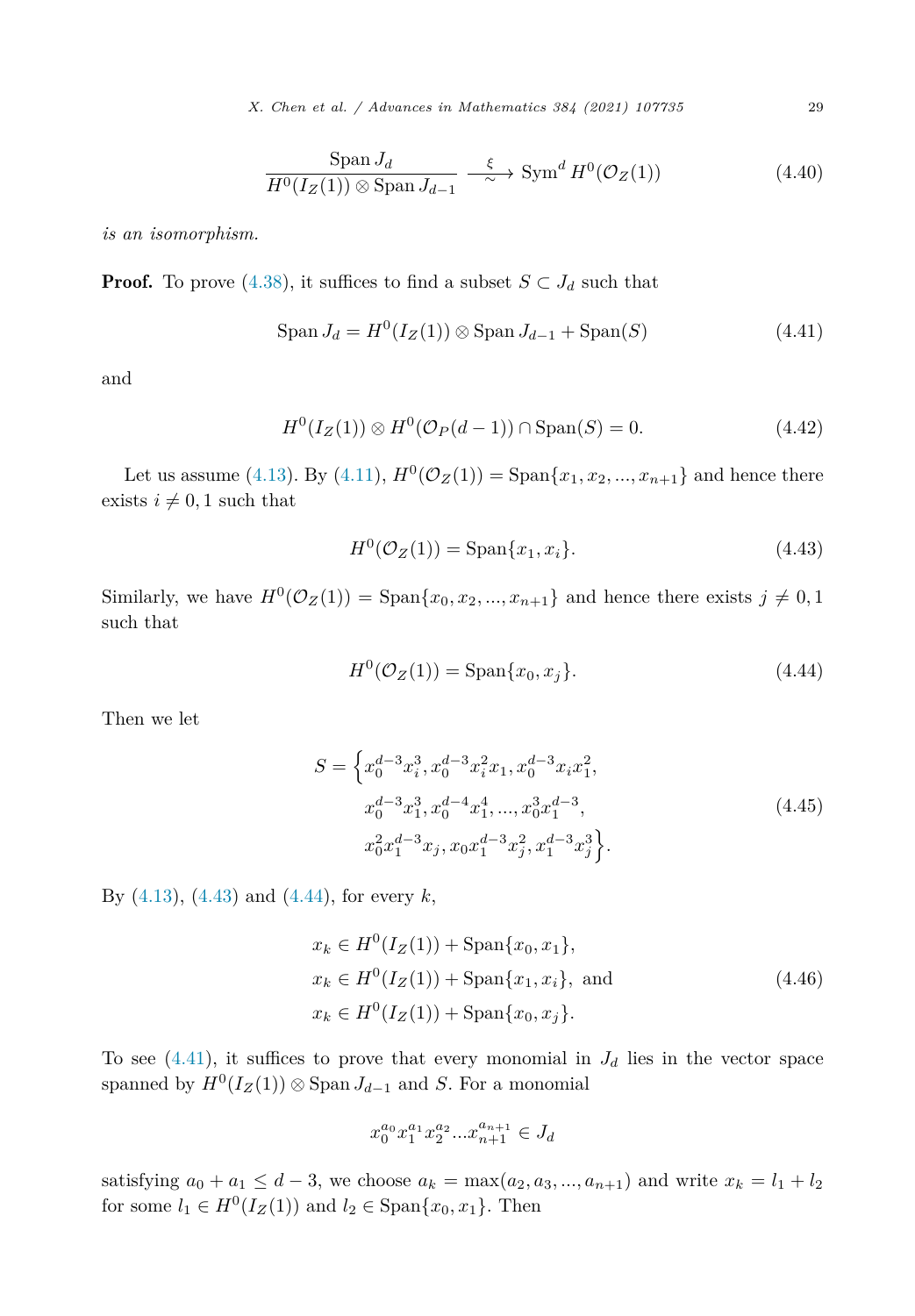$$
x_0^{a_0} x_1^{a_1} x_2^{a_2} ... x_k^{a_k} ... x_{n+1}^{a_{n+1}} = x_0^{a_0} x_1^{a_1} x_2^{a_2} ... x_k^{a_k - 1} (l_1 + l_2) ... x_{n+1}^{a_{n+1}}
$$
  
\n
$$
\in H^0(I_Z(1)) \otimes \text{Span } J_{d-1} + \text{Span } \left\{ x_0^{a_0+1} x_1^{a_1} x_2^{a_2} ... x_k^{a_k - 1} ... x_{n+1}^{a_{n+1}}, x_0^{a_0} x_1^{a_1+1} x_2^{a_2} ... x_k^{a_k - 1} ... x_{n+1}^{a_{n+1}} \right\}
$$

Repeating this process, we see that

$$
J_d \subset H^0(I_Z(1)) \otimes \text{Span } J_{d-1} + \text{Span } \left\{ x_0^{a_0} x_1^{a_1} \prod_{k=2}^{n+1} x_k^{a_k} \in J_d : a_0 + a_1 \ge d - 2 \right\}
$$

So it remains to verify that monomials of type

$$
x_0^{a_0}x_1^{a_1}x_2^{a_2}...x_{n+1}^{a_{n+1}} \in J_d
$$

with  $a_0 + a_1 \geq d - 2$  lie in  $H^0(I_Z(1)) \otimes \text{Span } J_{d-1} + \text{Span}(S)$ :

(1) For a monomial  $x_0^{d-3}x_ax_bx_c$  with  $b,c \neq 0$ , we can write

$$
x_a = l_1 + l_2
$$
, for  $l_1 \in H^0(I_Z(1))$  and  $l_2 \in \text{Span}\{x_1, x_i\}$   
\n $x_b = l_3 + l_4$ , for  $l_3 \in H^0(I_Z(1))$  and  $l_4 \in \text{Span}\{x_1, x_i\}$   
\n $x_c = l_5 + l_6$ , for  $l_5 \in H^0(I_Z(1))$  and  $l_6 \in \text{Span}\{x_1, x_i\}$ 

Then

$$
x_0^{d-3}x_ax_bx_c = x_0^{d-3}(l_1 + l_2)x_bx_c = l_1x_0^{d-3}x_bx_c + l_2x_0^{d-3}x_bx_c
$$
  
\n
$$
\in H^0(I_Z(1)) \otimes \text{Span } J_{d-1} + \text{Span } \{x_0^{d-3}x_1x_bx_c, x_0^{d-3}x_ix_bx_c\}
$$
  
\n
$$
\subset H^0(I_Z(1)) \otimes \text{Span } J_{d-1} + \text{Span } \{x_0^{d-3}x_1(l_3 + l_4)x_c, x_0^{d-3}x_i(l_3 + l_4)x_c\}
$$
  
\n
$$
\subset H^0(I_Z(1)) \otimes \text{Span } J_{d-1} + \text{Span } \{x_0^{d-3}x_1^2x_c, x_0^{d-3}x_1x_ix_c, x_0^{d-3}x_i^2x_c\}
$$
  
\n
$$
\subset H^0(I_Z(1)) \otimes \text{Span } J_{d-1} + \text{Span } \{x_0^{d-3}x_1^2(l_5 + l_6), x_0^{d-3}x_1x_i(l_5 + l_6), x_0^{d-3}x_1x_i(l_5 + l_6)\}
$$
  
\n
$$
x_0^{d-3}x_i^2(l_5 + l_6)\}
$$
  
\n
$$
\subset H^0(I_Z(1)) \otimes \text{Span } J_{d-1} + \text{Span } \{x_0^{d-3}x_1^3, x_0^{d-3}x_1^2x_i, x_0^{d-3}x_1x_i^2, x_0^{d-3}x_i^3\}
$$
  
\n
$$
\subset H^0(I_Z(1)) \otimes \text{Span } J_{d-1} + \text{Span } (S).
$$

(2) For a monomial  $x_1^{d-3}x_ax_bx_c$  with  $b,c \neq 1$ , we can write

$$
x_a = l_1 + l_2
$$
, for  $l_1 \in H^0(I_Z(1))$  and  $l_2 \in \text{Span}\{x_0, x_j\}$   
\n $x_b = l_3 + l_4$ , for  $l_3 \in H^0(I_Z(1))$  and  $l_4 \in \text{Span}\{x_0, x_j\}$   
\n $x_c = l_5 + l_6$ , for  $l_5 \in H^0(I_Z(1))$  and  $l_6 \in \text{Span}\{x_0, x_j\}$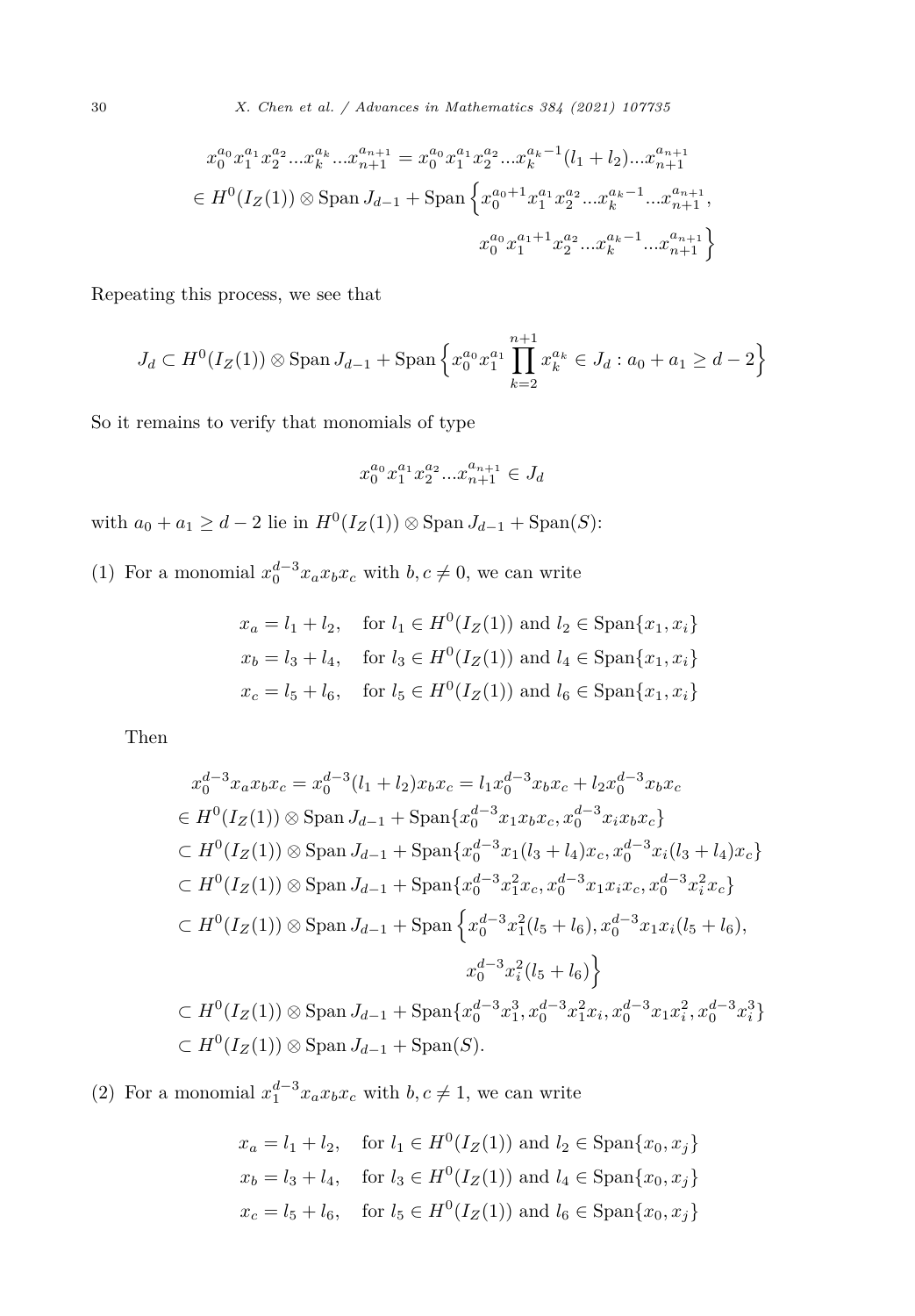<span id="page-30-0"></span>Then by the same argument as in (1), we obtain

$$
x_1^{d-3}x_ax_bx_c \in H^0(I_Z(1)) \otimes \text{Span } J_{d-1} + \text{Span } \left\{ x_1^{d-3}x_0^3, x_1^{d-3}x_0^2x_j, x_1^{d-3}x_0x_j^2, x_1^{d-3}x_3^3 \right\}
$$
  

$$
\subset H^0(I_Z(1)) \otimes \text{Span } J_{d-1} + \text{Span}(S).
$$

(3) For a monomial

$$
x_0^{a_0}x_1^{a_1}x_2^{a_2}...x_{n+1}^{a_{n+1}}\in J_d
$$

with  $a_0, a_1 \geq 2$ , by substituting every  $x_k$  for  $k \geq 2$  with  $x_k = l_1 + l_2$  for some *l*<sub>1</sub> ∈ *H*<sup>0</sup>(*I<sub>Z</sub>*(1)) and *l*<sub>2</sub> ∈ Span{*x*<sub>0</sub>*, x*<sub>1</sub>}, we obtain

$$
x_0^{a_0} x_1^{a_1} x_2^{a_2} ... x_{n+1}^{a_{n+1}} \in H^0(I_Z(1)) \otimes \text{Span } J_{d-1} + \text{Span}\{x_0^r x_1^{d-r} : 2 \le r \le d-2\}
$$
  

$$
\subset H^0(I_Z(1)) \otimes \text{Span } J_{d-1} + \text{Span}(S)
$$

where we have shown that

$$
x_0^{d-2}x_1^2, x_0^2x_1^{d-2} \in H^0(I_Z(1)) \otimes \text{Span } J_{d-1} + \text{Span}(S)
$$

in (1) and (2).

To see [\(4.42\)](#page-28-0), we just have to show that  $\ker(\xi) \cap \mathrm{Span}(S) = 0$ , which is equivalent to

$$
\xi\left(\text{Span}(S)\right) = \text{Sym}^d H^0(\mathcal{O}_Z(1))\tag{4.47}
$$

since  $|S| = \dim \text{Sym}^d H^0(\mathcal{O}_Z(1)) = d + 1$ . Again it is easy to see from [\(4.13](#page-24-0)), ([4.43\)](#page-28-0) and [\(4.44](#page-28-0)) that

$$
\xi \left( \text{Span}(S) \right) = \xi \left( \text{Span}\{ x_0^{d-k} x_1^k : k = 0, 1, ..., d \} \right) \n= \text{Sym}^d H^0(\mathcal{O}_Z(1)).
$$
\n(4.48)

This also proves that  $(4.40)$  $(4.40)$  is an isomorphism.  $\Box$ 

When *Z* is special,  $H^0(I_Z(1)) \otimes \text{Span } J_{d-1}$  is no longer the kernel of the map [\(4.39](#page-27-0)). Instead, we have the following result when *Z* is special but not very special.

**Lemma 4.6.** Let  $P = \mathbb{P}^{n+1}$ ,  $J_d$  be defined in ([4.2\)](#page-22-0) and Z be a 0-dimensional subscheme of P of length 2. Suppose that  $d \geq 4$ , Z satisfies [\(4.14\)](#page-24-0) and  $\{x_2,...,x_{n+1}\} \not\subset H^0(I_Z(1)).$ *Then*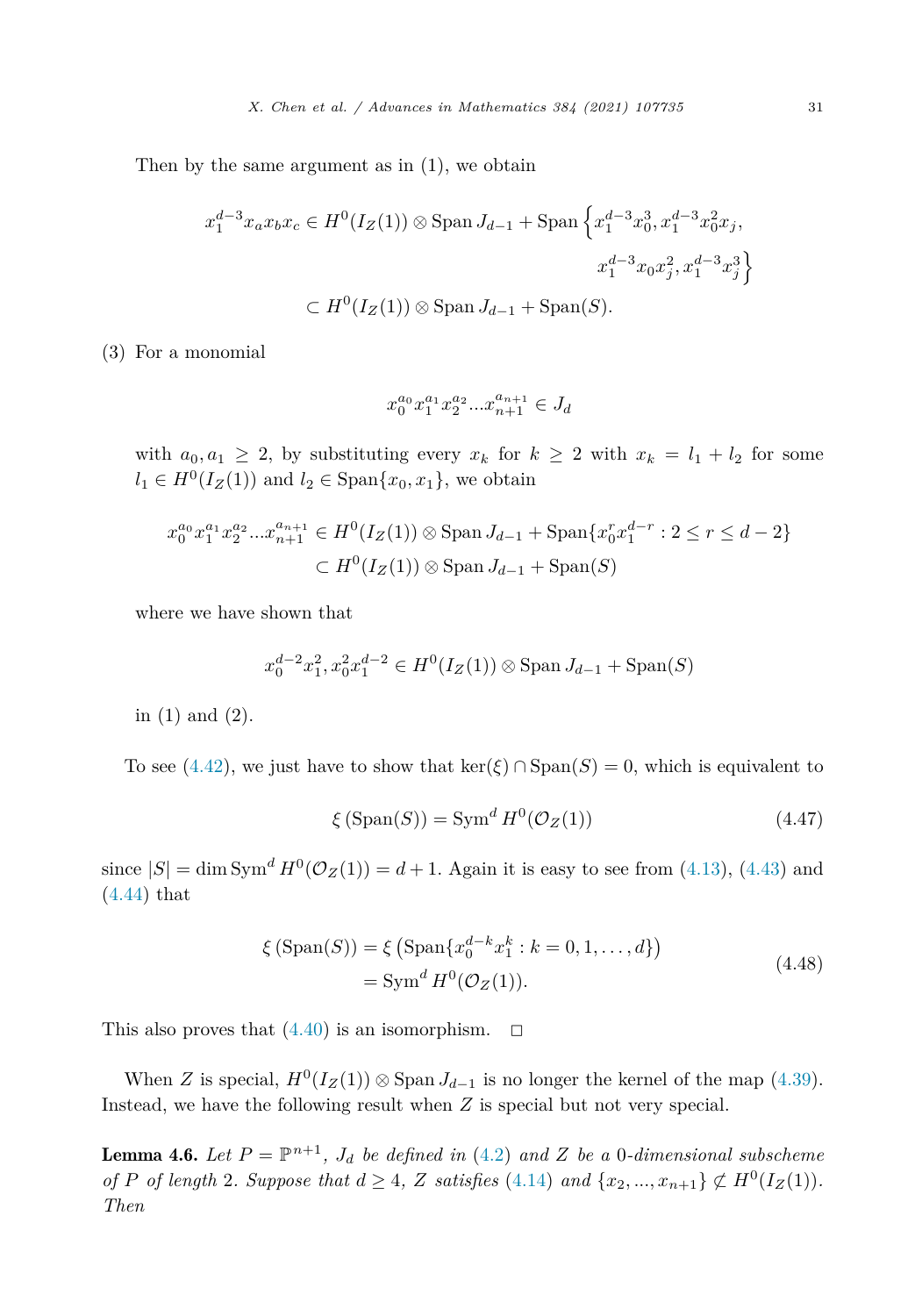<span id="page-31-0"></span>
$$
\text{Span } J_d \cap \ker(\xi) = H^0(I_Z(1)) \otimes \text{Span } J_{d-1}
$$

$$
+ \text{Span } \left\{ x_0^{d-2} x_i (x_j - c_j x_1) : i \ge 1, j \ge 2 \right\}
$$

$$
and \ x_j - c_j x_1 \in H^0(I_Z(1)) \Big\}.
$$
(4.49)

**Proof.** We leave the verification of  $(4.49)$  to the readers.  $\Box$ 

### *4.5. Special case*

Let us first prove [\(3.52](#page-17-0)) when *Z* is special for all *b*. Without loss of generality, let us assume that  $Z = \{p_1, p_2\}$  satisfies [\(4.14](#page-24-0)) and ([4.15\)](#page-24-0) for *b* general and some *a*.

We claim that  $L_\lambda: \pi_B^* T_{B,b} \to T_P \otimes \mathcal{O}_Z$  factors through a sub-sheaf  $\mathcal{G}_Z$  of  $T_P \otimes \mathcal{O}_Z$ , i.e.,  $L_{\lambda} \in \text{Hom}(\pi_B^* T_{B,b}, \mathcal{G}_Z)$  for the sub-sheaf  $\mathcal{G}_Z$  of  $T_P \otimes \mathcal{O}_Z$  generated by the global sections

$$
H^{0}(\mathcal{G}_{Z}) = \text{Span}\left\{x_{i}\frac{\partial}{\partial x_{j}} : j = 0 \text{ or } 2 \leq i, j \leq a\right\}.
$$
 (4.50)

In addition, if  $x_0$  vanishes at one of  $p_i$  for *b* general,  $\mathcal{G}_Z$  is generated by

$$
H^{0}(\mathcal{G}_{Z}) = \text{Span}\left\{x_{i}\frac{\partial}{\partial x_{j}} : i = j = 0 \text{ or } 2 \leq i, j \leq a\right\}.
$$
 (4.51)

To see this, we notice that  $(1, 0, \ldots, 0) \notin X_b$  for all *b*. So

$$
x_1(p_i) \neq 0 \text{ for } i = 1, 2. \tag{4.52}
$$

Otherwise, if  $x_1 = 0$  at some  $p \in Z$ , then  $x_2 = x_3 = ... = x_{n+1} = 0$  at p by [\(4.14\)](#page-24-0) and  $p = (1, 0, \ldots, 0).$ 

Thus, we may choose  $\lambda$  to be given by

$$
\lambda \begin{bmatrix} x_0 \\ x_1 \\ \vdots \\ x_{n+1} \end{bmatrix} = \begin{bmatrix} g_1(t) & g_2(t) \\ 1 & A(t) \\ & \ddots \\ & & I_{n-a+1} \end{bmatrix} \begin{bmatrix} x_0 \\ x_1 \\ \vdots \\ x_{n+1} \end{bmatrix}
$$
(4.53)

locally at *b*, for some  $g_1(t)$ ,  $g_2(t)$  and  $A(t)$  satisfying  $g_1(b) = 1$ ,  $g_2(b) = 0$  and  $A(b) = I_{a-1}$ , where  $I_m$  is the  $m \times m$  identity matrix. Then by  $(3.51)$  $(3.51)$  $(3.51)$ ,

$$
L_{\lambda}(\tau) \in H^0(\mathcal{G}_Z) \tag{4.54}
$$

for all  $\tau \in T_{B,b}$  with  $\mathcal{G}_Z$  generated by (4.50).

When  $x_0$  vanishes at one of  $p_i$  for *b* general,  $g_2(t) \equiv 0$  in (4.53) and thus we have (4.51). This proves our claim that  $L_{\lambda}$  factors through  $\mathcal{G}_Z$  given by (4.50) or (4.51).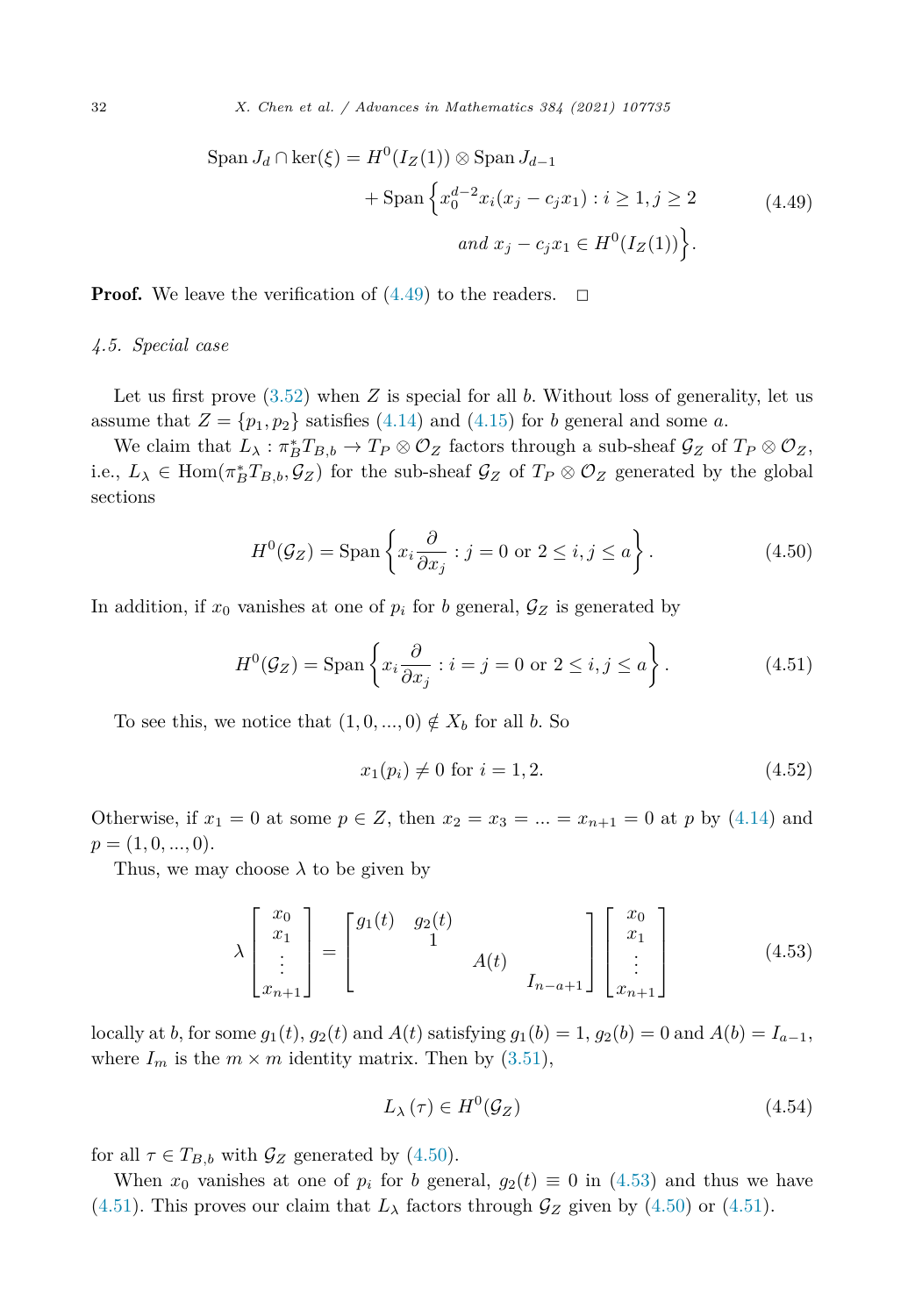<span id="page-32-0"></span>Let  $\Lambda \subset P$  be the line joining  $p_1$  and  $p_2$ . Then the map  $\xi$  in [\(4.36\)](#page-27-0) is simply the restriction to  $\Lambda$  as in

$$
H^{0}(\mathcal{O}_{P}(m)) \xrightarrow{\xi} H^{0}(\mathcal{O}_{\Lambda}(m))
$$
  
\n
$$
\xi \searrow \qquad \qquad \parallel
$$
  
\n
$$
\text{Sym}^{m} H^{0}(\mathcal{O}_{Z}(1))
$$
\n(4.55)

for  $m \in \mathbb{N}$ . We will use  $Sym^m H^0(\mathcal{O}_Z(1))$  and  $H^0(\mathcal{O}_\Lambda(m))$  interchangeably under this setting. We also use  $\xi$  to denote the induced map

$$
H^{0}(\mathcal{O}_{X_{b}}(m)) \xrightarrow{\xi} \frac{H^{0}(\mathcal{O}_{\Lambda}(m))}{\xi(F) \otimes H^{0}(\mathcal{O}_{\Lambda}(m-d))}
$$
(4.56)

where quotient by  $\xi(F)$  is necessary; otherwise it is not well defined as  $\xi(F)$  is not zero in  $H^0(\mathcal{O}_\Lambda(d))$  unless  $X_b$  contains the line  $\Lambda$ .

We further abuse the notation by using  $\xi$  for the maps induced by the restriction  $H^0(\mathcal{E}(m)) \to H^0(\Lambda, \mathcal{E}(m))$ :

$$
H^{0}(\mathcal{E}(m)) \longrightarrow H^{0}(X_{b}, \mathcal{E}(m)) \xrightarrow{\xi} H^{0}(\Lambda, \mathcal{E}(m))
$$
\n
$$
\downarrow \qquad \qquad \downarrow \qquad \qquad \downarrow
$$
\n
$$
H^{0}(X_{b}, T_{P}(m)) \xrightarrow{\xi} H^{0}(\Lambda, T_{P}(m))
$$
\n
$$
\downarrow \eta
$$
\n
$$
H^{0}(\mathcal{O}(m+d)) \longrightarrow H^{0}(\mathcal{O}_{X_{b}}(m+d)) \xrightarrow{\xi} \frac{H^{0}(\mathcal{O}_{\Lambda}(m+d))}{\xi(F) \otimes H^{0}(\mathcal{O}_{\Lambda}(m))}
$$
\n
$$
(4.57)
$$

for  $m \leq d-2$ , where we also abuse the notation  $\eta$  by using it for three different maps, all defined by  $(4.9)$  $(4.9)$ .

Next, let us consider the images of the spaces  $W_{X,b} \subset H^0(X_b, \mathcal{E}(1))$  and  $W_{X,b} \subset$  $H^{0}(X_{b}, T_{P}(1))$  under  $\xi$ , where  $\xi(\mathcal{W}_{X,b})$  and  $\xi(W_{X,b})$  are considered as the subspaces of  $H^{0}(\Lambda, \mathcal{E}(1))$  and  $H^{0}(\Lambda, T_{P}(1))$ , respectively.

**Lemma 4.7.** Let  $P = \mathbb{P}^{n+1}$  and  $X \subset Y = B \times P$  be the family of hypersurfaces in P given *by* ([4.1\)](#page-22-0) *over*  $B = \text{Span } J_d$  *for*  $n \geq 2$  *and*  $d \geq 4$ *. For*  $b \in B$  *general* and <u>all</u> 0*-dimensional subschemes*  $Z \subset X_b$  *of length* 2 *satisfying* [\(4.14\)](#page-24-0)*,* 

$$
\xi(\mathcal{W}_{X,b}) \supset \left\{ x_1^2 \frac{\partial}{\partial x_i} \right\} \cup \left\{ x_0 x_1 \frac{\partial}{\partial x_j} : j \ge 1 \right\} \tag{4.58}
$$

*and*

$$
\xi\left(W_{X,b}\right) = H^0(\Lambda, T_P(1))\tag{4.59}
$$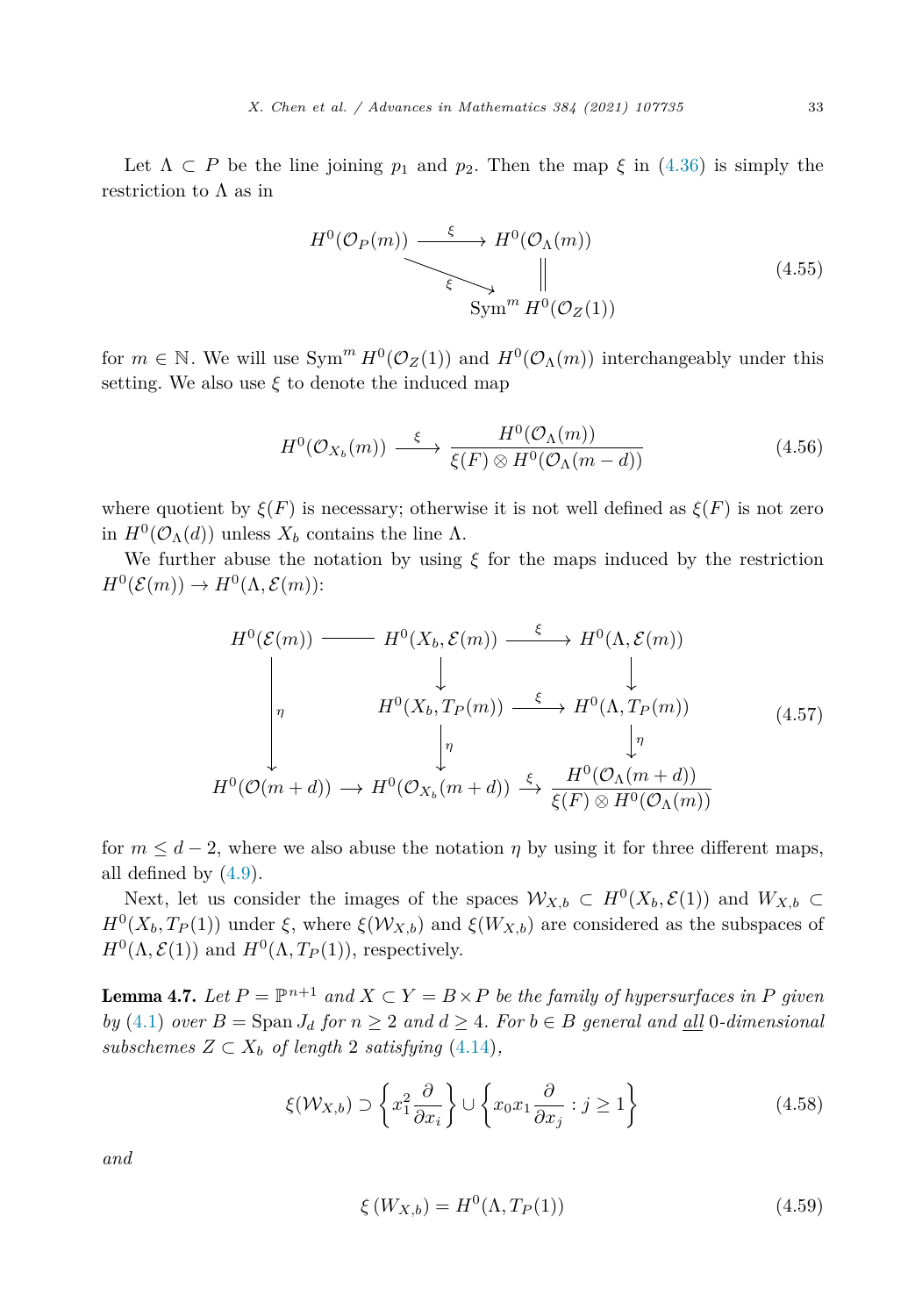<span id="page-33-0"></span>*if*  $\{x_2, ..., x_{n+1}\}$  ⊄ *H*<sup>0</sup>(*I<sub>Z</sub>*(1)) *and* 

$$
\xi(\mathcal{W}_{X,b}) = \text{Span}\left\{x_0x_1\frac{\partial}{\partial x_k} : k \neq 0, 1\right\}
$$
  

$$
\cup \left\{x_0^2\frac{\partial}{\partial x_k} - c_{01k}x_0x_1\frac{\partial}{\partial x_0} : k \neq 0\right\}
$$
  

$$
\cup \left\{x_1^2\frac{\partial}{\partial x_k} - c_{10k}x_0x_1\frac{\partial}{\partial x_1} : k \neq 1\right\} \subset H^0(\Lambda, \mathcal{E}(1))
$$
 (4.60)

if  $\{x_2,...,x_{n+1}\} \subset H^0(I_Z(1))$ , where  $\Lambda \subset P$  is the line cutting out Z on  $X_b$ ,  $\xi$  is the map *defined in* ([4.57](#page-32-0)) *and*  $c_{ijk}$  *are the numbers given by* [\(4.19\)](#page-25-0)*.* 

**Proof.** Let us first deal with the case that  $\{x_2, ..., x_{n+1}\}\nsubseteq H^0(I_Z(1))$ , i.e., *Z* is special but not very special. Note that under the hypothesis of  $(4.14)$  $(4.14)$ , all  $x_2, \ldots, x_{n+1}$  are multiples of  $x_1$  in  $H^0(\mathcal{O}_\Lambda(1))$ .

We write  $u_1 \equiv u_2$  if  $\xi(u_1 - u_2) \in \xi(\mathcal{W}_{X,b})$ . Of course,  $\omega_{ijk} \equiv 0$  for  $\omega_{ijk}$  given by ([4.18\)](#page-24-0). Under this notation, [\(4.58](#page-32-0)) is equivalent to

$$
x_1^2 \frac{\partial}{\partial x_0} \equiv x_1^2 \frac{\partial}{\partial x_1} \equiv x_1^2 \frac{\partial}{\partial x_2} \equiv \dots \equiv x_1^2 \frac{\partial}{\partial x_{n+1}}
$$
  

$$
\equiv x_0 x_1 \frac{\partial}{\partial x_1} \equiv x_0 x_1 \frac{\partial}{\partial x_2} \equiv \dots \equiv x_0 x_1 \frac{\partial}{\partial x_{n+1}} \equiv 0.
$$
 (4.61)

Without loss of generality, let us assume that  $x_2 \notin H^0(I_Z(1))$ . Then  $x_2 = ax_1$  in  $H^0(\mathcal{O}_\Lambda(1))$  for some  $a \neq 0$ . Therefore,

$$
\omega_{01k} \equiv \omega_{12k} \equiv 0 \Rightarrow x_0 x_1 \frac{\partial}{\partial x_k} \equiv x_1 x_2 \frac{\partial}{\partial x_k} \equiv 0
$$
  

$$
\Rightarrow x_0 x_1 \frac{\partial}{\partial x_k} \equiv x_1^2 \frac{\partial}{\partial x_k} \equiv 0
$$
(4.62)

for  $k \geq 3$  and

$$
\omega_{120} \equiv \omega_{201} \equiv \omega_{012} \equiv 0 \Rightarrow x_1 x_2 \frac{\partial}{\partial x_0} \equiv x_2 x_0 \frac{\partial}{\partial x_1} \equiv x_0 x_1 \frac{\partial}{\partial x_2} \equiv 0
$$
  

$$
\Rightarrow x_1^2 \frac{\partial}{\partial x_0} \equiv x_0 x_1 \frac{\partial}{\partial x_1} \equiv x_0 x_1 \frac{\partial}{\partial x_2} \equiv 0.
$$
 (4.63)

We claim that  $(4.62)$  holds for all  $k \ge 1$ , i.e.,

$$
x_0 x_1 \frac{\partial}{\partial x_k} \equiv x_1^2 \frac{\partial}{\partial x_k} \equiv 0 \text{ for all } k \ge 1 \text{ or equivalently}
$$
  

$$
x_i x_j \frac{\partial}{\partial x_k} \equiv 0 \text{ for all } j, k \ge 1.
$$
 (4.64)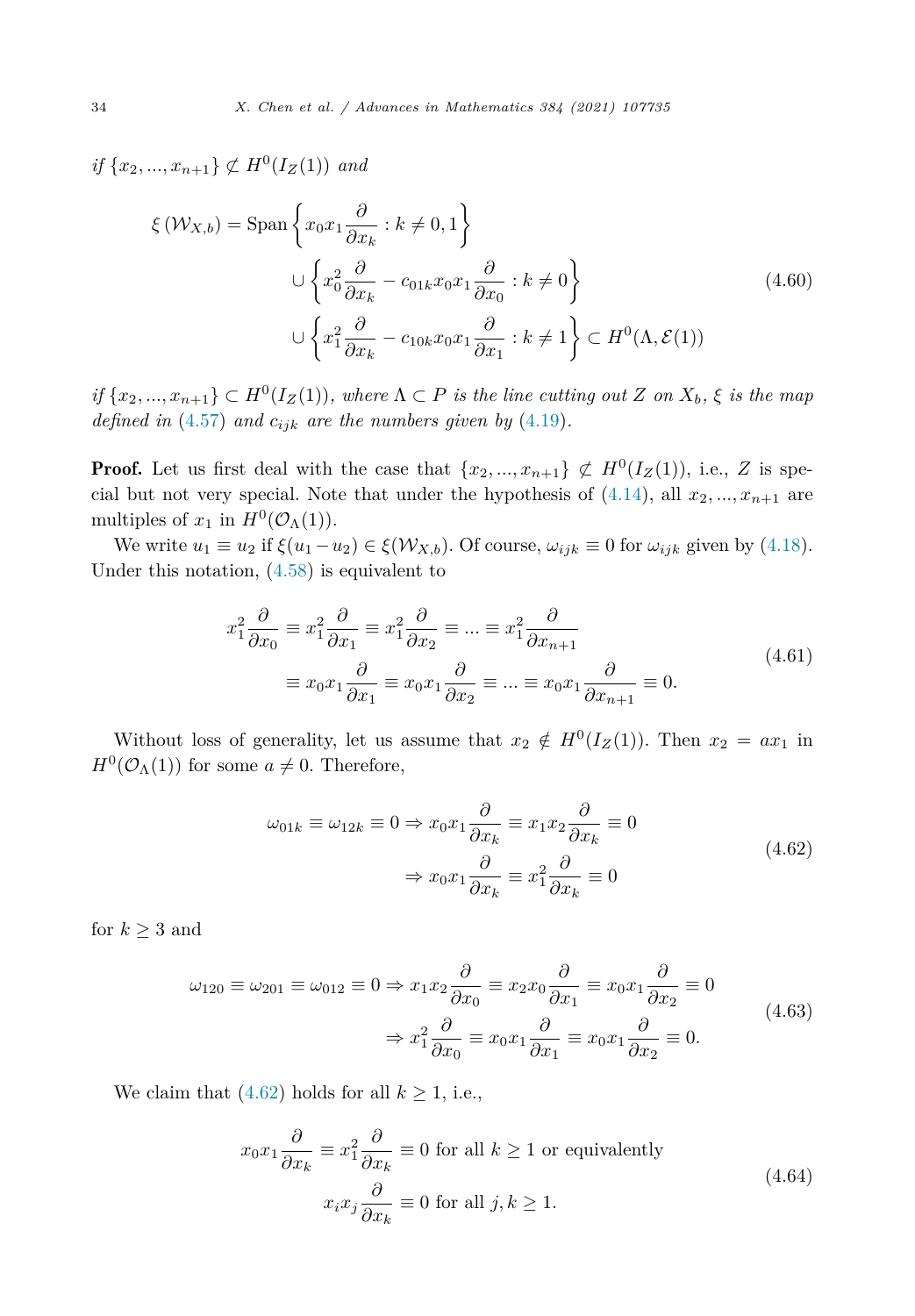<span id="page-34-0"></span>If  $\{x_3, ..., x_{n+1}\} \not\subset H^0(I_Z(1))$ , say  $x_3 \notin H^0(I_Z(1))$ , then

$$
\omega_{231} \equiv \omega_{132} \equiv 0 \Rightarrow x_2 x_3 \frac{\partial}{\partial x_1} \equiv x_1 x_3 \frac{\partial}{\partial x_2} \equiv 0
$$
  

$$
\Rightarrow x_1^2 \frac{\partial}{\partial x_1} \equiv x_1^2 \frac{\partial}{\partial x_2} \equiv 0
$$
(4.65)

and together with  $(4.62)$  $(4.62)$  and  $(4.63)$  $(4.63)$ , we see that  $(4.64)$  $(4.64)$  follows.

Otherwise,  ${x_3, ..., x_{n+1}}$  ⊂ *H*<sup>0</sup>(*I<sub>Z</sub>*(1)). Then by

$$
\omega_{113} \equiv 0 \Rightarrow x_1^2 \frac{\partial}{\partial x_3} - (c_{103}x_0 + c_{123}x_2)x_1 \frac{\partial}{\partial x_1} \equiv 0
$$
  

$$
\Rightarrow x_1^2 \frac{\partial}{\partial x_3} \equiv x_0 x_1 \frac{\partial}{\partial x_1} \equiv 0
$$
(4.66)

we conclude that

$$
x_1 x_2 \frac{\partial}{\partial x_1} \equiv 0 \Rightarrow x_1^2 \frac{\partial}{\partial x_1} \equiv 0 \tag{4.67}
$$

as long as  $c_{123} \neq 0$ , which is obvious for  $b \in B$  general. Similarly, by considering  $\omega_{223}$ , we obtain

$$
x_1^2 \frac{\partial}{\partial x_2} \equiv 0. \tag{4.68}
$$

This concludes the proof of  $(4.64)$  $(4.64)$ , which, combined with  $(4.63)$  $(4.63)$ , yields  $(4.61)$  $(4.61)$  and hence  $(4.58).$  $(4.58).$ 

Next, let us prove  $(4.59)$  $(4.59)$  $(4.59)$ . Note that by  $(4.25)$ , we have the diagram

$$
\mathcal{W}_{X,b} \xrightarrow{\xi} H^0(\Lambda, \mathcal{E}(1))
$$
\n
$$
\downarrow \qquad \qquad \downarrow
$$
\n
$$
W_{X,b} \xrightarrow{\xi} H^0(\Lambda, T_P(1))
$$
\n
$$
(4.69)
$$

and hence

$$
\xi(W_{X,b}) = \frac{\xi(W_{X,b})}{\alpha \otimes H^0(\mathcal{O}_\Lambda(1))} \tag{4.70}
$$

for  $\alpha$  given by  $(4.10)$  $(4.10)$ .

Let us write  $u_1 \equiv u_2 \pmod{\alpha}$  if  $u_1 - u_2 \in \xi(W_{X,b})$ . Then [\(4.59\)](#page-32-0) is equivalent to

$$
x_i x_j \frac{\partial}{\partial x_k} \equiv 0 \text{ (mod } \alpha) \tag{4.71}
$$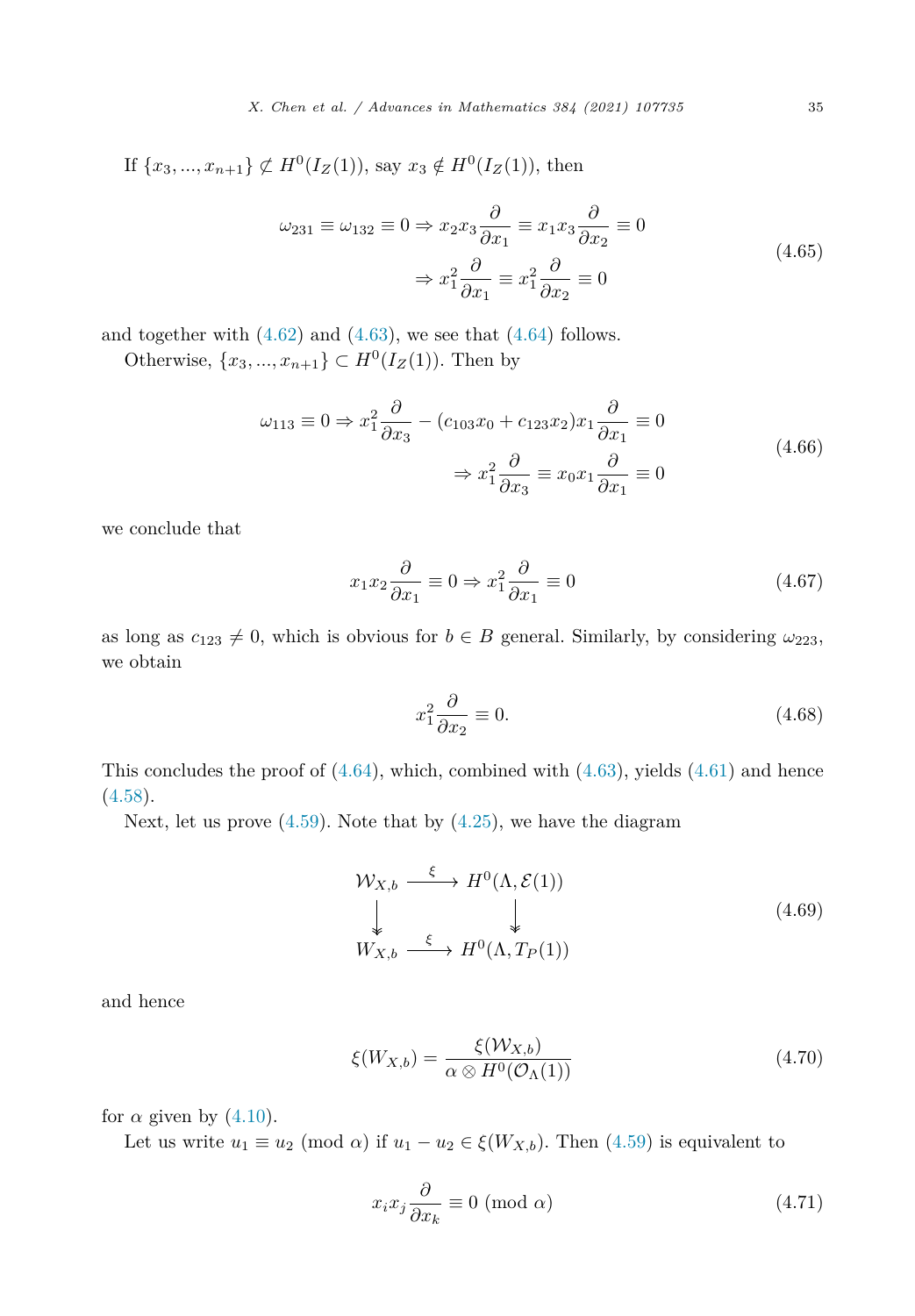<span id="page-35-0"></span>for all *i, j, k*. Since  $H^0(\mathcal{O}_\Lambda(1)) = \text{Span}\{x_0, x_1\}$ , it is enough to prove [\(4.71](#page-34-0)) for  $0 \le i, j \le n$ 1.

Obviously,

$$
x_i \alpha \equiv 0 \pmod{\alpha} \Rightarrow x_i x_0 \frac{\partial}{\partial x_0} \equiv -x_i \sum_{j=1}^{n+1} x_j \frac{\partial}{\partial x_j} \pmod{\alpha} \tag{4.72}
$$

for all *i*. Combining  $(4.63)$  $(4.63)$ ,  $(4.64)$  $(4.64)$  and  $(4.72)$ , we obtain

$$
x_0^2 \frac{\partial}{\partial x_0} \equiv x_0 x_1 \frac{\partial}{\partial x_0} \equiv x_1^2 \frac{\partial}{\partial x_0} \equiv 0 \pmod{\alpha} \Rightarrow x_i x_j \frac{\partial}{\partial x_0} \equiv 0 \pmod{\alpha} \tag{4.73}
$$

for all  $i, j$ .

Finally, by  $(4.73)$ ,

$$
\omega_{00k} \equiv 0 \Rightarrow x_0^2 \frac{\partial}{\partial x_k} - \sum_{j=1}^{n+1} c_{0jk} x_0 x_j \frac{\partial}{\partial x_0} \equiv 0 \Rightarrow x_0^2 \frac{\partial}{\partial x_k} \equiv 0 \pmod{\alpha} \tag{4.74}
$$

for all  $k \ge 1$ . Combining ([4.64\)](#page-33-0), (4.73) and (4.74), we conclude [\(4.59\)](#page-32-0).

When  $\{x_2, ..., x_{n+1}\} \subset H^0(I_Z(1))$ , i.e., *Z* is very special, [\(4.60](#page-33-0)) follows directly from the fact that  $\xi(\mathcal{W}_{X,b}) = \text{Span}\{\xi(\omega_{ijk})\}.$   $\Box$ 

We want to call attention to the subtle difference and relation between  $\xi(\mathcal{W}_{X,b})$  and  $\xi(W_{X,b})$  in the above lemma and also Lemma [4.9](#page-42-0) below. By [\(4.69\)](#page-34-0),  $\xi(W_{X,b})$  is the image of  $\xi(\mathcal{W}_{X,b})$  under  $H^0(\Lambda, \mathcal{E}(1)) \to H^0(\Lambda, T_P(1))$ . However,  $\xi(\mathcal{W}_{X,b})$  is not necessarily the lift of  $\xi(W_{X,b})$  in  $H^0(\Lambda, \mathcal{E}(1))$ . In particular, when *Z* is special but not very special, we have ([4.59\)](#page-32-0) but it is easy to check that  $\xi(\mathcal{W}_{X,b}) \neq H^0(\Lambda, \mathcal{E}(1)).$ 

Let us go back to the proof of [\(3.52](#page-17-0)) for *Z* special. Since  $x_0$  and  $x_1$  span  $H^0(\mathcal{O}_Z(1))$ , we can choose  $p \in Z$  such that  $x_0 \neq 0$  at p. To prove [\(3.52\)](#page-17-0), let us consider  $\omega \in \mathcal{W}_{X,b}$ such that  $\omega(p) = 0$ . Note that  $\eta(\omega) \in \text{Span } J_{d+1}$  by the definition of  $\mathcal{W}_{X,b}$  and  $\eta(\omega)$  also vanishes at *p*. We claim that

$$
\eta(\omega) \in H^0(I_p(1)) \otimes \text{Span } J_d. \tag{4.75}
$$

This follows from the lemma below.

**Lemma 4.8.** Let  $P = \mathbb{P}^{n+1}$  and  $J_d$  be defined in ([4.2\)](#page-22-0) for  $d \geq 3$ . Then

$$
\text{Span}\, J_{d+1} \cap H(I_p(d+1)) = H^0(I_p(1)) \otimes \text{Span}\, J_d \tag{4.76}
$$

*for every point*  $p \in P$  *satisfying* 

$$
p \notin \{ (1, 0, ..., 0), (0, 1, 0, ..., 0), ..., (0, ..., 0, 1) \}.
$$
\n
$$
(4.77)
$$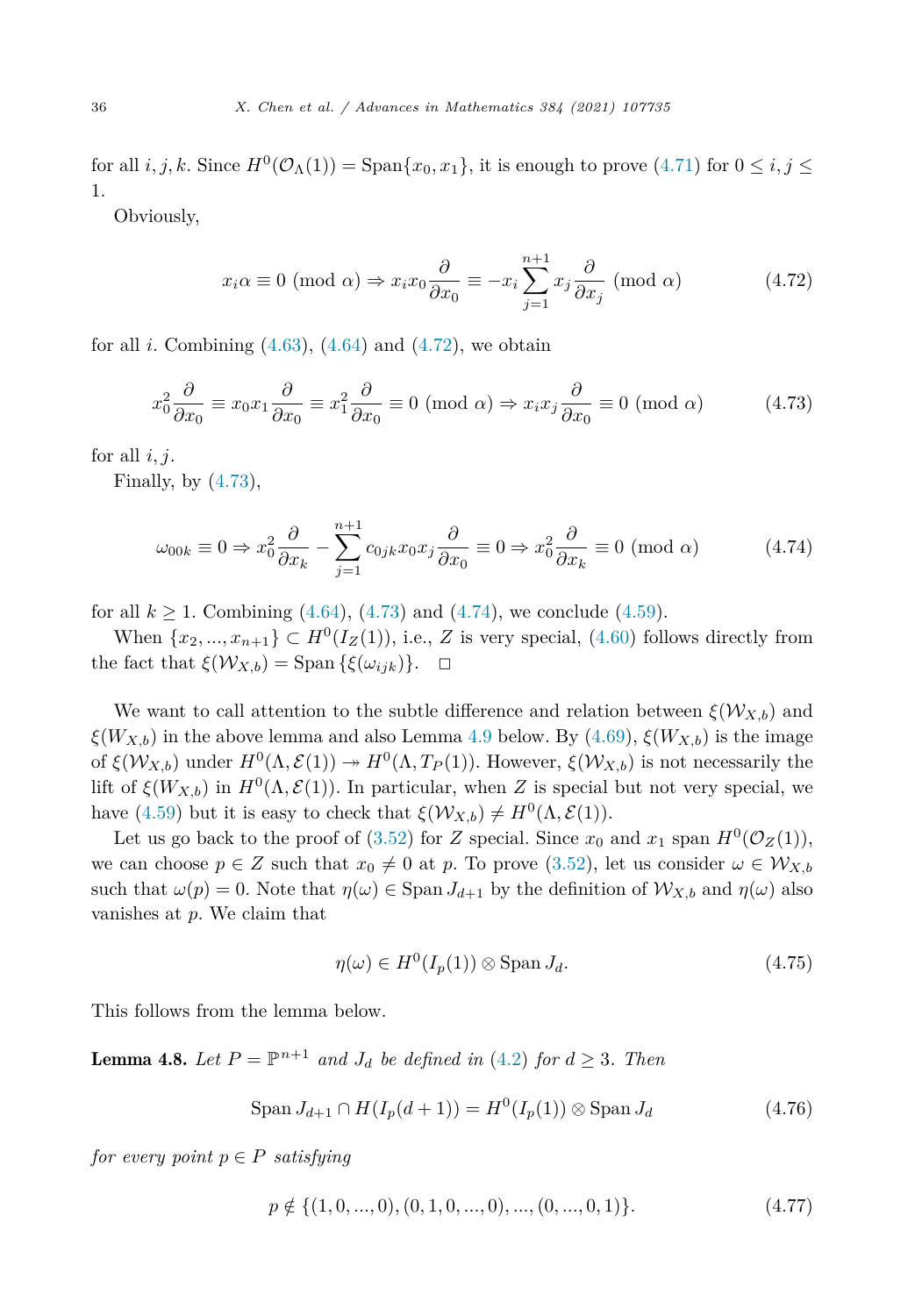*Furthermore, for every* 0*-dimensional subscheme*  $Z \subset P$  *of length* 2*, a point*  $p \in \text{supp}(Z)$ *satisfying* ([4.77\)](#page-35-0) *and*  $s \in H^0(I_p(1)) \setminus H^0(I_Z(1))$ *,* 

$$
\text{Span}\, J_{d+1} \cap H^0(I_p(d+1)) = H^0(I_Z(1)) \otimes \text{Span}\, J_d + s \otimes \text{Span}\, J_d. \tag{4.78}
$$

**Proof.** By [\(4.77](#page-35-0)), there exist  $i \neq j$  such that neither  $x_i$  nor  $x_j$  vanishes at p. Without loss of generality, let us assume that  $x_0 \neq 0$  and  $x_1 \neq 0$  at *p*.

It is obvious that

$$
\text{Span } J_{d+1} \cap H(I_p(d+1)) \supset H^0(I_p(1)) \otimes \text{Span } J_d \text{ and}
$$
\n
$$
\dim (\text{Span } J_{d+1} \cap H(I_p(d+1))) = \dim \text{Span } J_{d+1} - 1.
$$
\n(4.79)

Therefore, to show [\(4.76](#page-35-0)), it suffices to show that

$$
\text{Span}\, J_{d+1} = H^0(I_p(1)) \otimes \text{Span}\, J_d + \text{Span}\, \{x_0^2 x_1^{d-1}\} \tag{4.80}
$$

which follows from the fact that

$$
x_k \in H^0(I_p(1)) + \text{Span}\{x_0\} \text{ and } x_k \in H^0(I_p(1)) + \text{Span}\{x_1\} \tag{4.81}
$$

for all *k*.

To see (4.78), we observe that for all  $l \in H^0(I_p(1))$  and  $f \in \text{Span } J_d$ , *lf* can be written as

$$
lf = (l - cs)f + csf \in H^0(I_Z(1)) \otimes \text{Span } J_d + s \otimes \text{Span } J_d,
$$
 (4.82)

where *c* is a constant such that  $l - cs \in H^0(I_Z(1))$ .  $\Box$ 

Note that by  $(4.1)$  $(4.1)$ ,  $p \in Z$  always satisfies  $(4.77)$  $(4.77)$ . Suppose that  $a = 1$  in ([4.15\)](#page-24-0), i.e., *Z* is very special. By Lemma [4.7,](#page-32-0)

$$
\begin{cases}\nx_0^2 \frac{\partial}{\partial x_2} - c_{012} x_0 x_1 \frac{\partial}{\partial x_0} \in \xi(\mathcal{W}_{X,b}) \\
x_0^2 \frac{\partial}{\partial x_3} - c_{013} x_0 x_1 \frac{\partial}{\partial x_0} \in \xi(\mathcal{W}_{X,b}) \\
\Rightarrow c_{013} x_0^2 \frac{\partial}{\partial x_2} - c_{012} x_0^2 \frac{\partial}{\partial x_3} \in \xi(\mathcal{W}_{X,b})\n\end{cases} (4.83)
$$

Similarly,

$$
\begin{cases}\nx_1^2 \frac{\partial}{\partial x_2} - c_{102} x_0 x_1 \frac{\partial}{\partial x_1} \in \xi(\mathcal{W}_{X,b}) \\
x_1^2 \frac{\partial}{\partial x_3} - c_{103} x_0 x_1 \frac{\partial}{\partial x_1} \in \xi(\mathcal{W}_{X,b})\n\end{cases} \tag{4.84}
$$
\n
$$
\Rightarrow c_{103} x_1^2 \frac{\partial}{\partial x_2} - c_{102} x_1^2 \frac{\partial}{\partial x_3} \in \xi(\mathcal{W}_{X,b})
$$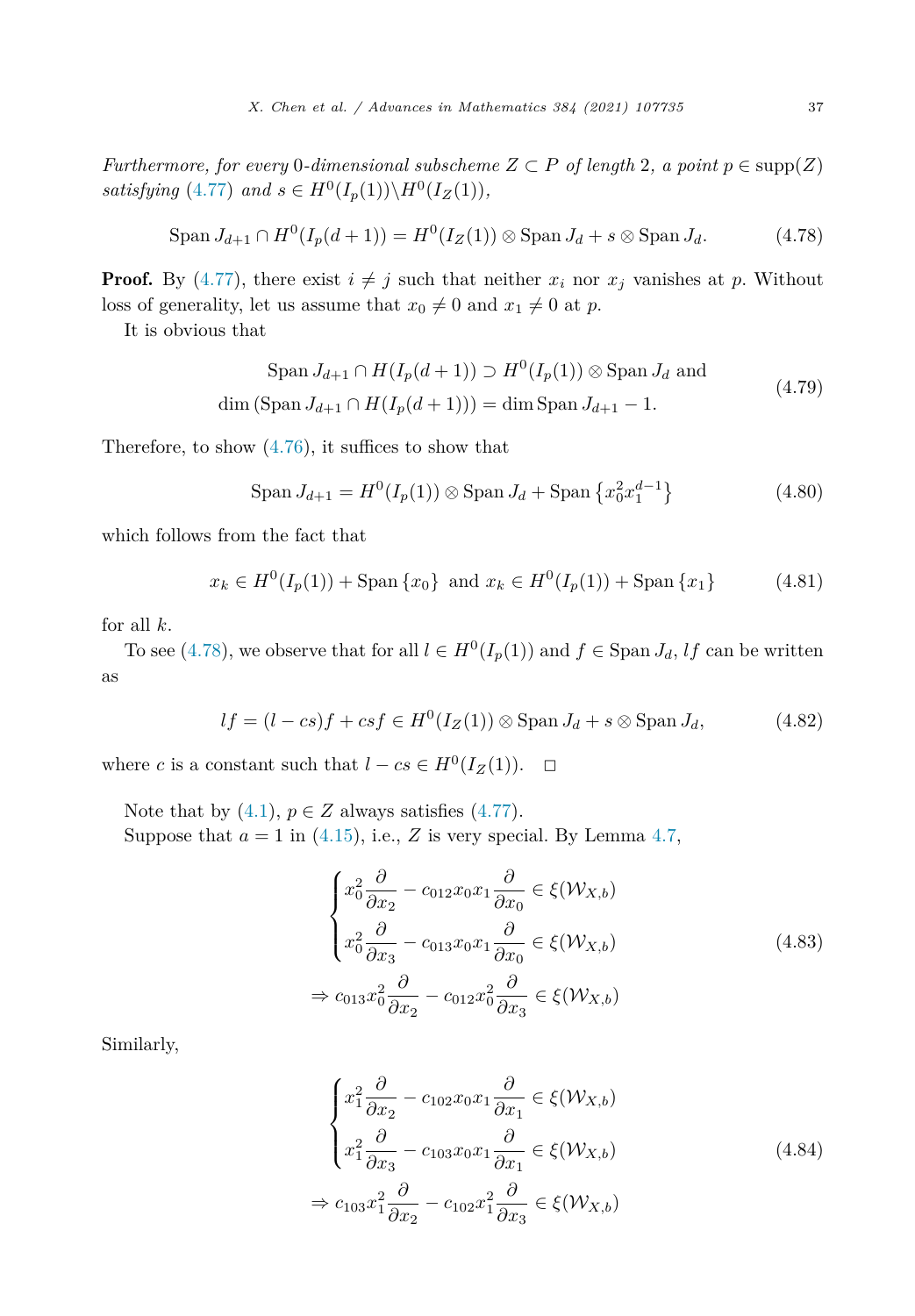and hence

$$
(c_{013}x_0^2 + c_{103}x_1^2)\frac{\partial}{\partial x_2} - (c_{012}x_0^2 + c_{102}x_1^2)\frac{\partial}{\partial x_3} \in \xi(\mathcal{W}_{X,b}).\tag{4.85}
$$

Since  $x_2 = ... = x_{n+1} = 0$  at  $p \neq (1, 0, ..., 0), (0, 1, 0, ..., 0)$ , neither  $x_0$  nor  $x_1$  vanishes at *p*. Hence there exist numbers  $r_k$  such that  $c_{01k}x_0^2 + c_{10k}x_1^2 + r_kx_0x_1$  vanishes at *p* for  $k = 2, 3$ . For *b* general, by ([4.19\)](#page-25-0) the numbers  $c_{ijk}$  are general with the only relations  $c_{ijk} = c_{ikj}$ . In particular,

$$
\det \begin{bmatrix} c_{012} & c_{102} \\ c_{013} & c_{103} \end{bmatrix} \neq 0.
$$
 (4.86)

Therefore, at least one of  $c_{012}x_0^2 + c_{102}x_1^2 + r_2x_0x_1$  and  $c_{013}x_0^2 + c_{103}x_1^2 + r_3x_0x_1$  does not vanish on *Z*. Consequently,

$$
(c_{013}x_0^2 + c_{103}x_1^2 + r_3x_0x_1)\frac{\partial}{\partial x_2}
$$
  
–  $(c_{012}x_0^2 + c_{102}x_1^2 + r_2x_0x_1)\frac{\partial}{\partial x_3} \in \xi(\mathcal{W}_{X,b})$  (4.87)

vanishes at *p* but not on *Z*. So we may choose  $\omega \in \mathcal{W}_{X,b}$  such that

$$
\xi(\omega) = (c_{013}x_0^2 + c_{103}x_1^2 + r_3x_0x_1)\frac{\partial}{\partial x_2} \n- (c_{012}x_0^2 + c_{102}x_1^2 + r_2x_0x_1)\frac{\partial}{\partial x_3},
$$
\n(4.88)\n
$$
\omega(p) = 0 \text{ and } \omega\Big|_Z \neq 0.
$$

Let us write

$$
\xi(\omega) = s_1 \left( s_2 \frac{\partial}{\partial x_2} + s_3 \frac{\partial}{\partial x_3} \right) \tag{4.89}
$$

with  $s_i \in H^0(\mathcal{O}_P(1))$  satisfying  $s_1(p) = 0$  and either  $s_1 s_2 \neq 0$  or  $s_1 s_3 \neq 0$  on Z.

Since  $\omega(p) = 0$ ,  $\tau = \eta(\omega)$  vanishes at *p* as well. So by Lemma [4.8](#page-35-0),  $\tau \in H^0(I_p(1))$  ⊗ Span  $J_d$ . When we regard  $\tau$  as a vector in  $H^0(I_p(1)) \otimes T_{B,b}$ , we have

$$
L_{\lambda}(\tau) = s_1 \gamma \tag{4.90}
$$

for some

$$
\gamma \in H^0(\mathcal{G}_Z) = \text{Span}\left\{x_0 \frac{\partial}{\partial x_0}, x_1 \frac{\partial}{\partial x_0}\right\} \tag{4.91}
$$

by  $(4.50)$  $(4.50)$  $(4.50)$  with  $a = 1$ . Then

<span id="page-37-0"></span>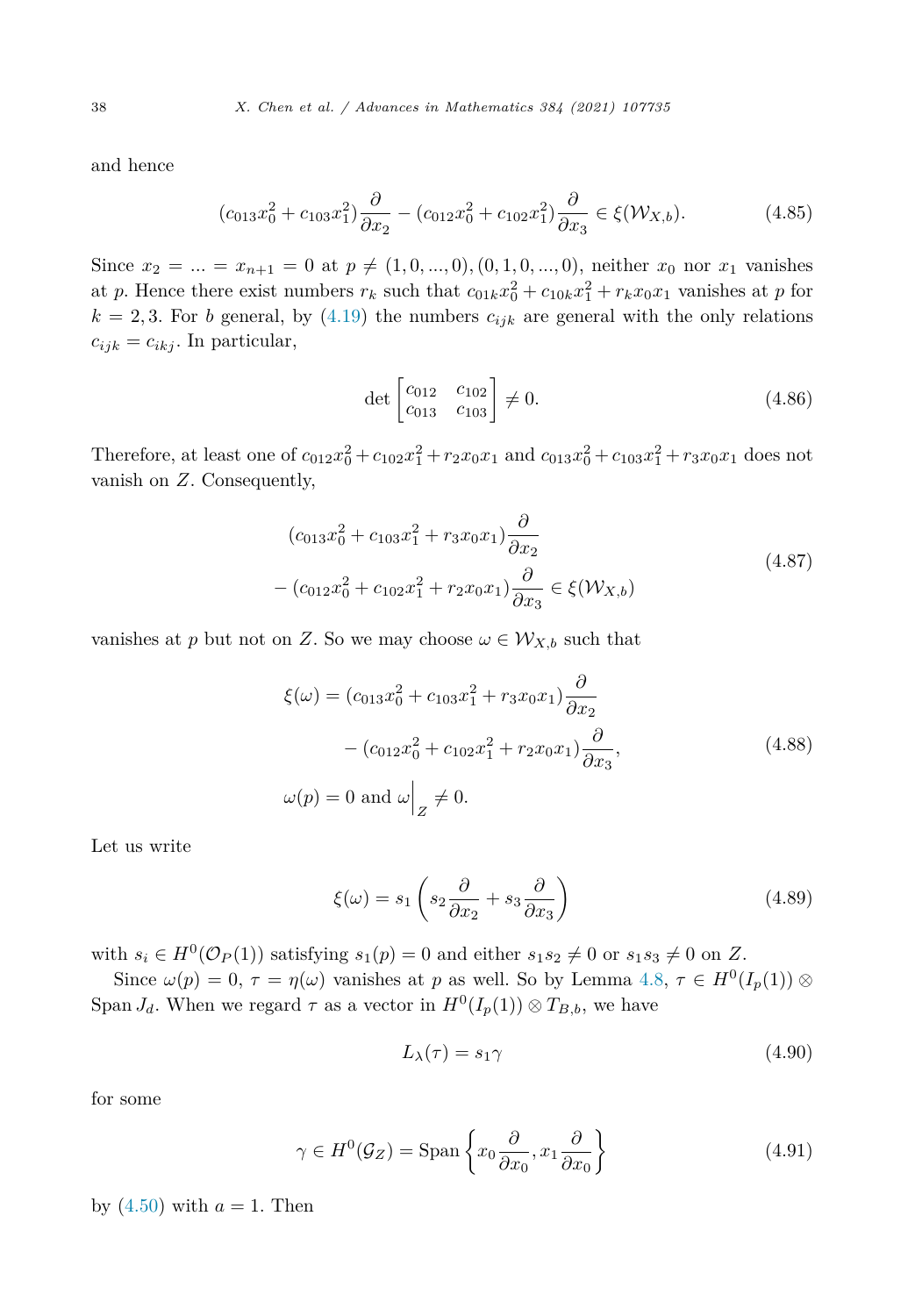*X. Chen et al. / Advances in Mathematics 384 (2021) 107735* 39

$$
\omega|_{Z} - L_{\lambda}(\tau) = s_1 \left( s_2 \frac{\partial}{\partial x_2} + s_3 \frac{\partial}{\partial x_3} - \gamma \right) \in W_{X,b,Z,\lambda}.
$$
 (4.92)

Obviously,  $\omega|_Z - L_\lambda(\tau)$  vanishes at *p*. But since one of  $s_1s_2$  and  $s_1s_3$  does not vanish on *Z* and  $\gamma$  lies in the subspace [\(4.91](#page-37-0)) of  $H^0(Z, T_P)$ , it is easy to see that  $\omega - L_\lambda(\tau)$  does not vanish in  $H^0(Z, T_P(1))$ . This finishes the proof for [\(3.52](#page-17-0)) when *Z* is very special.

Suppose that  $2 \le a \le n$  in [\(4.15](#page-24-0)). Then by ([4.59](#page-32-0)),  $\xi$  maps  $W_{X,b}$  surjectively onto  $H^{0}(\Lambda, T_{P}(1))$ . So we can choose  $\omega \in \mathcal{W}_{X,b}$  such that

$$
\xi(\omega) = sx_1 \frac{\partial}{\partial x_{n+1}}\tag{4.93}
$$

in  $H^0(\Lambda, T_P(1))$  for some  $s \in H^0(I_p(1)) \backslash H^0(I_Z(1))$ . Note that  $x_1$  does not vanish on either  $p_i \in Z$ , as explained for  $(4.52)$ .

By the same argument as before, we have

$$
\omega - L_{\lambda}(\tau) = s \left( x_1 \frac{\partial}{\partial x_{n+1}} - \gamma \right) \in W_{X,b,Z,\lambda}
$$
\n(4.94)

for some  $\gamma \in H^0(\mathcal{G}_Z)$ . Again,  $\omega - L_\lambda(\tau)$  vanishes at p and does not vanish in  $H^0(Z, T_P(1))$ for  $a \le n$  by [\(4.50](#page-31-0)). This finishes the proof for ([3.52\)](#page-17-0) when  $a \le n$ .

Suppose that  $a \geq 2$  and  $x_0$  vanishes at one of  $p_i$  for *b* general. Then we choose  $\omega \in \mathcal{W}_{X,b}$  such that

$$
\xi(\omega) = sx_1 \frac{\partial}{\partial x_0} \tag{4.95}
$$

in  $H^0(\Lambda, T_P(1))$  for some  $s \in H^0(I_p(1)) \backslash H^0(I_Z(1)).$ 

By the same argument as before, we have

$$
\omega - L_{\lambda}(\tau) = s \left( x_1 \frac{\partial}{\partial x_0} - \gamma \right) \in W_{X,b,Z,\lambda}
$$
\n(4.96)

for some  $\gamma \in H^0(\mathcal{G}_Z)$ . Again,  $\omega - L_\lambda(\tau)$  vanishes at p. Note that we choose p such that  $x_0 \neq 0$  at *p*. So  $x_0$  must vanish at  $Z \setminus \{p\}$ . By [\(4.51\)](#page-31-0),

$$
\gamma \in H^0(\mathcal{G}_Z) = \text{Span}\left\{x_0 \frac{\partial}{\partial x_0}, x_1 \frac{\partial}{\partial x_2}, ..., x_1 \frac{\partial}{\partial x_a}\right\}.
$$
 (4.97)

It follows that  $\omega - L_{\lambda}(\tau) \neq 0$  in  $H^{0}(Z, T_{P}(1))$ . This finishes the proof for ([3.52\)](#page-17-0) when  $a \geq 2$  and  $x_0$  vanishes at one of  $p_i$ .

It remains to verify [\(3.52](#page-17-0)) when  $a = n + 1$  in [\(4.15](#page-24-0)) and  $x_0 \neq 0$  at both  $p_i$ . In this case,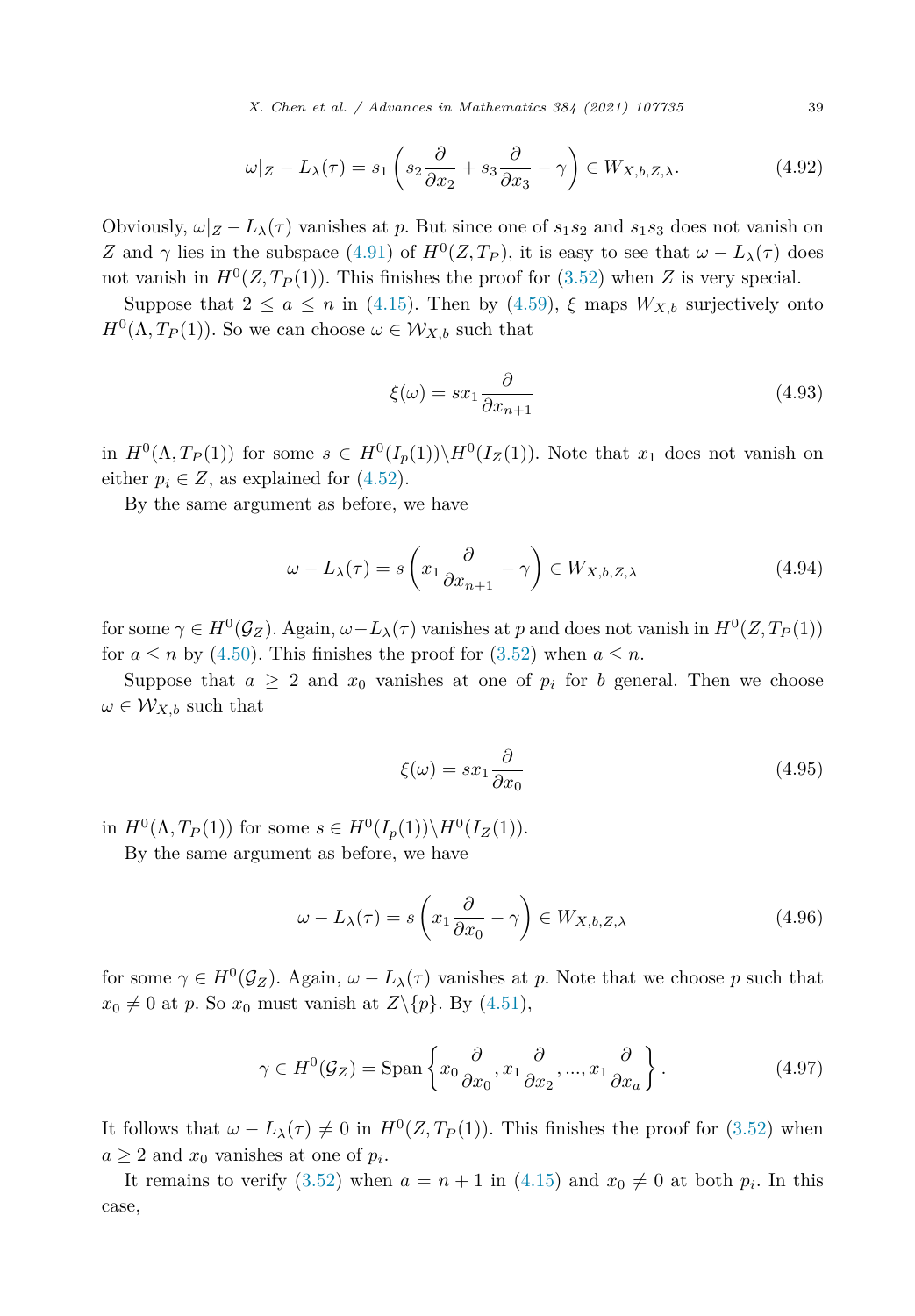<span id="page-39-0"></span>
$$
H^{0}(\mathcal{G}_{Z}) = \text{Span}\left\{x_{i}\frac{\partial}{\partial x_{j}} : j = 0 \text{ or } 2 \leq i, j \leq n+1\right\}
$$
  
= 
$$
\text{Span}\left\{x_{1}\frac{\partial}{\partial x_{j}} : j = 0, 1, ..., n+1\right\}
$$
 (4.98)

by ([4.50\)](#page-31-0), where the term  $x_1(\partial/\partial x_1)$  comes from using the relation  $\alpha = 0$  given by the Euler vector field for  $\alpha$  defined by  $(4.10)$  $(4.10)$  $(4.10)$ .

Let us choose  $s_1 = x_0 - r_1x_1$  and  $s_2 = x_0 - r_2x_1$  for some constants  $r_i$  such that  $s_i(p_i) \neq 0$  and  $s_i(p_{3-i}) = 0$  for  $i = 1, 2$ . Clearly,  $r_1 \neq r_2 \neq 0$ .

Fixing  $1 \leq k \leq n+1$ , we let

$$
u_k = x_0 \frac{\partial}{\partial x_k} - \sum_{j=1}^{n+1} c_{0jk} x_j \frac{\partial}{\partial x_0}.
$$
 (4.99)

Since  $\omega_{00k} = x_0 u_k$ ,  $\xi(x_0 u_k) \in \xi(\mathcal{W}_{X,b})$ . And by [\(4.58](#page-32-0)),  $\xi(x_1 u_k) \in \xi(\mathcal{W}_{X,b})$ . Therefore,  $\xi(su_k) \in \xi(\mathcal{W}_{X,b})$  for all  $s \in H^0(\mathcal{O}_P(1))$ . In particular, there exist  $w_{ik} \in \mathcal{W}_{X,b}$  such that

$$
w_{ik}\Big|_{\Lambda} = s_i u_k \Big|_{\Lambda} \tag{4.100}
$$

in  $H^0(\Lambda, \mathcal{E}(1))$  for  $i = 1, 2$ . Then by Lemma [4.8,](#page-35-0)

$$
\eta(w_{ik}) - s_i \gamma_{ik} \in H^0(I_Z(1)) \otimes \text{Span } J_d \tag{4.101}
$$

for some  $\gamma_{ik} \in \text{Span } J_d$  and  $i = 1, 2$ . We may write

$$
\eta(w_{ik}) - s_i \gamma_{ik} = \sum l_j \tau_j \tag{4.102}
$$

with  $l_j \in H^0(\mathcal{O}_P(1))$  and  $\tau_j \in H^0(I_Z(1)) \otimes \text{Span } J_{d-1}$ . Then

$$
w_{ik} - s_i L_\lambda(\gamma_{ik}) - \sum l_j L_\lambda(\tau_j) = s_i (u_k - L_\lambda(\gamma_{ik})) \in W_{X,b,Z,\lambda}, \qquad (4.103)
$$

when restricted to *Z*, since  $L_{\lambda}$  vanishes on  $H^0(I_Z(1)) \otimes \text{Span } J_{d-1}$ .

By the same argument as before, we conclude that

$$
\left(u_k - L_{\lambda} \left(\gamma_{ik}\right)\right)\Big|_{p_i} = 0 \tag{4.104}
$$

for  $i = 1, 2$ ; otherwise,  $(3.52)$  $(3.52)$  $(3.52)$  follows. By our choice of  $s_i$  and  $r_i$ , we see that

$$
L_{\lambda}(\gamma_{ik}) = r_{3-i}x_1 \frac{\partial}{\partial x_k} - \sum_{j=1}^{n+1} c_{0jk} x_j \frac{\partial}{\partial x_0}
$$
(4.105)

for  $i = 1, 2$ . In particular,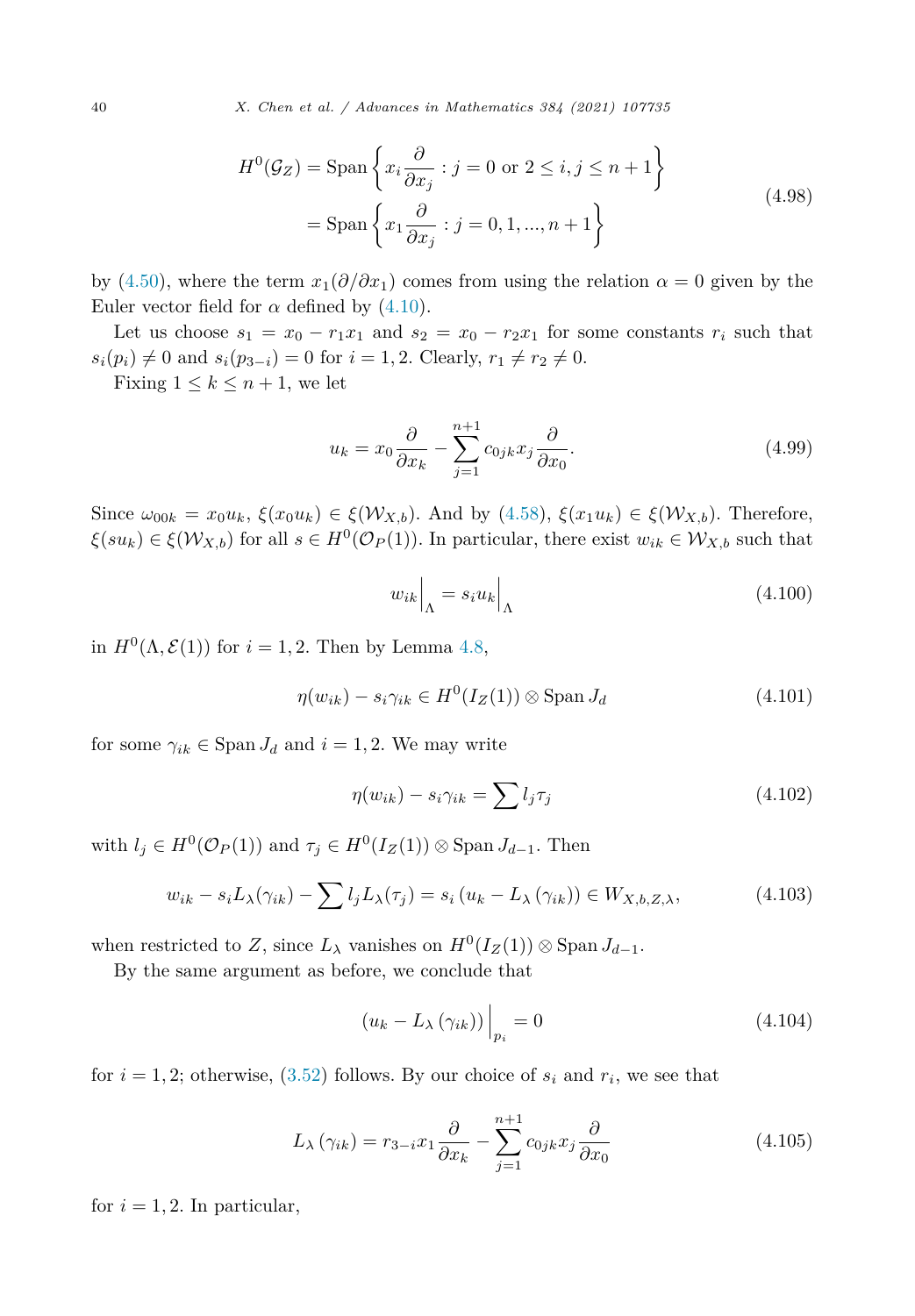*X. Chen et al. / Advances in Mathematics 384 (2021) 107735* 41

$$
L_{\lambda} \left( \gamma_{1k} - \gamma_{2k} \right) = (r_2 - r_1)x_1 \frac{\partial}{\partial x_k} \neq 0. \tag{4.106}
$$

<span id="page-40-0"></span>So  $x_1(\partial/\partial x_k)$  lies in the image of  $L_\lambda$  for all  $k = 1, 2, ..., n + 1$ . By  $(4.101)$  $(4.101)$ ,  $η(w_{ik}) - s_i γ_{ik} = 0$  in  $H^0(\mathcal{O}_\Lambda(d+1))$  and hence

$$
\xi(s_i \gamma_{ik}) = \xi(\eta(w_{ik})) = \xi(\eta(s_i u_k)) = \xi(s_i \eta(u_k))
$$
  
\n
$$
\Rightarrow s_i(\gamma_{ik} - \eta(u_k))\Big|_{\Lambda} = 0 \Rightarrow (\gamma_{ik} - \eta(u_k))\Big|_{\Lambda} = 0
$$
  
\n
$$
\Rightarrow \xi(\gamma_{ik}) = \xi(\eta(u_k))
$$
\n(4.107)

for  $i = 1, 2$ . Therefore,  $\xi(\gamma_{1k} - \gamma_{2k}) = 0$  and hence

$$
\gamma_{1k} - \gamma_{2k} \in \text{Span } J_d \cap \ker(\xi). \tag{4.108}
$$

Combining (4.106) and (4.108), we conclude that

for each 
$$
1 \le k \le n + 1
$$
, there exists  $\gamma_k \in \text{Span } J_d \cap \ker(\xi)$   
such that  $L_{\lambda}(\gamma_k) = x_1 \frac{\partial}{\partial x_k}$ . (4.109)

On the other hand, we know that

$$
\text{Span } J_d \cap \ker(\xi) = H^0(I_Z(1)) \otimes \text{Span } J_{d-1} + V \tag{4.110}
$$

by [\(4.49\)](#page-31-0) in Lemma [4.6](#page-30-0) for

$$
V = \text{Span}\left\{x_0^{d-2}x_i(x_j - c_jx_1) : i \ge 1, j \ge 2 \text{ and } x_j - c_jx_1 \in H^0(I_Z(1))\right\}.
$$
\n(4.111)

And since  $L_{\lambda}$  vanishes on  $H^0(I_Z(1)) \otimes \text{Span } J_{d-1}$ , (4.109) is equivalent to saying that

$$
\left\{x_1 \frac{\partial}{\partial x_k} : k \ge 1\right\} \subset L_\lambda(V). \tag{4.112}
$$

Note that for  $x_0^{d-2}x_i(x_j - c_jx_1) \in V$ ,

$$
\eta \left( x_1 \otimes x_0^{d-2} x_i (x_j - c_j x_1) - (x_j - c_j x_1) \otimes x_0^{d-2} x_1 x_i \right) = 0 \tag{4.113}
$$

and hence

$$
L_{\lambda} (x_1 \otimes x_0^{d-2} x_i (x_j - c_j x_1) - (x_j - c_j x_1) \otimes x_0^{d-2} x_1 x_i)
$$
  
=  $x_1 L_{\lambda} (x_0^{d-2} x_i (x_j - c_j x_1)) - (x_j - c_j x_1) L_{\lambda} (x_0^{d-2} x_1 x_i)$   
=  $x_1 L_{\lambda} (x_0^{d-2} x_i (x_j - c_j x_1)) \in W_{X, b, Z, \lambda}.$  (4.114)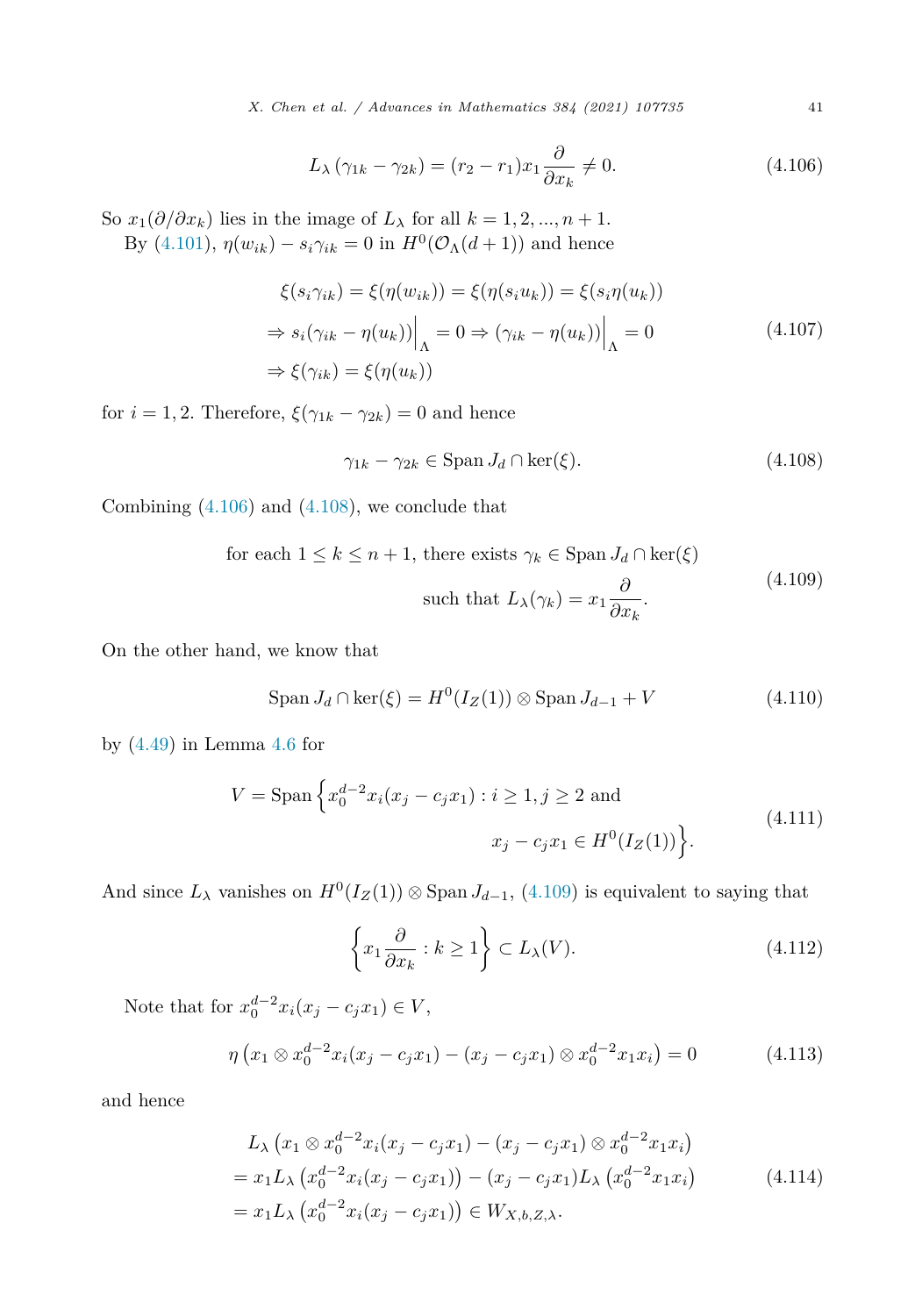<span id="page-41-0"></span>It follows that  $x_1L_\lambda(\gamma) \in W_{X,b,Z,\lambda}$  for all  $\gamma \in V$ . Consequently,

$$
\text{Span}\left\{x_1^2 \frac{\partial}{\partial x_k} : k \ge 1\right\} \subset W_{X,b,Z,\lambda} \tag{4.115}
$$

by ([4.112](#page-40-0)).

It remains to find  $u \in H^0(\Lambda, \mathcal{E})$  satisfying

$$
u \in \text{Span}\left\{x_1 \frac{\partial}{\partial x_k} : k \ge 1\right\}, u \ne 0 \text{ and } x_0 u \in W_{X,b,Z,\lambda}.
$$
 (4.116)

If such *u* exists,  $u \neq 0$  at both  $p_i$ . Then combining (4.115) and (4.116), we see that  $(x_0 - r_1 x_1)u \in W_{X,b,Z,\lambda}$  vanishes at  $p_2$  but not  $p_1$ .

To construct *u* satisfying (4.116), let us consider

$$
\omega = c_{013} \left( \omega_{012} - \sum_{j=2}^{n+1} c_{02j} \omega_{1j0} \right) - c_{012} \left( \omega_{013} - \sum_{j=2}^{n+1} c_{03j} \omega_{1j0} \right)
$$
  
=  $c_{013} \left( x_0 x_1 \frac{\partial}{\partial x_2} - \sum_{j=2}^{n+1} c_{02j} x_1 x_j \frac{\partial}{\partial x_0} \right)$   
-  $c_{012} \left( x_0 x_1 \frac{\partial}{\partial x_3} - \sum_{j=2}^{n+1} c_{03j} x_1 x_j \frac{\partial}{\partial x_0} \right)$  (4.117)

in  $W_{X,b}$ . We choose  $\omega$  in such a way that the expansion of  $\eta(\omega)$  does not contain monomials in  $J_{d+1}$  of degree  $d-1$  in  $x_0$ . Thus, we can write

$$
\eta(\omega) = \sum_{i=1}^{n+1} x_i \tau_i \tag{4.118}
$$

for some  $\tau_i \in \text{Span } J_d$ . Therefore, by the definition [\(3.50](#page-17-0)) of  $W_{X,b,Z,\lambda}$ ,

$$
\omega - \sum_{i=1}^{n+1} x_i L_\lambda(\tau_i) \in W_{X,b,Z,\lambda}
$$
\n(4.119)

when restricted to  $Z$ . Combining it with  $(4.98)$  $(4.98)$  and  $(4.115)$ , we conclude

$$
x_0 \left( c_{013} x_1 \frac{\partial}{\partial x_2} - c_{012} x_1 \frac{\partial}{\partial x_3} \right) - \beta_1 x_1^2 \frac{\partial}{\partial x_0} \in W_{X,b,Z,\lambda}
$$
(4.120)

for some constant  $\beta_1$ . Similarly, we have

$$
x_0 \left( c_{023} x_2 \frac{\partial}{\partial x_1} - c_{021} x_2 \frac{\partial}{\partial x_3} \right) - \beta_2 x_1^2 \frac{\partial}{\partial x_0} \in W_{X,b,Z,\lambda}
$$
(4.121)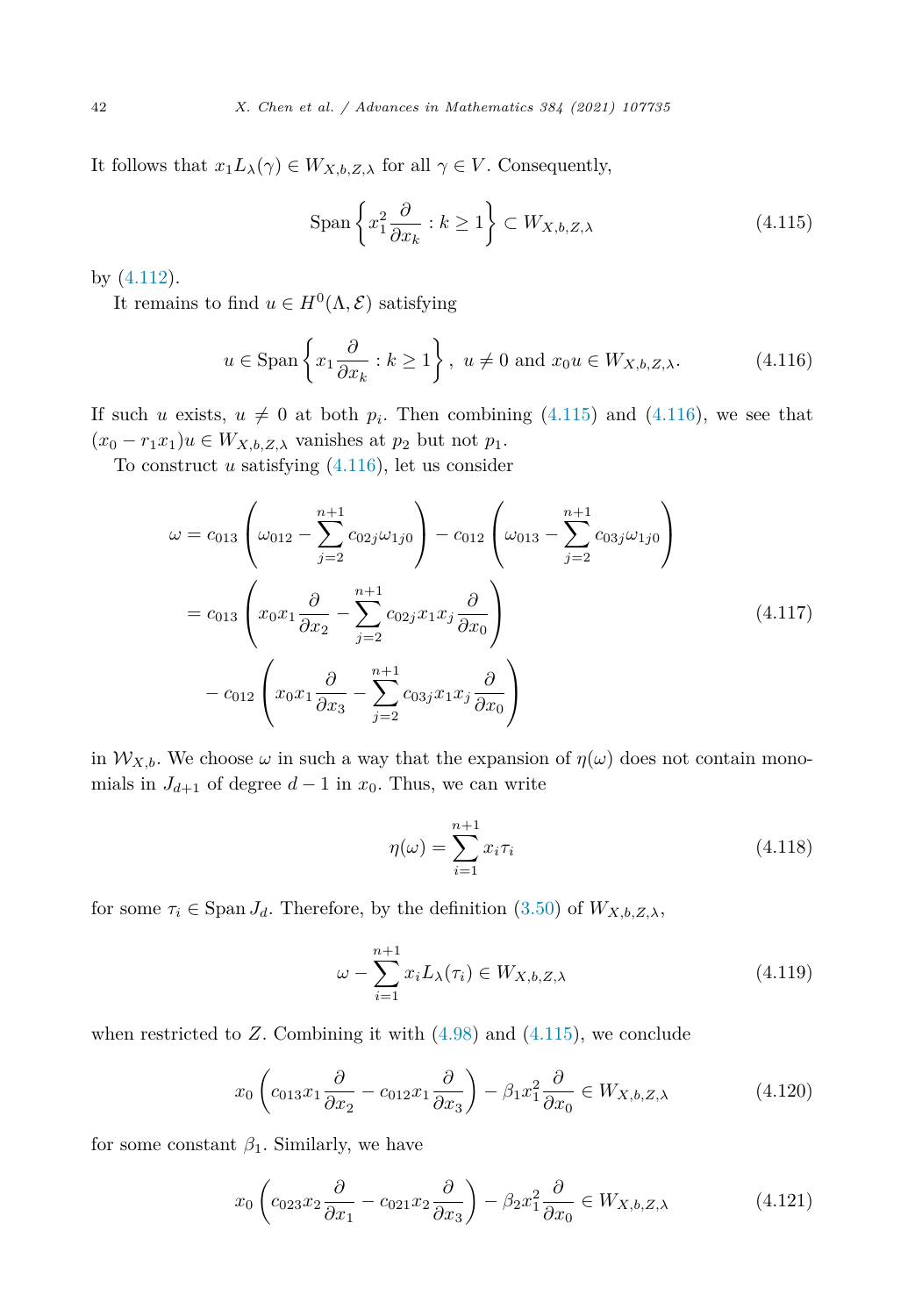<span id="page-42-0"></span>for some constant  $\beta_2$  by switching  $x_1$  and  $x_2$ . Hence by [\(4.120](#page-41-0)) and ([4.121\)](#page-41-0),

$$
x_0 \left( e_1 c_{013} x_1 \frac{\partial}{\partial x_2} + e_2 c_{023} x_2 \frac{\partial}{\partial x_1} \right.- \left( e_1 c_{012} x_1 + e_2 c_{021} x_2 \right) \frac{\partial}{\partial x_3} \left( \frac{\partial}{\partial x_3} x_2 \right) \in W_{X, b, Z, \lambda}
$$
\n
$$
(4.122)
$$

for constants  $e_1$  and  $e_2$ , not all zero, satisfying  $e_1\beta_1 + e_2\beta_2 = 0$ .

For  $b \in B$  general,  $c_{013}c_{023} \neq 0$  and hence  $e_1c_{013}$  and  $e_2c_{023}$  cannot both vanish. Therefore,

$$
u = e_1 c_{013} x_1 \frac{\partial}{\partial x_2} + e_2 c_{023} x_2 \frac{\partial}{\partial x_1} - (e_1 c_{012} x_1 + e_2 c_{021} x_2) \frac{\partial}{\partial x_3}
$$
(4.123)

satisfies [\(4.116\)](#page-41-0).

This finishes the proof of [\(3.52](#page-17-0)) for *Z* special. Thus, if  $Z = {\sigma_1(b), \sigma_2(b)}$  is special with respect to  $(x_i)$  for all  $b \in B$ , then  $\sigma_1(b)$  and  $\sigma_2(b)$  are not Γ-equivalent over  $\mathbb Q$  on  $X_b$  for  $b \in B$  general.

# *4.6. Generic case*

Next we will finish the proof of our main theorem by proving ([3.52\)](#page-17-0) for *Z* generic. We start with a result on  $\xi(\mathcal{W}_{X,b})$  for *Z* generic, similar to Lemma [4.7.](#page-32-0)

**Lemma 4.9.** Let  $P = \mathbb{P}^{n+1}$  and  $X \subset Y = B \times P$  be the family of hypersurfaces in P given *by* [\(4.1](#page-22-0)) *over*  $B = \text{Span } J_d$  *for*  $n \geq 2$  *and*  $d \geq 4$ *. Then*  $\xi$  *is surjective when restricted to* W*X,b, i.e.,*

$$
\xi(\mathcal{W}_{X,b}) = H^0(\Lambda, \mathcal{E}(1)) \tag{4.124}
$$

*for b* ∈ *B general and all* 0*-dimensional subschemes Z* ⊂ *X<sup>b</sup> of length* 2 *that are generic* with respect to  $(x_i)$ , where  $\Lambda \subset P$  is the line cutting out Z on  $X_b$  and  $\xi$  is the restriction  $H^0(\mathcal{E}(1)) \to H^0(\Lambda, \mathcal{E}(1)).$ 

To keep our argument in sight, we postpone its proof till the end of the subsection. By the isomorphism  $(4.40)$  $(4.40)$  $(4.40)$ ,  $L_{\lambda}$  actually induces a map

$$
\frac{\text{Span } J_d}{H^0(I_Z(1)) \otimes \text{Span } J_{d-1}} \xrightarrow{L_{\lambda}} H^0(Z, T_P)
$$
\n
$$
\xi \downarrow \approx
$$
\n
$$
\text{Sym}^d H^0(\mathcal{O}_Z(1)) \xrightarrow{L_{\lambda}} H^0(\mathcal{O}_{\Lambda}(d))
$$
\n(4.125)

As before, we choose  $s_i \in H^0(\mathcal{O}_P(1))$  such that  $s_i(p_i) \neq 0$  and  $s_i(p_{3-i}) = 0$  for  $i = 1, 2$ . For every  $u \in H^0(\mathcal{E})$ , by Lemma 4.9, there exist  $\omega_i \in \mathcal{W}_{X,b}$  such that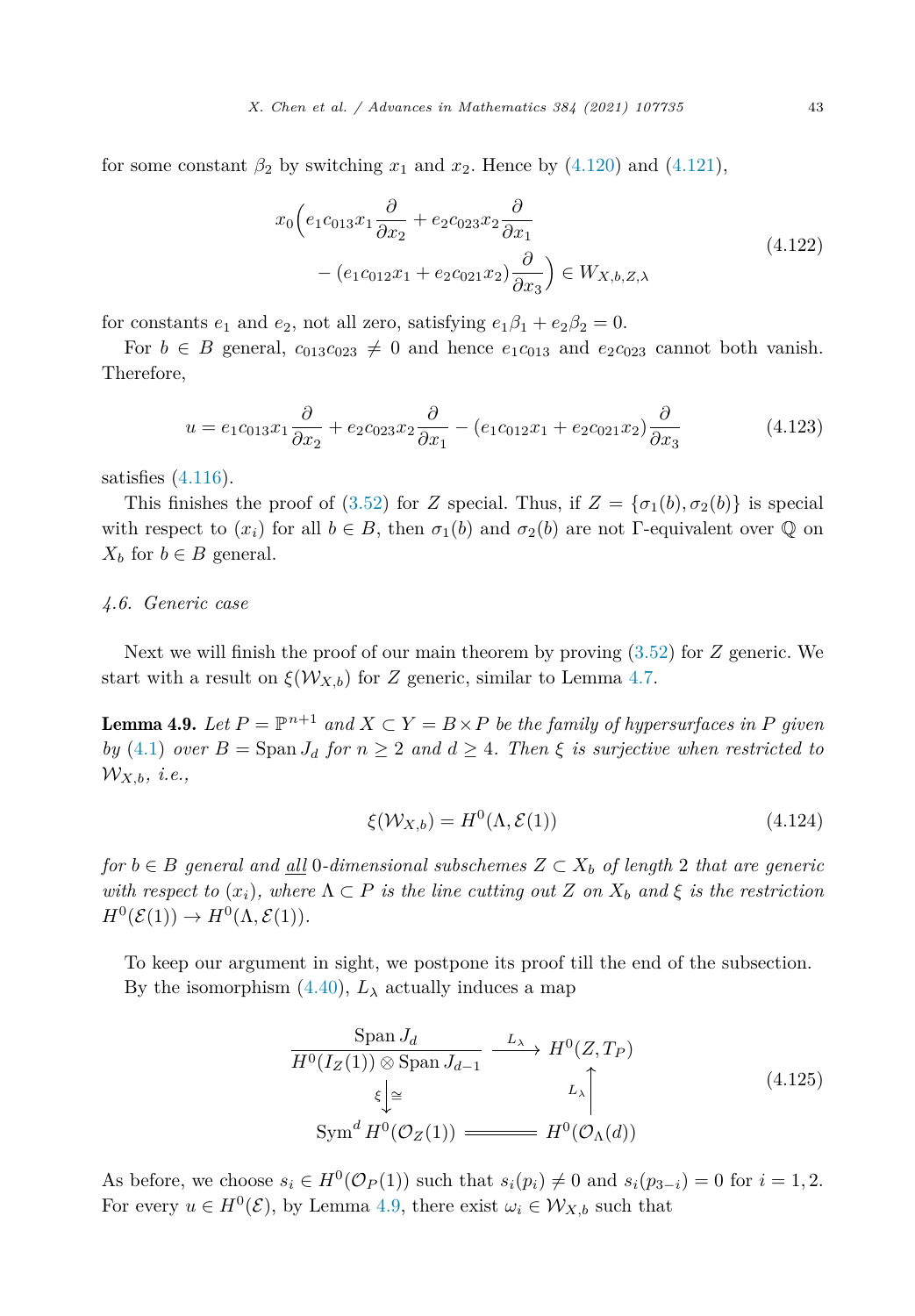$$
\xi(\omega_i) = \xi(s_i u) \tag{4.126}
$$

<span id="page-43-0"></span>in  $H^{0}(\Lambda, \mathcal{E}(1))$  for  $i = 1, 2$ . Then as [\(4.101](#page-39-0)), by Lemma [4.8](#page-35-0) we have

$$
\eta(\omega_i) - s_i \gamma_i \in H^0(I_Z(1)) \otimes \text{Span } J_d \tag{4.127}
$$

for some  $\gamma_i \in \text{Span } J_d$ . It follows that

$$
s_i (u - L_\lambda(\gamma_i)) \in W_{X,b,Z,\lambda} \tag{4.128}
$$

for  $i = 1, 2$ , when restricted to  $Z$ . As before, we must have

$$
(u - L_{\lambda}(\gamma_i))\Big|_{p_i} = 0 \tag{4.129}
$$

for  $i = 1, 2$ ; otherwise,  $(3.52)$  $(3.52)$  $(3.52)$  follows.

By  $(4.127)$  and  $H^{0}(\Lambda, I_{Z}(1)) = 0$ ,  $\xi(\eta(\omega_i) - s_i\gamma_i) = 0$  and hence

$$
\xi(s_i \gamma_i) = \xi(\eta(\omega_i)) = \xi(\eta(s_i u)) = \xi(s_i \eta(u))
$$
  
\n
$$
\Rightarrow s_i(\gamma_i - \eta(u))\Big|_{\Lambda} = 0 \Rightarrow (\gamma_i - \eta(u))\Big|_{\Lambda} = 0 \Rightarrow \xi(\gamma_i) = \xi(\eta(u))
$$
\n(4.130)

for  $i = 1, 2$ . Then  $\xi(\gamma_1) = \xi(\gamma_2)$  and  $\gamma_1 - \gamma_2 \in H^0(I_Z(1)) \otimes \text{Span } J_{d-1}$  by Lemma [4.5.](#page-27-0) Therefore,  $L_{\lambda}(\gamma_1) = L_{\lambda}(\gamma_2)$ . Combining this with (4.129), we conclude that

$$
u\Big|_Z = L_\lambda(\gamma_1) = L_\lambda(\gamma_2) \tag{4.131}
$$

in  $H^0(Z, T_P)$ . This implies that the map  $L_\lambda$  in [\(4.125](#page-42-0)) is onto. Indeed, the combination of  $(4.130)$  and  $(4.131)$  tells us exactly what  $L_{\lambda}$  is:

$$
L_{\lambda}(\gamma) = u \Big|_{Z} \text{ if } \gamma \Big|_{\Lambda} = \eta(u) \Big|_{\Lambda} \tag{4.132}
$$

for  $\gamma \in T_{B,b} = \text{Span } J_d$  and  $u \in H^0(\mathcal{E})$ . Let us see the geometric implication of (4.132).

Let  $\hat{\eta}$  be the map given by the commutative diagram

$$
H^{0}(\mathcal{E}) \xrightarrow{\eta} H^{0}(\mathcal{O}_{P}(d))
$$
  
\n
$$
\xi \downarrow \qquad \qquad \xi
$$
  
\n
$$
H^{0}(\Lambda, \mathcal{E}) \xrightarrow{\hat{\eta}} H^{0}(\mathcal{O}_{\Lambda}(d)).
$$
\n(4.133)

Obviously,  $\hat{\eta}$  is the restriction of  $\eta$  to  $\Lambda$  and defined in the same way as  $\eta$  by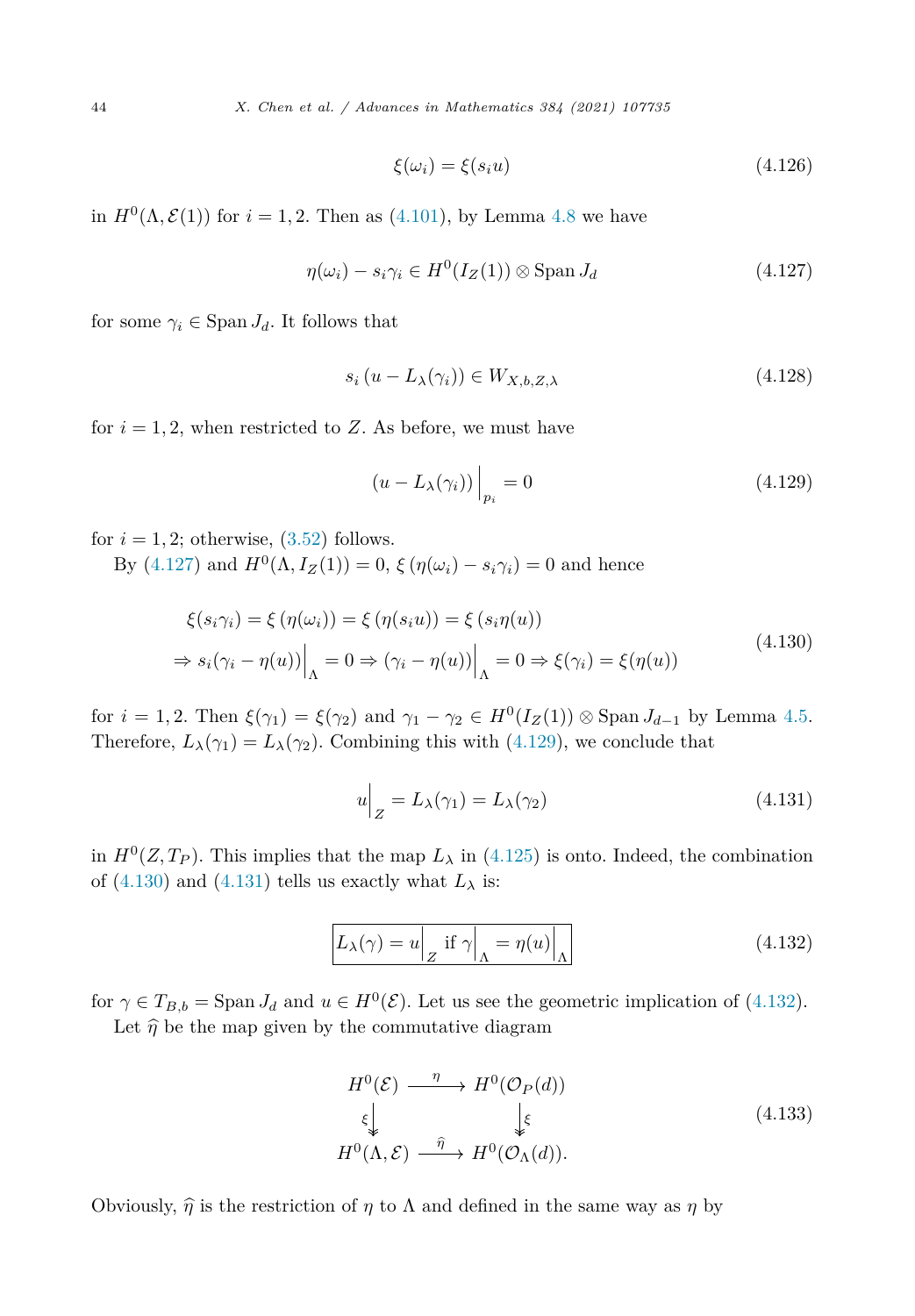*X. Chen et al. / Advances in Mathematics 384 (2021) 107735* 45

$$
\widehat{\eta}\left(x_i \frac{\partial}{\partial x_j}\right) = x_i \frac{\partial F}{\partial x_j} \tag{4.134}
$$

for all  $0 \le i, j \le n+1$  with everything restricted to  $\Lambda$ .

Since

$$
h^{0}(\Lambda, \mathcal{E}) - h^{0}(\mathcal{O}_{\Lambda}(d)) = 2(n+2) - (d+1) > 0
$$
\n(4.135)

for  $d = 2n + 2$ , there exists  $u \neq 0 \in h^0(\Lambda, \mathcal{E})$  such that  $\hat{\eta}(u) = 0$ . By [\(4.132\)](#page-43-0), *u* vanishes in  $H^0(Z, T_P)$ . That is, *u* lies in the kernel of the map

$$
H^{0}(\Lambda, \mathcal{E}) \xrightarrow{\rho} H^{0}(Z, T_{P}). \tag{4.136}
$$

Obviously, ker( $\rho$ ) is two dimensional and  $\alpha \in \text{ker}(\rho)$  for  $\alpha$  given in [\(4.10](#page-23-0)).

We can make everything very explicit. If we identify  $\Lambda$  with  $\mathbb{P}^1$  and let  $p_1 = (0,1)$ ,  $p_2 = (1,0)$  and *y* be the affine coordinate of  $\Lambda \backslash p_2$ , then

$$
\widehat{\eta}\left(\ker(\rho)\right) = \text{Span}\{f(y), y f'(y)\}\tag{4.137}
$$

for  $f(y) = \hat{\eta}(\alpha) = \xi(F) \in H^0(\mathcal{O}_\Lambda(d))$ . To see this, we let

$$
x_i = a_i y + b_i
$$

be the restriction of  $x_i$  to  $\Lambda$ . Then

$$
\sum g_i(y) \frac{\partial}{\partial x_i} \in \ker(\rho) \Leftrightarrow \frac{g_0(y)}{a_0 y + b_0} = \frac{g_1(y)}{a_1 y + b_1} = \dots = \frac{g_{n+1}(y)}{a_{n+1} y + b_{n+1}} \text{ at } 0, \infty
$$

Therefore,  $\ker(\rho)$  is spanned by

$$
\alpha = \sum (a_i y + b_i) \frac{\partial}{\partial x_i}
$$
 and  $\beta = \sum a_i y \frac{\partial}{\partial x_i}$ .

Then

$$
\widehat{\eta}(\beta) = \sum a_i y \left. \frac{\partial F}{\partial x_i} \right|_{\Lambda} = y \sum \frac{d}{dy} (a_i y + b) \left. \frac{\partial F}{\partial x_i} \right|_{\Lambda} = y f'(y)
$$

and (4.137) follows.

Since  $u \neq 0 \in \text{ker}(\rho)$  and  $\hat{\eta}(u) = 0$ , we conclude that  $f(y)$  and  $y f'(y)$  must be two<br>contractor polynomials in x. This can sply happen if  $f(x) = x_i^m$ , i.e.,  $f(F)$ linearly dependent polynomials in *y*. This can only happen if  $f(y) = cy^m$ , i.e.,  $\xi(F)$ vanishes only at  $p_1$  and  $p_2$ . Namely,  $X_b$  and  $\Lambda$  have no intersections other than  $p_1$  and *p*2. So we have reached our key conclusion: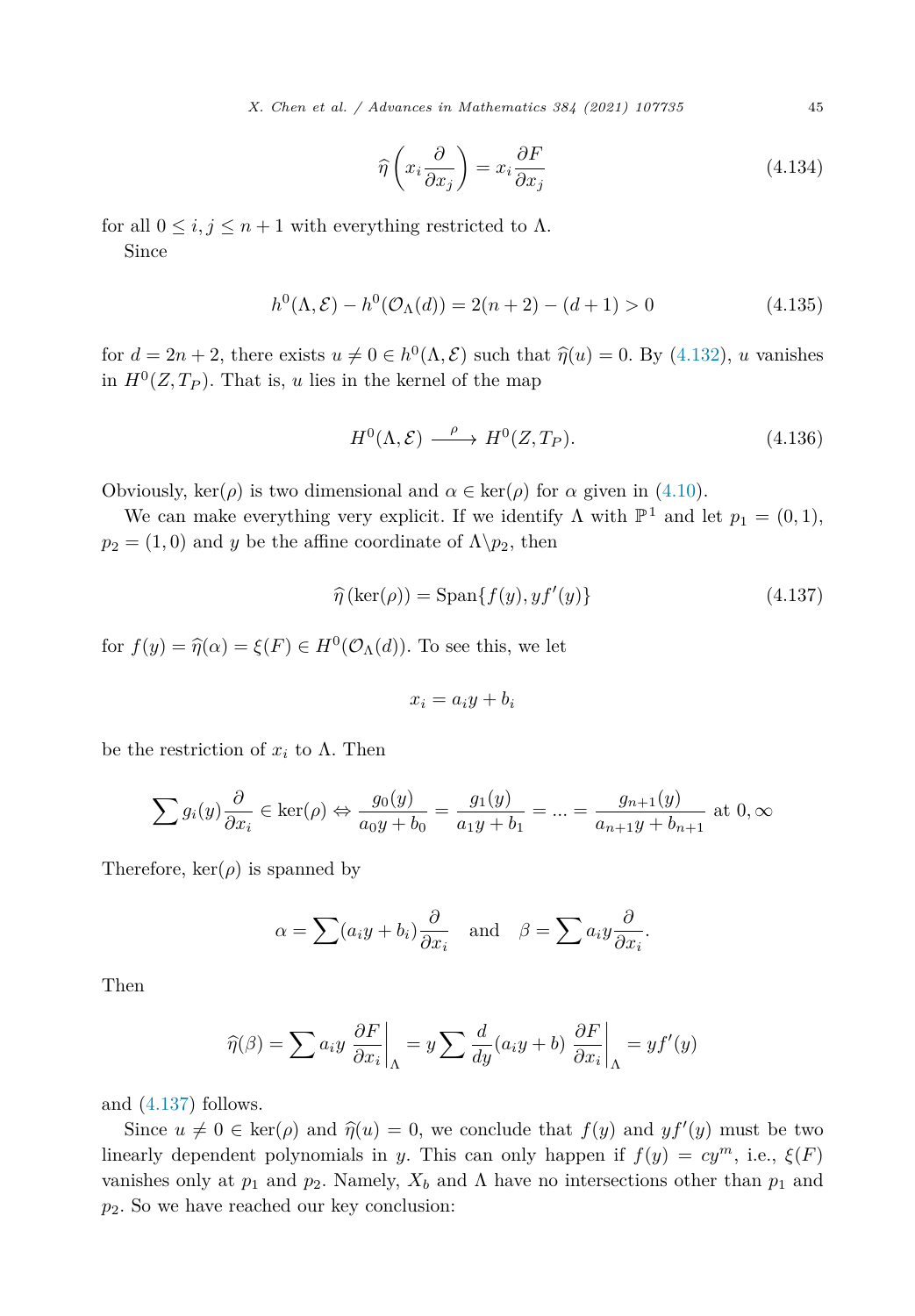<span id="page-45-0"></span>**Proposition 4.10.** *If there are two points*  $p_1 \neq p_2$  *on a general hypersurface*  $X \subset \mathbb{P}^{n+1}$ *of degree*  $2n + 2$  *that are*  $\Gamma$ *-equivalent over*  $\mathbb{Q}$ *, then the line*  $\Lambda$  *joining*  $p_1$  *and*  $p_2$  *meets X only at*  $p_1$  *and*  $p_2$ *.* 

It remains to prove the following:

**Proposition 4.11.** Let  $P = \mathbb{P}^{n+1}$ ,  $\mathbb{G}(1, P)$  be the *Grassmannian* of lines in P and B  $\mathbb{P}H^{0}(\mathcal{O}_{P}(d))$  *be the parameter space of hypersurfaces in P of degree*  $d = 2n + 2$ *. For*  $0 < m < d$ , let  $W_m$  be the incidence correspondence

$$
W_m = \left\{ (X, \Lambda, p_1, p_2) : p_1 \neq p_2 \text{ and } X.\Lambda = mp_1 + (d - m)p_2 \right\}
$$
  

$$
\subset B \times \mathbb{G}(1, P) \times P \times P.
$$
 (4.138)

*Then*

- $(1)$  *W<sub>m</sub> is irreducible.*
- (2)  $W_m$  *is generically finite over B via the projection*  $\pi : W_m \to B$ *.*
- (3) For a general  $X \in B$ , the fiber  $\pi^{-1}([X])$  contains at least two points  $(X, \Lambda_i, p_{i1}, p_{i2})$ *for*  $i = 1, 2$  *such that*  $p_{11} \neq p_{21}$  *and the line joining*  $p_{11}$  *and*  $p_{21}$  *meet X at more than two points.*

Let us see how the above proposition implies our main theorem. We consider the incidence correspondence

$$
W = \left\{ (X, \Lambda, p_1, p_2) : p_1 \neq p_2 \in X \cap \Lambda \text{ and } p_1 \sim_{\Gamma} p_2 \text{ over } \mathbb{Q} \right\}
$$
  

$$
\subset B \times \mathbb{G}(1, P) \times P \times P
$$
 (4.139)

for  $B = \mathbb{P}H^0(\mathcal{O}_P(d))$ . This is a locally Noetherian scheme, a priori.

If no components of *W* dominate *B*, we are done. Otherwise, by Proposition 4.10 and 4.11, *W* must contain some *W<sup>m</sup>* as an irreducible component. Then by Proposition 4.11 again, for  $X \in B$  general, there exist  $(X, \Lambda_i, p_{i1}, p_{i2}) \in W_m \subset W$  for  $i = 1, 2$  such that  $p_{11} \neq p_{21}$  and the line joining  $p_{11}$  and  $p_{21}$  meet *X* at more than two points.

Since  $p_{i1} \sim_{\Gamma} p_{i2}$  over  $\mathbb{Q}$  and  $X.\Lambda_i = mp_{i1} + (d-m)p_{i2}$ , we have

$$
X.\Lambda_1 \sim_{\mathbb{P}^1} X.\Lambda_2 \Rightarrow X.\Lambda_1 \sim_{\Gamma} X.\Lambda_2 \Rightarrow dp_{i1} \sim_{\Gamma} dp_{i2} \sim_{\Gamma} X.\Lambda_i \tag{4.140}
$$

over Q on *X* for  $i = 1, 2$ . It follows that all four points  $p_{ij}$  are Γ-equivalent over Q. Then by Proposition 4.10 again, the line joining  $p_{11}$  and  $p_{21}$  must meet X only at  $p_{11}$  and  $p_{21}$ , which is a contradiction.

It remains to prove Proposition 4.11.

**Proof of Proposition 4.11.** The proof of this statement is fairly standard. To see that *W<sub>m</sub>* is irreducible of dimension dim *B*, it suffices to project it to  $\mathbb{G}(1, P) \times P \times P$ . The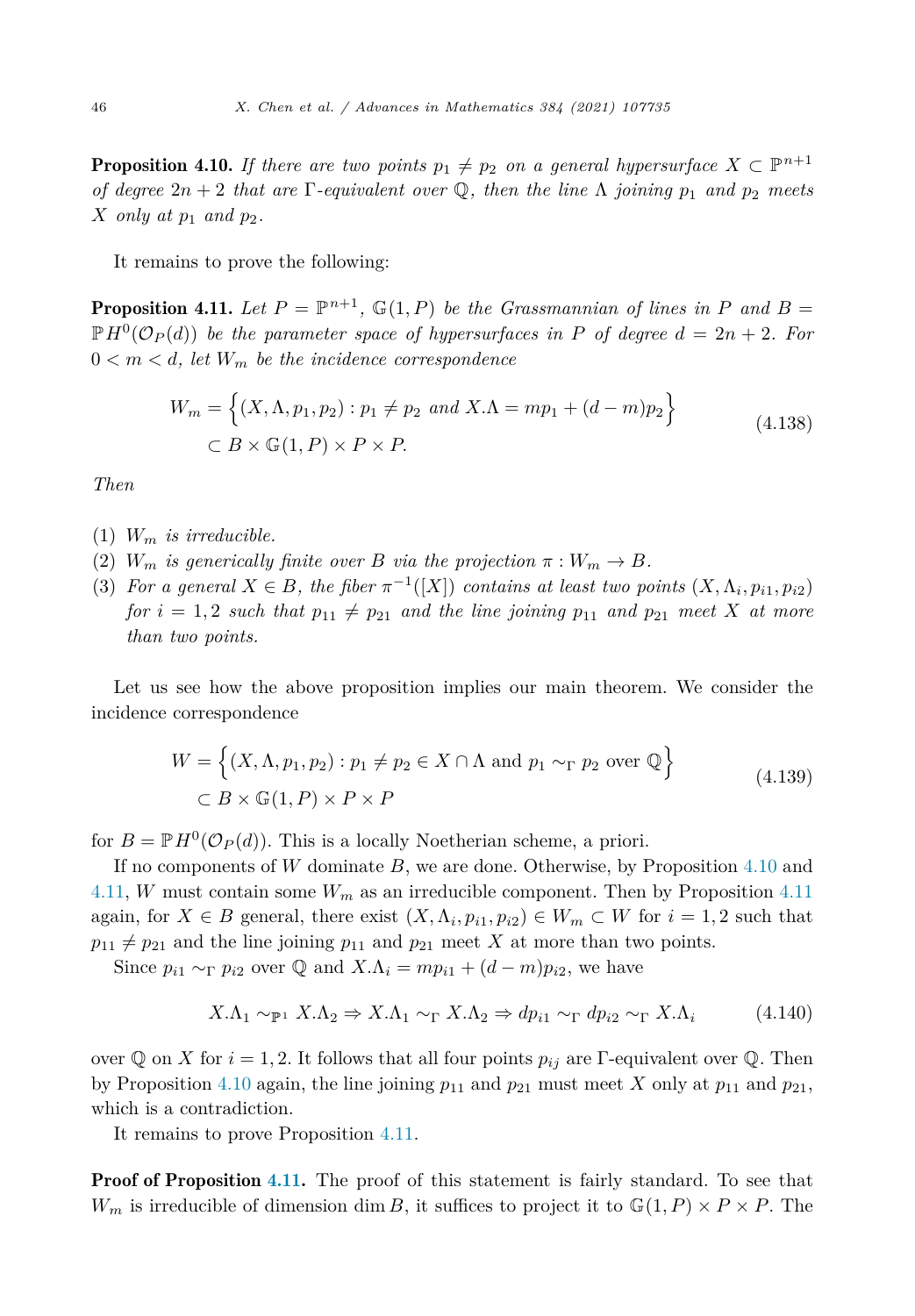<span id="page-46-0"></span>fiber of  $W_m$  over  $(\Lambda, p_1, p_2)$  for  $p_1 \neq p_2 \in \Lambda$  is a linear subspace of *B* of dimension  $\dim B - d$ . Therefore,  $W_m$  is irreducible of dimension

$$
\dim W_m = \dim \{ (\Lambda, p_1, p_2) : p_1 \neq p_2 \in \Lambda \} + (\dim B - d)
$$
  
= 
$$
\dim \mathbb{G}(1, P) + 2 - d + \dim B
$$
  
= 
$$
\dim B + (2n + 2 - d) = \dim B
$$
 (4.141)

for  $d = 2n + 2$ .

To show that  $W_m$  is generically finite over  $B$ , it suffices to exhibit a point  $(X, \Lambda, p_1, p_2) \in W_m$  such that  $\Lambda$  does not deform while preserving the tangency conditions with *X*. By that we mean there does not exist a one-parameter family of lines  $\Lambda_t$  such that  $\Lambda_0 = \Lambda$  and  $\Lambda_t$  meets X at two points with multiplicities m and  $d - m$ , respectively. Such deformation of  $\Lambda$  is governed by the standard exact sequence

$$
0 \longrightarrow T_{\Lambda}(-p_1 - p_2) \longrightarrow T_P(-\log X)\Big|_{\Lambda} \longrightarrow N \longrightarrow 0. \tag{4.142}
$$

It is easy to find  $(X, \Lambda, p_1, p_2) \in W_m$  such that  $H^0(N) = 0$ . We leave the details to Appendix [A.](#page-52-0)

Finally, to show (3), it again suffices to exhibit  $(X, \Lambda_i, p_{i1}, p_{i2}) \in W_m$  for  $i = 1, 2$  with the required properties and neither  $\Lambda_1$  nor  $\Lambda_2$  deforms while preserving the tangency conditions with *X*. Again, it is easy to find such *X* and  $\Lambda_i$  and use the exact sequence  $(4.142)$  to show that  $\Lambda_i$  do not deform. [A](#page-52-0)gain, we refer the reader to Appendix A for the details.  $\Box$ 

This finishes the proof of our main Theorem [1.5.](#page-2-0) It remains to provide the following

**Proof of Lemma [4.9.](#page-42-0)** Let  $\{\omega_{ijk}\}\$  be the basis of  $\mathcal{W}_{X,b}$  given by [\(4.18\)](#page-24-0) with  $c_{ijk}$  given by [\(4.19](#page-25-0)). For  $b \in B$  general,  $\{c_{ijk} : 0 \le i \ne j, k \le n+1\}$  is a general set of numbers satisfying  $c_{ijk} = c_{ikj}$ .

We write  $u_1 \equiv u_2$  if  $\xi(u_1 - u_2) \in \xi(\mathcal{W}_{X,b})$ . Of course, we have  $\omega_{ijk} \equiv 0$  and want to show that  $u \equiv 0$  for all  $u \in H^0(\mathcal{E}(1))$ .

For starters, it is obvious that

$$
\omega_{ijk} \equiv 0 \Rightarrow x_i x_j \frac{\partial}{\partial x_k} \equiv 0 \text{ for all } i \neq j \neq k \tag{4.143}
$$

and

$$
\omega_{iik} \equiv 0 \Rightarrow x_i^2 \frac{\partial}{\partial x_k} - \sum_{j \neq i} c_{ijk} x_i x_j \frac{\partial}{\partial x_i} \equiv 0 \text{ for all } i \neq k. \tag{4.144}
$$

Without loss of generality, we assume  $(4.13)$  $(4.13)$ . We discuss in two cases: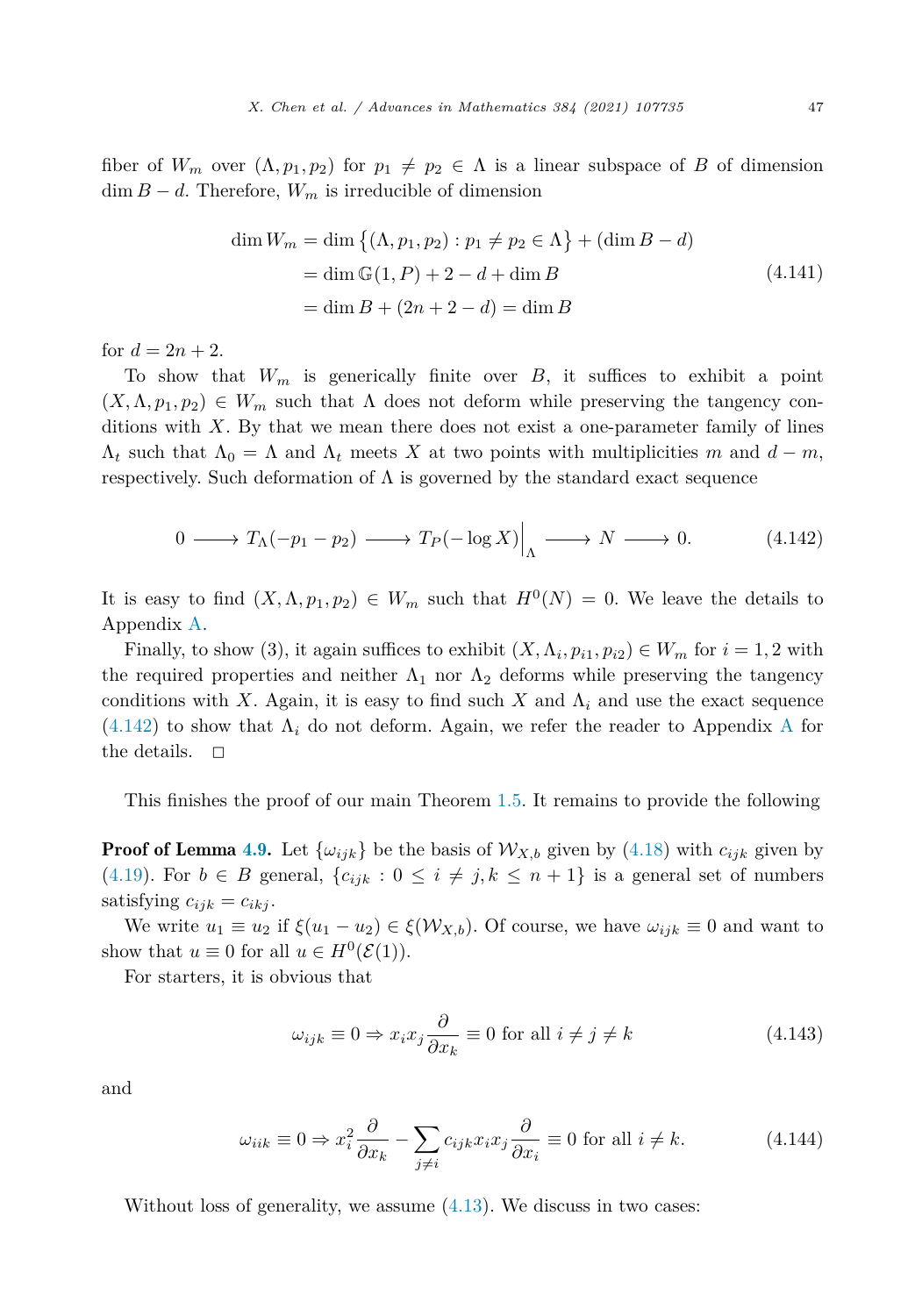<span id="page-47-0"></span>(1) Suppose that

$$
\text{Span}\{x_0, x_1\} = \text{Span}\{x_1, x_i\} = \text{Span}\{x_i, x_0\} = H^0(\mathcal{O}_Z(1))
$$
\n(4.145)

for some *i*. Without loss of generality, we may assume that  $i = 2$ . Namely, we have

$$
\text{Span}\{x_0, x_1\} = \text{Span}\{x_1, x_2\} = \text{Span}\{x_2, x_0\} = H^0(\mathcal{O}_Z(1)).\tag{4.146}
$$

(2) Otherwise, suppose that there does not exist  $x_i$  satisfying  $(4.145)$ . Namely, for each *x*<sub>*i*</sub>, either *x*<sub>*i*</sub> ∈ Span{*x*<sub>0</sub>} or *x*<sub>*i*</sub> ∈ Span{*x*<sub>1</sub>} in *H*<sup>0</sup>( $\mathcal{O}_Z(1)$ ). And since *Z* is generic, there must exist  $i \neq j \neq 0, 1$  such that

$$
\text{Span}\{x_0, x_i\} = \text{Span}\{x_1, x_j\} = H^0(\mathcal{O}_Z(1)).\tag{4.147}
$$

Without loss of generality, we may assume that  $i = 3$  and  $j = 2$ . In summary, when (4.145) fails, we may assume that

$$
\text{Span}\{x_0, x_3\} = \text{Span}\{x_1, x_2\} = \text{Span}\{x_0, x_1\} = H^0(\mathcal{O}_Z(1)) \text{ and}
$$
\n
$$
\{x_2, ..., x_{n+1}\} \subset \text{Span}\{x_0\} \cup \text{Span}\{x_1\} \text{ in } H^0(\mathcal{O}_Z(1)).
$$
\n(4.148)

In the first case, we assume (4.146). Then for all  $k \neq 0, 1, 2$  and all *i*, *j*,

$$
x_0 x_1 \frac{\partial}{\partial x_k} \equiv x_1 x_2 \frac{\partial}{\partial x_k} \equiv x_0 x_2 \frac{\partial}{\partial x_k} \equiv 0 \tag{4.149}
$$

and hence

$$
x_i x_j \frac{\partial}{\partial x_k} \equiv 0 \tag{4.150}
$$

since  $\{x_0x_1, x_1x_2, x_0x_2\}$  spans  $H^0(\mathcal{O}_\Lambda(2))$  by (4.146).

Suppose that  $x_k \neq 0$  in  $H^0(\mathcal{O}_Z(1))$  for some  $3 \leq k \leq n+1$ . Without loss of generality, suppose that  $x_3 \neq 0$  in  $H^0(\mathcal{O}_Z(1))$ . Then at least two pairs among  $\{x_0, x_3\}, \{x_1, x_3\}$ and  $\{x_2, x_3\}$  are linearly independent in  $H^0(\mathcal{O}_Z(1))$ . Without loss of generality, let us assume that

$$
\text{Span}\{x_0, x_1\} = \text{Span}\{x_1, x_3\} = \text{Span}\{x_3, x_0\} = H^0(\mathcal{O}_Z(1)).\tag{4.151}
$$

Then

$$
x_0 x_1 \frac{\partial}{\partial x_2} \equiv x_1 x_3 \frac{\partial}{\partial x_2} \equiv x_0 x_3 \frac{\partial}{\partial x_2} \equiv 0 \Rightarrow x_i x_j \frac{\partial}{\partial x_2} \equiv 0 \tag{4.152}
$$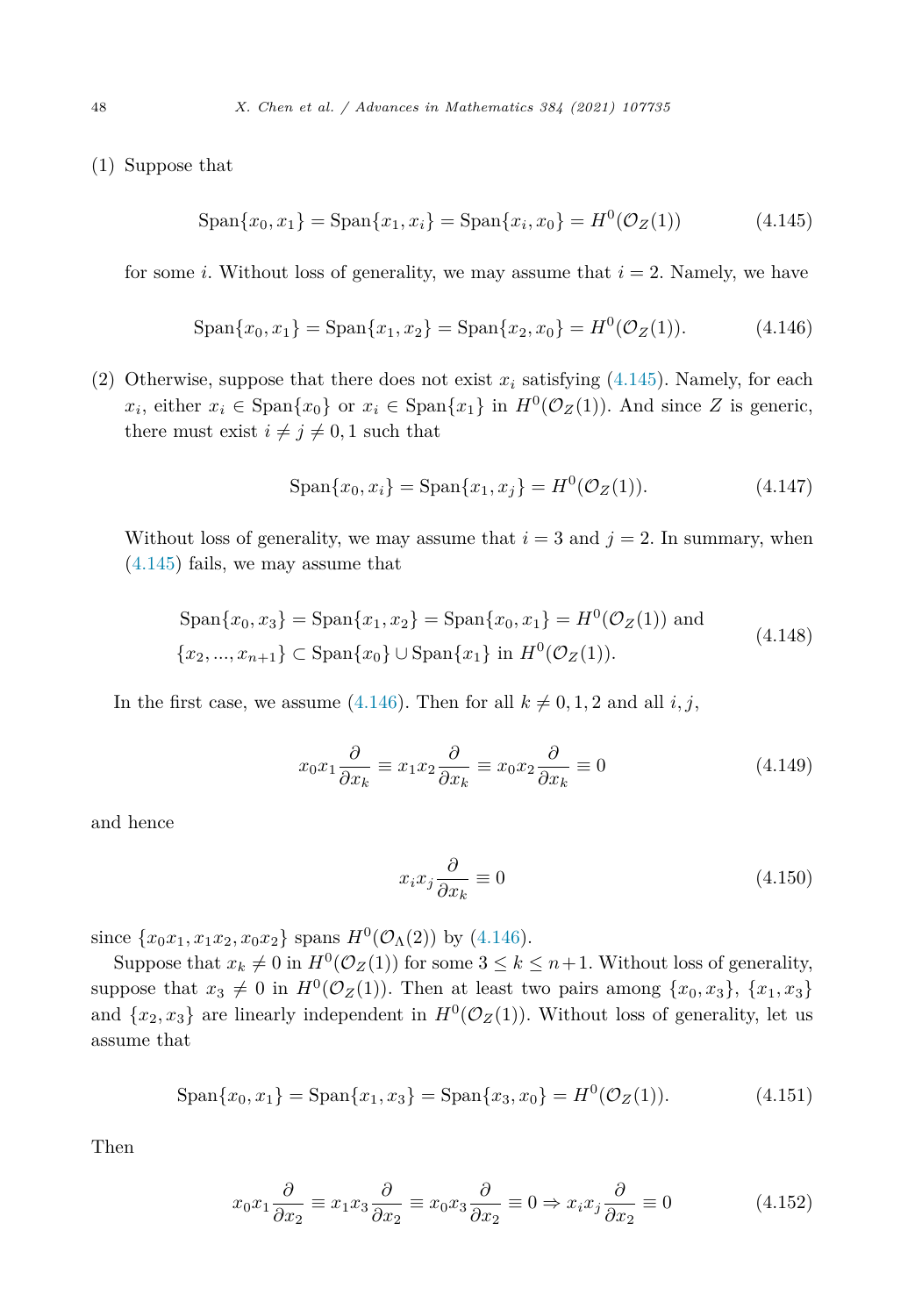<span id="page-48-0"></span>for all *i*, *j*. That is, ([4.150\)](#page-47-0) holds for  $k = 2$  as well. Thus, it holds for all  $k \neq 0, 1$ :

$$
x_i x_j \frac{\partial}{\partial x_k} \equiv 0 \text{ if } k \neq 0, 1. \tag{4.153}
$$

It remains to prove  $(4.150)$  $(4.150)$  $(4.150)$  for  $k = 0, 1$ .

Setting  $i \neq 0, 1$  and  $k = 0, 1$  in ([4.144\)](#page-46-0), we have

$$
x_i^2 \frac{\partial}{\partial x_k} \equiv \sum_{j \neq i} c_{ijk} x_i x_j \frac{\partial}{\partial x_i} \equiv 0
$$

by (4.153). Switching *i* and *k*, we can rewrite the above as

$$
x_k^2 \frac{\partial}{\partial x_i} \equiv 0 \text{ for all } i = 0, 1 \text{ and } k \neq 0, 1.
$$

Similarly, setting  $i = 0, 1$  and  $k \neq 0, 1$  in  $(4.144)$  $(4.144)$ , we have

$$
\sum_{j\neq i} c_{ijk} x_i x_j \frac{\partial}{\partial x_i} \equiv x_i^2 \frac{\partial}{\partial x_k} \equiv 0
$$

by  $(4.153)$ . In summary, by  $(4.144)$  $(4.144)$  and  $(4.153)$ , we see that

$$
x_k^2 \frac{\partial}{\partial x_i} \equiv x_i \sum_{j \neq i} c_{ijk} x_j \frac{\partial}{\partial x_i} \equiv 0 \text{ for all } i = 0, 1 \text{ and } k \neq 0, 1. \tag{4.154}
$$

Setting  $i = 0$  in (4.154) and combining it with ([4.143](#page-46-0)), we have

$$
x_k^2 \frac{\partial}{\partial x_0} \equiv x_0 \sum_{j \neq 0} c_{0jk} x_j \frac{\partial}{\partial x_0} \equiv x_k x_l \frac{\partial}{\partial x_0} \equiv 0 \text{ for all } k > l \ge 1.
$$
 (4.155)

If  $\text{Span}\{x_k, x_l\} = H^0(\mathcal{O}_Z(1))$  for some  $k > l \geq 2$ , then

$$
x_k^2 \frac{\partial}{\partial x_0} \equiv x_l^2 \frac{\partial}{\partial x_0} \equiv x_k x_l \frac{\partial}{\partial x_0} \equiv 0 \Rightarrow x_i x_j \frac{\partial}{\partial x_0} \equiv 0 \tag{4.156}
$$

for all *i, j* by (4.155). Otherwise,  $x_k$  and  $x_l$  are linearly dependent in  $H^0(\mathcal{O}_Z(1))$  for all  $k > l \geq 2$ . This implies that

$$
x_3, ..., x_{n+1} \in \text{Span}\{x_2\} \tag{4.157}
$$

in  $H^0(\mathcal{O}_Z(1))$ . Thus

$$
x_2^2 \frac{\partial}{\partial x_0} \equiv x_1 x_2 \frac{\partial}{\partial x_0} \equiv 0 \Rightarrow x_0 x_2 \frac{\partial}{\partial x_0} \equiv 0 \Rightarrow x_0 x_j \frac{\partial}{\partial x_0} \equiv 0 \text{ for } j \ge 2 \tag{4.158}
$$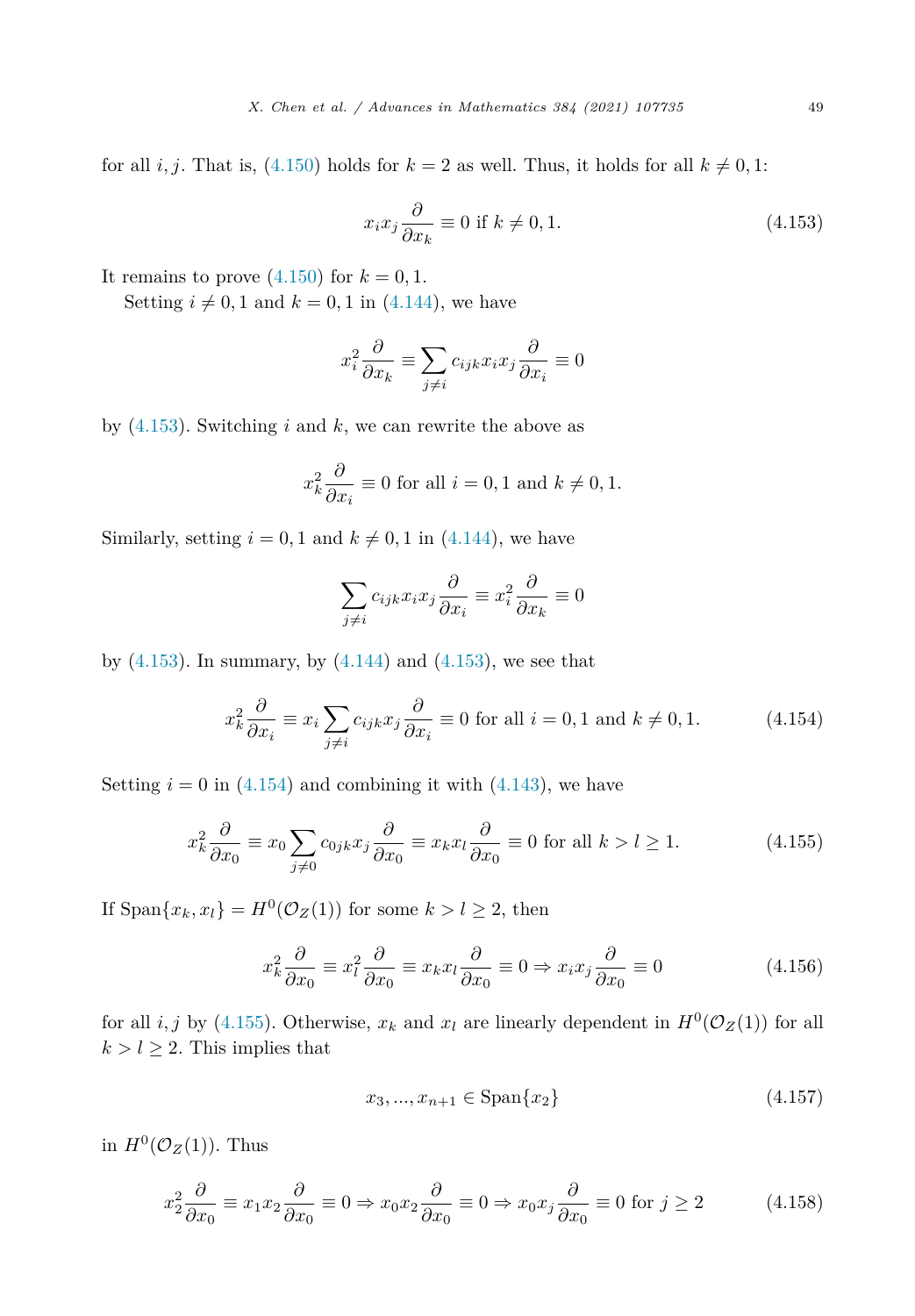<span id="page-49-0"></span>since  $x_0 \in \text{Span}\{x_1, x_2\}$ . So we may rewrite [\(4.155](#page-48-0)) as

$$
x_2^2 \frac{\partial}{\partial x_0} \equiv x_1 x_2 \frac{\partial}{\partial x_0} \equiv c_{01k} x_0 x_1 \frac{\partial}{\partial x_0} \equiv 0 \tag{4.159}
$$

for all  $k \geq 2$ . Since  $c_{012} \neq 0$  for general *b*, we have

$$
x_0 x_1 \frac{\partial}{\partial x_0} \equiv 0 \Rightarrow x_1^2 \frac{\partial}{\partial x_0} \equiv 0 \tag{4.160}
$$

since  $x_0 = b_1x_1 + b_2x_2$  in  $H^0(\mathcal{O}_Z(1))$  for some  $b_i \neq 0$  by [\(4.146](#page-47-0)). Combining (4.159) and (4.160), we conclude that  $x_i x_j (\partial/\partial x_0) \equiv 0$  for all *i*, *j*. This proves [\(4.150\)](#page-47-0) for  $k = 0$ . The same argument works for  $k = 1$ . This finishes the proof of the lemma if we have  $(4.146)$  $(4.146)$ and one of  $x_3, \ldots, x_{n+1}$  does not vanish in  $H^0(\mathcal{O}_Z(1))$ .

Otherwise, while we still have [\(4.146](#page-47-0)),  $x_3 = ... = x_{n+1} = 0$  in  $H^0(\mathcal{O}_Z(1))$ . Then we have a system of linear equations:

$$
x_0x_1\frac{\partial}{\partial x_2} \equiv x_1x_2\frac{\partial}{\partial x_0} \equiv x_0x_2\frac{\partial}{\partial x_1} \equiv 0
$$
  
\n
$$
(c_{013}x_0x_1 + c_{023}x_0x_2)\frac{\partial}{\partial x_0} \equiv 0
$$
  
\n
$$
(c_{103}x_1x_0 + c_{123}x_1x_2)\frac{\partial}{\partial x_1} \equiv 0
$$
  
\n
$$
(c_{203}x_2x_0 + c_{213}x_2x_1)\frac{\partial}{\partial x_2} \equiv 0
$$
  
\n
$$
x_0^2\frac{\partial}{\partial x_1} - (c_{011}x_0x_1 + c_{021}x_0x_2)\frac{\partial}{\partial x_0} \equiv 0
$$
  
\n
$$
x_0^2\frac{\partial}{\partial x_2} - (c_{012}x_0x_1 + c_{022}x_0x_2)\frac{\partial}{\partial x_0} \equiv 0
$$
  
\n
$$
x_1^2\frac{\partial}{\partial x_0} - (c_{100}x_1x_0 + c_{120}x_1x_2)\frac{\partial}{\partial x_1} \equiv 0
$$
  
\n
$$
x_1^2\frac{\partial}{\partial x_2} - (c_{102}x_1x_0 + c_{122}x_1x_2)\frac{\partial}{\partial x_1} \equiv 0
$$
  
\n
$$
x_2^2\frac{\partial}{\partial x_0} - (c_{200}x_2x_0 + c_{210}x_2x_1)\frac{\partial}{\partial x_2} \equiv 0
$$
  
\n
$$
x_2^2\frac{\partial}{\partial x_1} - (c_{201}x_2x_0 + c_{211}x_2x_1)\frac{\partial}{\partial x_2} \equiv 0
$$

Suppose that

$$
a_0x_0 + a_1x_1 + a_2x_2 = 0 \tag{4.162}
$$

in  $H^0(\mathcal{O}_Z(1))$  for some constants  $a_0, a_1, a_2$ , not all zero. By our hypothesis [\(4.146](#page-47-0)),  $a_i \neq 0$ for  $i = 0, 1, 2$ .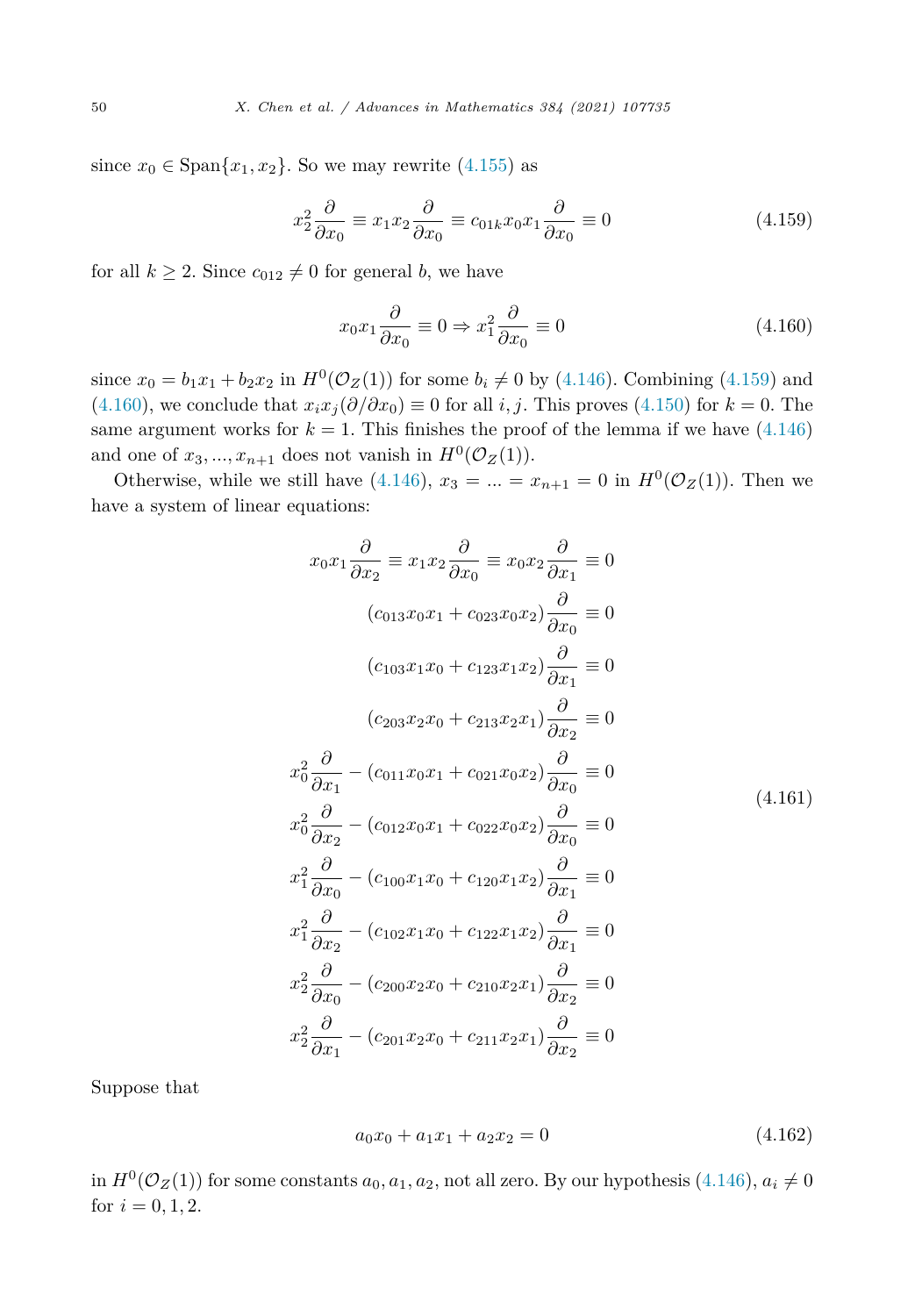Using ([4.162\)](#page-49-0), we can reduce ([4.161\)](#page-49-0) into a system of linear equations in  $x_i^2(\partial/\partial x_j)$ for  $0 \leq i \neq j \leq 2$ . For example,

$$
(c_{013}x_0x_1 + c_{023}x_0x_2)\frac{\partial}{\partial x_0} \equiv 0
$$
  

$$
x_1x_2\frac{\partial}{\partial x_0} \equiv 0
$$
  

$$
(a_1x_1 + a_2x_2)(c_{013}x_1 + c_{023}x_2)\frac{\partial}{\partial x_0} \equiv a_1c_{013}x_1^2\frac{\partial}{\partial x_0} + a_2c_{023}x_2^2\frac{\partial}{\partial x_0}
$$
  

$$
\equiv 0.
$$
 (4.163)

In this way, we obtain a more manageable system of linear equations:

$$
c_{013}\left(a_1x_1^2\frac{\partial}{\partial x_0}\right)+c_{023}\left(a_2x_2^2\frac{\partial}{\partial x_0}\right)\equiv 0
$$
  

$$
c_{103}\left(a_0x_0^2\frac{\partial}{\partial x_1}\right)+c_{123}\left(a_2x_2^2\frac{\partial}{\partial x_1}\right)\equiv 0
$$
  

$$
c_{203}\left(a_0x_0^2\frac{\partial}{\partial x_2}\right)+c_{213}\left(a_1x_1^2\frac{\partial}{\partial x_2}\right)\equiv 0
$$
  

$$
a_0x_0^2\frac{\partial}{\partial x_1}+c_{011}\left(a_1x_1^2\frac{\partial}{\partial x_0}\right)+c_{021}\left(a_2x_2^2\frac{\partial}{\partial x_0}\right)\equiv 0
$$
  

$$
a_0x_0^2\frac{\partial}{\partial x_2}+c_{012}\left(a_1x_1^2\frac{\partial}{\partial x_0}\right)+c_{022}\left(a_2x_2^2\frac{\partial}{\partial x_0}\right)\equiv 0
$$
  

$$
a_1x_1^2\frac{\partial}{\partial x_0}+c_{100}\left(a_0x_0^2\frac{\partial}{\partial x_1}\right)+c_{120}\left(a_2x_2^2\frac{\partial}{\partial x_1}\right)\equiv 0
$$
  

$$
a_1x_1^2\frac{\partial}{\partial x_2}+c_{102}\left(a_0x_0^2\frac{\partial}{\partial x_1}\right)+c_{122}\left(a_2x_2^2\frac{\partial}{\partial x_1}\right)\equiv 0
$$
  

$$
a_2x_2^2\frac{\partial}{\partial x_0}+c_{200}\left(a_0x_0^2\frac{\partial}{\partial x_2}\right)+c_{210}\left(a_1x_1^2\frac{\partial}{\partial x_2}\right)\equiv 0
$$
  

$$
a_2x_2^2\frac{\partial}{\partial x_1}+c_{201}\left(a_0x_0^2\frac{\partial}{\partial x_2}\right)+c_{211}\left(a_1x_1^2\frac{\partial}{\partial x_2}\right)\equiv 0.
$$

We may consider (4.164) as a system of homogeneous linear equations in  $a_i x_i^2 (\partial/\partial x_j)$ for  $0 \le i \ne j \le 2$ . It is easy to show that (4.164) has only the trivial solution for  $c_{ijk}$ general. That is,

$$
a_i x_i^2 \frac{\partial}{\partial x_j} \equiv 0 \Rightarrow x_i^2 \frac{\partial}{\partial x_j} \equiv 0 \text{ for all } i \neq j.
$$
 (4.165)

Together with  $(4.143)$  $(4.143)$ , we see that  $(4.150)$  holds for all  $i, j, k$ . This finishes the proof of the lemma in the first case.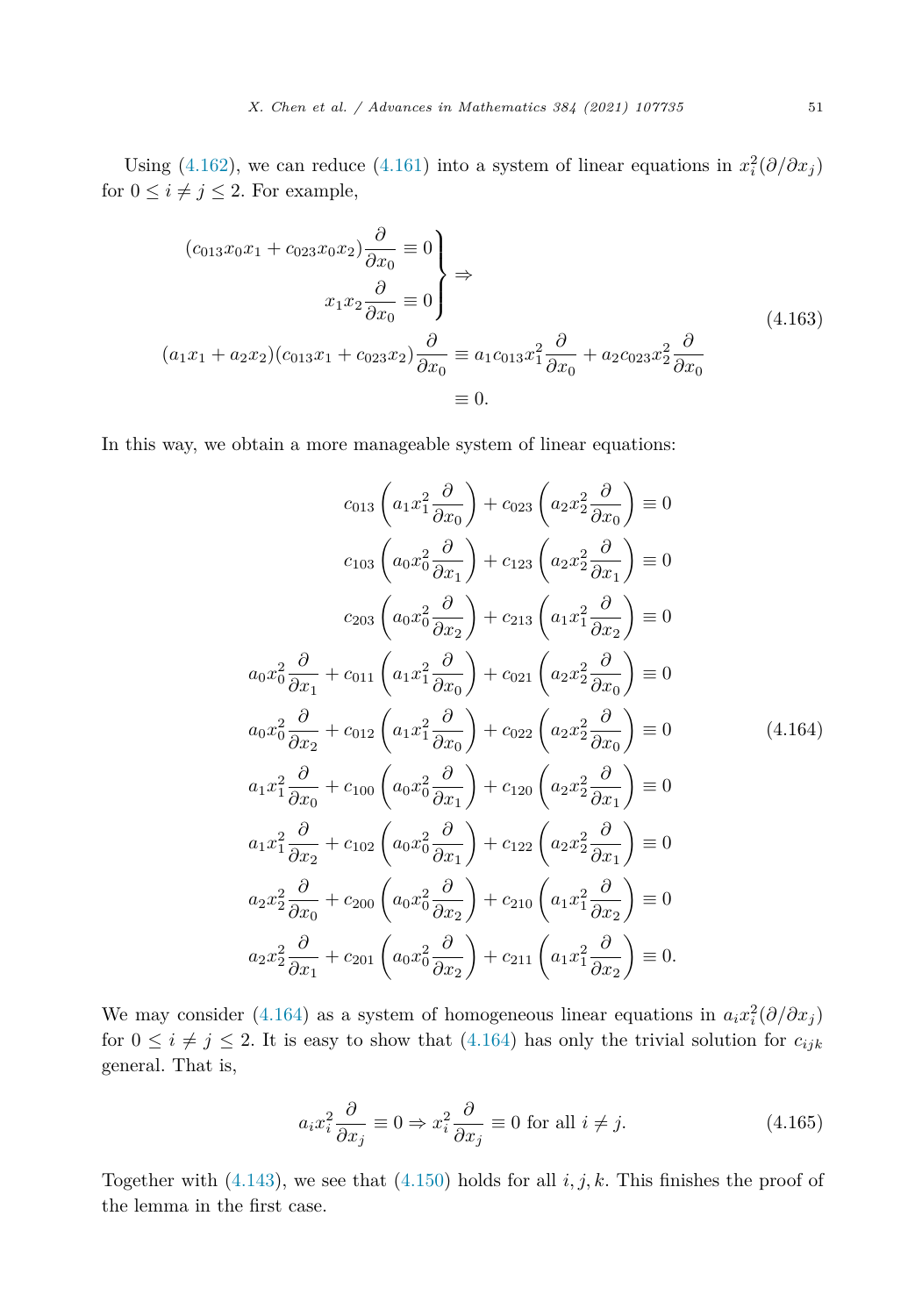In the second case, we assume  $(4.148)$  $(4.148)$ . Note that under this hypothesis,  $\{x_0, x_2\}$  and  ${x_1, x_3}$  are linearly dependent in  $H^0(\mathcal{O}_Z(1))$ , respectively. Then for all  $k \neq 0, 1, 2, 3$ ,

$$
x_0 x_1 \frac{\partial}{\partial x_k} \equiv x_0 x_2 \frac{\partial}{\partial x_k} \equiv x_1 x_3 \frac{\partial}{\partial x_k} \equiv 0
$$
  

$$
\Rightarrow x_0 x_1 \frac{\partial}{\partial x_k} \equiv x_0^2 \frac{\partial}{\partial x_k} \equiv x_1^2 \frac{\partial}{\partial x_k} \equiv 0.
$$
 (4.166)

And since  $\{x_0^2, x_0x_1, x_1^2\}$  spans  $H^0(\mathcal{O}_\Lambda(2))$ , we see that [\(4.150](#page-47-0)) holds for all  $k \geq 4$ . It remains to prove  $(4.150)$  $(4.150)$  for  $k = 0, 1, 2, 3$ . We argue in a similar way to the first case.

Suppose that one of  $x_4, ..., x_{n+1}$  does not vanish in  $H^0(\mathcal{O}_Z(1))$ . Without loss of generality, suppose that  $x_4 \neq 0$  in  $H^0(\mathcal{O}_Z(1))$ . By [\(4.148\)](#page-47-0),  $x_4$  lies in either Span $\{x_0\}$  or Span ${x_1}$ . Without loss of generality, we may assume that  $x_4 \neq 0 \in Span\{x_0\}$  in  $H^0(\mathcal{O}_Z(1))$ . Then

$$
x_1 x_4 \frac{\partial}{\partial x_0} \equiv x_2 x_4 \frac{\partial}{\partial x_0} \equiv x_1 x_3 \frac{\partial}{\partial x_0} \equiv 0
$$
  
\n
$$
\Rightarrow x_0 x_1 \frac{\partial}{\partial x_0} \equiv x_0^2 \frac{\partial}{\partial x_0} \equiv x_1^2 \frac{\partial}{\partial x_0} \equiv 0 \text{ and}
$$
  
\n
$$
x_0 x_1 \frac{\partial}{\partial x_2} \equiv x_0 x_4 \frac{\partial}{\partial x_2} \equiv x_1 x_3 \frac{\partial}{\partial x_2} \equiv 0
$$
  
\n
$$
\Rightarrow x_0 x_1 \frac{\partial}{\partial x_2} \equiv x_0^2 \frac{\partial}{\partial x_2} \equiv x_1^2 \frac{\partial}{\partial x_2} \equiv 0.
$$
  
\n(4.167)

So  $(4.150)$  $(4.150)$  $(4.150)$  holds for  $k = 0, 2$  and hence for all  $k \neq 1, 3$ .

Let us prove [\(4.150](#page-47-0)) for  $k = 1$ . If  $x_k \neq 0 \in \text{Span}\{x_1\}$  in  $H^0(\mathcal{O}_Z(1))$  for some  $k \geq 5$ , then we have ([4.150\)](#page-47-0) for  $k = 1,3$  by the same argument as above. Otherwise,  $x_k \in$  $\text{Span}\{x_0\}$  for all  $k \neq 1, 3$ . Then

$$
x_0 x_2 \frac{\partial}{\partial x_1} \equiv x_0 x_3 \frac{\partial}{\partial x_1} \equiv 0 \Rightarrow x_0^2 \frac{\partial}{\partial x_1} \equiv x_0 x_1 \frac{\partial}{\partial x_1} \equiv 0 \tag{4.168}
$$

and

$$
x_1^2 \frac{\partial}{\partial x_0} - \sum_{j \neq 1} c_{1j0} x_1 x_j \frac{\partial}{\partial x_1} \equiv 0 \Rightarrow c_{130} x_1 x_3 \frac{\partial}{\partial x_1} \equiv 0. \tag{4.169}
$$

As long as  $c_{130} \neq 0$ , we have

$$
x_1 x_3 \frac{\partial}{\partial x_1} \equiv 0 \Rightarrow x_1^2 \frac{\partial}{\partial x_1} \equiv 0 \tag{4.170}
$$

which, together with  $(4.168)$ , implies  $(4.150)$  $(4.150)$  $(4.150)$  for  $k = 1$ . The same argument works for  $k = 3$ . This proves the lemma if we have  $(4.148)$  $(4.148)$  and one of  $x_4, \ldots, x_{n+1}$  does not vanish in  $H^0(\mathcal{O}_Z(1))$ .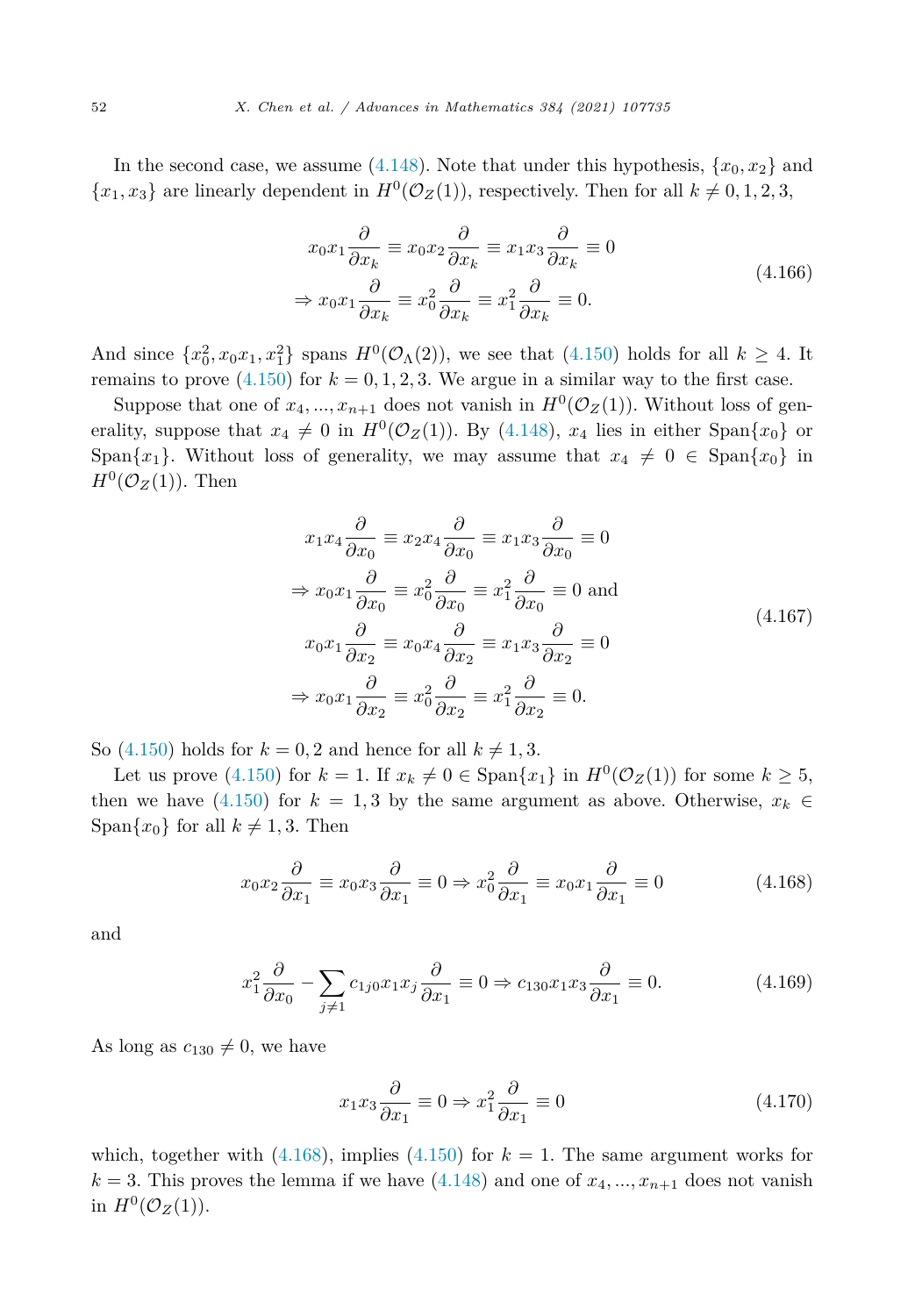<span id="page-52-0"></span>The only remaining case is that we have  $(4.148)$  $(4.148)$  $(4.148)$  and  $x_4 = ... = x_{n+1} = 0$  in  $H^0(\mathcal{O}_Z(1))$ . In this case, we have

$$
x_1 x_2 \frac{\partial}{\partial x_0} \equiv x_1 x_3 \frac{\partial}{\partial x_0} \equiv 0 \Rightarrow x_0 x_1 \frac{\partial}{\partial x_0} \equiv x_1^2 \frac{\partial}{\partial x_0} \equiv 0
$$
  

$$
x_0 x_1 \frac{\partial}{\partial x_2} \equiv x_1 x_3 \frac{\partial}{\partial x_2} \equiv 0 \Rightarrow x_0 x_1 \frac{\partial}{\partial x_2} \equiv x_1^2 \frac{\partial}{\partial x_2} \equiv 0
$$
 (4.171)

and

$$
x_0^2 \frac{\partial}{\partial x_2} - \sum_{j \neq 0} c_{0j2} x_0 x_j \frac{\partial}{\partial x_0} \equiv 0 \Rightarrow x_0^2 \frac{\partial}{\partial x_2} - c_{022} x_0 x_2 \frac{\partial}{\partial x_0} \equiv 0
$$
  

$$
x_2^2 \frac{\partial}{\partial x_0} - \sum_{j \neq 2} c_{2j0} x_2 x_j \frac{\partial}{\partial x_2} \equiv 0 \Rightarrow x_2^2 \frac{\partial}{\partial x_0} - c_{200} x_0 x_2 \frac{\partial}{\partial x_2} \equiv 0.
$$
 (4.172)

Suppose that  $x_2 = ax_0$  in  $H^0(\mathcal{O}_Z(1))$  for some  $a \neq 0$ . Then (4.172) becomes

$$
-ac_{022}\left(x_0^2\frac{\partial}{\partial x_0}\right) + x_0^2\frac{\partial}{\partial x_2} \equiv 0
$$
  

$$
a^2\left(x_0^2\frac{\partial}{\partial x_0}\right) - ac_{200}\left(x_0^2\frac{\partial}{\partial x_2}\right) \equiv 0.
$$
 (4.173)

For  $c_{022}c_{200} \neq 1$ , (4.173) has only the trivial solution as a system of homogeneous linear equations in  $x_0^2(\partial/\partial x_k)$  for  $k = 0, 2$ . That is,

$$
x_0^2 \frac{\partial}{\partial x_0} \equiv x_0^2 \frac{\partial}{\partial x_2} \equiv 0 \tag{4.174}
$$

which, combined with  $(4.171)$ , implies  $(4.150)$  $(4.150)$  for  $k = 0, 2$ . Similarly, we can prove  $(4.150)$ for  $k = 1, 3$ . This finishes the proof of the lemma.  $\Box$ 

#### Appendix A. Simple facts on **Γ**-equivalence and multi-tangent lines to hypersurfaces

In this appendix, we prove a few simple facts. These should be more or less well known to the experts. We provide the proofs for readers' convenience.

First, we claim that Γ-equivalence is indeed an equivalence on 0-cycles. It suffices to prove that it is symmetric: Fixing a smooth projective curve  $\Gamma$  and two points  $p \neq q$  on Γ, two 0-cycles *ξ*<sup>1</sup> and *ξ*<sup>2</sup> on a projective variety *X* are equivalent under (Γ*, p, q*) if and only if they are equivalent under  $(\Gamma, q, p)$ .

As another interpretation of Γ-equivalence,  $\xi_1$  and  $\xi_2$  are equivalent under  $(\Gamma, p, q)$ if and only if there exists a morphism  $f : \Gamma \to S^N X$  for *N* sufficiently large such that  $f(p) = \xi_1 + \eta$  and  $f(q) = \xi_2 + \eta$  for some effective zero cycle  $\eta$ , where  $S^N X$  is the *N*-th symmetric product of *X*.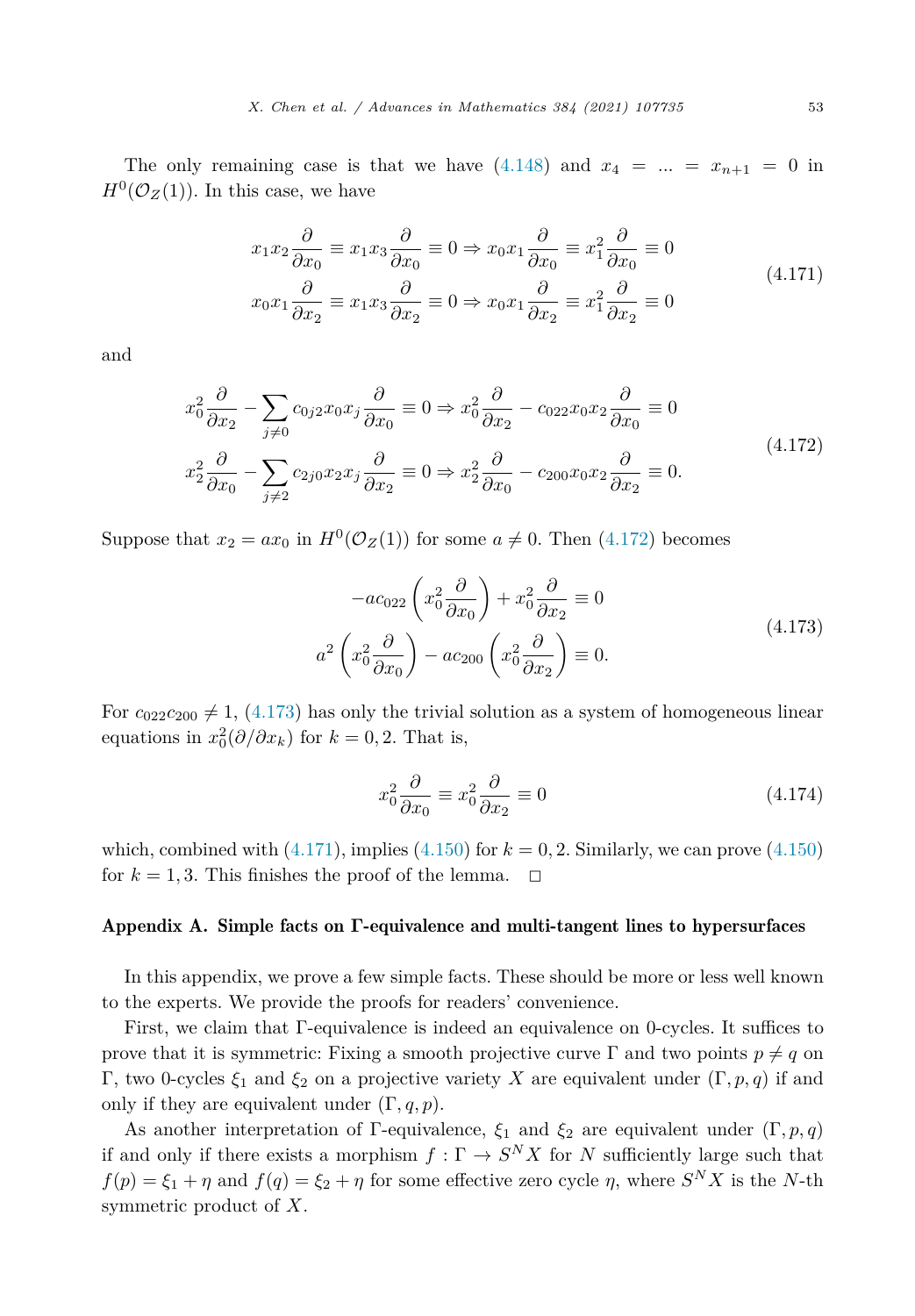<span id="page-53-0"></span>Let us first show that there exists a morphism  $\phi : \Gamma \to S^d \Gamma$  for *d* sufficiently large such that  $\phi(p) = q + D$  and  $\phi(q) = p + D$  for some effective divisor *D* on Γ. There exists a natural map  $\pi : S^d\Gamma \to \text{Pic}^d(\Gamma) \cong J(\Gamma)$  sending  $(p_1, p_2, ..., p_d)$  to  $p_1 + p_2 + ... + p_d$ . For  $d > 2q - 1$ , this is an  $\mathbb{P}^{d-g}$ -bundle whose fibers can be identified with the complete linear series  $|L|$  for  $L \in Pic^d(\Gamma)$ , where  $g = g(\Gamma)$  is the genus of  $\Gamma$ .

Fixing a divisor  $F \in Pic^{d+1}(\Gamma)$  for  $d \geq 2g$ , we can embed  $\Gamma$  to Pic<sup>d</sup>(Γ) by  $\lambda : \Gamma \to$ Pic<sup>*d*</sup>(Γ) sending  $\lambda(s) = F - s$  for all  $s \in \Gamma$ . Let  $Z = \pi^{-1}(\lambda(\Gamma))$  be the fiber product of *π* and *λ*. Then *Z* is a  $\mathbb{P}^{d-g}$ -bundle over Γ, whose fiber over *s* ∈ Γ is the linear series |*F* − *s*|. Since deg(*F* − *p* − *q*) ≥ 2*g* − 1, *F* − *p* − *q* is effective and we let *D* ∈ |*F* − *p* − *q*|. Then  $(p, q + D)$  and  $(q, p + D)$  are two points on two fibers of *Z* over Γ. So there exists a section  $\phi : \Gamma \to Z \subset S^d\Gamma$  passing through these two points. That is,  $\phi(p) = q + D$  and  $\phi(q) = p + D$ .

Now we combine  $f : \Gamma \to S^N X$  and  $\phi : \Gamma \to S^d \Gamma$  to obtain a morphism  $h : \Gamma \to$  $S^d(S^NX) \to S^{dN}X$  sending

$$
h(p) = f(q + D) = \xi_2 + f(D) \text{ and } h(q) = \xi_1 + f(D).
$$

It follows that  $\xi_1$  and  $\xi_2$  are also equivalent under  $(\Gamma, q, p)$ .

Next, let us explain how the sequence  $(4.142)$  $(4.142)$  governs the deformation of a line with tangency conditions with a fixed hypersurface.

More generally, let us consider the deformation of a nonconstant morphism  $f: C \to P$ from a smooth projective curve *C* to a smooth projective variety *P*. Suppose that *f* deforms over a smooth variety *B*. That is, there exists a smooth family of curves *W* over *B* and a morphism  $\phi: W \to P \times B$  preserving the base *B* such that  $\phi_0: W_0 \to P$  is exactly  $f: C \to P$  when  $\phi$  is restricted to a point  $0 \in B$ .

The Kodaira-Spencer map  $T_{B,0} \to H^0(\mathcal{N}_f)$  associated to  $\phi$  is given by

$$
\phi^* \pi_B^* T_B
$$
\n
$$
\downarrow
$$
\n
$$
0 \longrightarrow T_W \longrightarrow \phi^* T_{P \times B} \longrightarrow \mathcal{N}_{\phi} \longrightarrow 0
$$
\n(A.1)

where  $\mathcal{N}_{\phi}$  and  $\mathcal{N}_f$  are normal bundles of the maps  $\phi$  and f, respectively, and  $\pi_B$  is the projection  $P \times B \to B$ . Here we restrict the map  $\phi^* \pi_B^* T_B \to \mathcal{N}_{\phi}$  to  $W_0$  and take the global sections to obtain the map  $T_{B,0} \to H^0(\mathcal{N}_f)$ .

Now let us impose some tangency conditions on  $f(C)$  with a fixed hypersurface  $X \subset P$ . For simplicity, let us assume that *X* is a divisor of simple normal crossings. Suppose that

$$
f^*X = m_1p_1 + m_2p_2 + \dots + m_rp_r
$$

for some distinct points  $p_1, p_2, ..., p_r \in C$ . Let us assume that  $\phi$  preserves the multiplicities of  $p_i$  but not necessarily the points  $f(p_i)$  themselves. That is,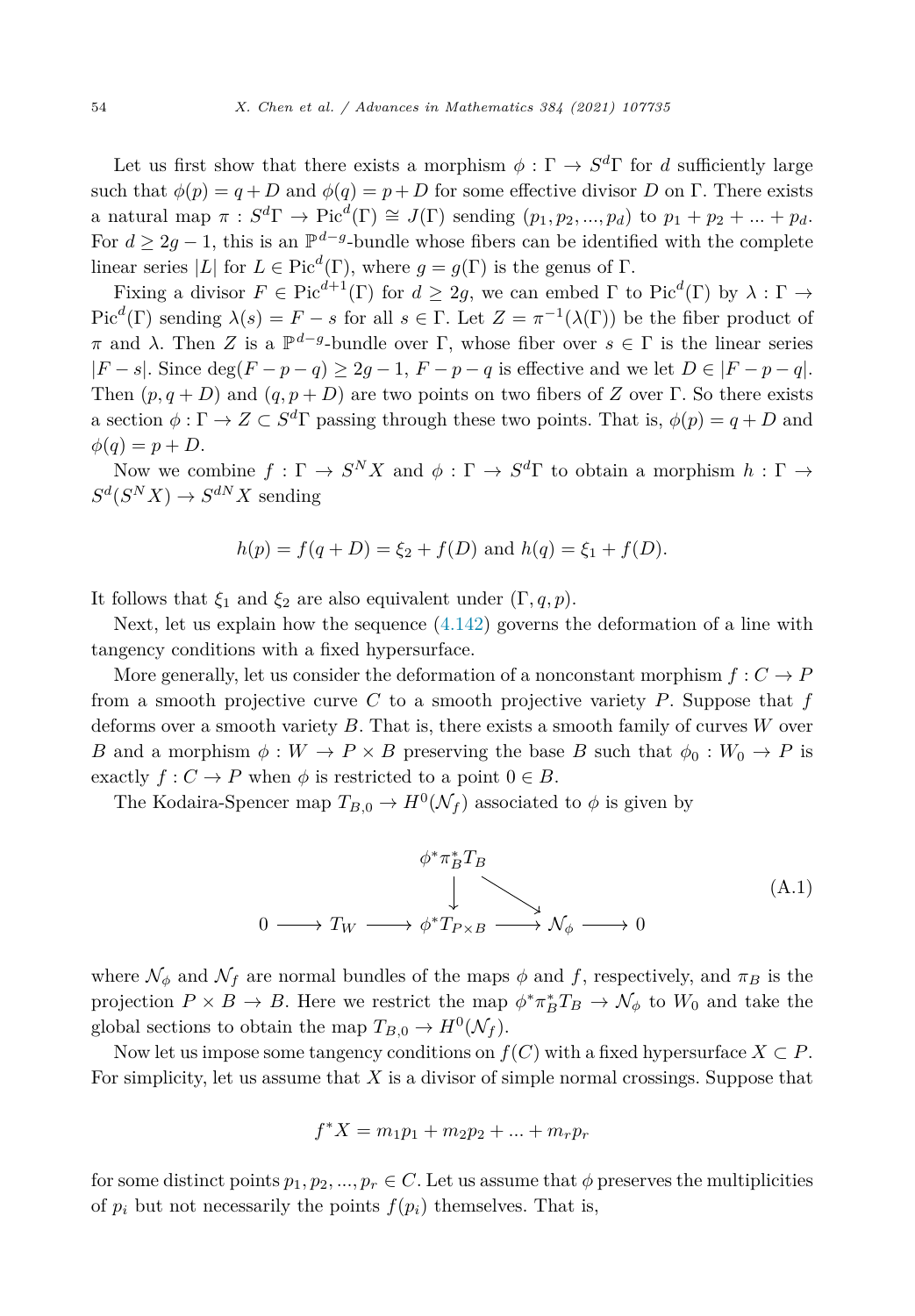$$
\phi^*(X \times B) = m_1 D_1 + m_2 D_2 + \dots + m_r D_r
$$

<span id="page-54-0"></span>where  $D_i$  are disjoint sections of  $W/B$  with  $D_i \cap W_0 = p_i$ .

Then the map  $\phi^* \pi_B^* T_B \to \mathcal{N}_{\phi}$  in ([A.1\)](#page-53-0) factors through  $\mathcal{N}_{\phi,X}$  via the diagram

$$
\phi^* \pi_B^* T_B
$$
\n
$$
\downarrow
$$
\n
$$
0 \to T_W(-\log D) \to \phi^* T_{P \times B}(-\log(X \times B)) \to \mathcal{N}_{\phi, X} \to 0
$$
\n
$$
\downarrow \qquad \qquad \downarrow
$$
\n
$$
0 \longrightarrow T_W \longrightarrow \phi^* T_{P \times B} \longrightarrow \mathcal{N}_{\phi} \longrightarrow 0
$$
\n(A.2)

where  $D = \sum D_i$ . Therefore, the Kodaira-Spencer map  $T_{B,0} \to H^0(\mathcal{N}_f)$  factors through  $H^0(\mathcal{N}_{f,X})$ , where  $\mathcal{N}_{f,X}$  is given by the exact sequence

$$
0 \longrightarrow T_C(-\sum p_i) \longrightarrow f^*T_P(-\log X) \longrightarrow \mathcal{N}_{f,X} \longrightarrow 0 \tag{A.3}
$$

So the versal deformation space of  $f : C \to P$  preserving the tangency conditions at  $f^{-1}(X)$  with a fixed hypersurface *X* has dimension no more than

$$
h^{0}(\mathcal{N}_{f,X}) \leq h^{0}(f^{*}T_{P}(-\log X)) - \chi(T_{C}(-\sum p_{i}))
$$
  
= 
$$
h^{0}(f^{*}T_{P}(-\log X)) + (3g(C) - 3 + r).
$$
 (A.4)

Note the above inequality holds for *any*  $q = q(C)$ . Now let us apply (A.4) to the deformation of lines  $\Lambda \hookrightarrow P$  in  $P = \mathbb{P}^{n+1}$  preserving tangency conditions with a fixed hypersurface *X* of degree *d*. Our purpose is to construct pairs  $(X, \Lambda)$  such that the deformation  $\Lambda$  has the expected dimension 0 given by  $(A.4)$ . That is, these multi-tangent lines to *X* are rigid.

Obviously, we need to compute  $H^0(\Lambda, T_P(-\log X))$ . This can be done via the restriction of the exact sequence

$$
0 \longrightarrow T_P(-\log X) \longrightarrow T_P \longrightarrow \mathcal{N}_{X/P} \longrightarrow 0
$$
  
 
$$
\parallel
$$
  
 
$$
\mathcal{O}_X(d)
$$

to Λ. Since  $\Lambda \not\subset X$ , the above exact sequence remains exact when restricted to Λ. So  $H^{0}(\Lambda, T_{P}(-\log X))$  is the kernel of the map

$$
H^{0}(\Lambda, T_{P}) \xrightarrow{\eta} H^{0}(\Lambda, \mathcal{O}_{X}(d))
$$
\n(A.5)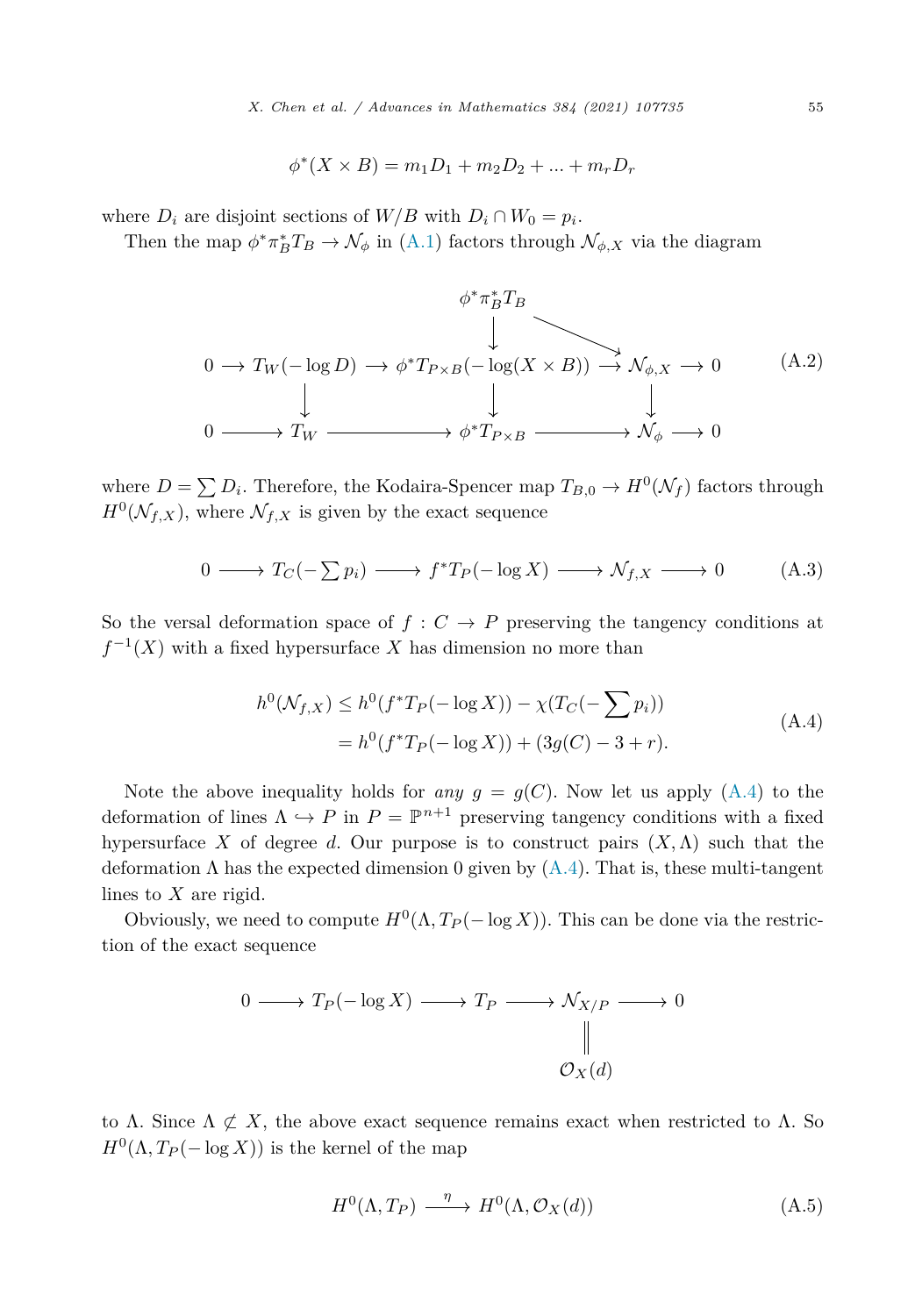Note the right hand side of the map is equivalent to  $H^0(\Gamma, \mathcal{O}_{\Gamma}(d))/\langle F|_{\Gamma}$ . This map has been used throughout the paper. Once again, it is given by

$$
\eta\left(\sum L_i \frac{\partial}{\partial z_i}\right) = \sum L_i \frac{\partial F}{\partial z_i}
$$

with  $L_i \in H^0(\mathcal{O}_P(1))$  and  $\partial F/\partial z_i$  restricted to  $\Lambda$ , where  $(z_0, z_1, ..., z_{n+1})$  are the homogeneous coordinates of  $P = \mathbb{P}^{n+1}$  and *F* is the defining equation of *X*.

In our first example, we will construct a smooth hypersurface *X* of degree  $d = 2n + 1$ and two lines  $\Lambda_i$  for  $i = 1, 2$  such that each  $\Lambda_i$  meets X at a unique point  $p_i$  with  $p_1 \neq p_2$ and has rigid deformation preserving the tangency. We let

$$
\Lambda_1 = \{ z_2 = z_3 = z_4 = \dots = z_{n+1} = 0 \}, \ p_1 = (1, -1, 0, \dots, 0)
$$
  
\n
$$
\Lambda_2 = \{ z_1 = z_3 = z_4 = \dots = z_{n+1} = 0 \}, \ p_2 = (1, 0, -1, 0, \dots, 0)
$$
  
\n
$$
F = (z_0 + z_1 + z_2)^d + z_1 z_2 G_0(z_0, z_1, z_2) + \sum_{j=3}^{n+1} z_j G_j(z_0, z_1, z_2)
$$
  
\n
$$
+ G(z_3, z_4, \dots, z_{n+1})
$$

where  $G_0(z_0, z_1, z_2), G_1(z_0, z_1, z_2)$  and  $G(z_3, z_4, ..., z_{n+1})$  are homogeneous polynomials in  $(z_0, z_1, z_2)$  and  $(z_3, z_4, \ldots, z_{n+1})$  of degree  $d-2, d-1$  and  $d$ , respectively. For a general choice of  $(G_0, G_j, G)$ ,  $X = \{F = 0\}$  is smooth by Bertini.

For each  $\Lambda = \Lambda_i$  and a general choice of  $(G_0, G_3, ..., G_{n+1})$ , it is easy to check that the space

$$
H^{0}(\mathcal{O}_{\Lambda}(1)) \otimes \text{Span}\left\{\frac{\partial F}{\partial z_{0}}, \frac{\partial F}{\partial z_{1}}, \dots, \frac{\partial F}{\partial z_{n+1}}\right\} \Big|_{\Lambda}
$$
  
=  $H^{0}(\mathcal{O}_{\Lambda}(1)) \otimes \text{Span}\left\{(z_{0} + z_{1} + z_{2})^{d-1}, z_{i}G_{0}(z_{0}, z_{1}, z_{2}), G_{3}(z_{0}, z_{1}, z_{2}), \dots, G_{n+1}(z_{0}, z_{1}, z_{2})\right\} \Big|_{\Lambda}$ 

surjects onto  $H^0(\mathcal{O}_\Lambda(d))$ . Therefore, the map *η* in [\(A.5\)](#page-54-0) is surjective for each  $\Lambda = \Lambda_i$ . Then it is easy to compute

$$
h^{0}(f^{*}T_{P}(-\log X)) = h^{0}(\Lambda, T_{P}) - h^{0}(\Lambda, \mathcal{O}_{X}(d)) = (2n + 3) - d = 2
$$

and hence each  $\Lambda = \Lambda_i$  is rigid by [\(A.4](#page-54-0)). This construction shows that there exist a smooth hypersurface  $X \subset \mathbb{P}^{n+1}$  of degree  $2n+1$  and two lines  $\Lambda_1$  and  $\Lambda_2$ , each tangent to *X* at a point  $p_i$  with multiplicity  $2n + 1$  such that  $p_1 \neq p_2$  and neither  $\Lambda_i$ can deform when preserving the tangency condition with *X*. Combining this with an incidence correspondence argument as in the proof of Proposition [4.11,](#page-45-0) we can prove that for a general hypersurface  $X \subset \mathbb{P}^{n+1}$  of degree  $2n+1$ , there are finitely many lines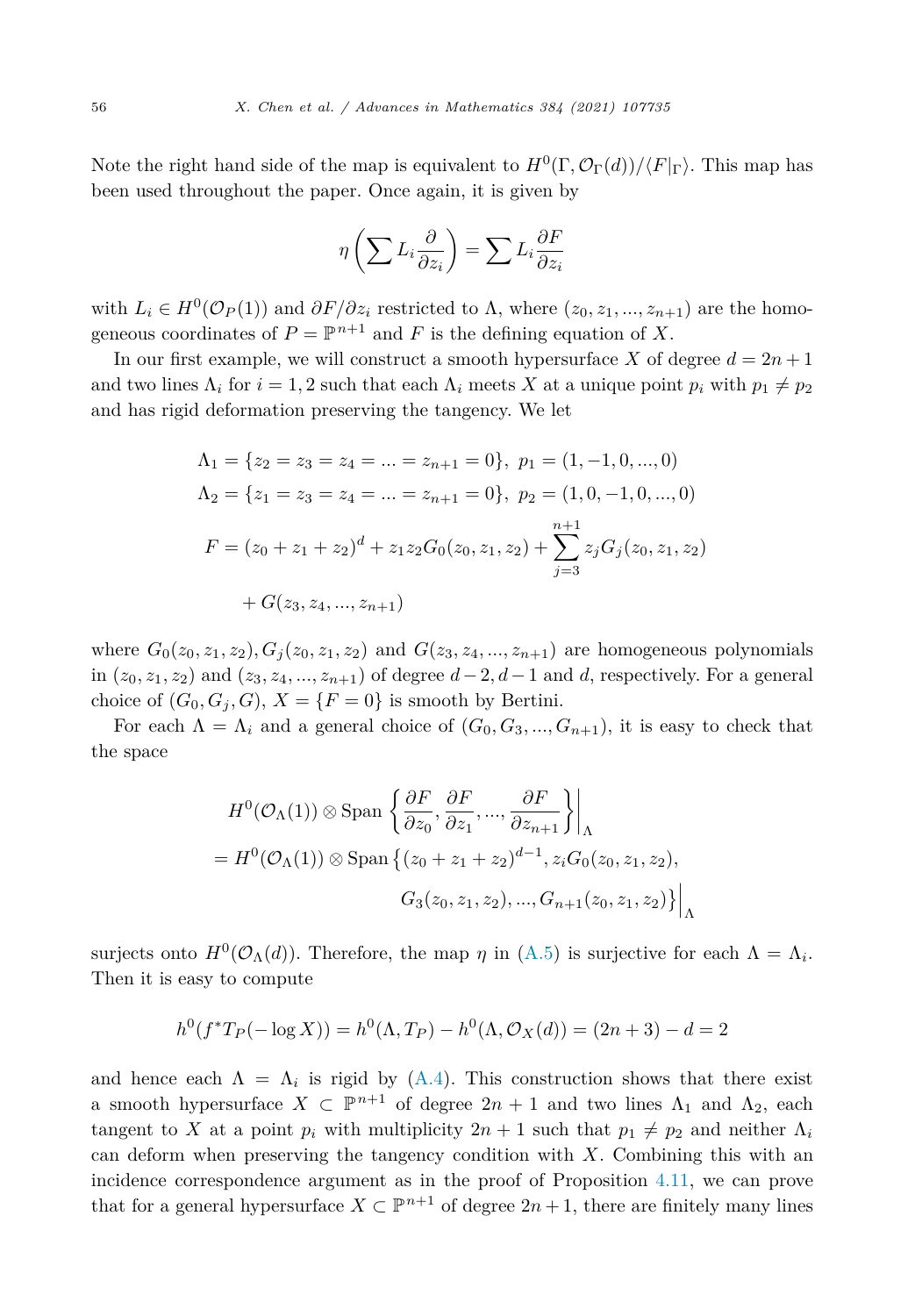in  $\mathbb{P}^{n+1}$  meeting *X* at a unique point and there exist (at least) two lines  $\Lambda_i$  for  $i = 1, 2$ , each meeting X at a unique point  $p_i$  with  $p_1 \neq p_2$ . This justifies our claim that the bound  $2n + 2$  in Theorem [1.5](#page-2-0) is optimal.

In our second example, we will construct  $(X, \Lambda_i, p_{i1}, p_{i2})$  as claimed in the proof of Proposition [4.11](#page-45-0), where

- *X* is a smooth hypersurface in  $P = \mathbb{P}^{n+1}$  of degree  $d = 2n + 2$ ,
- $\Lambda_1$  and  $\Lambda_2$  are two lines, each meeting *X* at two points  $p_{i1}$  and  $p_{i2}$  with assigned multiplicities  $m$  and  $d - m$ ,
- neither  $\Lambda_i$  deforms when preserving the tangency conditions with  $X$ ,
- $p_{11} \neq p_{21}$  and the line  $\overline{p_{11}p_{21}}$  meets X at more than two points.

As in the first example, we let

$$
\Lambda_1 = \{ z_2 = z_3 = z_4 = \dots = z_{n+1} = 0 \},
$$
  
\n
$$
\Lambda_2 = \{ z_1 = z_3 = z_4 = \dots = z_{n+1} = 0 \},
$$
  
\n
$$
p_{11} = (1, -1, 0, \dots, 0), \ p_{12} = (1, 1, 0, \dots, 0)
$$
  
\n
$$
p_{21} = (1, 0, -1, 0, \dots, 0), \ p_{22} = (1, 0, 1, 0, \dots, 0)
$$
  
\n
$$
F = (z_0 + z_1 + z_2)^m (z_0 - z_1 - z_2)^{d-m} + z_1 z_2 G_0(z_0, z_1, z_2)
$$
  
\n
$$
+ \sum_{j=3}^{n+1} z_j G_j(z_0, z_1, z_2) + G(z_3, z_4, \dots, z_{n+1})
$$

where  $G_0(z_0, z_1, z_2), G_1(z_0, z_1, z_2)$  and  $G(z_3, z_4, ..., z_{n+1})$  are homogeneous polynomials in  $(z_0, z_1, z_2)$  and  $(z_3, z_4, ..., z_{n+1})$  of degree  $d-2, d-1$  and  $d$ , respectively. For a general choice of  $(G_0, G_j, G)$ ,  $X = \{F = 0\}$  is smooth by Bertini.

For  $G_0$  general, the line  $\overline{p_{11}p_{21}}$  clearly meets X at more than two points.

As in the first example, it is easy to check that

$$
H^{0}(\mathcal{O}_{\Lambda}(1)) \otimes \text{Span}\left\{\frac{\partial F}{\partial z_{0}}, \frac{\partial F}{\partial z_{1}}, ..., \frac{\partial F}{\partial z_{n+1}}\right\}\bigg|_{\Lambda}
$$

surjects onto  $H^0(\mathcal{O}_\Lambda(d))$  for each  $\Lambda = \Lambda_i$  and a general choice of  $(G_0, G_i)$ . Thus,

$$
h^{0}(f^{*}T_{P}(-\log X)) = h^{0}(\Lambda, T_{P}) - h^{0}(\Lambda, \mathcal{O}_{X}(d)) = (2n + 3) - d = 1
$$

and hence each  $\Lambda = \Lambda_i$  is rigid by [\(A.4\)](#page-54-0). This proves the claim we made in the proof of Proposition [4.11](#page-45-0).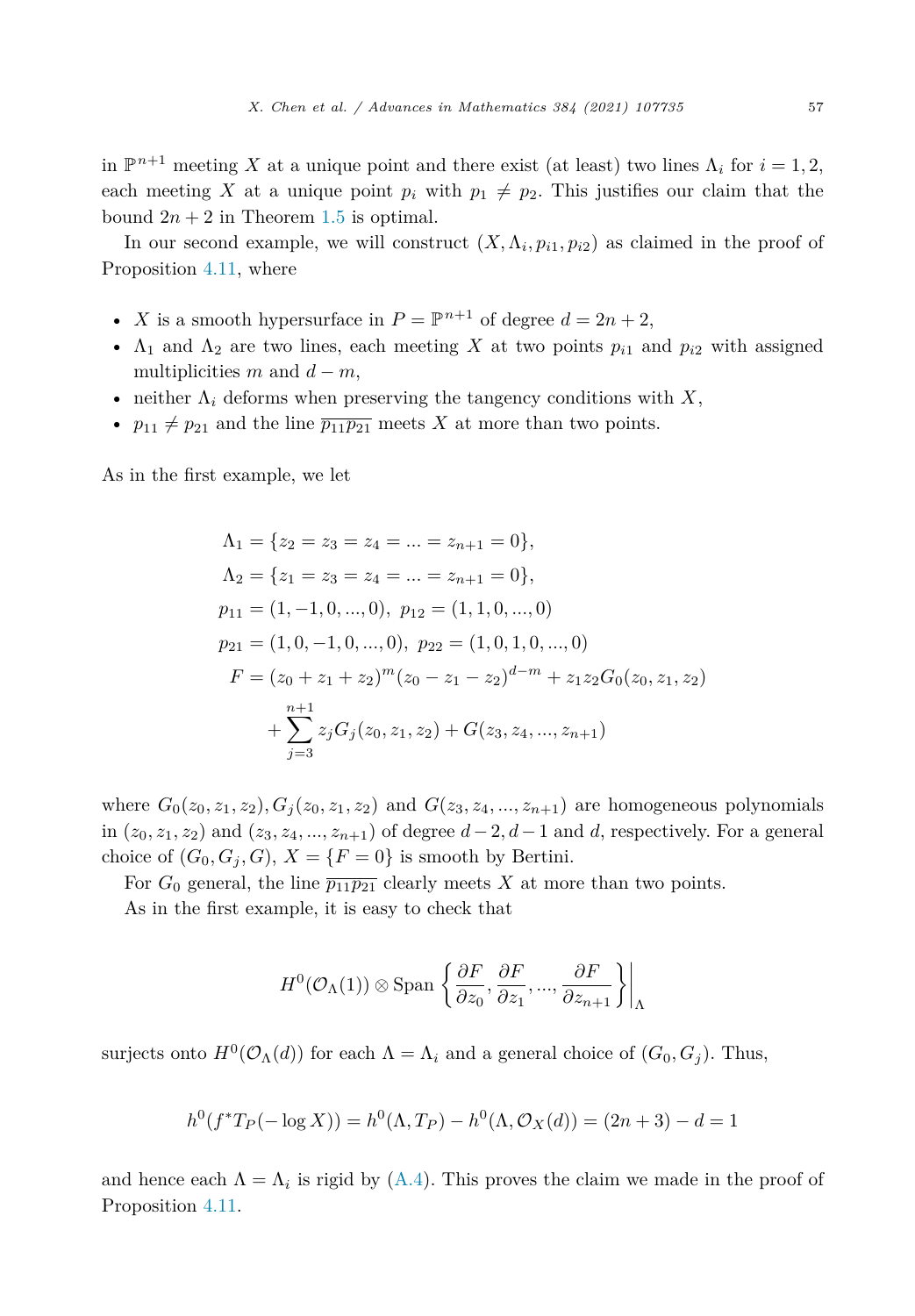#### <span id="page-57-0"></span>Appendix B. Notes on algebraic invariants

Here we give another construction of the invariants defined in [§2](#page-3-0) based on Hodge theory. These algebraic invariants from Hodge theory, some of which are used in [[19\]](#page-63-0), are the same thing as de Rham invariants, the latter not involving Hodge theory. First let us fix some notations. For a  $\mathbb{Q}\text{-MHS } V$ , we put  $\Gamma(V) := \text{hom}_{MHS}(\mathbb{Q}(0), V)$  and accordingly  $J(V) := \text{Ext}_{\text{MHS}}^1(\mathbb{Q}(0), V).$ 

To arrive at the invariants of interest, we must introduce a natural filtration on the Chow groups of X. Let  $\rho: \mathcal{X} \to S$  be a smooth and proper morphism of smooth quasiprojective varieties over a subfield k of  $\mathbb C$  finitely generated over  $\overline{\mathbb Q}$ , and let  $K = k(S)$ . Fix an embedding  $K \hookrightarrow \mathbb{C}$  over k, and put  $X := X/\mathbb{C} = \mathcal{X}_{\eta_S} \times_K \mathbb{C}$ .

**Theorem B.1** *(9)).* Let  $X := X/\mathbb{C}$  be smooth projective of dimension d. Then for all  $r \geq 0$ *, there is a filtration, depending on*  $k \subset \mathbb{C}$ *,* 

$$
CH^{r}(X; \mathbb{Q}) = F^{0} \supseteq F^{1} \supseteq \cdots \supseteq F^{\nu} \supseteq F^{\nu+1} \supseteq
$$

$$
\cdots \supseteq F^{r} \supseteq F^{r+1} = F^{r+2} = \cdots,
$$

*which satisfies the following*

- (i)  $F^1 = \text{CH}^r_{\text{hom}}(X; \mathbb{Q})$ .
- (ii)  $F^2 \subseteq \ker AJ \otimes \mathbb{Q} : \mathrm{CH}^r_{\mathrm{hom}}(X; \mathbb{Q}) \to J(H^{2r-1}(X(\mathbb{C}), \mathbb{Q}(r)))$ .
- (iii)  $F^{\nu_1} \text{CH}^{r_1}(X; \mathbb{Q}) \bullet F^{\nu_2} \text{CH}^{r_2}(X; \mathbb{Q}) \subset F^{\nu_1+\nu_2} \text{CH}^{r_1+r_2}(X; \mathbb{Q})$ *, where*  $\bullet$  *is the intersection product.*
- (iv)  $F^{\nu}$  is preserved under the action of correspondences between smooth projective va*rieties over* C*.*
- (v) Let  $\text{Gr}_F^{\nu} := F^{\nu}/F^{\nu+1}$  and assume that the Künneth components of the diagonal  $class \left[ \Delta_X \right] = \bigoplus_{p+q=2d} [\Delta_X(p,q)] \in H^{2d}(X \times X, \mathbb{Q}(d))$  *are algebraic over* Q. *Then*

$$
\Delta_X(2d - 2r + \ell, 2r - \ell)_*|_{\mathrm{Gr}_F^{\nu} \mathrm{CH}^r(X,m; \mathbb{Q})} = \delta_{\ell, \nu} \cdot \mathrm{Identity}.
$$

*[If we assume the conjecture that homological and numerical equivalence coincide, then (v) says that* Gr*<sup>ν</sup> <sup>F</sup> factors through the Grothendieck motive.]*

(vi) Let  $D^r(X) := \bigcap_{\nu} F^{\nu}$ , and  $k = \overline{\mathbb{Q}}$ . If the Bloch-Beilinson conjecture on the injectiv*ity of the Abel-Jacobi map (*⊗Q*) holds for smooth quasi-projective varieties defined over*  $\overline{Q}$ *, then*  $D^{r}(X) = 0$ *.* 

It is instructive to briefly explain how this filtration comes about. Consider a *k*spread  $\rho : \mathcal{X} \to S$ , where  $\rho$  is smooth and proper. Let  $\eta$  be the generic point of  $S/k$ , and put  $K := k(\eta)$ . Write  $X_K := X_\eta$ . From [[9\]](#page-62-0) we introduced a decreasing filtration  $\mathcal{F}^{\nu}$  CH<sup>r</sup>( $\mathcal{X}; \mathbb{Q}$ ), with the property that  $Gr_{\mathcal{F}}^{\nu}$  CH<sup>r</sup>( $\mathcal{X}; \mathbb{Q}$ )  $\hookrightarrow E_{\infty}^{\nu, 2r-\nu}(\rho)$ , where  $E^{\nu,2r-\nu}_{\infty}(\rho)$  is the *v*-th graded piece of the Leray filtration on the lowest weight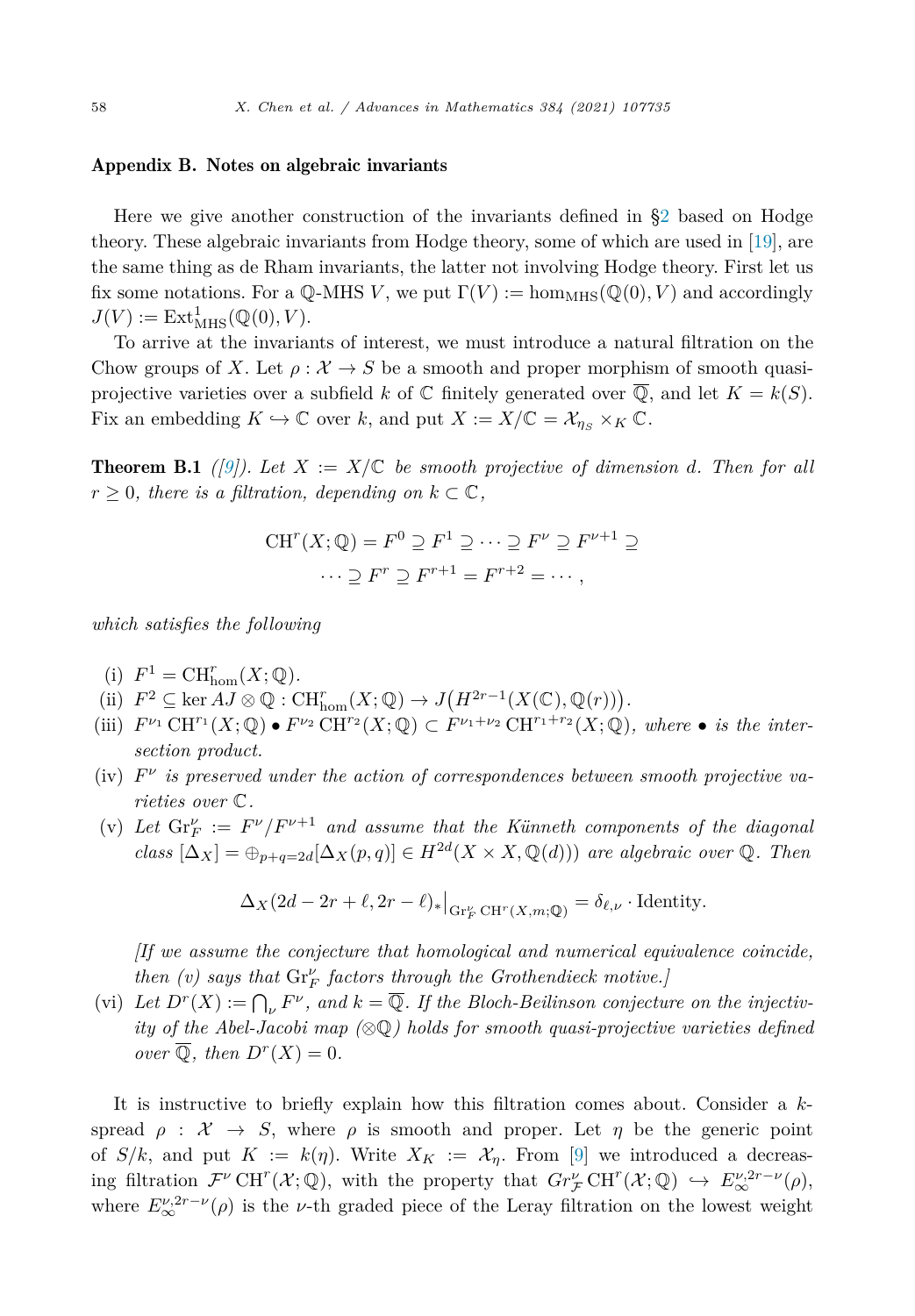part  $H^2_{\mathcal{H}}(\mathcal{X}, \mathbb{Q}(r))$  of Beilinson's absolute Hodge cohomology  $H^2_{\mathcal{H}}(\mathcal{X}, \mathbb{Q}(r))$  associated to *ρ*. That lowest weight part  $H_{\mathcal{H}}^{2r}(\mathcal{X}, \mathbb{Q}(r)) \subset H_{\mathcal{H}}^{2r}(\mathcal{X}, \mathbb{Q}(r))$  is given by the image  $H^{2r}_{\mathcal{H}}(\overline{\mathcal{X}},\mathbb{Q}(r)) \to H^{2r}_{\mathcal{H}}(\mathcal{X},\mathbb{Q}(r)),$  where  $\overline{\mathcal{X}}$  is a smooth compactification of  $\mathcal{X}$ . There is a cycle class map  $CH^{r}(\mathcal{X};\mathbb{Q}) := CH^{r}(\mathcal{X}/k;\mathbb{Q}) \to \underline{H}^{2r}_{\mathcal{H}}(\mathcal{X},\mathbb{Q}(r)),$  which is conjecturally injective if  $k = \overline{Q}$  under the Bloch-Beilinson conjecture assumption, using the fact that there is a short exact sequence:

$$
0 \to J(H^{2r-1}(\mathcal{X}, \mathbb{Q}(r))) \to H^{2r}_{\mathcal{H}}(\mathcal{X}, \mathbb{Q}(r)) \to \Gamma(H^{2r}(\mathcal{X}, \mathbb{Q}(r))) \to 0.
$$

(Injectivity would imply  $D^r(X) = 0$ .) Regardless of whether or not injectivity holds, the filtration  $\mathcal{F}^{\nu}$  CH<sup>*r*</sup>( $\mathcal{X}$ ;  $\mathbb{Q}$ ) is given by the pullback of the Leray filtration on  $H^{2r}_{\mathcal{H}}(\mathcal{X}, \mathbb{Q}(r))$ to CH<sup>r</sup>( $\mathcal{X}$ ;  $\mathbb{Q}$ ). It is proven in [[9\]](#page-62-0) that the term  $E_{\infty}^{\nu,2r-\nu}(\rho)$  fits in a short exact sequence:

$$
0 \to \underline{E}_{\infty}^{\nu,2r-\nu}(\rho) \to E_{\infty}^{\nu,2r-\nu}(\rho) \to \underline{\underline{E}}_{\infty}^{\nu,2r-\nu}(\rho) \to 0,
$$

where

$$
\underline{E}^{\nu,2r-\nu}_{\infty}(\rho) = \Gamma(H^{\nu}(S,R^{2r-\nu}\rho_*\mathbb{Q}(r))),
$$
  

$$
\underline{E}^{\nu,2r-\nu}_{\infty}(\rho) = \frac{J(W_{-1}H^{\nu-1}(S,R^{2r-\nu}\rho_*\mathbb{Q}(r)))}{\Gamma(Gr_W^0H^{\nu-1}(S,R^{2r-\nu}\rho_*\mathbb{Q}(r)))}
$$
  

$$
\subset J(H^{\nu-1}(S,R^{2r-\nu}\rho_*\mathbb{Q}(r))).
$$

[Here the latter inclusion is a result of the short exact sequence:

$$
0 \to W_{-1}H^{\nu-1}(S, R^{2r-\nu}\rho_*\mathbb{Q}(r)) \to W_0H^{\nu-1}(S, R^{2r-\nu}\rho_*\mathbb{Q}(r))
$$

$$
\to Gr_W^0H^{\nu-1}(S, R^{2r-\nu}\rho_*\mathbb{Q}(r)) \to 0.
$$

One then has (by definition)

$$
F^{\nu} \operatorname{CH}^r(X_K; \mathbb{Q}) = \lim_{\substack{U \subset S/k}} \mathcal{F}^{\nu} \operatorname{CH}^r(\mathcal{X}_U; \mathbb{Q}), \quad \mathcal{X}_U := \rho^{-1}(U)
$$

$$
F^{\nu} \operatorname{CH}^r(X_{\mathbb{C}}; \mathbb{Q}) = \lim_{\substack{K \subset \mathbb{C}}} F^{\nu} \operatorname{CH}^r(X_K; \mathbb{Q})
$$

Further, since direct limits preserve exactness,

$$
Gr_F^{\nu} \text{CH}^r(X_K; \mathbb{Q}) = \lim_{\substack{U \subset S/k \\ C \subset \mathbb{Q}}} Gr_{\mathcal{F}}^{\nu} \text{CH}^r(\mathcal{X}_U; \mathbb{Q}),
$$
  

$$
Gr_F^{\nu} \text{CH}^r(X_{\mathbb{C}}; \mathbb{Q}) = \lim_{\substack{K \subset \mathbb{C}}} Gr_F^{\nu} \text{CH}^r(X_K; \mathbb{Q})
$$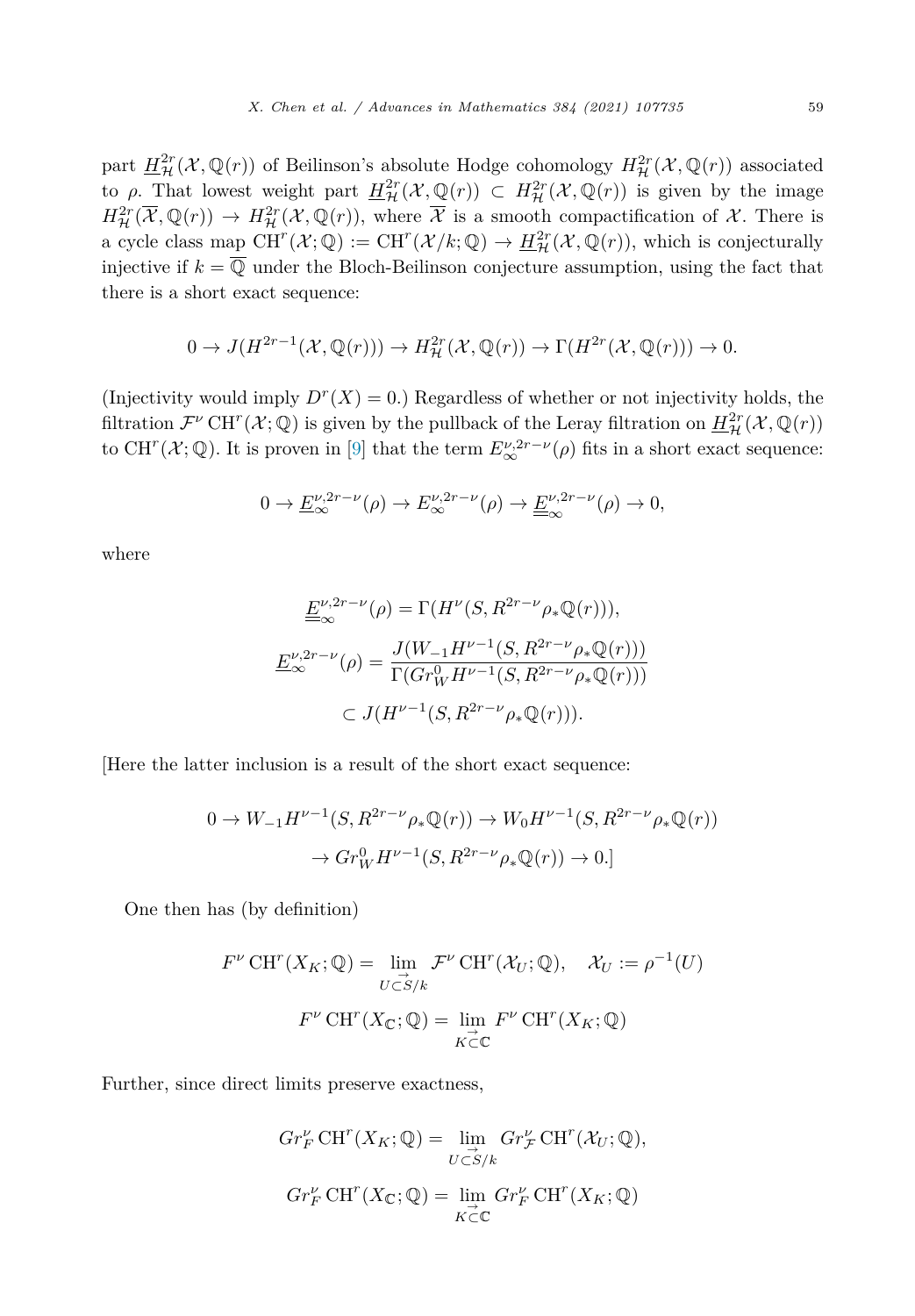#### *B.1. (Generalized) normal functions*

Let us now assume that with regard to the smooth and proper map  $\rho : \mathcal{X} \to S$  over a subfield  $k \subset \mathbb{C}$ , finitely generated over  $\overline{\mathbb{Q}}$ , and after possibly shrinking *S*, that *S* is affine, with  $K = k(S)$ . Let  $V \subset S_{\mathbb{C}}$  be smooth, irreducible, closed subvariety of dimension  $\nu - 1$ (note that  $S$  affine  $\Rightarrow$  *V* affine). One has a commutative square

$$
\begin{array}{ccc}\n\mathcal{X}_V & \hookrightarrow & \mathcal{X}_{\mathbb{C}} \\
\rho_V \downarrow & & \downarrow \rho \\
V & \hookrightarrow & S_{\mathbb{C}},\n\end{array}
$$

and a commutative diagram

$$
\xi \in Gr_{\mathcal{F}}^{\nu} \text{CH}^{r}(\mathcal{X}; \mathbb{Q}) \rightarrow Gr_{F}^{\nu} \text{CH}^{r}(X_{K}; \mathbb{Q})
$$
\n
$$
\downarrow
$$
\n
$$
0 \rightarrow \underline{E}_{\infty}^{\nu, 2r - \nu}(\rho) \rightarrow E_{\infty}^{\nu, 2r - \nu}(\rho) \rightarrow \underline{E}_{\infty}^{\nu, 2r - \nu}(\rho) \rightarrow 0
$$
\n
$$
\downarrow \qquad \downarrow \qquad \downarrow
$$
\n
$$
0 \rightarrow \underline{E}_{\infty}^{\nu, 2r - \nu}(\rho_{V}) \rightarrow E_{\infty}^{\nu, 2r - \nu}(\rho_{V}) \rightarrow \underline{E}_{\infty}^{\nu, 2r - \nu}(\rho_{V}) \rightarrow 0
$$
\n
$$
\parallel
$$
\n
$$
0
$$

where  $\underline{E}^{\nu,2r-\nu}(\rho_V) = 0$  follows from the weak Lefschetz theorem for locally constant systems over affine varieties. Thus for any  $\xi \in Gr^{\nu}_{\mathcal{F}}CH^{r}(\mathcal{X};\mathbb{Q})$ , we have a "normal" function"  $\eta_{\xi}$  with the property that for any such smooth irreducible closed  $V \subset S_{\mathbb{C}}$  of dimension  $\nu$  − 1, we have a value  $\eta_{\xi}(V) \in \underline{E}_{\infty}^{\nu,2r-\nu}(\rho_V)$ . Here we think of *V* as a point on a suitable open subset of the Chow variety of dimension  $\nu - 1$  subvarieties of  $S_{\mathbb{C}}$  and *η*<sub>ξ</sub> defined on that subset. For example if  $\nu = 1$ , then we recover the classical notion of normal functions.

**Definition B.2.**  $\eta_{\xi}$  is called an arithmetic normal function.

**Example B.3.** Suppose *S* is affine of dimension  $\nu - 1$ . Then in this case  $V = S$ , and  $\xi \in Gr^{\nu}_{\mathcal{F}} \operatorname{CH}^r(\mathcal{X};\mathbb{Q})$  induces a "single point" normal function

$$
\eta_{\xi}(V) = \eta_{\xi}(S) \in J(H^{\nu-1}(S, R^{2r-\nu}\rho_*\mathbb{Q}(r))).
$$

Now let  $\xi \in \mathcal{F}^{\nu} \operatorname{CH}^r(\mathcal{X};\mathbb{Q})$  be given, and let  $[\xi] \in \underline{\underline{F}}_{\infty}^{\nu,2r-\nu}(\rho)$  be its image via the composite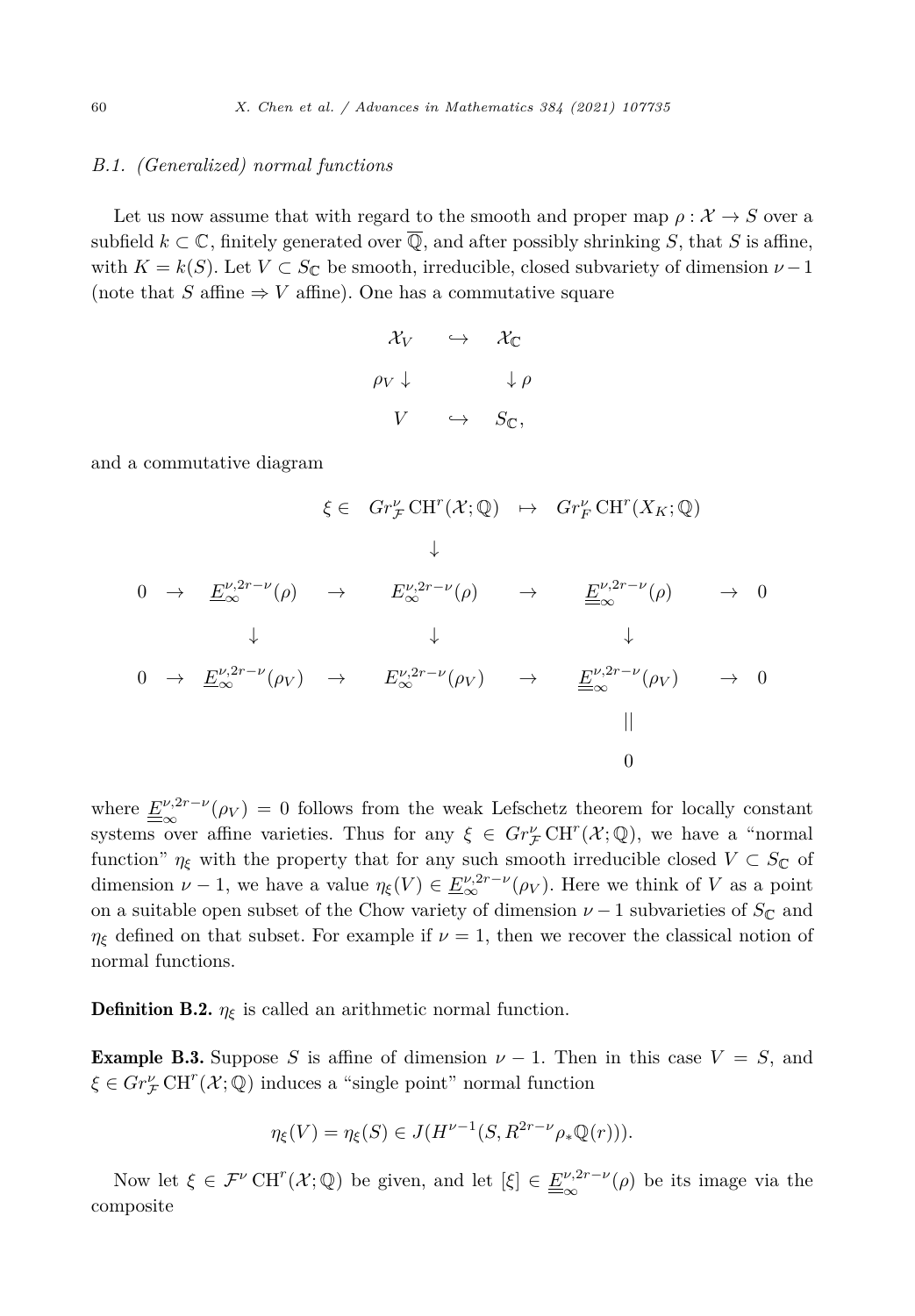$$
\mathcal{F}^{\nu} \operatorname{CH}^r(\mathcal{X};\mathbb{Q}) \to E_{\infty}^{\nu,2r-\nu}(\rho) \to \underline{\underline{F}}_{\infty}^{\nu,2r-\nu}(\rho).
$$

<span id="page-60-0"></span>*B.2. The invariants*

**Theorem B.4** *(see [\[7\]](#page-62-0)).* The class  $[\xi]$  depends only on  $\eta_{\xi}$ , and is called the topological *invariant of*  $\eta_{\epsilon}$ *.* 

Let us assume that *S* is affine. Then

$$
\mathcal{O}_S \otimes_{\mathbb{C}} R^i \rho_* \mathbb{C} \xrightarrow{\nabla} \Omega_S^1 \otimes R^i \rho_* \mathbb{C} \xrightarrow{\nabla} \cdots,
$$

is an acyclic resolution of  $R^{2r-\nu}\rho_*\mathbb{C}$  in the analytic topology, where  $\nabla := \partial \otimes Id$  is the Gauss-Manin connection. The corresponding cohomology  $H^{\nu}(S, R^{2r-\nu}\rho_*\mathbb{C})$  is given by  $H^0(S, -)$  of the middle cohomology in:

$$
\Omega_S^{\nu-1}\otimes R^{2r-\nu}\rho_*\mathbb C \xrightarrow{\nabla} \Omega_S^{\nu}\otimes R^{2r-\nu}\rho_*\mathbb C \xrightarrow{\nabla} \Omega_S^{\nu+1}\otimes R^{2r-\nu}\rho_*\mathbb C,
$$

which is by definition the space of de Rham invariants, and is denoted by  $\nabla DR^{r,\nu}(\mathcal{X}/S)$ . As the map  $\underline{E}^{\nu,2r-\nu}(\rho) \hookrightarrow \nabla DR^{r,\nu}(\mathcal{X}/S)$ , together with the regularity of  $\nabla$ , it follows that the de Rham invariant of an algebraic cycle is the same as the topological invariant. It turns out that  $H^i(S, R^j \rho_* \mathbb{Q}(r))$  defines a  $\mathbb{Q}\text{-MHS}$  [\[1](#page-62-0)], hence its complexification carries a descending Hodge filtration  $F^{\bullet}H^i(S, R^j \rho_* \mathbb{C})$ . In particular,

$$
\underline{\underline{F}}_{\infty}^{\nu,2r-\nu}(\rho) \hookrightarrow F^r H^{\nu}(S,R^{2r-\nu}\rho_*\mathbb{C}),
$$

where the latter term maps to  $H^0(S, -)$  of the middle cohomology in:

$$
\Omega_S^{\nu-1} \otimes F^{r-\nu+1} R^{2r-\nu} \rho_* \mathbb{C} \xrightarrow{\nabla} \Omega_S^{\nu} \otimes F^{r-\nu} R^{2r-\nu} \rho_* \mathbb{C}
$$
\n
$$
\xrightarrow{\nabla} \Omega_S^{\nu+1} \otimes F^{r-\nu-1} R^{2r-\nu} \rho_* \mathbb{C},
$$
\n(B.1)

which is called the space of Mumford-Griffiths invariants, and is denoted by  $\nabla J^{r,\nu}(\mathcal{X}/S)$ . Note that there is a natural "forgetful" map  $\nabla J^{r,\nu}(\mathcal{X}/S) \to \nabla DR^{r,\nu}(\mathcal{X}/S)$ , which need not be injective. Having said this, it is clear from the above discussion that

$$
\operatorname{Im} \left( \underline{E}^{\nu,2r-\nu}_{\infty}(\rho) \to \nabla J^{r,\nu}(\mathcal{X}/S) \right) \to \operatorname{Im} \left( \underline{E}^{\nu,2r-\nu}_{\infty}(\rho) \to \nabla DR^{r,\nu}(\mathcal{X}/S) \right),
$$

is an isomorphism. Thus when it comes to the image of algebraic cycles, the de Rham and Mumford-Griffiths invariants coincide! (All of this is based on [[12\]](#page-62-0) and [\[17](#page-62-0)].) Those cycles that have trivial Mumford-Griffiths invariant must therefore land in  $\underline{E}_{\infty}^{\nu,2r-\nu}(\rho)$ . In some instances, this can be an uncountable space. Note that

$$
\Omega_S^{\nu-1} \otimes F^{r-\nu+2} R^{2r-\nu} \rho_* \mathbb{C} \xrightarrow{\nabla} \Omega_S^{\nu} \otimes F^{r-\nu+1} R^{2r-\nu} \rho_* \mathbb{C}
$$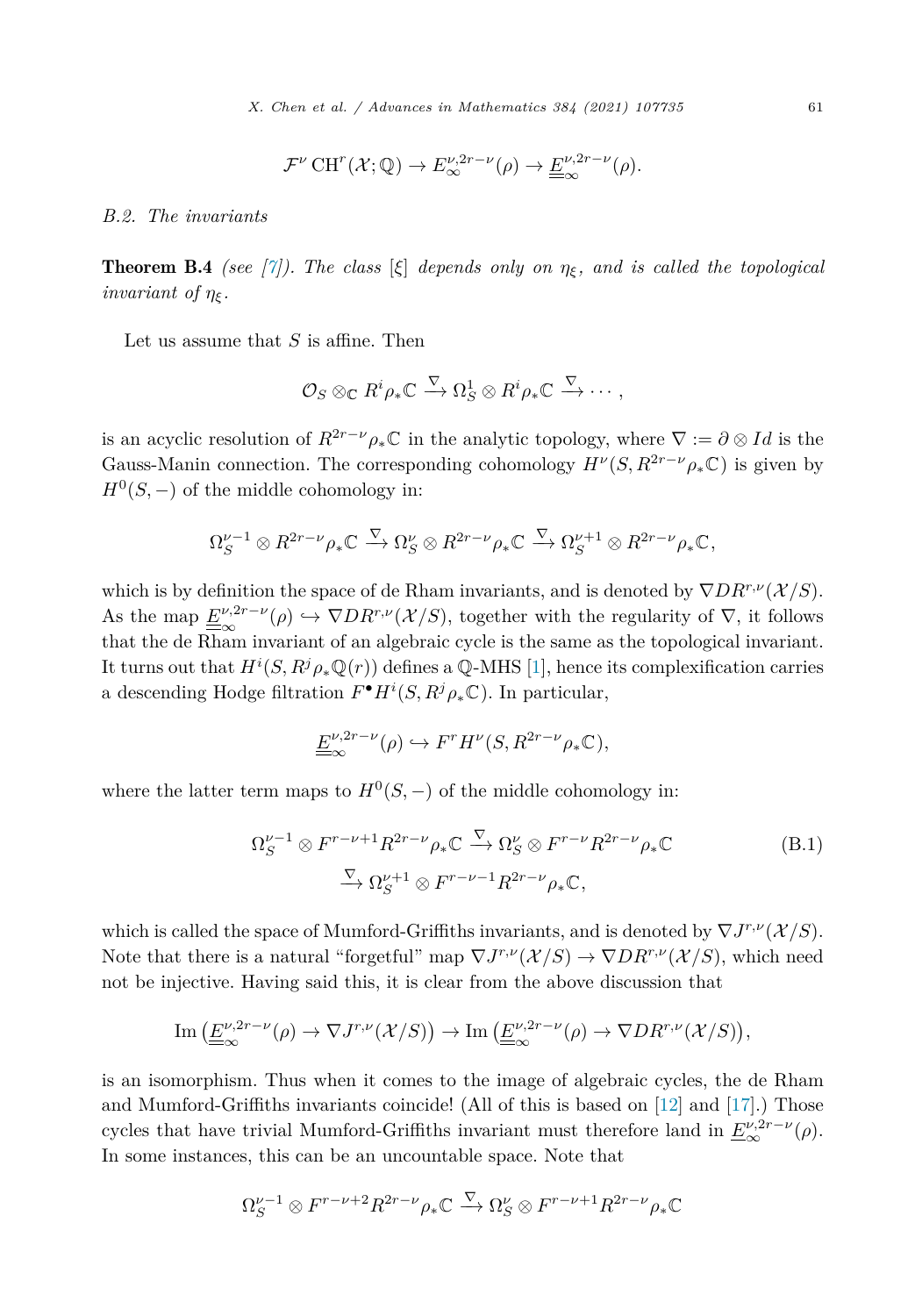$$
\xrightarrow{\nabla} \Omega_S^{\nu+1} \otimes F^{r-\nu} R^{2r-\nu} \rho_* \mathbb{C},
$$

<span id="page-61-0"></span>is a subcomplex of ([B.1\)](#page-60-0). The Mumford invariants are  $H^0(S, -)$  of the middle cohomology of the cokernel complex:

$$
\Omega_S^{\nu-1} \otimes \mathcal{H}^{r-\nu+1,r-1}(\mathcal{X}/S) \xrightarrow{\tilde{\nabla}} \Omega_S^{\nu} \otimes \mathcal{H}^{r-\nu,r}(\mathcal{X}/S)
$$

$$
\xrightarrow{\tilde{\nabla}} \Omega_S^{\nu+1} \otimes \mathcal{H}^{r-\nu-1,r+1}(\mathcal{X}/S),
$$

and where  $\tilde{\nabla}$  is induced from  $\nabla$ .

**Example B.5.** Let us put  $N := \dim S$  and *n* the relative dimension of  $\rho$ , with  $r = n$ . In this case we are studying the relative 0-cycles on each fiber of  $\rho$ . This involves  $\mathcal{F}^n$  CH<sup>n</sup>( $\mathcal{X};\mathbb{Q}$ ), where we set  $\nu = n$ . Then

$$
H^{0}\bigg(S, \frac{\Omega_S^n \otimes_{\mathcal{O}_S} \mathcal{H}^{0,n}(\mathcal{X}/S)}{\tilde{\nabla}\big(\Omega_S^{n-1} \otimes_{\mathcal{O}_S} \mathcal{H}^{1,n-1}(\mathcal{X}/S)\big)}\bigg)
$$

is the associated space of Mumford invariants. If  $n = 2$ , it also appears in [[19\]](#page-63-0). Note that in this case, we need  $\xi \in \text{CH}^2(\mathcal{X};\mathbb{Q})$  to be Abel-Jacobi equivalent to zero fiberwise, in order that  $\xi \in \mathcal{F}^2 \operatorname{CH}^2(\mathcal{X};\mathbb{Q})$ .

### Question B.6.

- (i) Can one characterize this filtration in terms of arithmetic normal functions?
- (ii) By choosing *V* sufficiently general, can one characterize this filtration in terms of the corresponding Abel-Jacobi map for a fixed general variety? E.g. we know that  $F^1 \text{ CH}^r(X; \mathbb{Q}) = \text{CH}^r_{\text{hom}}(X; \mathbb{Q})$  and

$$
F^2 \operatorname{CH}^r(X; \mathbb{Q}) \subseteq \operatorname{CH}^r_{AJ}(X; \mathbb{Q}) := \ker AJ_X : \operatorname{CH}^r_{\text{hom}}(X; \mathbb{Q}) \to J^r(X)_{\mathbb{Q}}.
$$

Is it the case that  $F^2 \text{CH}^r(X; \mathbb{Q}) = \text{CH}^r_{AJ}(X; \mathbb{Q})$ ?

(ii)' What about the zero (or torsion) locus of such normal functions. I.e., are they sensitive to the field of definition of algebraic cycles?

# Remark B.7.

- •<sup>1</sup> Special cases of Question B.6(i) are worked out in [\[7\]](#page-62-0). Further, if both *X* and *S* are defined over k, with  $\mathcal{X} = S \times_k X$ , with  $\rho = \Pr_1$ , then the answer is yes, as shown in [\[11\]](#page-62-0).
- •<sub>2</sub> In the case where  $\nu = 1$ , (ii) and (ii)' can be shown to be equivalent. (See for example  $[10]$ .)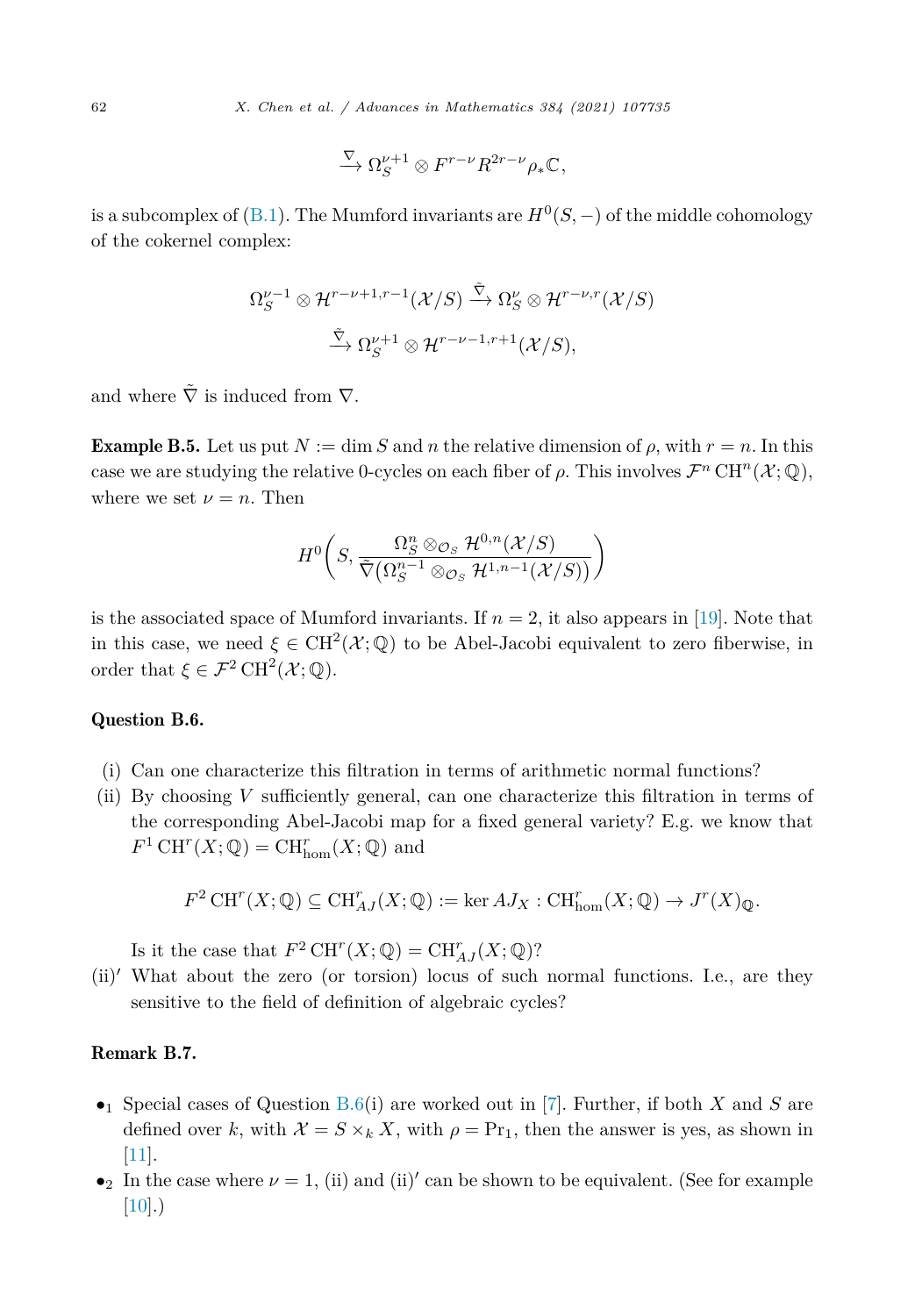#### <span id="page-62-0"></span>*B.3. Example [B.5](#page-61-0) revisited*

Let us put  $N := \dim S$  and *n* the relative dimension of  $\rho$ .

Question B.8. Does there exist a morphism of sheaves

$$
\frac{\Omega_S^n \otimes_{\mathcal{O}_S} \mathcal{H}^{0,n}}{\tilde{\nabla}(\Omega_S^{n-1} \otimes_{\mathcal{O}_S} \mathcal{H}^{1,n-1})} \to \mathcal{H}om_{\mathcal{O}_S}\big(\rho_*(\wedge^N \Omega_{\mathcal{X}}), \omega_S\big),
$$

induced by

$$
(a\otimes b,\rho_*(c))\in (\Omega_S^n\otimes \mathcal{H}^{0,n},\rho_*(\wedge^N\Omega_{\mathcal{X}}))\mapsto a\wedge \rho_*(\rho^*(b),c)=a\wedge \int_{\mathcal{X}_t}\rho^*(b)\wedge c\in \omega_{S,t},
$$

where  $\omega$ <sub>S</sub> is the canonical sheaf on *S*?

**Remark B.9.** The answer is yes if  $\mathcal{X} = S \times_k X$ , for in this case

$$
\tilde{\nabla}(\Omega_S^{n-1} \otimes_{\mathcal{O}_S} \mathcal{H}^{1,n-1}) = 0.
$$

# References

- [1] D. [Arapura,](http://refhub.elsevier.com/S0001-8708(21)00174-2/bib864D72283695E6EDD1FCDCEB473DE77Fs1) The Leray spectral sequence is motivic, Invent. Math. 160 (3) (2005) 567–579.
- [2] H. Clemens, Curves on generic [hypersurfaces,](http://refhub.elsevier.com/S0001-8708(21)00174-2/bib0D61F8370CAD1D412F80B84D143E1257s1) Ann. Sci. Éc. Norm. Supér. 19 (4) (1986) 629–636.
- [3] X. Chen, Y. Zhu, A1-curves on affine complete [intersections,](http://refhub.elsevier.com/S0001-8708(21)00174-2/bibBB4AD35528F42B05D99290D3B2342FBCs1) Sel. Math. New Ser. 24 (2018) 3823–3834, also preprint [arXiv:1610.03791.](http://refhub.elsevier.com/S0001-8708(21)00174-2/bibBB4AD35528F42B05D99290D3B2342FBCs1)
- [4] L. Ein, Subvarieties of generic complete [intersections,](http://refhub.elsevier.com/S0001-8708(21)00174-2/bib734655D7006CB5084E7F8C597C7B0C17s1) Invent. Math. 94 (1) (1988) 163–169.
- [5] L. Ein, Subvarieties of generic complete [intersections.](http://refhub.elsevier.com/S0001-8708(21)00174-2/bib560FCE20ABEF5CD3F8E4D13C94669A46s1) II, Math. Ann. 289 (3) (1991) 465–471.
- [6] N. Fakhruddin, Zero cycles on generic hypersurfaces of large degree, [arXiv:math/0208179,](http://refhub.elsevier.com/S0001-8708(21)00174-2/bib800618943025315F869E4E1F09471012s1) Aug 2002.
- [7] M. Kerr, J.D. Lewis, The [Abel-Jacobi](http://refhub.elsevier.com/S0001-8708(21)00174-2/bib293963D987A6836B57663DEBB90039ABs1) map for higher Chow groups, II, Invent. Math. 170 (2) (2007) [355–420.](http://refhub.elsevier.com/S0001-8708(21)00174-2/bib293963D987A6836B57663DEBB90039ABs1)
- [8] J. Kollár, Birational Geometry of Algebraic Varieties, Cambridge Tracts in [Mathematics,](http://refhub.elsevier.com/S0001-8708(21)00174-2/bibA5F3C6A11B03839D46AF9FB43C97C188s1) vol. 134, [Cambridge](http://refhub.elsevier.com/S0001-8708(21)00174-2/bibA5F3C6A11B03839D46AF9FB43C97C188s1) University Press, 1998.
- [9] J.D. Lewis, A filtration on the Chow groups of a complex [projective](http://refhub.elsevier.com/S0001-8708(21)00174-2/bib26627BB357B9A6DC0C5C4CE8AC80BDEBs1) variety, Compos. Math. 128 (3) (2001) [299–322.](http://refhub.elsevier.com/S0001-8708(21)00174-2/bib26627BB357B9A6DC0C5C4CE8AC80BDEBs1)
- [10] J.D. Lewis, Abel-Jacobi equivalence and a variant of the [Beilinson-Hodge](http://refhub.elsevier.com/S0001-8708(21)00174-2/bibA7E630E4DDA2FDF1AAA55EC75BB2E6FDs1) conjecture, J. Math. Sci. Univ. Tokyo 17 (2010) [179–199.](http://refhub.elsevier.com/S0001-8708(21)00174-2/bibA7E630E4DDA2FDF1AAA55EC75BB2E6FDs1)
- [11] J.D. Lewis, [Arithmetic](http://refhub.elsevier.com/S0001-8708(21)00174-2/bib2E66C7CD3D5E0038B6D2CB6EAAE5D3E2s1) normal functions and filtrations on Chow groups, Proc. Am. Math. Soc. 140 (8) (2012) [2663–2670.](http://refhub.elsevier.com/S0001-8708(21)00174-2/bib2E66C7CD3D5E0038B6D2CB6EAAE5D3E2s1)
- [12] J.D. Lewis, S. Saito, Algebraic cycles and [Mumford-Griffiths](http://refhub.elsevier.com/S0001-8708(21)00174-2/bib86E0E28F4A80F466C1A6E819117BD9ACs1) invariants, Am. J. Math. 129 (6) (2007) [1449–1499.](http://refhub.elsevier.com/S0001-8708(21)00174-2/bib86E0E28F4A80F466C1A6E819117BD9ACs1)
- [13] D. Mumford, Rational [equivalence](http://refhub.elsevier.com/S0001-8708(21)00174-2/bib893B7719713FAAA97B1CAA5603313723s1) of 0-cycles on surfaces, J. Math. Kyoto Univ. 9 (1968) 195–204.
- [14] A.A. Ro˘ıtman, Γ-equivalence of [zero-dimensional](http://refhub.elsevier.com/S0001-8708(21)00174-2/bibCDA522D4353B166CC2DEE84673307B4Es1) cycles, Mat. Sb. (N.S.) 86 (128) (1971) 557–570 (in [Russian\);](http://refhub.elsevier.com/S0001-8708(21)00174-2/bibCDA522D4353B166CC2DEE84673307B4Es1) English transl., Math. USSR Sb. 15 (1971) 555–567.
- [15] A.A. Ro˘ıtman, Rational equivalence of [zero-dimensional](http://refhub.elsevier.com/S0001-8708(21)00174-2/bib8C6D22FF6F63FC6711CFA315CB80B314s1) cycles, Mat. Sb. (N.S.) 89 (131) (1972) 569–585 (in [Russian\);](http://refhub.elsevier.com/S0001-8708(21)00174-2/bib8C6D22FF6F63FC6711CFA315CB80B314s1) English transl., Math. USSR Sb. 18 (1972) 571–588.
- [16] E. Riedl, D. Yang, Applications of a Grassmannian technique in hypersurfaces, [arXiv:1806.02364,](http://refhub.elsevier.com/S0001-8708(21)00174-2/bib110B9983CBCE1A0D6BE9A0DA38146B8Fs1) Jun [2018.](http://refhub.elsevier.com/S0001-8708(21)00174-2/bib110B9983CBCE1A0D6BE9A0DA38146B8Fs1)
- [17] M. Saito, Direct image of logarithmic complexes and [infinitesimal](http://refhub.elsevier.com/S0001-8708(21)00174-2/bib7A663CAEA1B722A63DC2868158ED584Ds1) invariants of cycles, in: Algebraic Cycles and Motives 2, in: London [Mathematical](http://refhub.elsevier.com/S0001-8708(21)00174-2/bib7A663CAEA1B722A63DC2868158ED584Ds1) Society Lecture Note Series, vol. 344, Cambridge University Press, [Cambridge,](http://refhub.elsevier.com/S0001-8708(21)00174-2/bib7A663CAEA1B722A63DC2868158ED584Ds1) 2007, pp. 30–318.